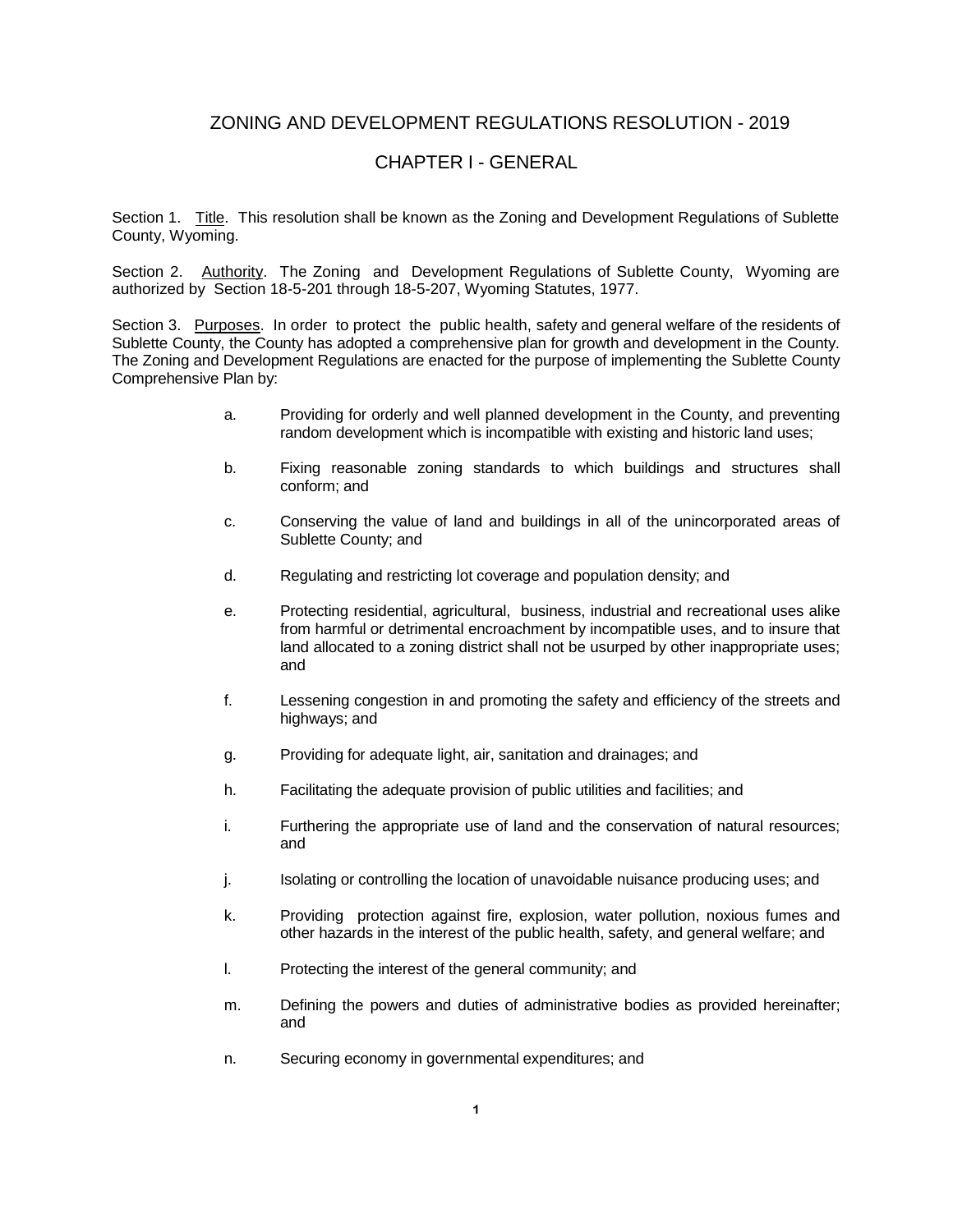o. Fostering the State's agriculture, mineral, recreational and other industries.

Section 4. Jurisdiction. The jurisdiction and operation of the Zoning and Development Regulations shall include all of the privately owned unincorporated lands within Sublette County, Wyoming, with the exception of County owned lands which shall be subject to compliance with these Zoning and Development Regulations.

Section 5. Interpretations. In their interpretation and application, the provisions of this resolution shall be considered as minimum requirements. No provision of this resolution is intended to repeal, impair or interfere with any existing resolution of the County or statute of the State of Wyoming, provided however, that where any provision of this resolution imposes more restrictive requirements than are imposed by other resolutions of the County or Wyoming State Statutes, the requirements of this resolution shall govern.

Section 6. Definitions. Certain words, terms and phrases used in this resolution shall be defined as set forth hereafter. Words used in the present tense include the future, words in the singular number include the plural, and words in the plural number include the singular, unless the context indicates otherwise.

> Accessory Building. A building or structure which is incidental or subordinate to the principal building, the use of which is not for a dwelling unit but is incidental or subordinate to the use of the principal building on the site, and does not include a kitchen or bedroom use. An accessory building that is attached to the principal building shall be deemed a part of the principal building.

Accessory Use. The use of a building or site, or portion thereof, which is not for a dwelling unit, but is incidental or subordinate to the principal use of the building or site.

Agriculture. The use of a site of 35 acres or more for the production of livestock, crops, produce or poultry for sale or barter, including structures or other site improvements incidental to such uses.

Airport. A tract of land or water with facilities for the landing, takeoff, shelter, supply, and repair of private or commercial aircraft, especially one used for receiving or discharging passengers and cargo at regularly scheduled times.

Apartment. A room or rooms in a multi-family dwelling containing two or more such units, occupied or suitable for occupancy as a dwelling unit. The term does not include a town house or condominium.

- AU. 1 AU (Animal Unit) equals the following: \*Also See Chapter III, Section 32 1 horse and foal
	- 1 cow and calf 2 calves 2 foals 2 hogs 4 sheep 7 lambs 4 llamas 10 poultry

Automobile Sales and/or Repair. Premises on which new or used passenger automobiles, trailer, or light trucks in operating condition are displayed in he open for sale or trade. Automotive repair includes rebuilding or reconditioning of motor vehicles or parts thereof, including collision service, painting or steam cleaning. The storage and dispensing of fuels are not included.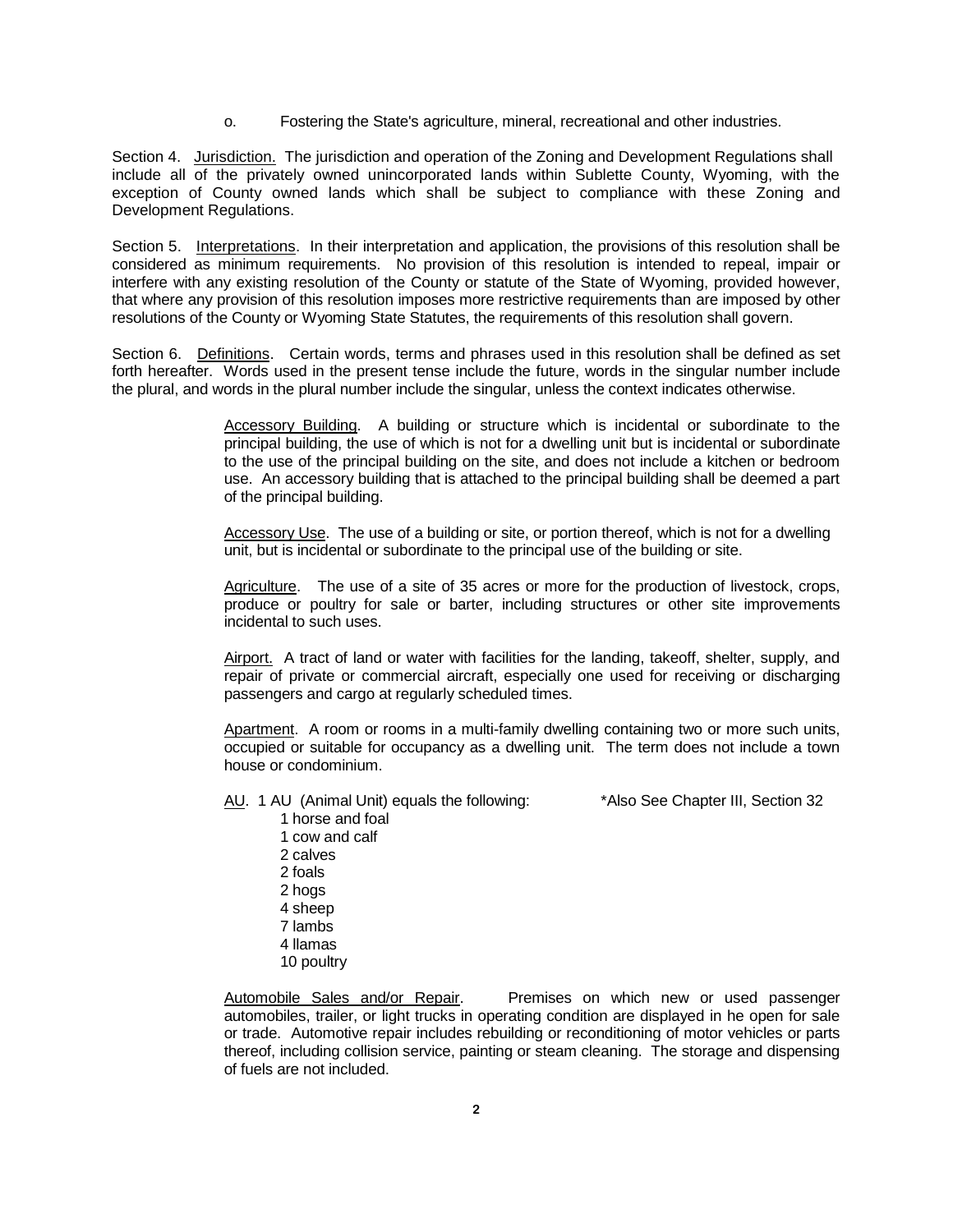Automobile Wrecking Yard. A site used for the wrecking or storing of motor vehicles, or parts thereof.

Bed & Breakfast. A single family residence that serves as a lodging facility containing not more than four guest rooms, having a single kitchen serving no more than 2 meals to guests per day, and a common dining room, where the length of stay is not more than thirty consecutive days per guest, and the primary entry to each guest room is from within the residence.

Board of County Commissioners. All references to the Board of County Commissioners and the County shall mean the Board of County Commissioners of Sublette County, Wyoming.

Building. Any structure designed or used for the housing or enclosure of persons, animals, chattels or moveable property of any kind, not including tents or temporary structures.

Campground. An outdoor recreation facility providing overnight visitor accommodations in the form of recreational vehicle or tent sites, which has no permanent facilities other than management offices and sanitary facilities.

Cistern. A water storage tank which is buried underground with year round functionality.

Cluster Development. A residential development in which the dwelling units are concentrated on a portion of the site, and the remainder of the site, excluding streets, is preserved as open space.

Condominium. A unit in a multiple family dwelling within which each individual unit is intended for separate purchase, together with an interest in common in the site on which the multiple family dwelling is located.

Contract Land Survey. A registered land surveyor and member of the Plat Review Committee to review surveys and plats submitted for filing.

Corner Lot. A lot abutting two (2) or more streets at their intersection. Corner lots have no rear lot lines.

Density. The number of dwelling units of any type, including mobile homes, on the site of any development, expressed as the number of units per acre, taking into account the total area of the site.

Development. All buildings, structures, utilities, or other site improvements made or placed upon land to accommodate the use of a site.

Dry Hydrant. A pipe that leads to a water source, but has no pressure of its own and has year round functionality.

Dwelling Unit. A building or portion of a building containing bathroom and kitchen facilities designed or used as living quarters for one family. It includes both conventional dwellings and manufactured homes. A dwelling unit used as a rental or leased property for less than a thirty (30) day rental period shall constitute a commercial use.

Existing Use or Structure. Any use of a site, including any building or structure thereon, that is located on the site on the effective date of this resolution, whether or not the use or structure conforms to the provisions of this resolution or any amendments thereto.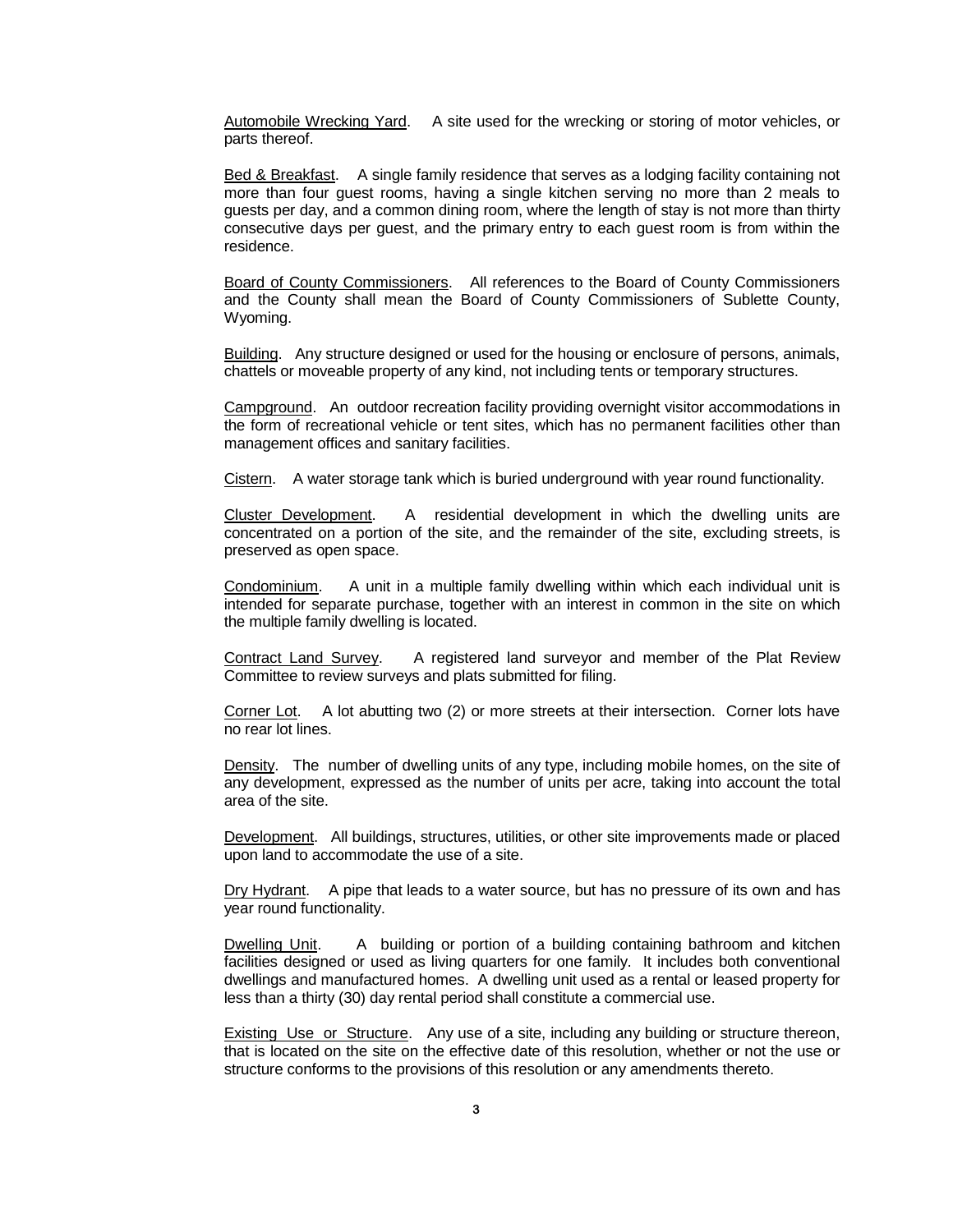Factory-built Home: Any residential dwelling that is wholly, or in substantial part, made, fabricated, formed, or assembled in manufacturing facilities for installation or assembly on a building site. Factory-built homes shall include, but not be limited to, manufactured homes, modular homes, and mobile homes.

**Family.** One or more persons related by blood, marriage or adoption, or group of not more than five persons not so related, together with domestic servants and guests, maintaining a common household in a dwelling unit.

Floodplain. That area of the County, excluding the floodway that is inundated by the one hundred year recurrence interval flood.

Floodway. That area of the County, including the channel of any water course, stream, or river, required to effectively carry and discharge floodwater, that is inundated by the ten year recurrence interval flood.

Floor Area, gross. The total horizontal area in square feet of all floors within the exterior walls of a building.

Foundation. A prepared base or support consisting of masonry pillars or blocks.

Front Lot Line. The lot width measured at a line abutting the street. Corner lots have two (2) or more front lot lines.

Golf Course. Golf course means a parcel of land used for the playing of golf. Golf course shall not include miniature golf courses.

Grade. The steepness, in terms of angle from the horizontal, or in terms of percent, of a slope measured in a prescribed direction up or down the slope.

Ground Water. Any waters under the surface of the land, or the bed of any stream, lake or reservoir, or other body of surface water, including water that has been exposed to the surface by mining activities.

Guest House or Cabin. An accessory, detached building, not exceeding 1,200 square feet in size, inclusive of a basement or crawl space over 5 feet in height, which is designed, intended and used for the housing of nonpaying visitors, guest or family member of the owner or occupants of the main dwelling on the site.

Guest Ranch. A ranch with guest accommodations which has a lodge facility used for dining, separate from individual guest cabins with sleeping rooms sufficient to house at least one family; and also shall include barns, associated outbuildings, corrals, pastures and horses available to accommodate guests for riding activities. Typical services provided include horseback trips day and overnight, hunting guide trips, fishing trips, float trips, cookouts, cross-country skiing, snowmobiling and other planned outdoor associated recreational activities for guests only.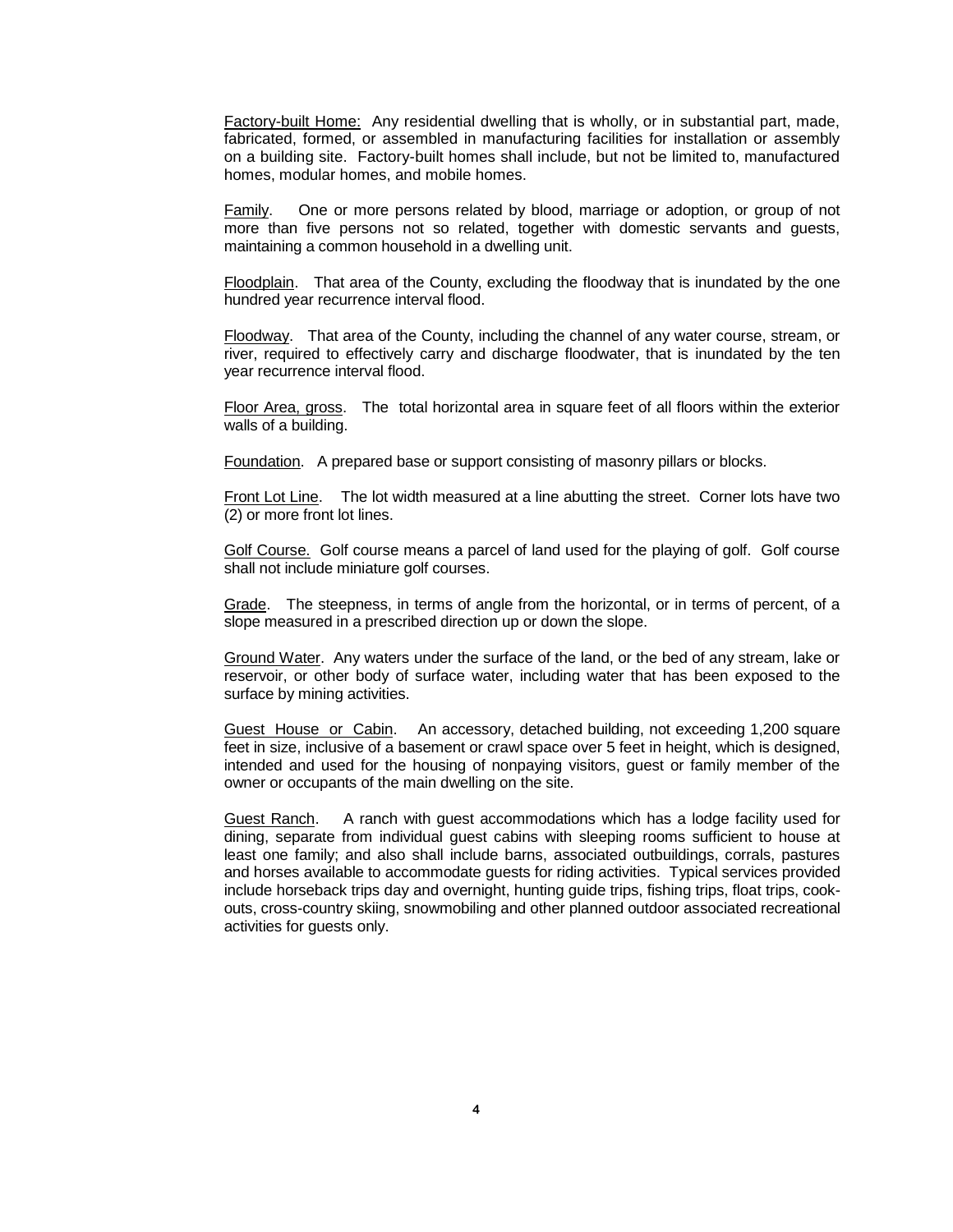Height, building. The height of a structure shall be measured vertically at any cross section of the building from original grade to the high point of the building at the cross section. On sloping building sites the height of a structure facing the downhill side, as measured from the high point of the structure to original grade shall not exceed 125% of the maximum height. (See following Figure 1. Height of Structure).



Holding Tank. A sealed tank, capable of receiving and storing sewage without discharge.

Home Business. An occupation or activity operated on the premises by the immediate family members and not more than one other employee. An accessory building is allowed and must be authorized or constructed under proper permit unless prohibited by restrictive covenants. There shall be no increase and/or additional commercial traffic generated by the home business. Fleet of autos or trucks are prohibited.

Home Occupation. An occupation or activity carried on by the immediate members of the family residing on the premises. Said occupation shall not be visible or noticeable from outside the walls of the building and shall be clearly incidental and secondary to the residential occupancy. There shall be no increase and/or additional commercial traffic generated by the home business. Fleets of autos or trucks are prohibited.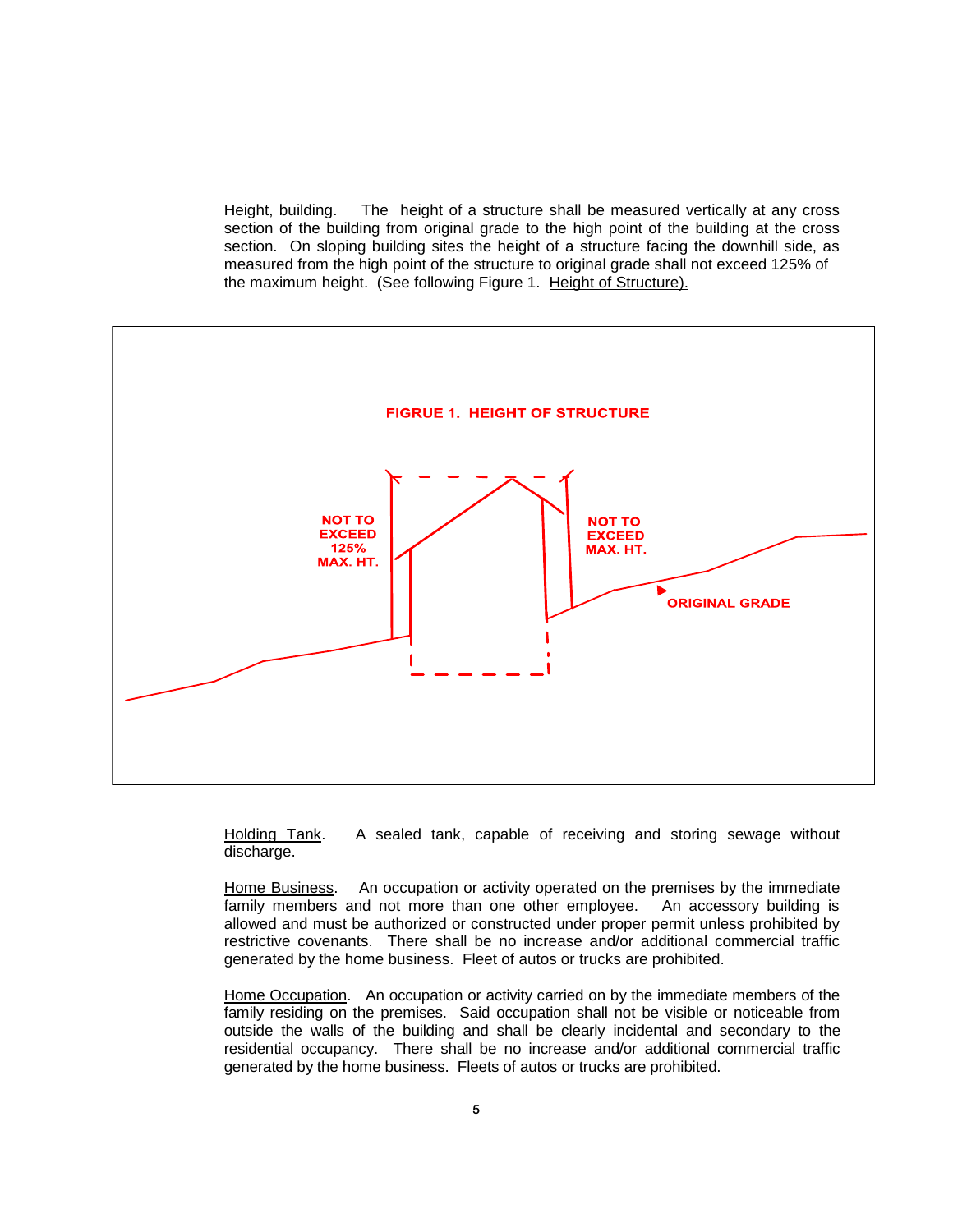Hotel. A building containing furnished guest rooms for occupancy on a transient basis, where lodging with or without meals is provided for compensation.

Industrial Transportation Parking Facility. An area of land improved and utilized for parking facilities for industrial projects which are utilizing mass transportation provided in connection with such projects.

Irrigation System. A man-made waterway or structure designed for the irrigation of land including but not limited to: canals, ditches, culverts, pipelines, valve structures, diversion structures or other similar facilities.

Kennels/Dog Breeders Facilities. A lot, building, or business in which four or more dogs are kept for board, propagation, training or sale. A dog is defined as being four (4) months in age or more.

Landing Strip. Establishments primarily engaged in furnishing nonscheduled air transportation which have qualified to be air spaced by the FAA and placed on aeronautical charts. These are considered restricted use facilities. Any establishment with 14 or more landings per year, including helicopter landings, shall be considered a landing strip.

Light Industrial Project - Employee Housing. Employee housing, which is attached to or may be detached from the principal light industrial zone. Such housing shall be a conditional use. Such housing may only be occupied by employees of the light industrial business maintained upon the site and their immediate families.

Loading Area. The portion of a site developed for the loading or unloading of motor vehicles or trailers.

Lot. A parcel of legally subdivided land.

Maintenance. Any repair work on a structure, including structural repairs but excluding additions to, enlargement of, or replacement of a structure.

Manufactured Home: A factory-built structure which is to be used as a place of human habitation, which is not constructed or equipped with a permanent hitch or other device allowing it to be moved other than to a permanent site, which does not have permanently attached to its body or frame any wheels or axles, which bears a label certifying that it was built in compliance with National Manufactured Home Construction and Safety Standards promulgated by the United State Department of Housing and Urban Development.

Manufactured Home, Nonconforming: A factory-built home on a permanent foundation that does not conform with the design standards stipulated in Chapter III, Development Standards, of this Resolution.

Mining. The commercial removal, processing or other treatment of mineral resources, including gravel, sand, topsoil or other solid materials, but excluding water, gas, oil or other minerals normally found in a fluid state.

Mini Storage Units. A building or group of buildings in a compound that contain varying sizes of individual, compartmentalized and controlled access stalls or lockers for the dead storage of a customer's goods or wares, provided that: no sales, service, repair or other activities shall be conducted from a storage area; storage of junk, explosives, flammable materials or other noxious or dangerous materials is specifically prohibited; maximum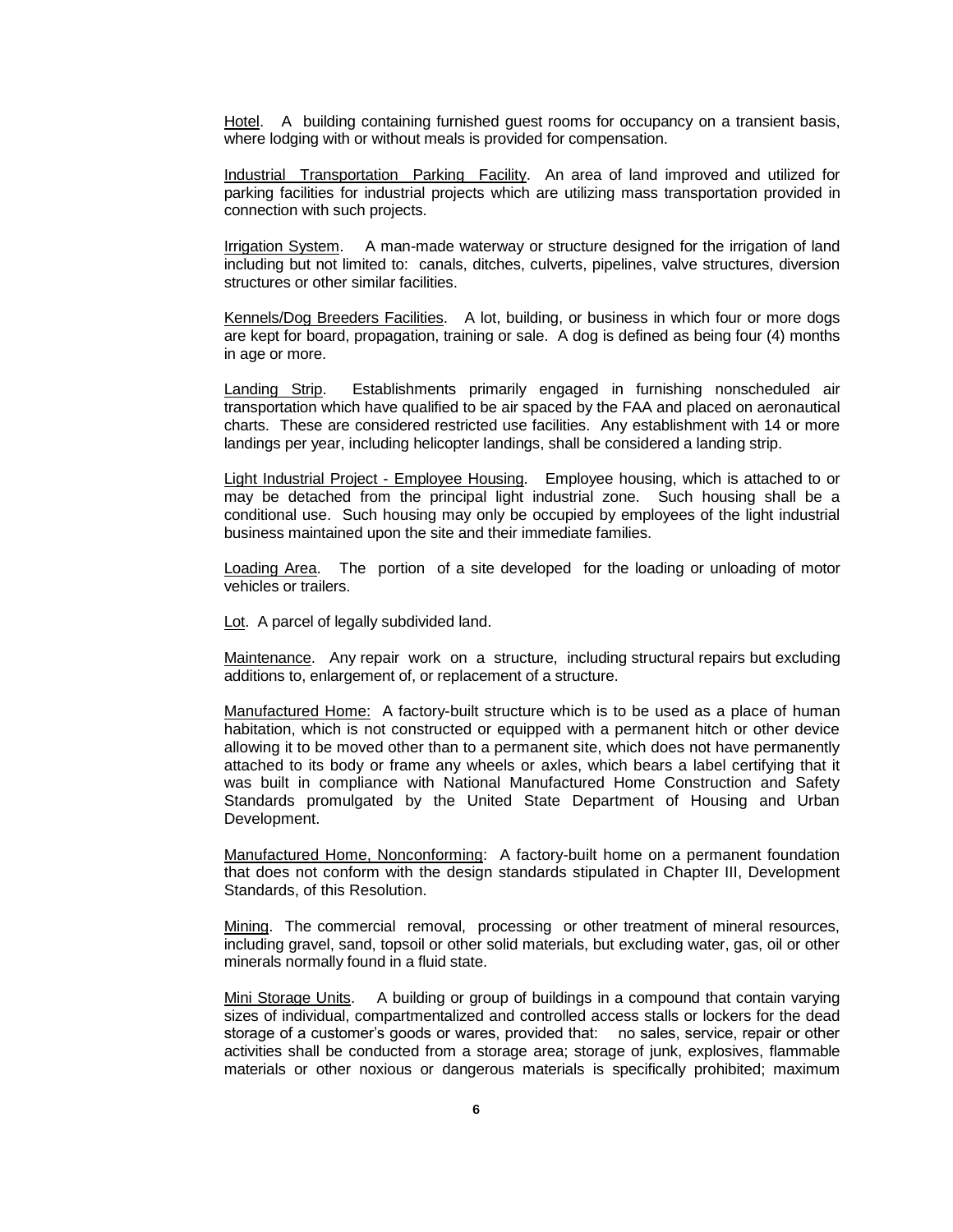leasable space per stall is one thousand (1,000) square feet; pick-up or delivery by semitractor shall be prohibited; and outdoor storage shall be screened.

Mobile Home. A residential dwelling that was fabricated in an off-site manufacturing facility, designed to be a permanent residence. Mobile homes are not manufactured homes or modular homes.

Mobile and Manufactured Home Park. A site designed or developed for parking or other installation of mobile homes and manufactured homes for residential purposes on spaces or lots offered for sale or rent, including all other facilities for the use of the residents of the park.

Modular Home. A residence dwelling that was fabricated in an off-site manufacturing facility, designed to be a permanent residence, built to a nationally recognized building code, supported by a permanent perimeter foundation and not connected to a permanent chassis for support.

Motel. A building or portion thereof containing furnished guest rooms with doorway openings to the outdoors, which rooms are occupied on a transient basis for compensation, with parking facilities provided on the site.

Multiple Family Dwelling. A building or portion thereof containing two or more dwelling units.

Nonconforming Site. A site lawfully created prior to the effective date of this resolution which does not conform to development standards for the district in which it is located or the use regulations for the district in which it is located.

Nonconforming Structure. A structure lawfully erected or under construction prior to the effective date of this resolution which does not conform to applicable development standards.

Nonconforming Use. The use of a structure or site lawfully established prior to the effective date of this resolution which does not conform to the use regulations for the district in which the use is located.

Nuisance. The unreasonable, unwarranted or unlawful use by a person of property, which obstructs or injures the right of another in the enjoyment of property or legal rights.

Oil & Gas Production Waste Disposal Facility. A facility where oil and gas production waste materials including water and solids produced during oil and gas production and/or are disposed. This includes disposal pits, freeze thaw operations, contaminated soil and/or sludge treatment and evaporation ponds used for production water disposal.

Open Space. Natural or open areas including parks, playgrounds, or recreational areas, but not including roads or parking areas.

Outfitter. An establishment providing services, materials, supplies, and equipment for horseback trips, hunting, fishing, rafting, and other types of outdoor recreation, not including a commercial structure.

Person. Any individual, corporation, partnership or similar legal entity.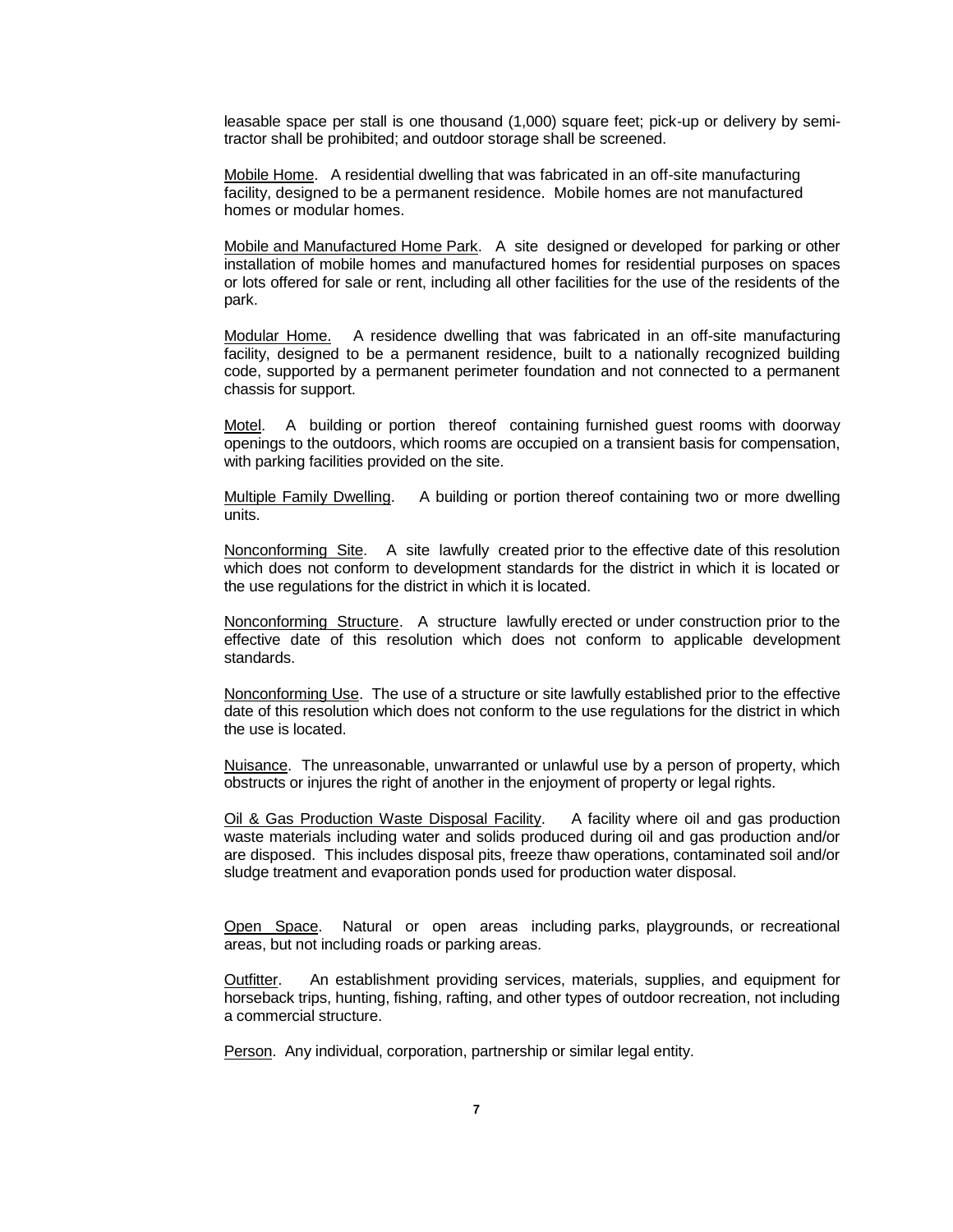Planned Unit Development. A residential, commercial or industrial development designed as a complete, integrated unit in which the dwelling, commercial or industrial units are concentrated on the portion of the site most suitable for development, and within which prescribed minimum standards for site area, setbacks, and the bulk and spacing of buildings may be modified to achieve preservation of open space areas.

Planning and Zoning Commission. All references to the Planning and Zoning Commission or the Commission shall mean the Planning and Zoning Commission of Sublette County.

Public Facilities. All government buildings, schools, houses of worship, hospitals, nursing homes, libraries, day care centers, parks and other similar public or quasi-public uses.

Ranch. A compound or cluster of structures built in traditional form, all directly related to an on-going ranching business.

Rear Lot Line. In the case of a rectangular or most trapezoidal-shaped lots, rear lot lines means the lot line which is generally parallel to and the most distant from the street lot line of the lot. In the case of an irregular or triangular shaped lot, the rear lot line means a line twenty (20) feet in length, located entirely within the lot, parallel to and at the maximum possible distance from the street lot line. In the case where a lot does not abut a street, the rear lot lines shall be the lot line farthest from the closest street and generally parallel to it, or an imaginary line at least twenty (20) feet long.

Recreational Vehicle. A vehicle that is intended to be transported over the streets, roads, and highways either as a motor vehicle or attached to, or hauled by, a motor vehicle, that is designed for temporary use as sleeping quarters.

Recreational Vehicle Park. Land specifically designed and developed to accommodate public camping or recreational vehicles, pickup campers, motor homes, travel trailers, and individual camping trailers, having permanent sanitary facilities for short term dwelling purposes.

Residential Use. The use of land, buildings, or structures for human occupancy.

Resort. A building or group of associated buildings containing accommodation units for visitors consisting of individual guest rooms, suites, or separate dwelling units, with related dining facilities and other types of accessory facilities including private recreation facilities, operated under a single management which provides the occupants thereof with customary hotel services and facilities.

Salvage Yard. An outdoor space where junk, waste, discarded or salvage materials are stored or handled, including automobile wrecking yard for storage or salvaged building and structural steel materials, and the processing of used, discarded or salvaged material as part of a permitted manufacturing operation on the same premises. A site where more than two junked or inoperative motor vehicles are stored or processed in any manner.

Septic Tank. A watertight tank which receives sewage and which is normally used in combination with leach field for sewage disposal.

Service Station. A business offering for sale gasoline, oil, automotive accessories, maintenance and minor repair services for motor vehicles.

Setback. The distance from a site boundary line or easement, required by the provisions of Chapter III, Section 4, measured as prescribed in said section, which establishes the permitted location of structures and other improvements on a site.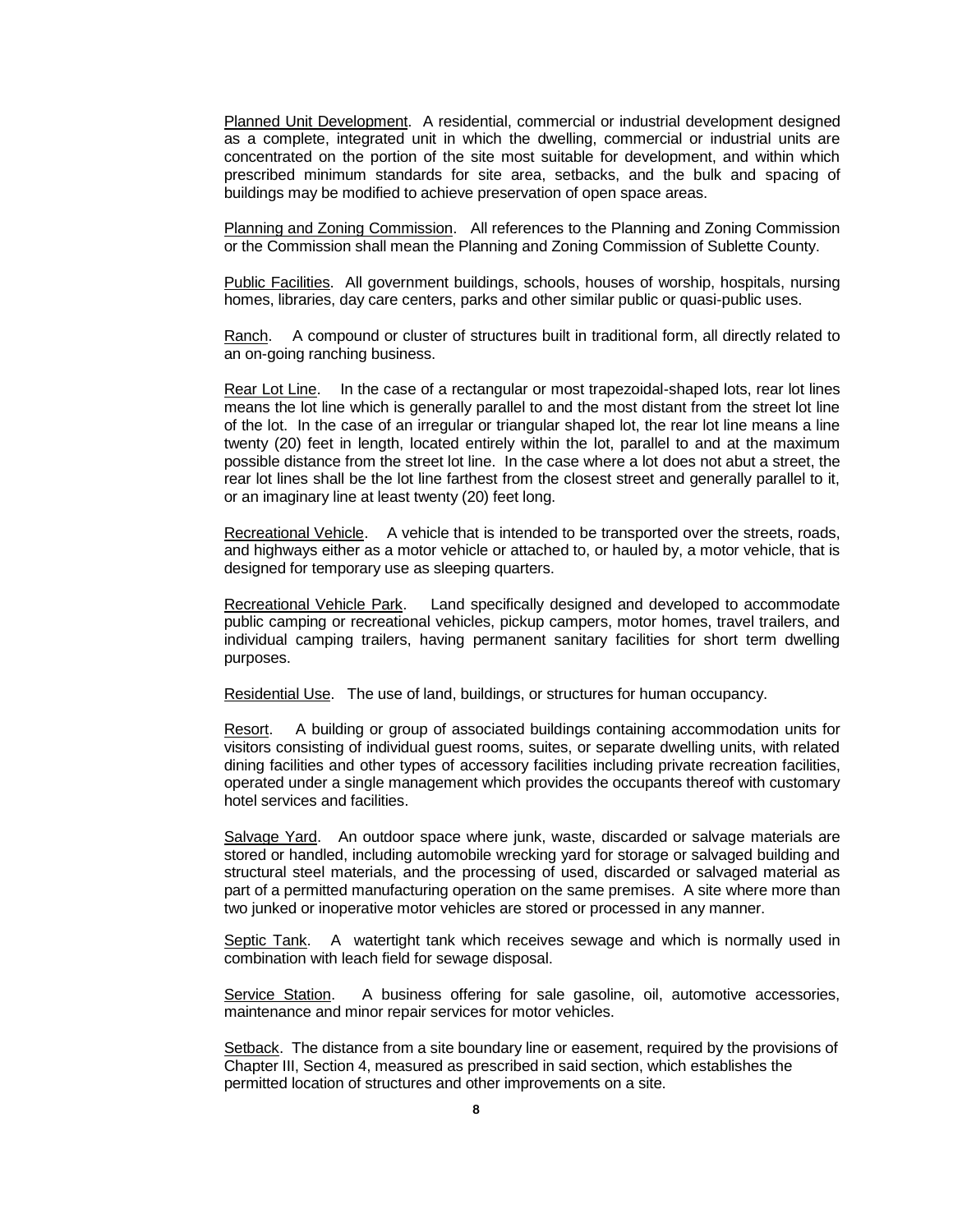Sexually Oriented Business. Includes adult arcade, adult bookstore, adult novelty store, adult video store, adult cabaret, adult motion picture theater, adult theater, escort agency, facilities that feature nude or topless dancing or any business which generates ten percent (10%) or more of its revenue from the sale of sexually oriented material. For the purpose of defining a sexually oriented business the following terms are defined: Adult Arcade means a public place where still or motion pictures, characterized by their emphasis on sexual activities or photographic material emphasizing sexual activities or anatomical areas, are displayed to five (5) or fewer persons. Adult Bookstore, Adult Novelty Store or Adult Video Store include any commercial establishment generating more than ten percent (10%) of its revenue by offering for sale or rent books, magazines, periodicals, photographs, motion pictures, video cassettes, compact discs or other material emphasizing sexual activities or anatomical areas or instruments, devices or paraphernalia designed and used for stimulation of human genital organs. Adult Cabaret means a nightclub, bar, restaurant or similar commercial establishment featuring nude or semi-nude persons, live performances characterized by sexual activities or exhibition of anatomical areas or showing movies, videos or other photographic material emphasizing sexual activities or anatomical areas. Adult Motion Picture Theater means a commercial establishment showing films, movies videos or other photographic material emphasizing sexual activities or anatomical areas for any form of consideration. Adult Theater means a commercial establishment regularly featuring persons appearing nude or semi-nude or live performances characterized by the exposure of anatomical areas or engaged in sexual activities. Escort Agency means a person or business offering or providing escorts as dates, companions, private models or persons to privately perform a striptease as a primary business purpose.

Side Lot Lines. any lot line other than a front or rear lot line.

Sign. A device, display or illustration which is affixed to or painted or otherwise exhibited on a building or structure of any kind, or attached to the ground, for the purpose of advertising or calling attention to any place, activity, person, institution, organization or business.

Sign, illuminated. A sign which is illuminated during night time hours through any artificial lighting system.

Site. A parcel of land devoted to a use, or occupied by a structure or group of structures.

Site Boundary Line, front. The boundary line of a site adjoining a road or highway, not including a private driveway, which provides primary access to the site.

Site Boundary Line, rear. The boundary line of a site extending between the side lines and at the opposite end of the site from the front line.

Site Boundary Line, side. The boundary line of a site extending from the front line to the rear line.

Special Events. One time outdoor events, including multiple day events with more than 1,000 attendees.

Structure. Anything erected or constructed and having a fixed or permanent location on the ground, including buildings of all kinds and signs.

Temporary Camp. An area of land occupied for more than fifteen (15) days but less than three hundred sixty-five (365) days by mobile homes, travel trailers, truck campers, tent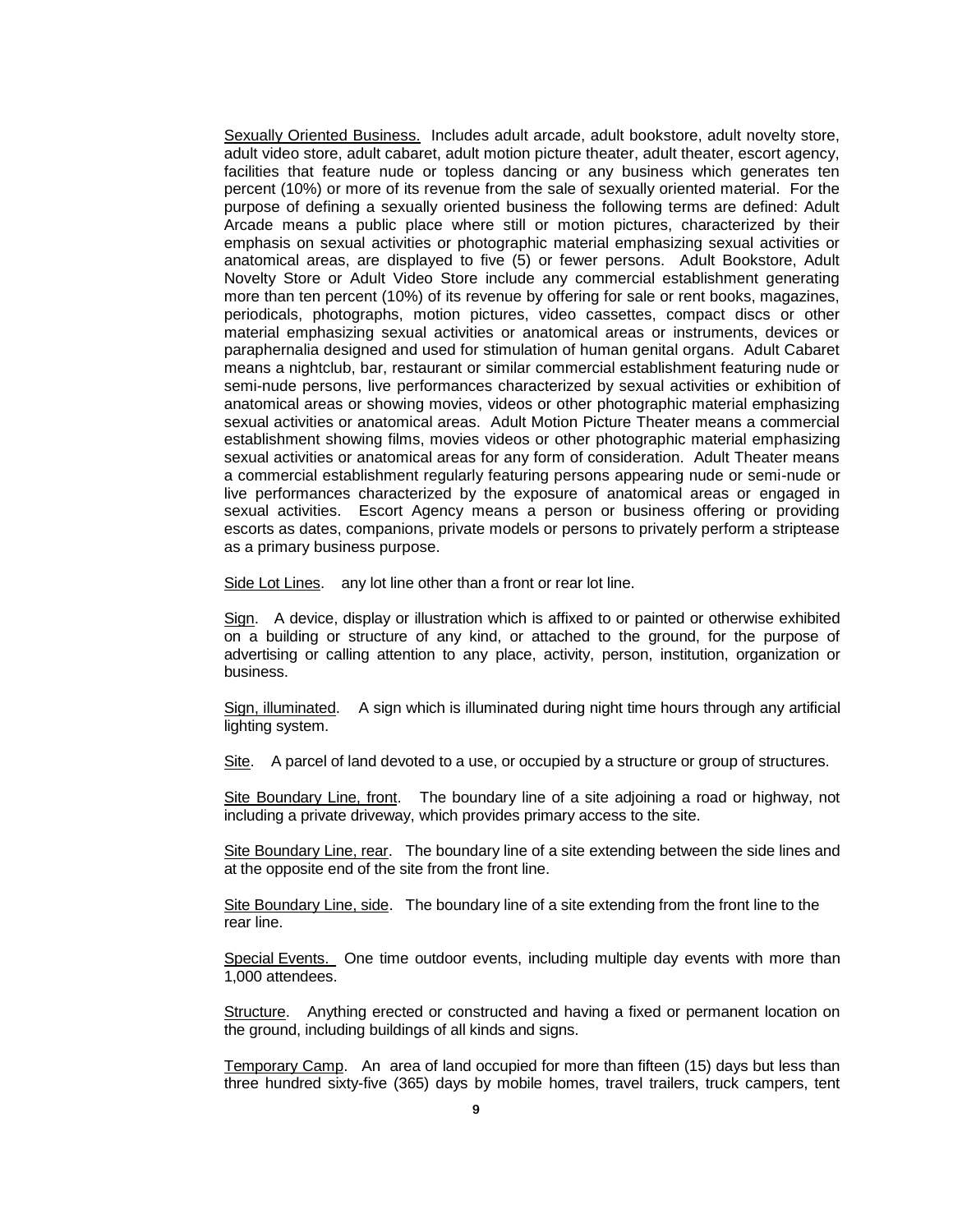trailers or any other structure(s) serving as temporary housing for the personnel necessary for the operation and maintenance of a commercial activity such as drilling rig, asphalt plant, gravel pit, logging camp or other similar use, for recreational or residential uses and for nonprofit organizations.

Transient Basis. Occupancy of a motel or hotel unit or other type of visitor accommodation for short time periods.

Use. The purpose for which a site or structure is designed, intended, constructed or enlarged, or for which it is occupied and maintained.

Workers Camp. An area of land occupied by five (5) or more mobile homes, travel trailers, truck campers, tent trailers or any other structure(s) including service buildings and kitchen facilities; occupied by or serving as semi-permanent housing for the personnel of an industrial or commercial construction project as distinguished from a drilling operation.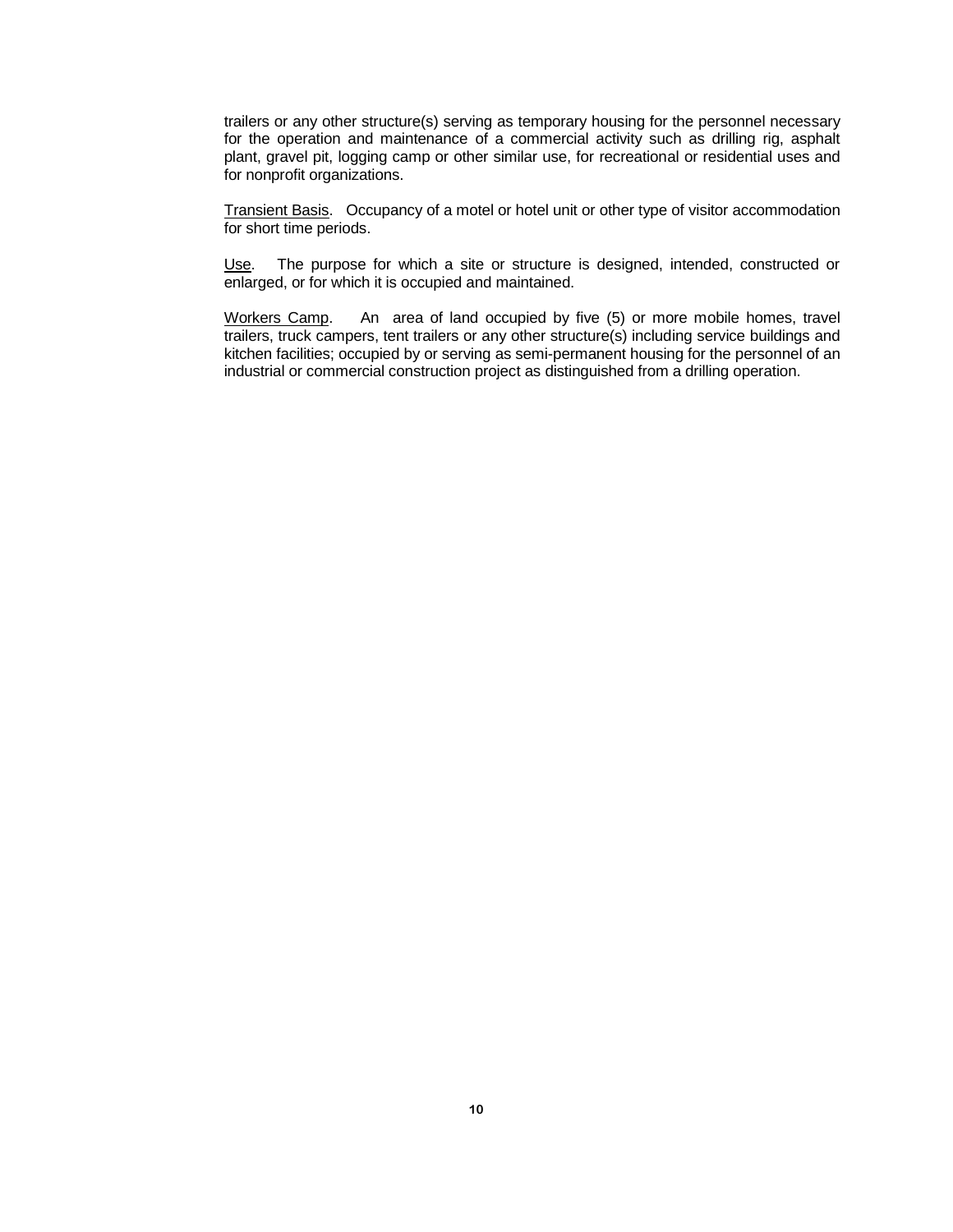## CHAPTER II - ZONING DISTRICTS

Section 1. Zoning Districts. The zoning districts established by this resolution for the unincorporated areas of Sublette County are designated as follows:

> **Agricultural (A-1)**: This district maintains and continues the existing agricultural land use in the County.

> **Residential (R)**: This district provides land for residential development within an area of one mile from the corporate limits of incorporated towns.

> **Rural Residential (R-R)**: This district provides areas in the rural portions of the County for residential development and uses.

> **Rural Residential Five (R-R 5)**: This district provides areas in the rural portions of the County for residential development and uses. A five (5) acre minimum parcel is required.

> **Rural Residential Ten (R-R 10)**: This district provides areas in the rural portions of the County for residential development and uses. A ten (10) acre minimum parcel is required.

> **Rural Residential Twenty (R-R 20)**: This district provides areas in the rural portions of the County for residential development and uses. A twenty (20) acre minimum parcel is required.

> **Residential Mobile Home (R MH)**: This district provides land for residential and/or mobile home development within an area of one mile from the corporate limits of incorporated towns.

> **Rural Residential Mobile Home (R-R MH)**: This district provides areas in the rural portions of the County for residential and/or mobile home development and uses.

> **Rural Residential Mobile Home Five (R-R MH 5)**: This district provides areas in the rural portions of the County for residential and/or mobile home development and uses. A five (5) acre minimum parcel is required.

> **Rural Residential Mobile Home Ten (R-R MH 10)**: This district provides areas in the rural portions of the County for residential and/or mobile home development and uses. A ten (10) acre minimum parcel is required.

> **Rural Residential Mobile Home Twenty (R-R MH 20)**: This district provides areas in the rural portions of the County for residential and/or mobile home development and uses. A twenty (20) acre minimum parcel is required.

> **Mobile/Manufactured Home Park (MH)**: This district provides areas where mobile and manufactured home parks can be developed.

> **Multiple Family Residential (MFR)**: This district provides areas for structures designed for occupancy by two (2) or more families, with each family occupying a separate dwelling unit which may be separated vertically or horizontally. Shared walls, entrances or stairs are common features of this type of housing. With public water and sewer, minimum lot size shall be one (1) acre and maximum density shall be eight (8) dwelling units per acre. With a septic system and well, minimum lot size is five (5) acres and maximum density is two (2) dwelling units per acre.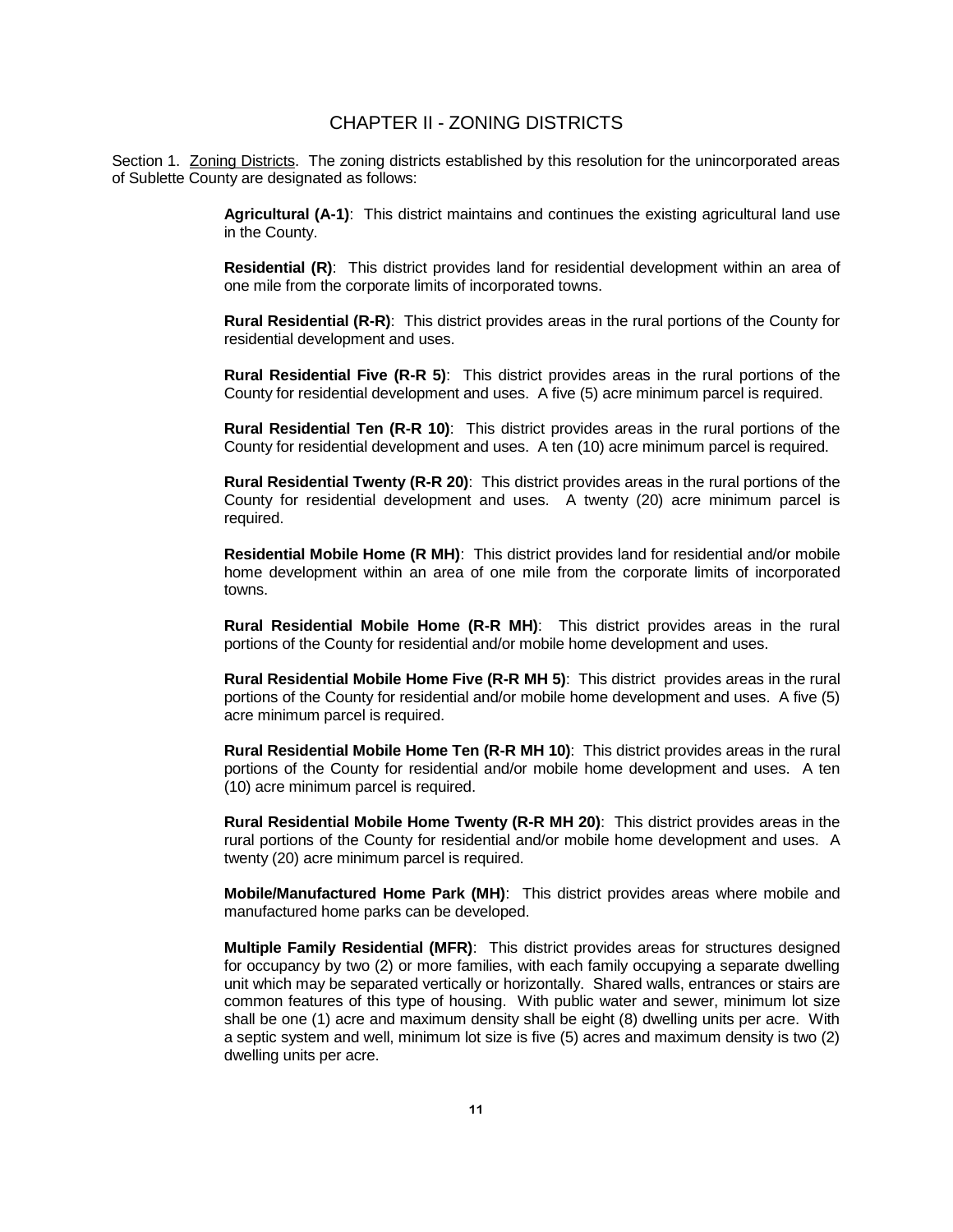**General Commercial (C-1)**: This district provides areas for orderly and compact commercial development.

**Highway Commercial (CH-1)**: This district provides areas for orderly and compact highway related commercial development.

**Recreational Service (RS-1)**: This district provides areas for recreation oriented service uses.

**Light Industrial (I-L)**: This district provides areas for safe, non-nuisance causing industrial uses.

**Heavy Industrial (I-H)**: This district provides areas for general industrial uses.

**Resource Conservation (RC)**: This district protects and conserves environmentally sensitive areas where development must be limited to prevent degradation of the areas.

**Scenic Areas, Historic Sites, & Trails (SA)**: This district protects and conserves important natural and scenic areas, historic sites and trails.

**Rural Mixed (RM)**: This district provides land for a mixture of uses which are compatible to the residents of the district and adjoining property owners.

**Planned Unit Development (PUD)**: This district is an overlay district which provides a flexible procedure for tracts of land which are to be planned and developed as a whole; using a unified design, encouraging creative methods, and allowing a mixture of uses.

**Family Exemption (FE):** The FE suffix following any zoning district designation denotes that a lot within that zoning district was created by means of a family division.

Section 2. District Boundaries. The boundaries of the zoning districts are shown on the zoning maps, designated the Official Zoning Map and Detailed Zoning Maps on file in the County Offices. Where uncertainty exists as to the boundary of a Detailed Zoning Map, the following rules shall apply.

- a. District boundaries following section or partial section lines, or the center line of roads or highways shall be construed to follow the center lines or section lines thereof.
- b. Where further uncertainty exists, the Board of County Commissioners on recommendation of the Planning and Zoning Commission, shall determine the exact location of a boundary in question.

Section 3. Authorized Uses. The following uses shall be authorized in the various zoning districts, provided that they conform to the applicable development standards. Any development type or use not specifically enumerated as an authorized use within Section 3, Authorized Uses, is expressly prohibited unless a similar use determination is made pursuant to Section 4, Determination of Similar Uses.

- a. In any zoning district:
	- (1) Mining and mineral extraction;
	- (2) Home occupation uses;
	- (3) Accessory uses and structures;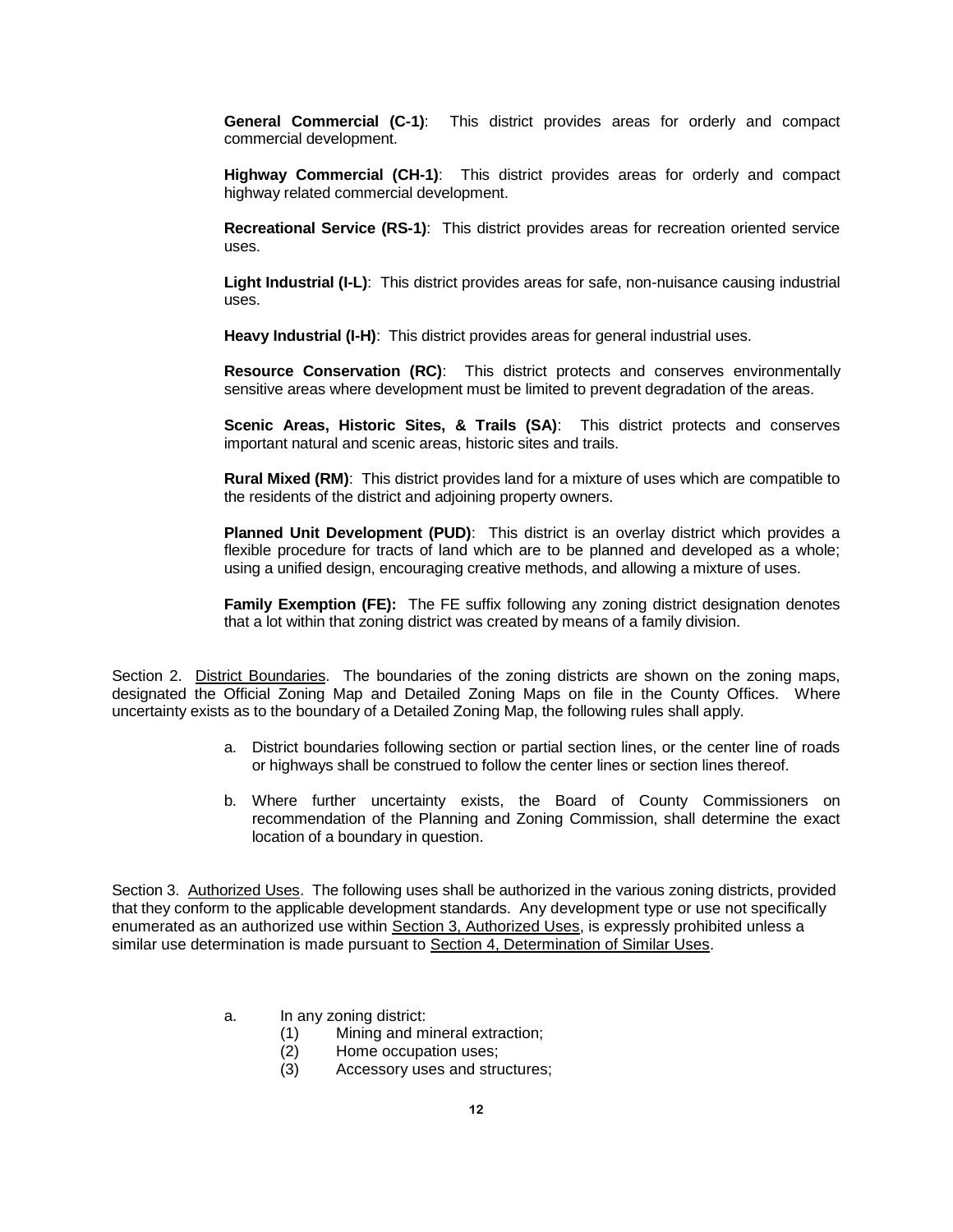- (4) Family Divisions, family divisions creating lot(s) not less than two (2) net acres in size.
- (5) Rental of a Guest House or Cabin, subject to compliance with "Standards for the Rental of Guest Houses" contained in Chapter III, Section 41 of the Sublette County Zoning and Development Standards, shall be permitted as an outright use in the Agricultural (A-1) zoning district, and shall be permitted as a Conditional Use in the Rural Residential 5, 10 and 20 (R-R 5, R-R 10 and R-R 20), and the Rural Residential Mobile Home 5, 10 and 20 (R-R MH 5, R-R MH 10 and R-R MH 20) zoning district.
- b. In the Agricultural District (A-1):
	- (1) General agricultural uses;
	- (2) One (1) single family dwelling per 35 acres, excluding the use of mobile/nonconforming manufactured homes on eighty (80) acres or less;
	- (3) Outdoor recreation facilities for hunting, fishing, horseback riding, hiking or winter sports uses incidental to the principal agricultural use;
	- (4) One (1) Guest House or Cabin per single family dwelling
	- (5) Agricultural Open Space Subdivisions in accordance with Chapter III, Development Standards, Section 44 of the Zoning and Development Regulations.
	- (6) Conditional Uses:
		- (a) Home Business
		- (b) Workers Camp
		- (c) Temporary Camp
		- (d) Sanitary Landfill
		- (e) Landing Strips
		- (f) Industrial Transportation Parking Facilities
		- (g) Public Facilities
		- (h) Temporary storage of heavy equipment
		- (I) Guest Ranches and Outfitters
		- (j) Kennels/Dog Breeder
		- (k) Bed and Breakfast
		- (l) Fur Farms
		- (m) Gravel pits, with washing and screening
		- (n) Gravel pit, with washing screening and crushing
		- (o) Gravel pits, including a batch plant that mixes gravel with sand, water and cement to produce concrete and associated processing.
		- (p) Special Events
		- (q) Golf Courses

c. In the Residential District (R):

(Where the lots are not being served by both municipal water and sewage disposal systems and the site improvements, i.e. water sewage, fire protection, streets, etc. are not constructed to meet or exceed the requirements of the municipality providing such water and sewage service):

- (1) Single family dwelling, excluding mobile/nonconforming manufactured homes.
- (2) Livestock shall be maintained in accordance with Chapter III, Development
	- Standards, Section 32 of the Zoning and Development Regulations.
- (3) Conditional Uses:
	- (a) Public Facilities
	- (b) Bed and Breakfast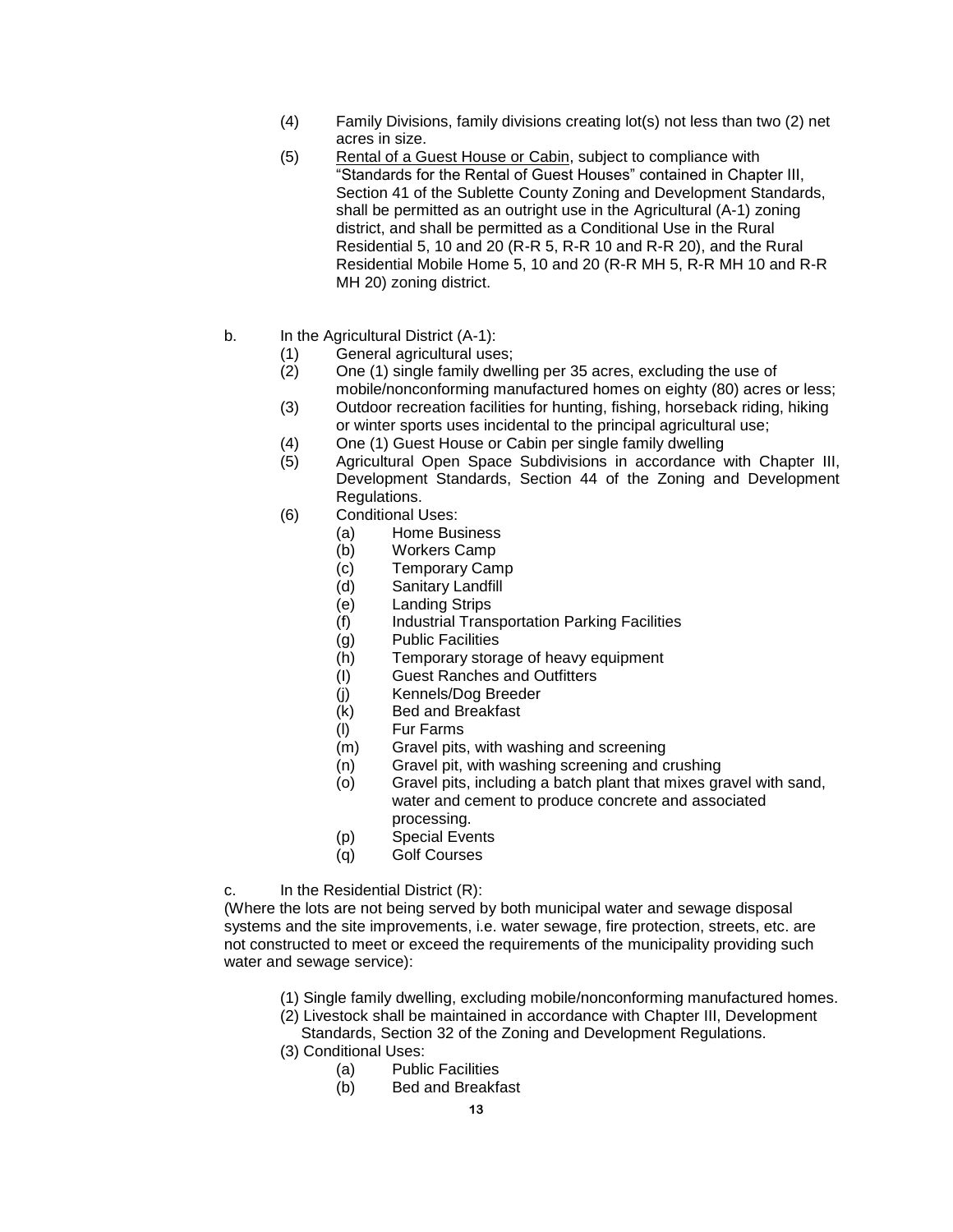(In the Residential District where lot size is 6,000 square feet per dwelling unit (R–6,000) and the lots are being served by both municipal water and sewage disposal systems and the site improvements, i.e. water, sewage, fire protection, streets, etc. are constructed to meet or exceed the requirements of the municipality providing such water and sewage service):

- (1) Single family dwelling, excluding mobile/nonconforming manufactured homes.
- (2) Livestock shall not be permitted.
- (3) Vehicular and recreational type property storage areas for the exclusive use of the property owners of the subdivision within which the storage area is located. Ownership of the storage area shall remain under the ownership of the Homeowner's Association or Service Improvement District.
- (4) Conditional Uses:
	- (a) Multifamily dwellings, not to exceed four dwelling units per lot; the minimum site area required for any single dwelling unit on a multiple family lot shall not be less than 3,000 square feet (6,000 square feet for a duplex – 9,000 square feet for a triplex - 12,000 square feet for a fourplex).
	- (b) Public facilities.
- d. In the Rural Residential Districts (R-R), (R-R 5), (R-R 10), (R-R 20):
	- (1) Single family dwelling, excluding mobile/nonconforming manufactured homes.
	- (2) Livestock shall be maintained in accordance with Chapter III, Development Standards, Section 32 of the Zoning and Development Regulations.
	- (3) Guest House or Cabin
	- (4) Conditional Uses:
		- (a) Public Facilities
		- (b) Bed and Breakfast
		- (c) Rental of a Guest House or Cabin in RR Districts
- e. In the Residential Mobile Home District (R MH):
	- (1) Single family dwelling;
	- (2) Mobile/nonconforming manufactured homes placed on a permanent foundation;
	- (3) Livestock shall be maintained in accordance with Chapter III, Development Standards, Section 32 of the Zoning and Development Regulations.
	- (4) Conditional Uses:
		- (a) Public Facilities
		- (b) Bed and Breakfast
- f. In the Rural Residential Mobile Home Districts (R-R MH), (R-RMH 5), (R-R MH 10), (R-R MH 20):
	- (1) Single family dwelling;
	- (2) Mobile/nonconforming manufactured homes placed on permanent foundation;
	- (3) Livestock shall be maintained in accordance with Chapter III, Development Standards, Section 32 of the Zoning and Development Regulations.
	- (4) Guest House or Cabin
	- (5) Conditional Uses: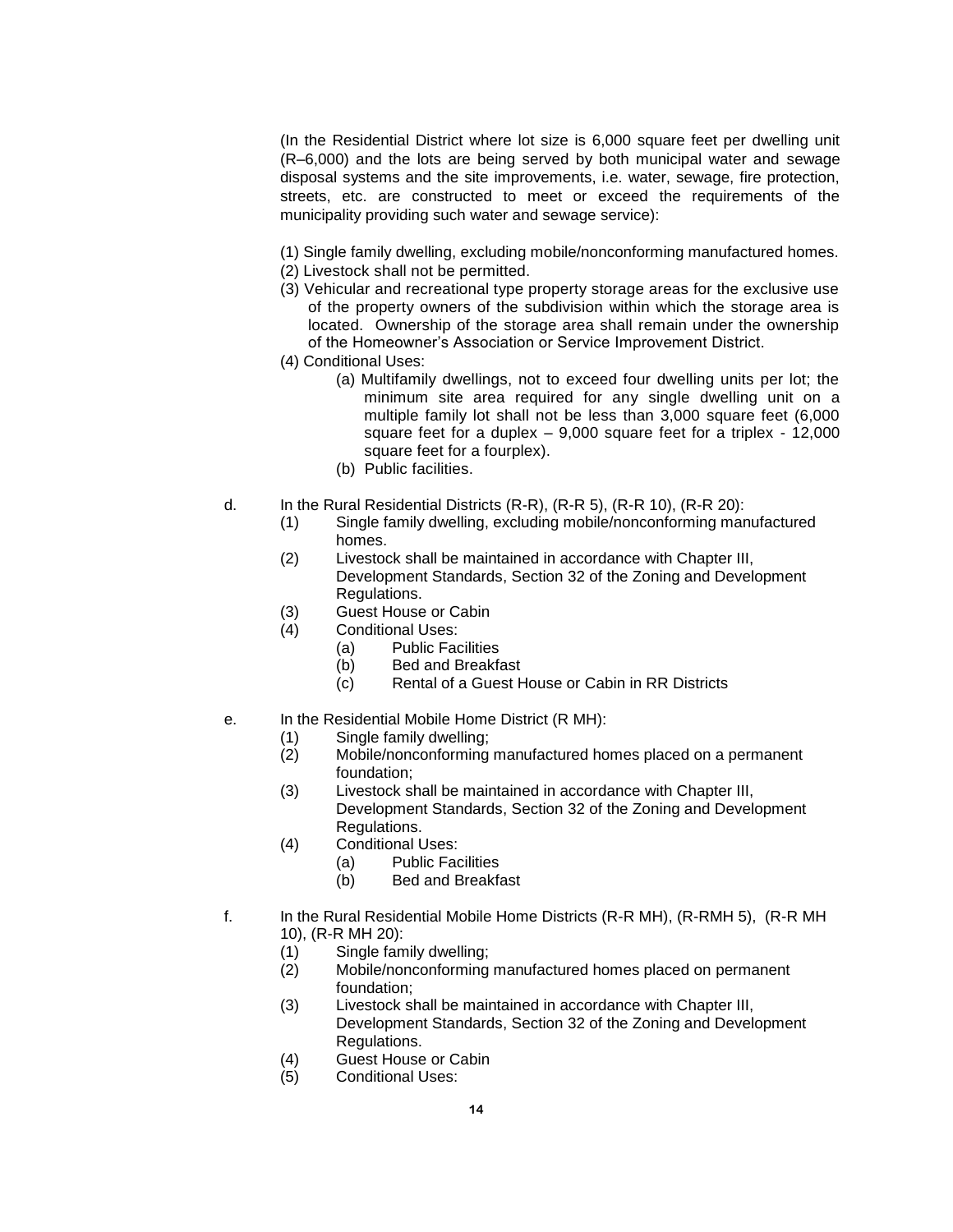- (a) Public Facilities
- (b) Bed and Breakfast
- (c) Rental of a Guest House or Cabin in R-R MH Districts
- g. In the Mobile/Manufactured Home Park District (MH):
	- (1) Any use permitted in the R districts;
	- (2) Mobile/manufactured homes placed on permanent foundation;
	- (3) Mini storage buildings for use of residents of the district.
	- (4) Conditional Uses:
		- (a) Public Facilities
- h. In the Multiple Family Residential District (MFR):
	- (1) Multiple family dwellings;
	- (2) Conditional Uses:
		- (a) Public Facilities
- i. In the General Commercial District (C-1):
	- (1) Retail stores and shops;
	- (2) Business and professional offices and shops;
	- (3) Restaurants and taverns;
	- (4) Laundromats and cleaning facilities;
	- (5) Automobile sales, service and maintenance facilities;
	- (6) Convenience Store and/or Fuel Station;
	- (7) Banks and financial institutions;
	- (8) Food stores, general stores and drug stores;
	- (9) Hotels;
	- (10) Funeral homes;
	- (11) One (1) residential use incidental to the principal commercial use, excluding the use of mobile/nonconforming manufactured homes.
	- (12) Accessory residential units which contain (1100) square feet or less of habitable floor area; which are clearly incidental, subordinate and secondary to the primary commercial use of the property.
	- (13) Modular/Manufactured Homes Sales and Display Lots
	- (14) Conditional Uses:
		- (a) Industrial Transportation Parking Facilities
		- (b) Public Facilities
		- (c) Kennels/Dog Breeders
		- (d) Mini-Storage Units
		- (e) General commercial establishments;
- j. In the Highway Commercial District (CH-1):
	- (1) Motels and tourist facilities;
	- (2) Restaurants, supper clubs, and drive-in restaurants;
	- (3) Automobile sales, service and maintenance facilities;
	- (4) Gift shops;
	- (5) Entertainment and recreational uses;
	- (6) Convenience Store and/or Fuel Station;
	- (7) One (1) residential use incidental to the principal commercial use, excluding the use of mobile/nonconforming manufactured homes.
	- (8) Accessory residential units which contain (1100) square feet or less of habitable floor area; which are clearly incidental, subordinate and secondary to the primary commercial use of the property.
	- (9) Modular/Manufactured Homes Sales and Display Lots
	- (10) Conditional Uses:
		- (a) Industrial Transportation Parking Facilities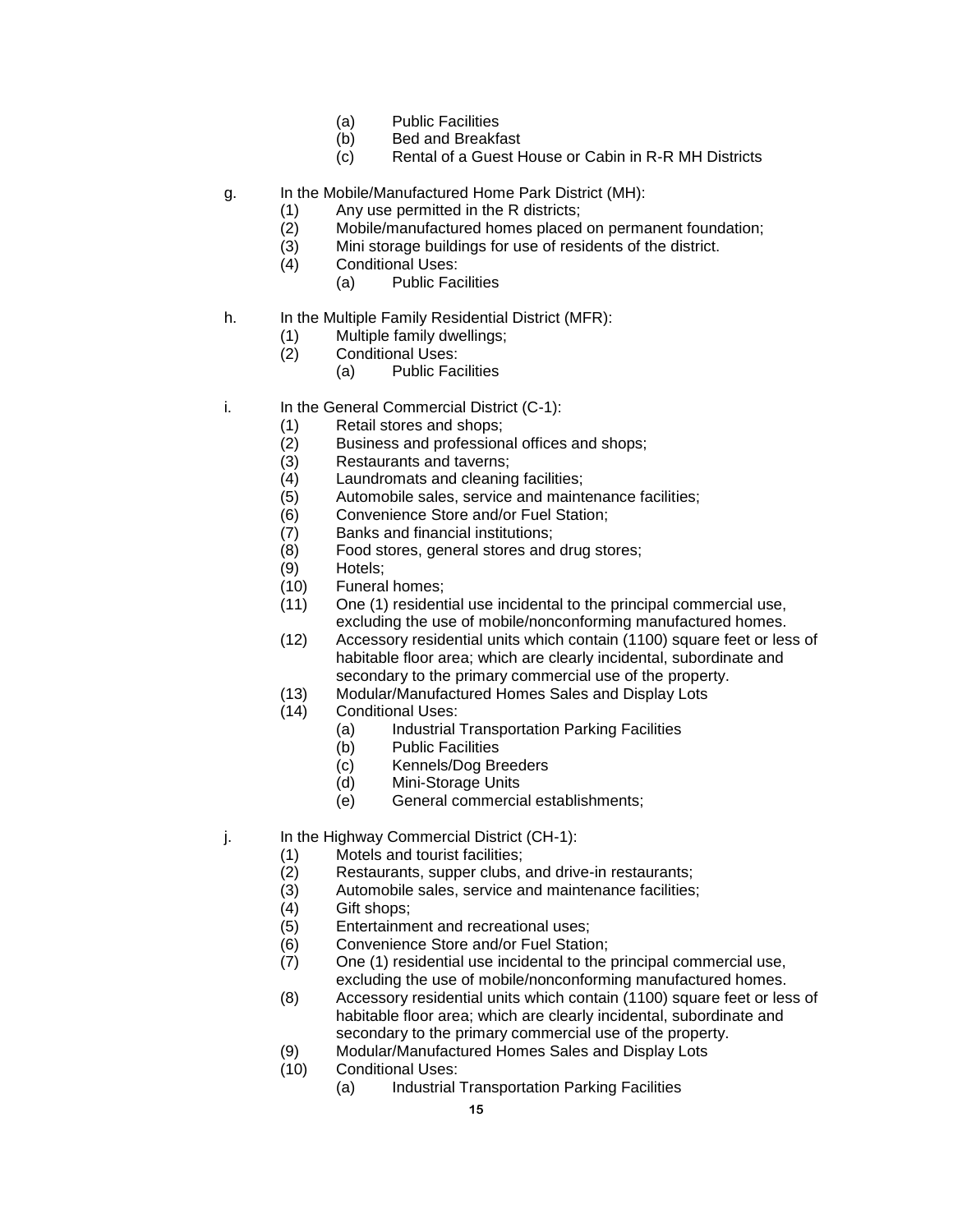- (b) Public Facilities
- (c) Mini-Storage Units
- (d) General commercial establishments;
- k. In the Recreational Service District (RS-1):
	- (1) Resorts, restaurants, taverns and gift shops;
	- (2) Sport shops, bait shops and marinas;
	- (3) Golf courses;
	- (4) Outdoor recreation facilities for hunting, fishing, horseback riding or winter sports activities;
	- (5) Residential uses by those employed on the premises and their families, excluding the use of mobile/nonconforming manufactured homes;
	- (6) Motels.
	- (7) Conditional Uses:
		- (a) Industrial Transportation Parking Facilities
		- (b) Public Facilities
		- (c) Campgrounds
		- (d) Special Events
- l. In the Light Industrial District (I-L):
	- (1) Non-nuisance producing manufacturing or processing uses;
	- (2) Service stations, garages, parking lots or truck terminals;
	- (3) Laundry, cleaning or dry-cleaning establishments;
	- (4) Wholesale storage or sales establishments except for aboveground storage of flammable liquids or gases, poisonous, explosive or toxic materials recognized as dangerous to animals or humans;
	- (5) One dwelling unit or mobile/nonconforming manufactured home per parcel for owner's and/or caretaker's residence in conjunction with a business;
	- (6) Automobile wrecking or salvage yards;
	- (7) Heavy equipment sales;
	- (8) Sawmills and lumberyards;
	- (9) Oil field or mining equipment sales or service;
	- (10) Supply and service shops including plumbing, welding, electrical, and builders;
	- (11) Mini storage units;
	- (12) Modular/Manufactured Homes Sales and Display Lots
	- (13) Conditional Uses:
		- (a) Workers Camp
		- (b) Temporary Camp
		- (c) Light Industrial Project-Employee Housing
		- (d) Airports
		- (e) Industrial Transportation Parking Facilities
		- (f) Sanitary Landfills
		- (g) Kennels/Dog Breeder
		- (h) Fur Farms
		- (i) Oil and Gas Production Waste Facility
		- (j) Exceeding maximum height limitation for structures
- m. In the Heavy Industrial District (I-H):
	- (1) Non-nuisance producing manufacturing or processing uses;
	- (2) General industrial uses;
	- (3) Automobile wrecking and salvage yards;
	- (4) Cement and concrete manufacturing;
	- (5) Chemical plant;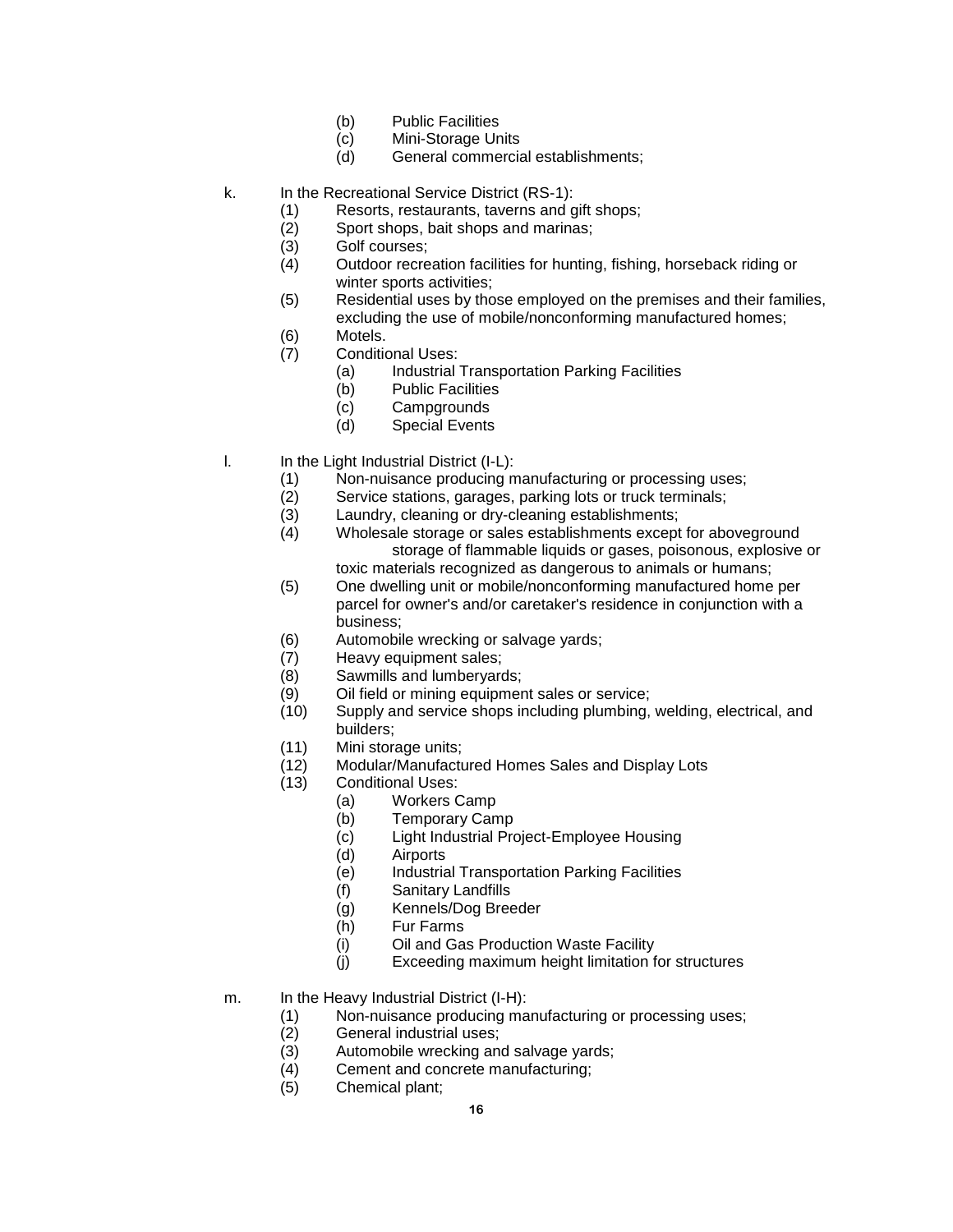- (6) Gas processing plant;
- (7) Manufacturing and storage of explosives;
- (8) Mineral manufacturing, refining, and processing;
- (9) Pipeline terminal and pump station;
- (10) Service stations, garages, parking lots or truck terminals;
- (11) Wholesale storage or sales establishments;
- (12) Airports;
- (13) Heavy equipment sales;
- (14) Sawmills and lumber yards;
- (15) Oil field or mining equipment sales or services;
- (16) Research facilities;
- (17) Supply and service shops including plumbing, welding, electrical, and builders;
- (18) Mini storage units;
- (19) Oil and Gas Production Waste Facility
- (20) Conditional Uses:
	- (a) Workers Camp
	- (b) Temporary Camp
	- (c) Industrial Transportation Parking Facilities
	- (d) Sanitary Landfills
	- (e) Sexually Oriented Business
	- (f) Exceeding maximum height limitation for structures
- n. In the Resource Conservation District (RC):
	- (1) Fish hatcheries and wildlife preserves;
	- (2) Grazing and agricultural uses;
	- (3) Drainage, irrigation structures and irrigation dams;
	- (4) Soil and water conservation and forest management uses;
	- (5) One single family residence per parcel, excluding the use of
	- mobile/nonconforming manufactured homes;
	- (6) Conditional Uses:
		- (a) Workers Camp
		- (b) Temporary Camp
		- (c) Industrial Transportation Parking Facilities
		- (d) Sanitary Landfills
- o. In the Scenic Area, Historic Sites and Trails District (SA):
	- (1) Forestry, grazing, hunting and fishing uses;
	- (2) Public parks and similar areas;
	- (3) Maintenance and preservation of historic sites and trails.
- p. In the Rural Mixed District (RM):
	- (1) Agriculture, light;
	- (2) Single-family dwelling and mobile/nonconforming manufactured homes placed on permanent foundations;
	- (3) Animal clinic;
	- (4) Arena, recreational;
	- (5) Farm supply and sales;
	- (6) Greenhouse, commercial;
	- (7) Home business;
	- (8) Stable;
	- (9) Livestock shall be maintained in accordance with Chapter III, Development Standards, Section 32 of the Zoning and Development Regulations.
	- (10) Conditional Uses: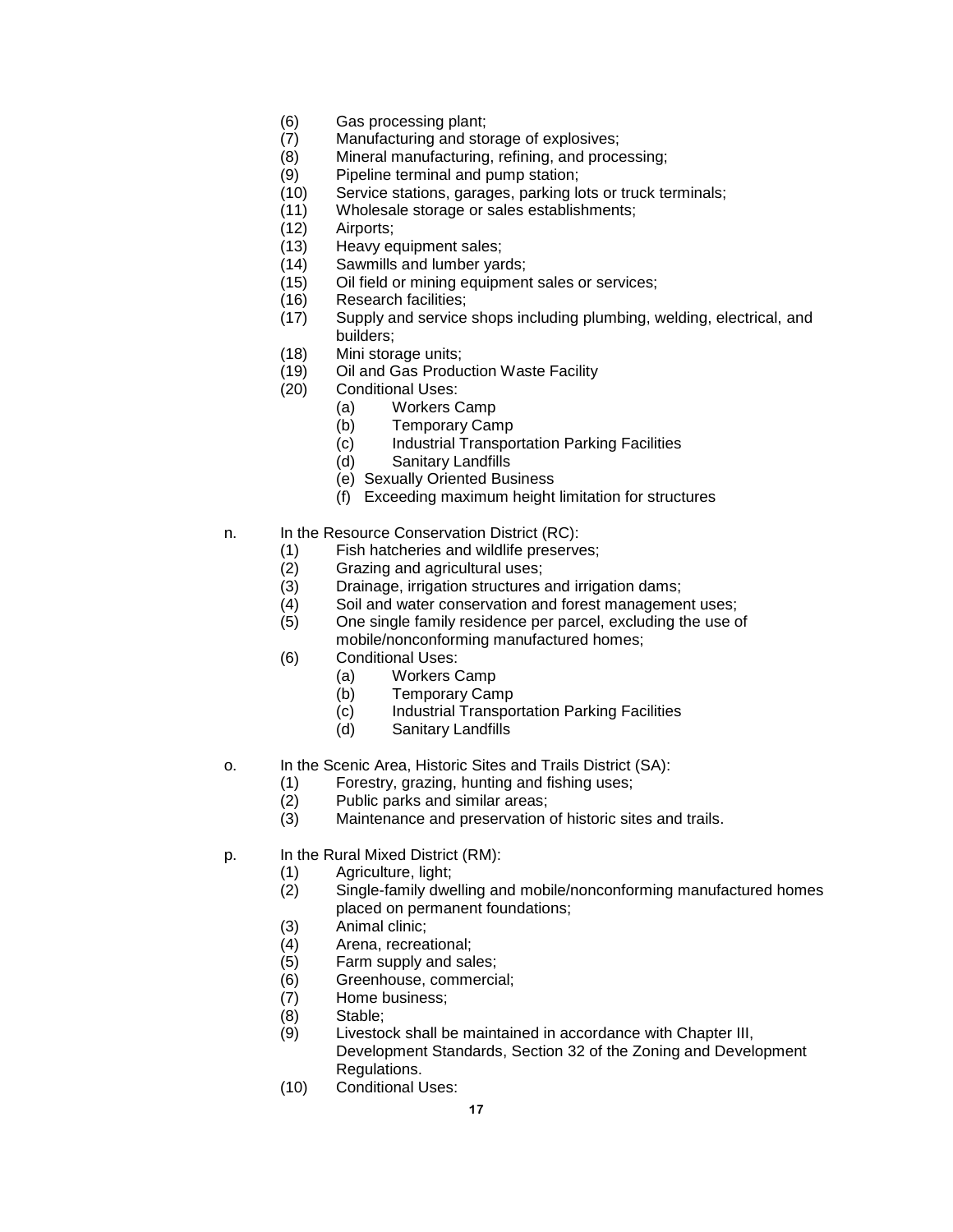- (a) Public Facilities
- (b) Kennels/Dog Breeders
- (c) Fur Farms
- q. In the Planned Unit Development District (PUD):
	- (1) Cluster and Planned Unit Developments;
	- (2) Townhouses;
	- (3) Condominiums;
	- (4) Apartments;
	- (5) Duplexes;
	- (6) Commercial and Industrial Complexes;
	- (7) Twin Houses.

Section 4. Determination of Similar Uses. Uses of a similar character to permitted uses in any zoning district may be established or approved by the Board of County Commissioners on recommendations of the Planning and Zoning Commission.

Section 5. Conformity with District Regulations. Except as provided in Chapter VII for Nonconforming uses and sites, no structure or site shall be used other than in conformity with the regulations of the zoning district in which the structure or site is located. No site in one ownership on the enactment date of this resolution shall be reduced in size below the minimum area established for the land use district in which the site is located.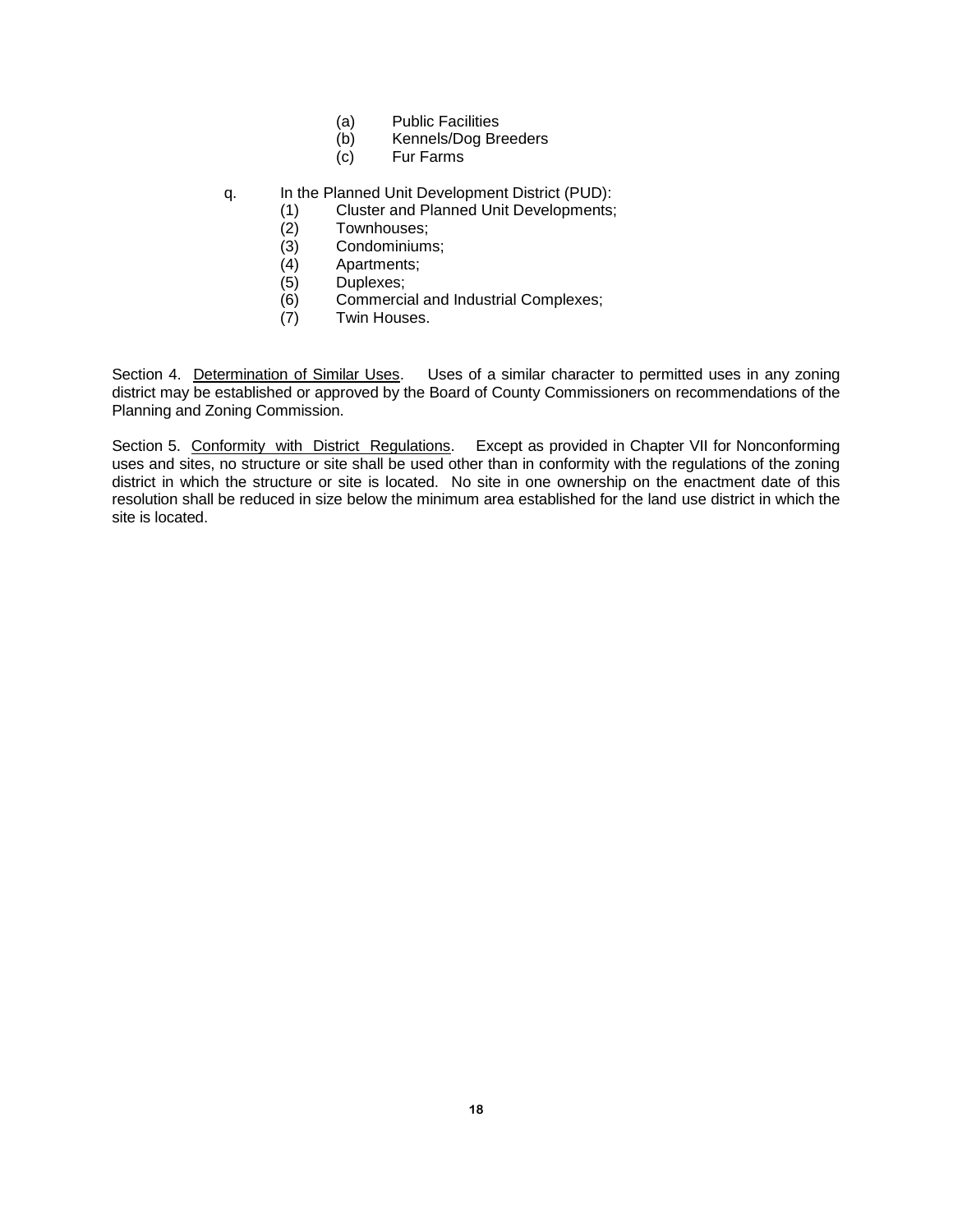# CHAPTER III - DEVELOPMENT STANDARDS

Section 1. Conformity with Development Standards Required. All proposed uses and structures including enlargement of existing uses except as provided in Chapter VII hereof, shall conform with the applicable development standards established in this chapter.

Section 2. Water Supply and Distribution Systems. The construction, modification or operation of any private or public water supply or distribution system shall conform to all standards established by the State of Wyoming. All wells shall be constructed so as to prohibit cross contamination of wells by on-site waste disposal systems. A site area of one (1) acre, excluding rights of way, streams, or lakes shall be required for the installation of a domestic water well and septic tank-leachfield disposal system.

Section 3. Sewage Disposal Systems. All sewage disposal systems shall conform to all standards established by the State of Wyoming in addition to the standards established by this section.

The applicant for a Zoning and Development Permit shall furnish the Planning Administrator with sufficient material to document that the proposed sewage system conforms to State and County standards or requirements. Every sewage disposal system shall be inspected by the County after the system has been installed and before any fill or other material has been placed over the system or any part thereof, to ensure that the system is constructed and installed in conformity with State and County requirements.

No septic tank shall be located within 50 feet of any water well and no leachfield shall be located within 100 feet of any water well.

No standard leachfield shall be installed in any area where the groundwater level is within four (4) feet of the ground surface.

Section 4. Setback Requirements. All buildings and structures shall be located not less than the minimum distances set forth in this section, with all front setbacks to be measured from the easement line of any private or public roadway. In the event that a setback from a road right of way exceeds the lot boundary setback, the more restrictive setback requirements shall apply. The setback shall be measured from the foundation or stem wall. Overhangs, unenclosed porches, decks, chimneys and cantilevers to structures may encroach two (2) feet into the setback.

The Planning Administrator may require an applicant for a zoning and development (building) permit to submit a certificate of placement, prepared by a licensed surveyor, prior to the issuance of a building permit. The certificate of placement may be required when the possibility exists for a setback violation caused by lot size, uncertainty related to the existence of a public road easement or uncertainty regarding the location of property boundaries, or at the discretion of the Planning Administrator.

| ZONING DISTRICT                                                                            |     | FRONT SETBACK SIDE SETBACK | <b>REAR</b> |
|--------------------------------------------------------------------------------------------|-----|----------------------------|-------------|
| SETBACK                                                                                    |     |                            |             |
| A-1                                                                                        |     |                            |             |
| 1. Lots 20 acres or less                                                                   | 30' | 10'                        | 40'         |
| 2. Lots more than 20 acres                                                                 | 50' | 50'                        | 50'         |
| 3. Lots created by family division 20 ac. or less 30'                                      |     | 10'                        | 40'         |
| 4. Lots created by family division 20 ac. or more 50'                                      |     | 50'                        | 50'         |
| R/6000                                                                                     | 20' |                            | 20'         |
| (Whara Int siza is 6,000 squara faat nar dwalling unit and is haing sarvad by hoth municin |     |                            |             |

( Where lot size is 6,000 square feet per dwelling unit and is being served by both municipal water and sewer disposal system and site improvements, i.e.; water sewage, fire protection,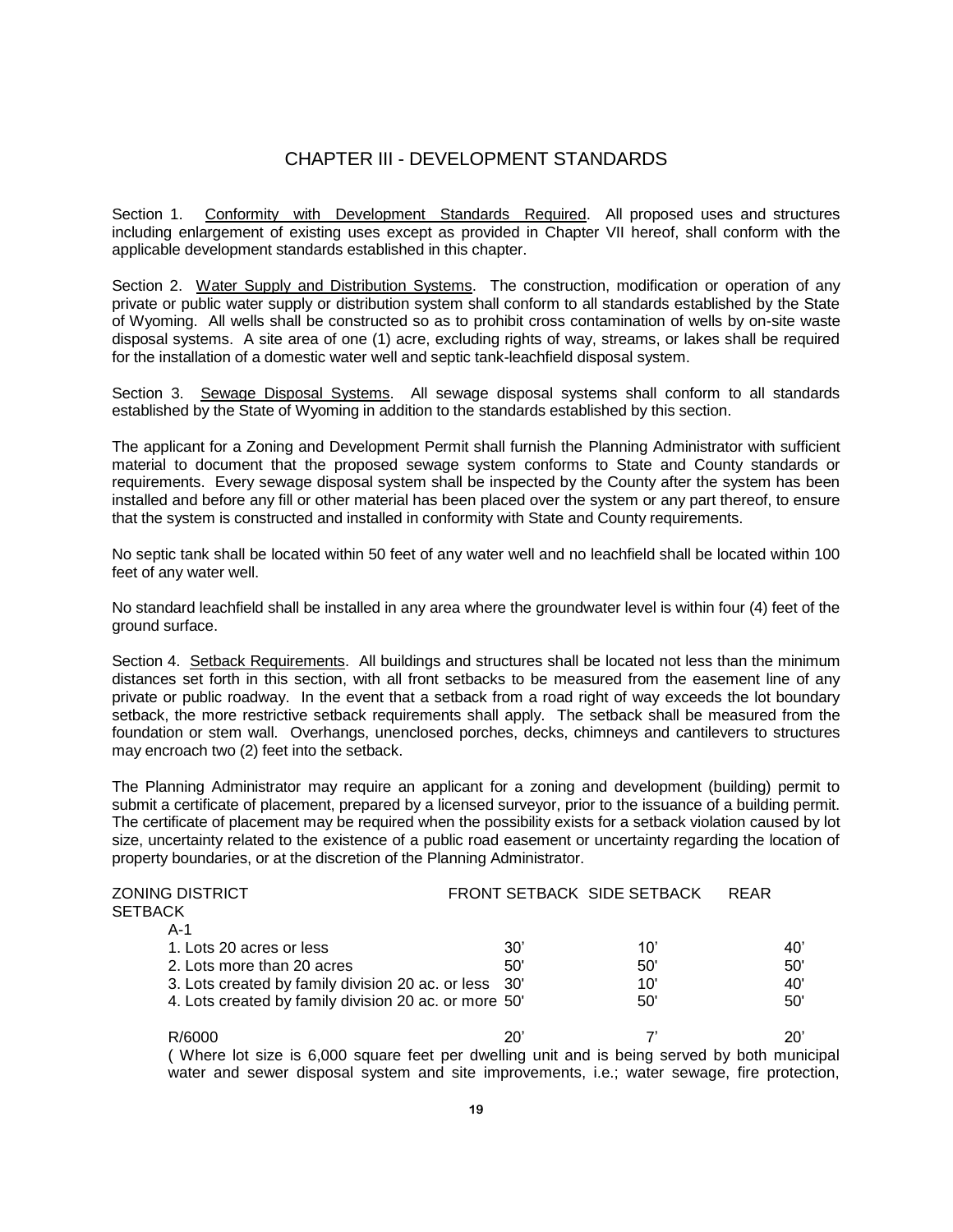street, etc., are constructed to meet or exceed the requirements of the municipality providing water and sewage service for the subdivision within such municipality.)

| R. R MH                                                                                    | 25'          | $10^{\circ}$ | 25'          |
|--------------------------------------------------------------------------------------------|--------------|--------------|--------------|
| (Where dwelling unit is being served by an individual well and/or sewage disposal system.) |              |              |              |
| R. R MH                                                                                    | 25'          | 10'          | 25'          |
| R-R, R-R 5, R-R MH, R-R MH 5                                                               | 25'          | $10^{\circ}$ | 25'          |
| R-R 10, 20                                                                                 | 30'          | 10'          | 40'          |
| R-R MH 10, R-R MH 20                                                                       | 30'          | 10'          | 40'          |
| МH                                                                                         | $20^{\circ}$ | 10'          | 10'          |
| $C-1$                                                                                      | 10'          | 10'          | 20'          |
| $CH-1$                                                                                     | 25'          | 20'          | $20^{\circ}$ |
| $RS-1$                                                                                     | 10'          | 10'          | 20'          |
| I-L<br>lots smaller than 2 acre                                                            | 10'          | 15'          | $20^{\circ}$ |
| I-L                                                                                        | 30'          | 20'          | $20^{\circ}$ |
| I-H                                                                                        | 30'          | 20'          | 20'          |
| RM                                                                                         | 50'          | 50'          | 50'          |
| <b>RC</b>                                                                                  | 50'          | $50^\circ$   | 50'          |
| <b>MFR</b>                                                                                 | 30'          | 10'          | 40'          |

Minimum setback for fur farms shall be 200 feet from any property line.

Accessory buildings in all zoning districts shall conform to all setback requirements.

Gas pumps and storage tanks shall be setback a minimum of 20 feet from the right-of-way line of any state or federal highway or county road.

Section 5. Traffic Safety. No structure or site improvement shall be permitted in any zoning district adjacent to the intersection of County roads, State or Federal highways which obstructs or interferes with adequate visibility for the safe and convenient use of such roads or highways by the public.

Section 6. Off-Street Parking. All uses shall be required to meet the off-street parking requirement set forth in the Parking Standards Table.

> a. Notwithstanding the requirements set forth in the Parking Standards Table, a different parking standard may be established during the review process for a particular development based on information demonstrating a different standard is workable, subject to approval by the Board of County Commissioners. Shared parking between adjacent uses may be considered by the Planning and Zoning Administrator when determining the parking requirement for a particular development proposal. For uses not listed in the Parking Standards Table the parking requirement shall be determined by the Planning and Zoning Administrator, based upon the parking requirement for a land use of similar nature.

| PARKING STANDARDS TABLE |                                                             |               |                                            |  |
|-------------------------|-------------------------------------------------------------|---------------|--------------------------------------------|--|
| Use                     | <b>Parking Spaces</b><br>Req'd for 1000 sf of<br>Floor Area | Queuing Space | <b>Other Standard</b>                      |  |
| Airport & Heliport      |                                                             |               | 7 per daily landing/takeoff                |  |
| <b>Auto Sales</b>       | 2                                                           |               | or 2 per salesman, whichever is<br>greater |  |
| Bank or Financial w/o   | 5                                                           |               | per employee                               |  |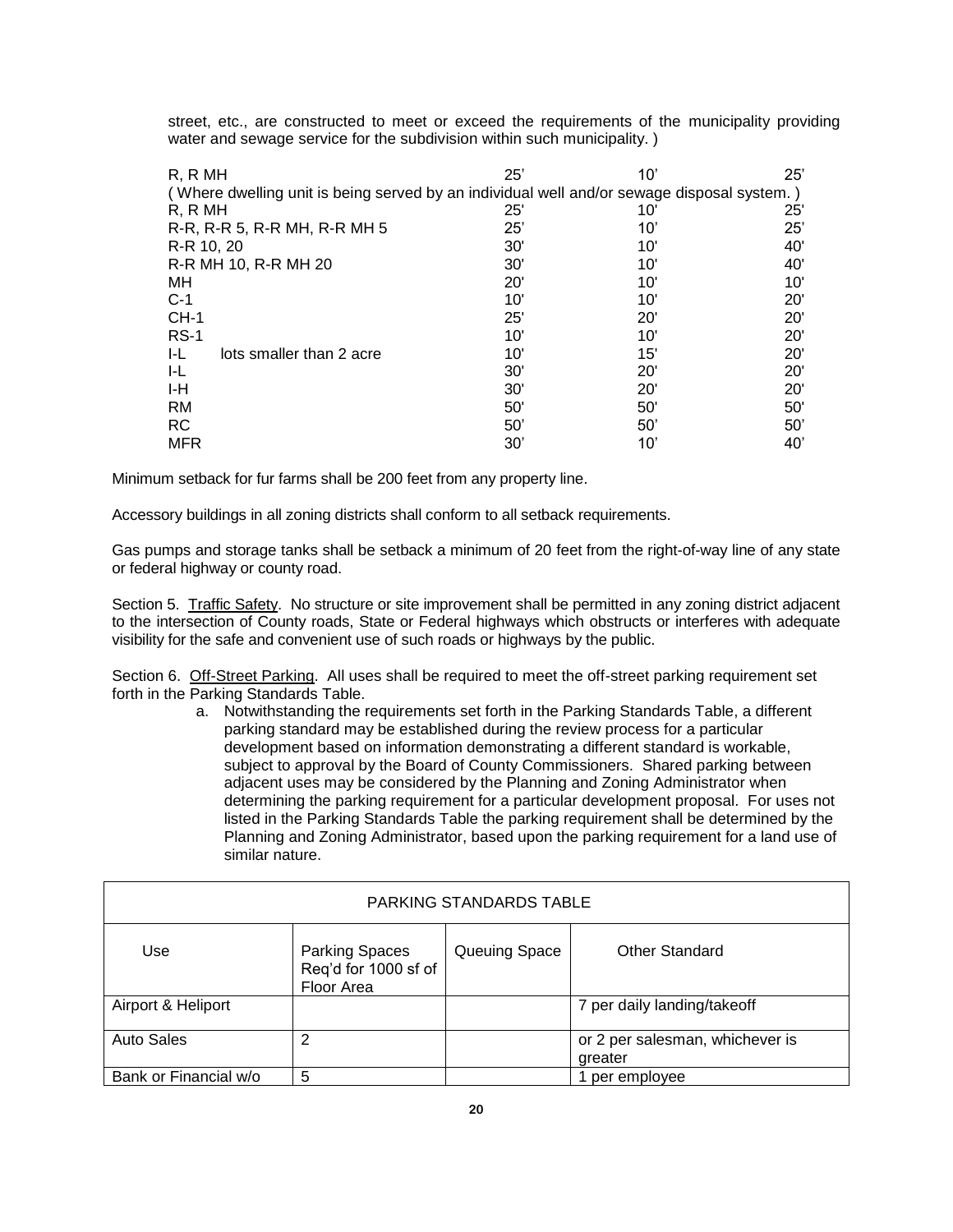| Drive-In                   |                |               |                                         |
|----------------------------|----------------|---------------|-----------------------------------------|
| <b>Bank or Financial</b>   | 5              | 5 per service | 1 per employee                          |
| w/Drive-in                 |                | lane          |                                         |
| Bar/Tavern                 | 10             |               | 1 per employee                          |
| Beauty & Barber Shop       |                |               | 2 per chair, plus 1 per employee        |
| <b>Bed &amp; Breakfast</b> |                |               | 2 per dwelling unit, plus 1 per guest   |
|                            |                |               | room                                    |
| <b>Bowling Alley</b>       |                |               | 5 per lane, plus 1 per employee         |
| Cabinet Shop               |                |               | 1 per employee, plus 1 per 200 sf of    |
|                            |                |               | showroom                                |
| Campground                 |                |               | 1 per camping space, plus 1 per         |
|                            |                |               | employee                                |
| Car Wash                   |                | 4 per bay     | 2 per employee                          |
| Church                     |                |               | 1 per every 4 seats in sanctuary        |
| College                    |                |               | 0.5 per student                         |
| Commercial Laundry &       |                |               | 1 per employee, plus 1 per company      |
| Dry Cleaner                |                |               | vehicle, plus 1 per 150 sf of customer  |
|                            |                |               | service area                            |
|                            |                |               |                                         |
| <b>Convenience Store</b>   | 6              |               |                                         |
| Day Care                   |                |               | 1 per employee, plus 1 per 10           |
|                            |                |               | children                                |
| <b>Department Store</b>    | 5              |               |                                         |
| Drive-in Restaurant        |                | 5 per service | 1 per employee                          |
|                            |                | lane          |                                         |
| Drug Store                 | 5              |               |                                         |
| Dude/Guest Ranch           |                |               | 1 per guest unit, plus 1 per employee   |
| <b>Food Store</b>          | 5              |               |                                         |
|                            |                |               |                                         |
|                            |                |               | 1 per every 4 seats in assembly         |
| <b>Funeral Home</b>        |                |               | rooms, plus 1 per employee              |
| Furniture & Carpet         | 1.5            |               |                                         |
| <b>Gas Station</b>         |                | 2 per pump    | 1 per employee                          |
| <b>Golf Course</b>         |                |               | 3 per hole, plus any required for       |
|                            |                |               | others uses which are part of the       |
|                            |                |               | facility                                |
| Golf Driving Range or      |                |               | 1 per lane or station, plus 1 per       |
| <b>Rifle Range</b>         |                |               | employee                                |
| <b>Gravel Operation</b>    |                |               | 1 per employee                          |
| Greenhouse                 | $\overline{2}$ |               | 1 per 4,000 square feet of outdoor      |
|                            |                |               | display area, plus 1 for each           |
|                            |                |               | company vehicle, plus 1per employee     |
| Gunsmith                   | $\mathbf 2$    |               |                                         |
| Hardware, Paint,           | 5              |               |                                         |
| <b>Building Materials,</b> |                |               |                                         |
| Home Improvements          |                |               |                                         |
| Health Club/Spa            |                |               | 1 per 2 exercise stations, plus 4 per   |
|                            |                |               | 1,000 sf of other activity area, plus 1 |
|                            |                |               | per employee                            |
| Home                       |                |               | 2 per dwelling unit, plus 1 per         |
| Occupation/Business        |                |               | employee not residing on the            |
|                            |                |               | premises                                |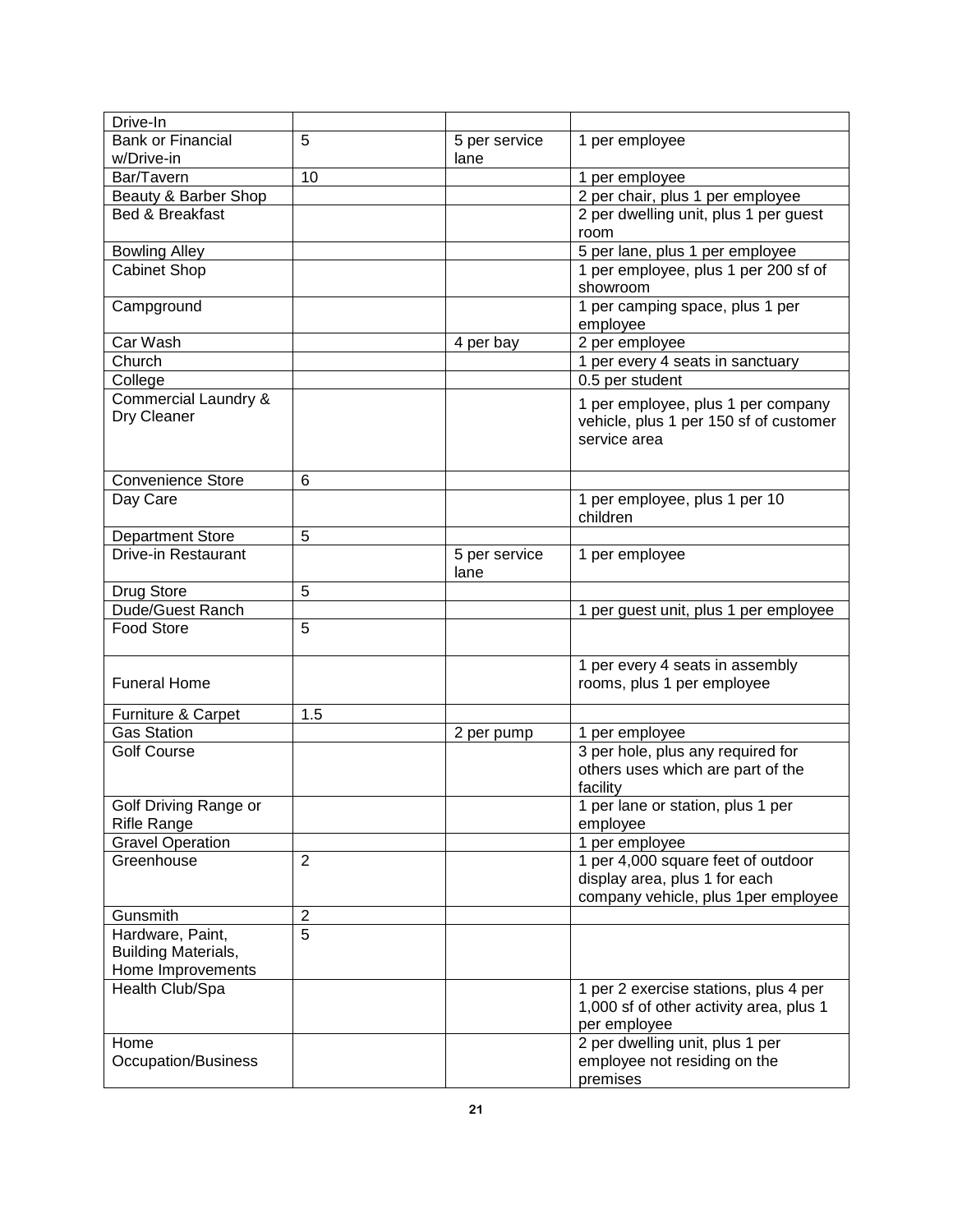| Industrial<br>1 per employee, plus 1 per every<br>5,000 sf of storage area<br>1 per employee, plus 1 per every<br>Junkyard<br>5,000 sf of storage area<br>1 per washer, plus 1 per employee<br>Laundromat<br>3.5<br>Library & Museum<br><b>Liquor Store</b><br>5<br>Lodging<br>1 per guest room, plus 1 per<br>employee<br>Lodging with Convention<br>1 per guest room, plus 1 per every 3<br>Center<br>seats in an assembly area, plus 1 per<br>employee<br><b>Medical Clinic</b><br>5<br>Mini-storage<br>1 per employee, plus 1 per 10<br>storage units<br>2 per dwelling unit, plus 0.5 for guest<br>Mobile Home Park<br>parking<br>1 per employee, plus 1 per 4 beds<br>Nursing and Group Care<br>Home<br><b>Other Miscellaneous</b><br>5<br>Retail/Commercial<br>Playing Field & Park<br>1 per 4,000 sf of outdoor play area<br><b>Public Facilities</b><br>1 per employee<br>3<br>$\overline{2}$<br>Repair Shop<br><b>Residential Uses</b><br>2 per dwelling unit<br>1 per 3 seats, plus 1 per employee<br>Restaurant<br>1 per 4 stalls, plus 1 per 2,000 sf<br>Riding Arena &<br><b>Equestrian Center</b><br>riding area (in arena), plus 1 per<br>every 4 seats<br>Schools: Elementary<br>1 per employee, plus 1 per 25 seats<br>and Junior High<br>in classroom<br>Schools: High<br>1 per employee, plus whichever is<br>greater 1 per 5 students at maximum<br>school capacity or 1 per every 3 seats<br>in an assembly area<br><b>Skating Rink</b><br>6 per 1,000 sf of rink area, plus 1 per<br>4 seats<br>1 per 4 lift seat capacity, plus 1 per 2<br>Ski Area<br>employees, plus 1 per each lodging<br>room<br>Taxidermist<br>$\overline{2}$<br><b>Tennis Courts</b><br>2 per court<br>1 per every 3 seats in an assembly<br>Theater/Assembly Room<br>area<br><b>Trade School</b><br>1 per student<br><b>Utilities</b><br>1 per employee, plus 1 per vehicle<br>stored on site<br>4 per bay<br>Vehicle Repair |          |                                   |
|-----------------------------------------------------------------------------------------------------------------------------------------------------------------------------------------------------------------------------------------------------------------------------------------------------------------------------------------------------------------------------------------------------------------------------------------------------------------------------------------------------------------------------------------------------------------------------------------------------------------------------------------------------------------------------------------------------------------------------------------------------------------------------------------------------------------------------------------------------------------------------------------------------------------------------------------------------------------------------------------------------------------------------------------------------------------------------------------------------------------------------------------------------------------------------------------------------------------------------------------------------------------------------------------------------------------------------------------------------------------------------------------------------------------------------------------------------------------------------------------------------------------------------------------------------------------------------------------------------------------------------------------------------------------------------------------------------------------------------------------------------------------------------------------------------------------------------------------------------------------------------------------------------------------------------|----------|-----------------------------------|
|                                                                                                                                                                                                                                                                                                                                                                                                                                                                                                                                                                                                                                                                                                                                                                                                                                                                                                                                                                                                                                                                                                                                                                                                                                                                                                                                                                                                                                                                                                                                                                                                                                                                                                                                                                                                                                                                                                                             | Hospital | 1 per employee, plus 1 per 4 beds |
|                                                                                                                                                                                                                                                                                                                                                                                                                                                                                                                                                                                                                                                                                                                                                                                                                                                                                                                                                                                                                                                                                                                                                                                                                                                                                                                                                                                                                                                                                                                                                                                                                                                                                                                                                                                                                                                                                                                             |          |                                   |
|                                                                                                                                                                                                                                                                                                                                                                                                                                                                                                                                                                                                                                                                                                                                                                                                                                                                                                                                                                                                                                                                                                                                                                                                                                                                                                                                                                                                                                                                                                                                                                                                                                                                                                                                                                                                                                                                                                                             |          |                                   |
|                                                                                                                                                                                                                                                                                                                                                                                                                                                                                                                                                                                                                                                                                                                                                                                                                                                                                                                                                                                                                                                                                                                                                                                                                                                                                                                                                                                                                                                                                                                                                                                                                                                                                                                                                                                                                                                                                                                             |          |                                   |
|                                                                                                                                                                                                                                                                                                                                                                                                                                                                                                                                                                                                                                                                                                                                                                                                                                                                                                                                                                                                                                                                                                                                                                                                                                                                                                                                                                                                                                                                                                                                                                                                                                                                                                                                                                                                                                                                                                                             |          |                                   |
|                                                                                                                                                                                                                                                                                                                                                                                                                                                                                                                                                                                                                                                                                                                                                                                                                                                                                                                                                                                                                                                                                                                                                                                                                                                                                                                                                                                                                                                                                                                                                                                                                                                                                                                                                                                                                                                                                                                             |          |                                   |
|                                                                                                                                                                                                                                                                                                                                                                                                                                                                                                                                                                                                                                                                                                                                                                                                                                                                                                                                                                                                                                                                                                                                                                                                                                                                                                                                                                                                                                                                                                                                                                                                                                                                                                                                                                                                                                                                                                                             |          |                                   |
|                                                                                                                                                                                                                                                                                                                                                                                                                                                                                                                                                                                                                                                                                                                                                                                                                                                                                                                                                                                                                                                                                                                                                                                                                                                                                                                                                                                                                                                                                                                                                                                                                                                                                                                                                                                                                                                                                                                             |          |                                   |
|                                                                                                                                                                                                                                                                                                                                                                                                                                                                                                                                                                                                                                                                                                                                                                                                                                                                                                                                                                                                                                                                                                                                                                                                                                                                                                                                                                                                                                                                                                                                                                                                                                                                                                                                                                                                                                                                                                                             |          |                                   |
|                                                                                                                                                                                                                                                                                                                                                                                                                                                                                                                                                                                                                                                                                                                                                                                                                                                                                                                                                                                                                                                                                                                                                                                                                                                                                                                                                                                                                                                                                                                                                                                                                                                                                                                                                                                                                                                                                                                             |          |                                   |
|                                                                                                                                                                                                                                                                                                                                                                                                                                                                                                                                                                                                                                                                                                                                                                                                                                                                                                                                                                                                                                                                                                                                                                                                                                                                                                                                                                                                                                                                                                                                                                                                                                                                                                                                                                                                                                                                                                                             |          |                                   |
|                                                                                                                                                                                                                                                                                                                                                                                                                                                                                                                                                                                                                                                                                                                                                                                                                                                                                                                                                                                                                                                                                                                                                                                                                                                                                                                                                                                                                                                                                                                                                                                                                                                                                                                                                                                                                                                                                                                             |          |                                   |
|                                                                                                                                                                                                                                                                                                                                                                                                                                                                                                                                                                                                                                                                                                                                                                                                                                                                                                                                                                                                                                                                                                                                                                                                                                                                                                                                                                                                                                                                                                                                                                                                                                                                                                                                                                                                                                                                                                                             |          |                                   |
|                                                                                                                                                                                                                                                                                                                                                                                                                                                                                                                                                                                                                                                                                                                                                                                                                                                                                                                                                                                                                                                                                                                                                                                                                                                                                                                                                                                                                                                                                                                                                                                                                                                                                                                                                                                                                                                                                                                             |          |                                   |
|                                                                                                                                                                                                                                                                                                                                                                                                                                                                                                                                                                                                                                                                                                                                                                                                                                                                                                                                                                                                                                                                                                                                                                                                                                                                                                                                                                                                                                                                                                                                                                                                                                                                                                                                                                                                                                                                                                                             |          |                                   |
|                                                                                                                                                                                                                                                                                                                                                                                                                                                                                                                                                                                                                                                                                                                                                                                                                                                                                                                                                                                                                                                                                                                                                                                                                                                                                                                                                                                                                                                                                                                                                                                                                                                                                                                                                                                                                                                                                                                             |          |                                   |
|                                                                                                                                                                                                                                                                                                                                                                                                                                                                                                                                                                                                                                                                                                                                                                                                                                                                                                                                                                                                                                                                                                                                                                                                                                                                                                                                                                                                                                                                                                                                                                                                                                                                                                                                                                                                                                                                                                                             |          |                                   |
|                                                                                                                                                                                                                                                                                                                                                                                                                                                                                                                                                                                                                                                                                                                                                                                                                                                                                                                                                                                                                                                                                                                                                                                                                                                                                                                                                                                                                                                                                                                                                                                                                                                                                                                                                                                                                                                                                                                             |          |                                   |
|                                                                                                                                                                                                                                                                                                                                                                                                                                                                                                                                                                                                                                                                                                                                                                                                                                                                                                                                                                                                                                                                                                                                                                                                                                                                                                                                                                                                                                                                                                                                                                                                                                                                                                                                                                                                                                                                                                                             |          |                                   |
|                                                                                                                                                                                                                                                                                                                                                                                                                                                                                                                                                                                                                                                                                                                                                                                                                                                                                                                                                                                                                                                                                                                                                                                                                                                                                                                                                                                                                                                                                                                                                                                                                                                                                                                                                                                                                                                                                                                             |          |                                   |
|                                                                                                                                                                                                                                                                                                                                                                                                                                                                                                                                                                                                                                                                                                                                                                                                                                                                                                                                                                                                                                                                                                                                                                                                                                                                                                                                                                                                                                                                                                                                                                                                                                                                                                                                                                                                                                                                                                                             |          |                                   |
|                                                                                                                                                                                                                                                                                                                                                                                                                                                                                                                                                                                                                                                                                                                                                                                                                                                                                                                                                                                                                                                                                                                                                                                                                                                                                                                                                                                                                                                                                                                                                                                                                                                                                                                                                                                                                                                                                                                             |          |                                   |
|                                                                                                                                                                                                                                                                                                                                                                                                                                                                                                                                                                                                                                                                                                                                                                                                                                                                                                                                                                                                                                                                                                                                                                                                                                                                                                                                                                                                                                                                                                                                                                                                                                                                                                                                                                                                                                                                                                                             |          |                                   |
|                                                                                                                                                                                                                                                                                                                                                                                                                                                                                                                                                                                                                                                                                                                                                                                                                                                                                                                                                                                                                                                                                                                                                                                                                                                                                                                                                                                                                                                                                                                                                                                                                                                                                                                                                                                                                                                                                                                             |          |                                   |
|                                                                                                                                                                                                                                                                                                                                                                                                                                                                                                                                                                                                                                                                                                                                                                                                                                                                                                                                                                                                                                                                                                                                                                                                                                                                                                                                                                                                                                                                                                                                                                                                                                                                                                                                                                                                                                                                                                                             |          |                                   |
|                                                                                                                                                                                                                                                                                                                                                                                                                                                                                                                                                                                                                                                                                                                                                                                                                                                                                                                                                                                                                                                                                                                                                                                                                                                                                                                                                                                                                                                                                                                                                                                                                                                                                                                                                                                                                                                                                                                             |          |                                   |
|                                                                                                                                                                                                                                                                                                                                                                                                                                                                                                                                                                                                                                                                                                                                                                                                                                                                                                                                                                                                                                                                                                                                                                                                                                                                                                                                                                                                                                                                                                                                                                                                                                                                                                                                                                                                                                                                                                                             |          |                                   |
|                                                                                                                                                                                                                                                                                                                                                                                                                                                                                                                                                                                                                                                                                                                                                                                                                                                                                                                                                                                                                                                                                                                                                                                                                                                                                                                                                                                                                                                                                                                                                                                                                                                                                                                                                                                                                                                                                                                             |          |                                   |
|                                                                                                                                                                                                                                                                                                                                                                                                                                                                                                                                                                                                                                                                                                                                                                                                                                                                                                                                                                                                                                                                                                                                                                                                                                                                                                                                                                                                                                                                                                                                                                                                                                                                                                                                                                                                                                                                                                                             |          |                                   |
|                                                                                                                                                                                                                                                                                                                                                                                                                                                                                                                                                                                                                                                                                                                                                                                                                                                                                                                                                                                                                                                                                                                                                                                                                                                                                                                                                                                                                                                                                                                                                                                                                                                                                                                                                                                                                                                                                                                             |          |                                   |
|                                                                                                                                                                                                                                                                                                                                                                                                                                                                                                                                                                                                                                                                                                                                                                                                                                                                                                                                                                                                                                                                                                                                                                                                                                                                                                                                                                                                                                                                                                                                                                                                                                                                                                                                                                                                                                                                                                                             |          |                                   |
|                                                                                                                                                                                                                                                                                                                                                                                                                                                                                                                                                                                                                                                                                                                                                                                                                                                                                                                                                                                                                                                                                                                                                                                                                                                                                                                                                                                                                                                                                                                                                                                                                                                                                                                                                                                                                                                                                                                             |          |                                   |
|                                                                                                                                                                                                                                                                                                                                                                                                                                                                                                                                                                                                                                                                                                                                                                                                                                                                                                                                                                                                                                                                                                                                                                                                                                                                                                                                                                                                                                                                                                                                                                                                                                                                                                                                                                                                                                                                                                                             |          |                                   |
|                                                                                                                                                                                                                                                                                                                                                                                                                                                                                                                                                                                                                                                                                                                                                                                                                                                                                                                                                                                                                                                                                                                                                                                                                                                                                                                                                                                                                                                                                                                                                                                                                                                                                                                                                                                                                                                                                                                             |          |                                   |
|                                                                                                                                                                                                                                                                                                                                                                                                                                                                                                                                                                                                                                                                                                                                                                                                                                                                                                                                                                                                                                                                                                                                                                                                                                                                                                                                                                                                                                                                                                                                                                                                                                                                                                                                                                                                                                                                                                                             |          |                                   |
|                                                                                                                                                                                                                                                                                                                                                                                                                                                                                                                                                                                                                                                                                                                                                                                                                                                                                                                                                                                                                                                                                                                                                                                                                                                                                                                                                                                                                                                                                                                                                                                                                                                                                                                                                                                                                                                                                                                             |          |                                   |
|                                                                                                                                                                                                                                                                                                                                                                                                                                                                                                                                                                                                                                                                                                                                                                                                                                                                                                                                                                                                                                                                                                                                                                                                                                                                                                                                                                                                                                                                                                                                                                                                                                                                                                                                                                                                                                                                                                                             |          |                                   |
|                                                                                                                                                                                                                                                                                                                                                                                                                                                                                                                                                                                                                                                                                                                                                                                                                                                                                                                                                                                                                                                                                                                                                                                                                                                                                                                                                                                                                                                                                                                                                                                                                                                                                                                                                                                                                                                                                                                             |          |                                   |
|                                                                                                                                                                                                                                                                                                                                                                                                                                                                                                                                                                                                                                                                                                                                                                                                                                                                                                                                                                                                                                                                                                                                                                                                                                                                                                                                                                                                                                                                                                                                                                                                                                                                                                                                                                                                                                                                                                                             |          |                                   |
|                                                                                                                                                                                                                                                                                                                                                                                                                                                                                                                                                                                                                                                                                                                                                                                                                                                                                                                                                                                                                                                                                                                                                                                                                                                                                                                                                                                                                                                                                                                                                                                                                                                                                                                                                                                                                                                                                                                             |          |                                   |
|                                                                                                                                                                                                                                                                                                                                                                                                                                                                                                                                                                                                                                                                                                                                                                                                                                                                                                                                                                                                                                                                                                                                                                                                                                                                                                                                                                                                                                                                                                                                                                                                                                                                                                                                                                                                                                                                                                                             |          |                                   |
|                                                                                                                                                                                                                                                                                                                                                                                                                                                                                                                                                                                                                                                                                                                                                                                                                                                                                                                                                                                                                                                                                                                                                                                                                                                                                                                                                                                                                                                                                                                                                                                                                                                                                                                                                                                                                                                                                                                             |          |                                   |
|                                                                                                                                                                                                                                                                                                                                                                                                                                                                                                                                                                                                                                                                                                                                                                                                                                                                                                                                                                                                                                                                                                                                                                                                                                                                                                                                                                                                                                                                                                                                                                                                                                                                                                                                                                                                                                                                                                                             |          |                                   |
|                                                                                                                                                                                                                                                                                                                                                                                                                                                                                                                                                                                                                                                                                                                                                                                                                                                                                                                                                                                                                                                                                                                                                                                                                                                                                                                                                                                                                                                                                                                                                                                                                                                                                                                                                                                                                                                                                                                             |          |                                   |
|                                                                                                                                                                                                                                                                                                                                                                                                                                                                                                                                                                                                                                                                                                                                                                                                                                                                                                                                                                                                                                                                                                                                                                                                                                                                                                                                                                                                                                                                                                                                                                                                                                                                                                                                                                                                                                                                                                                             |          |                                   |
|                                                                                                                                                                                                                                                                                                                                                                                                                                                                                                                                                                                                                                                                                                                                                                                                                                                                                                                                                                                                                                                                                                                                                                                                                                                                                                                                                                                                                                                                                                                                                                                                                                                                                                                                                                                                                                                                                                                             |          |                                   |
|                                                                                                                                                                                                                                                                                                                                                                                                                                                                                                                                                                                                                                                                                                                                                                                                                                                                                                                                                                                                                                                                                                                                                                                                                                                                                                                                                                                                                                                                                                                                                                                                                                                                                                                                                                                                                                                                                                                             |          |                                   |

b. Parking calculations.

1. When the required number of parking spaces results in a fractional space, the requirement shall be rounded up to the next whole number.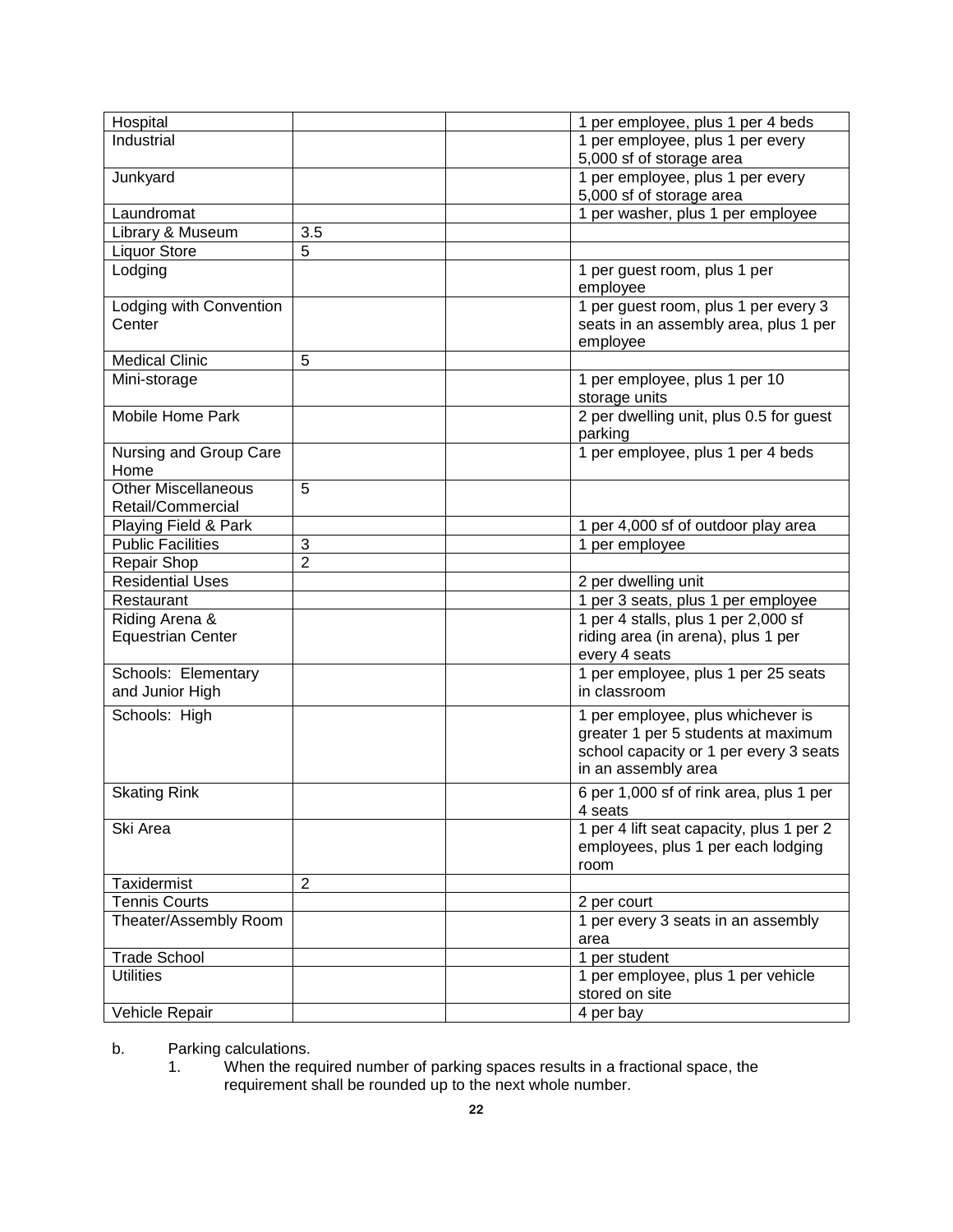- 2. When square footage is specified, the calculation shall be based on the gross floor area of the structure.
- 3. When employees are specified, the calculation shall be based upon the maximum number of employees normally on duty at any one time.
- c. Required off-street parking shall be located on site of the development proposed and the minimum size of a parking space shall be 10' X 20'.
- d. Access aisles serving required parking shall be of adequate width so as not to interfere with traffic movements.
- e. Tandem parking (one vehicle parking directly behind another) is not permitted, except for single family dwellings, including single family units within a mobile home park. Backing onto roads or public streets is prohibited, except for single family dwellings.
- f. Storage of inoperable vehicles or materials or parking of delivery trucks is prohibited within required parking spaces.
- g. Disability parking. All nonresidential and residential uses served by a parking lot shall provide parking spaces within the parking lot for use by motor vehicles which transport disabled persons in accordance with the minimum standards in the Disability Parking Table.
	- 1. The dimensions for all parking spaces provided for disabled persons shall be a minimum of 10' wide x 20' long, with an adjacent parallel access aisle 5' wide. The adjacent parallel access aisle may be shared by 2 accessible parking spaces. One in every eight accessible spaces shall have an access aisle 8' wide (rather than 5' feet wide) and shall be signed "Van Accessible".
	- 2. Parking spaces provided for the use of disabled persons shall be located as close as possible to an entrance which allows disabled persons to enter and leave the parking area and building without assistance.
	- 3. All parking spaces provided for the use of disabled persons shall be posted and marked with both a ground-mounted sign and pavement marking which includes the international symbol for barrier-free environments and a statement informing the public that the parking space is reserved for use by disabled persons.
	- 4. Off-street parking spaces required for the disabled shall count toward fulfilling the offstreet parking standards of this Section.

| <b>DISABILITY PARKING TABLE</b>   |                                                 |  |  |
|-----------------------------------|-------------------------------------------------|--|--|
| Number of Parking Spaces Provided | Number of Disability Spaces Required            |  |  |
| $1 - 25$                          | $4*$                                            |  |  |
| 26-50                             | $2^*$                                           |  |  |
| 51-75                             | $3^*$                                           |  |  |
| 76-100                            | $4^*$                                           |  |  |
| 101-150                           | $5^*$                                           |  |  |
| 151-200                           | $6*$                                            |  |  |
| >200                              | 7 plus 1 for each 100 additional parking spaces |  |  |
|                                   | provided                                        |  |  |
|                                   | over 200                                        |  |  |

\* One space shall also be provided for each dwelling unit that is designed for occupancy by the physically disabled.

h. If the use of land or a structure changes, the parking requirement for the new use shall conform with requirements contained in this Section.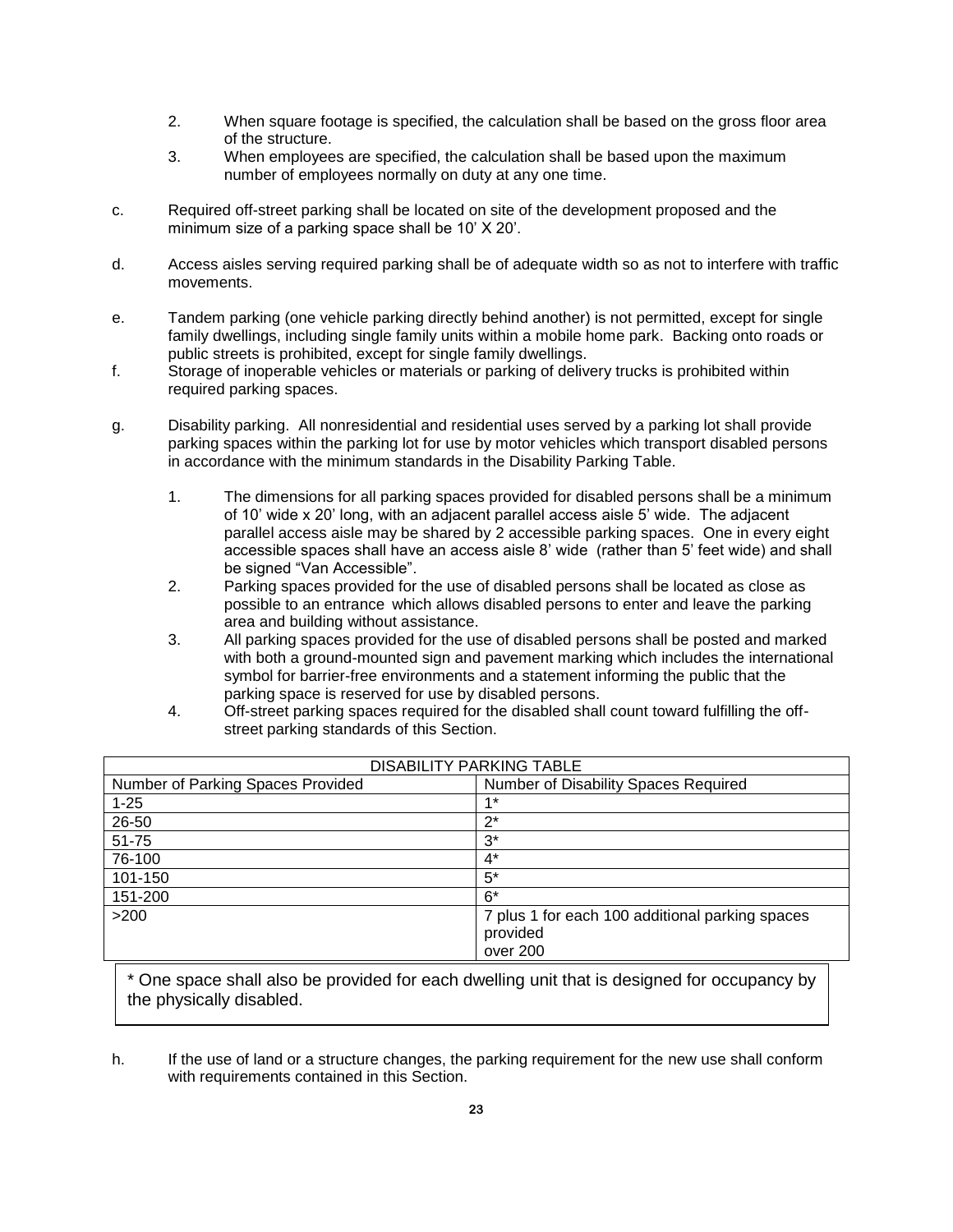- i. Adequate off-street loading/unloading space shall be provided in order for all loading/unloading activities to occur within the boundaries of the site. Loading/unloading areas shall provide adequate off-street truck maneuvering area.
- j. Snow storage is prohibited in the required parking and loading/unloading areas.

Section 7. Access Driveways. Driveways providing access to County roads, State and Federal highways shall conform to the following requirements. Driveways providing access to State or Federal highways shall conform to all State or Federal regulations in addition to the requirements of this section.

- a. Minimum distance of road frontage between access driveways to County roads shall be 500 feet, unless a lesser distance is determined by the County to be adequate to protect public safety.
- b. Minimum width of access driveways:
	- (1) Commercial and Industrial Districts 35 feet.
	- (2) All other districts 24 feet.
- c. A driveway access permit shall be obtained from Sublette County prior to driveway construction accessing a County Road. Applications for permits are available from the Planning and Zoning office. All driveway accesses shall be approved by Sublette County Road and Bridge Foreman prior to construction.
- d. Access to platted subdivision lots shall be from the interior subdivision roads as shown on said subdivision plat. No subdivision lot shall access onto a County Road where access from a subdivision road is provided.

Section 8. Airport Safety Zone Requirements in any Zoning District. All development in the airport safety zones shall conform to the following standards:

- a. Prior to the issuance of a building permit the applicant shall provide a written waiver from the respective airport; or the applicant shall provide the Federal Aviation Administration assigned Form 7460 case number and a copy of the Form 7460, which was submitted to the Federal Aviation Administration, to the respective airport. The airport shall be provided ten business days to either respond to an applicant's request for a waiver or review the Form 7460 and offer comments to the Planning and Zoning Department. Based upon the recommendation of the respective airport the Planning Department may approve or deny a building permit. The respective airport shall bear sole responsibility and any and all liability for any waiver issued in violation of Federal Aviation Administration regulations.
- b. In addition to the requirements related to building permit applications, all other land use applications within an airport safety zone shall be provided to the respective airport for review and comment.

Section 9. Maximum Building Heights. The height of a structure shall be measured vertically at any cross section of the building from original grade to the high point of the building at the cross section.

a. Principal buildings in the R, R MH, R-R, R-R MH, R-R 5, R-R MH 5, R-R 10, R-R MH 10, R-R 20, R-R MH 20 and MH zoning districts shall be 30 feet in height; in all other zoning districts the height of the principal building shall be 35 feet.

| b. Accessory buildings:        |     |      |
|--------------------------------|-----|------|
| (1) A-1 district               | 60  | feet |
| (2) R, R MH district           | 30  | feet |
| (3) R-R, R-R MH district       | -30 | feet |
| $(4)$ R-R 5, R-R MH 5 district | 30  | feet |
| (5) R-R 10, R-R MH 10 district | 30  | feet |
|                                |     |      |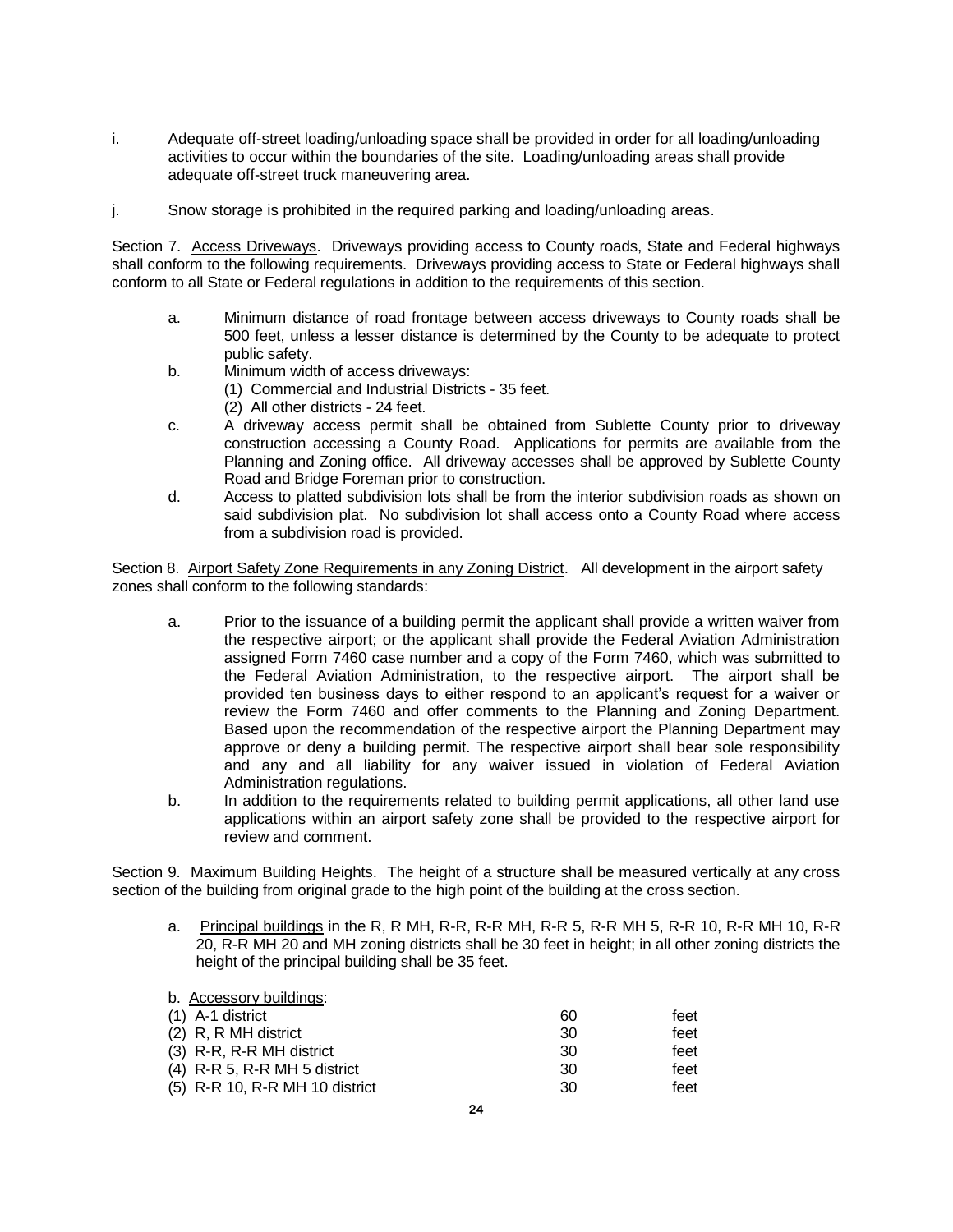|                      | (6) R-R 20, R-R MH 20 district | 30 | feet |
|----------------------|--------------------------------|----|------|
| MН<br>(7)            | district                       | 15 | feet |
| (8) MFR district     |                                | 20 | feet |
| $(9)$ C-1            | district                       | 25 | feet |
| $(10)$ CH-1 district |                                | 25 | feet |
| $(11)$ RS-1          | district                       | 25 | feet |
| $(12)$ I-L           | district                       | 35 | feet |
| $(13)$ I-H           | district                       | 50 | feet |
| $(14)$ RM            | district                       | 25 | feet |

- (15) Radio or T.V. antennas and aerials, chimneys, vent and roof mounted mechanical equipment may be present provided the maximum height does not exceed 6 feet.
- (16) In the Light and Heavy Industrial zoning districts the maximum height may be exceeded, subject to conditional use approval.

Section 10. Slope and Soil Suitability Standards. No development in any zoning district shall be permitted on any site with a slope in excess of 30%, or any slump area. No roadway shall be constructed across a slope in excess of 30% or a slump area, unless no other access to the site is available; and

- a. The road is engineered and constructed to prevent or minimize erosion or slope failure, and
- b. A plan for revegetation of disturbed areas is approved by the County.

All development on slopes less than 30% but greater than 8% shall be planned and constructed to prevent erosion and excessive storm water or snowmelt runoff, and to minimize disruption of soils and vegetation.

The applicant for any proposed use in any zoning district shall demonstrate that the soils on the site are suitable for the proposed use. The County may require review of any application by the conservation district.

Section 11. **Erosion Control.** All development and site improvement shall be designed and constructed to minimize soil erosion into watercourses.

Section 12. Drainage. All development and site improvement shall be designed and constructed to minimize disruption of natural drainage, minimize surface runoff onto adjacent watercourses or properties and maximize percolation and infiltration into the ground.

Section 13. Flood Areas. Flood plain areas in Sublette County are designated in accordance with the United States Department of Housing and Urban Development Flood Hazard Boundary. Maps for Sublette County on file in the Sublette County Courthouse or any amendments thereof. All development in flood plain areas shall conform to the following standards:

- a. No structure shall be constructed in any floodway.
- b. All proposed structures in the flood plain shall be designed, constructed, elevated or anchored against flood damage, to at least the requirements established by the United States Department of Housing and Urban Development for federal flood insurance eligibility.

Flood areas are areas where ground water level is within four (4) feet of the ground surface. The following requirements shall apply in flood areas:

a. No conventional septic tanks and leach field sewage disposal systems shall be permitted.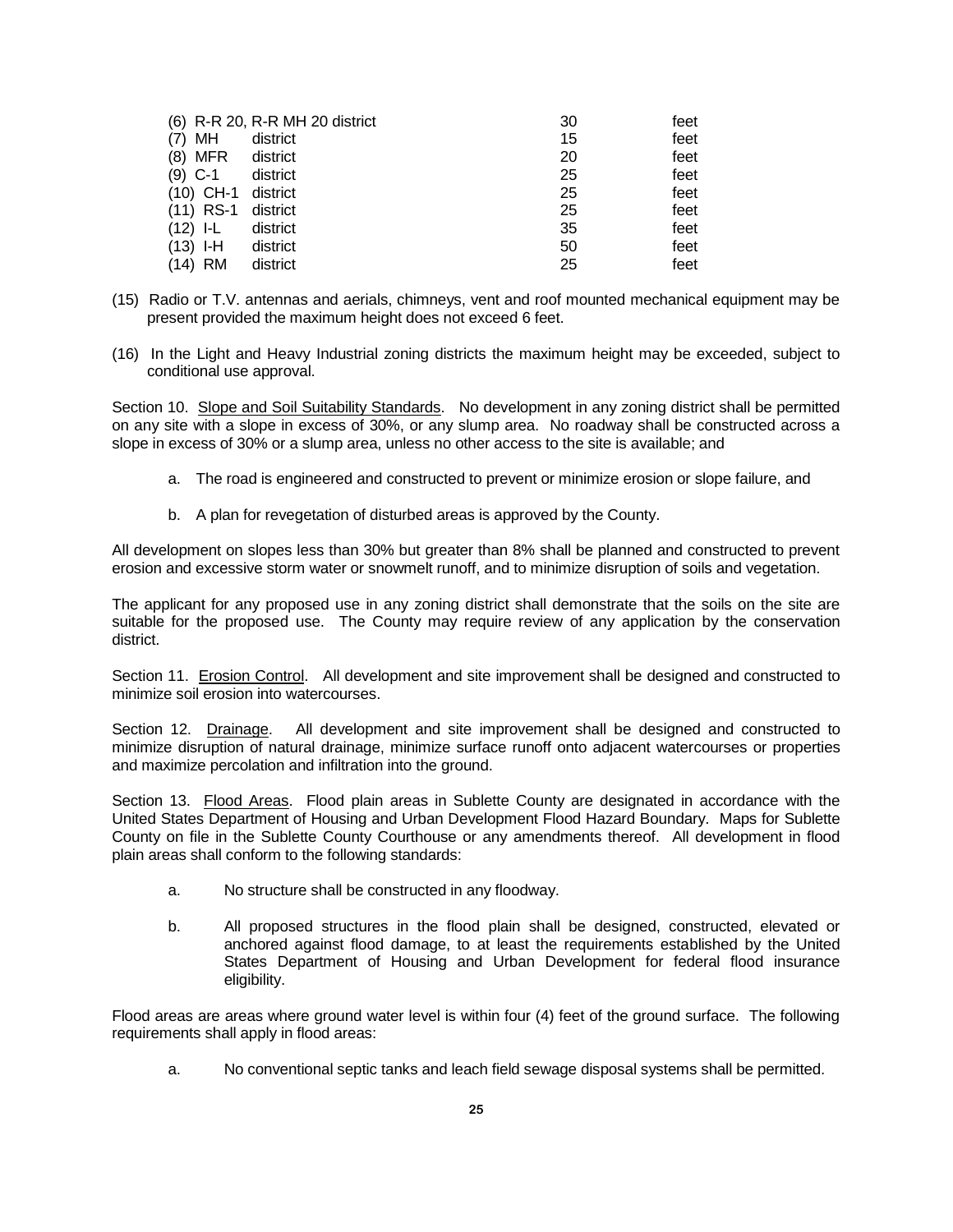b. All structures and other site improvements shall be designed and constructed to minimize ground water pollution or contamination.

Section 14. Noise. No use shall be operated so that noise resulting from said use is perceptible beyond the boundaries of the property on which said use is located. Intermittent noise from vehicles, ranching and farming operations, chainsaws and similar equipment in private use, temporary construction operations, and uses in the C-1, CH-1, I-L, and I-H districts shall be exempt from this section.

Section 15. Electrical Disturbance. No use or activity shall be permitted in any district which affects the operation of any equipment, such as radio and television interference, beyond the boundaries of the site.

Section 16. Odors. No use shall be permitted in any district which results in the discharge of unreasonable or objectionable odors beyond the boundaries of the site excepting odors produced as a result of normal ranching or farming operations. This exemption does not include feedlots.

Section 17. Air Quality. All uses shall conform to the requirements established by the State of Wyoming or any federal agency with regard to the discharge of pollutants or contaminants into the atmosphere.

Section 18. Minimum Site Area. The minimum site area in each zoning district shall conform to the following requirements:

| a. Agricultural (A-1)                                                       | 35 acres                                                                                                                                                                                                                                                                                                                                                                                                              |
|-----------------------------------------------------------------------------|-----------------------------------------------------------------------------------------------------------------------------------------------------------------------------------------------------------------------------------------------------------------------------------------------------------------------------------------------------------------------------------------------------------------------|
| b. Multiple Family<br><b>Residential (MFR)</b>                              | 1 acre with public water<br>sewer<br>with<br>and<br>maximum<br>density at eight dwelling units per<br>acre. 5 acres with a septic<br>and<br>with<br>system<br>well.<br>a<br>maximum density being two (2)<br>dwelling units per acre                                                                                                                                                                                  |
| c. Residentia/6000 (R)                                                      | 6,000 square feet per dwelling<br>and Residential Mobile Home<br>(R MH) and is being served by<br>both municipal water and<br>sewage disposal system and site<br>improvements, i.e.; water,<br>sewage, fire protection, streets<br>etc. are constructed to meet or<br>exceed the requirements of the<br>municipality providing water and<br>sewage service for the<br>subdivision or lot within such<br>municipality. |
| d. Residential (R)<br>and Residential Mobile Home (R MH)                    | 2 acres<br>excluding roadway & lakes<br>if being served by an individual<br>well and/or sewage disposal<br>system.                                                                                                                                                                                                                                                                                                    |
| e. Rural Residential (R-R)<br>and Rural Residential<br>Mobile Home (R-R MH) | 2 acres<br>excluding roadways & lakes                                                                                                                                                                                                                                                                                                                                                                                 |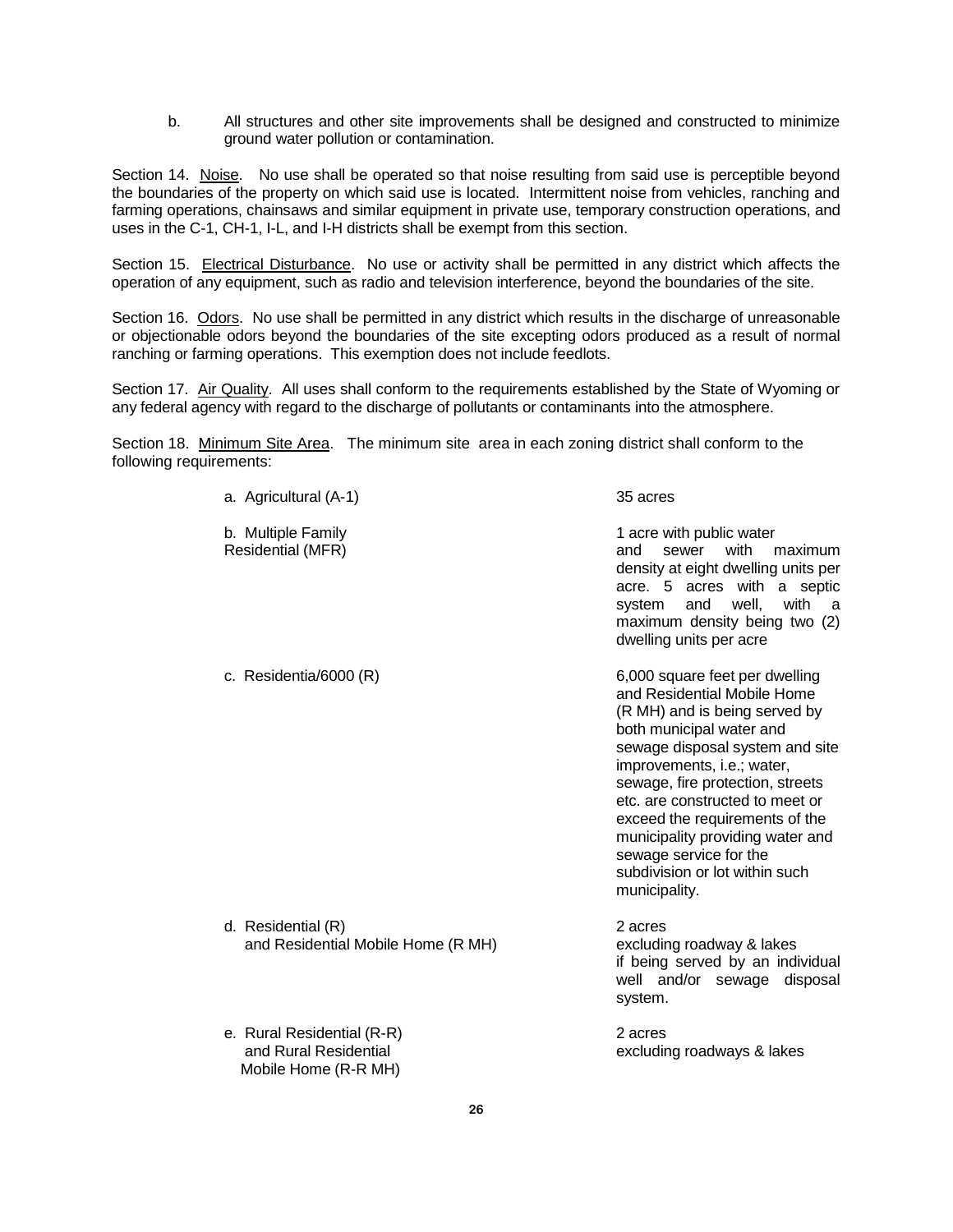| f. Rural Residential 5 (R-R 5)<br>and Rural Residential<br>Mobile Home 5 (R-R MH 5)        | 5 acres                    |
|--------------------------------------------------------------------------------------------|----------------------------|
| g. Rural Residential 10<br>(R-R 10) and Rural<br>Residential 10 Mobile                     | 10 acres                   |
| Home $(R-R MH 10)$                                                                         | 10 acres                   |
| h. Rural Residential 20<br>(R-R 20) and Rural<br>Residential 20 Mobile<br>Home (R-R MH 20) | 20 acres                   |
| i. Mobile and Manufactured Home<br>Home Parks (MH)                                         | 4,000 square feet per unit |
| j. Commercial (C-1)                                                                        | 2 acres                    |
| k. Highway Commercial (CH-1)                                                               | 2 acres                    |
| I. Recreation Service (RS-1)                                                               | 2 acres                    |
| m. Light Industrial (I-L)                                                                  | 2 acres                    |
| n. Heavy Industrial (I-H)                                                                  | 2 acres                    |

#### **\***Multiple Businesses and Accessory Residential Uses

Multiple Businesses shall be permitted on lots in the General Commercial (C-1), Highway Commercial (CH-1), Light Industrial (I-L), and Heavy Industrial (I-H) zoning districts provided all applicable development standards in this resolution are met.

| o. Rural Mixed (RM)           | 3 acres                                                                         |
|-------------------------------|---------------------------------------------------------------------------------|
| p. Guest House or Cabin       | Minimum site area shall<br>be 2 acre. No more than one<br>quest cabin per site. |
| q. Resource Conservation (RC) | 80 acres                                                                        |
| r. Family Exemption Division  | 2 net acres                                                                     |

1. Exemption for conservation easements. Land may be divided so that a portion is smaller than the minimum lot size in the zoning district in which it is located for the purpose of fee simple conveyance of the nonconforming parcel to a qualified non-profit or governmental organization. This shall be in association with the conveyance of a perpetual conservation easement which is appurtenant to the nonconforming lot, provided that the nonconforming parcel is subject to the same or similar conservation easement restrictions. The amendment applies to nonconforming parcels in existence on the date of the adoption of this amendment, provided that the parcels conform to the requirements of this amendment.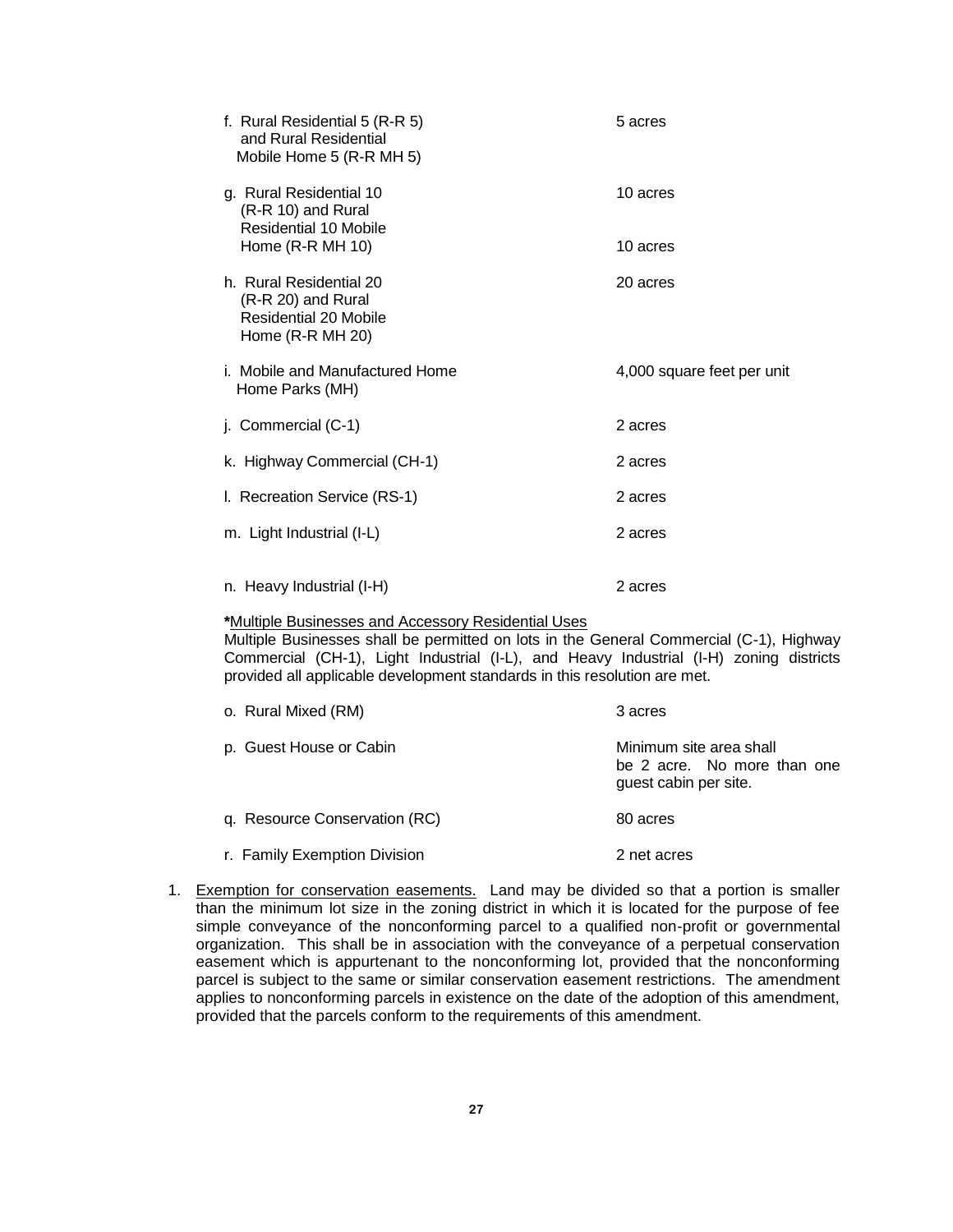Section 19. Mobile and Manufactured Home Parks. Mobile and manufactured home parks shall conform with all applicable development standards in this Chapter, and shall also conform to the standards set forth in this section. In case of conflict, the more stringent regulations shall govern.

- a. Removal of wheels from homes or installation of foundations under homes is not required in mobile and manufactured home parks. Skirting of all homes is mandatory and shall be accomplished within sixty (60) days of placement and installation of the mobile or manufactured home.
- b. Mobile and manufactured home parks shall be designed to make installation and removal of mobile and manufactured homes possible without disruption of other homes, utilities or structures.
- c. Mobile and manufactured home parks shall have a minimum site area of 3 acres and a maximum density of 10 single wide units per acre or 5 double wide units per acre.
- d. A mobile and manufactured home park shall have an access driveway to a public road or highway, and no site within a mobile and manufactured home park shall front upon a public road or highway.
- e. Roads within mobile and manufactured home parks shall have a minimum 24 foot road surface width and road right of way shall be 40 feet minimum in width. Alleys shall have a minimum right-of-way width of 20 feet.
- f. No individual septic tank and leach field sewage disposal systems shall be allowed.
- g. Common water and sewage systems shall be required.
- h. Minimum lot width shall be 40 feet.
- i. Maximum accessory building size shall be 600 square feet.
- j. Perimeter fencing shall be provided between mobile and manufactured home park and adjacent parcels. The fencing shall be a minimum of six (6) feet in height and be constructed of wood, stone, or other opaque materials approved by the Planning and Zoning Commission.
- k. Two off-street parking spaces shall be provided for each lot.
- l. Thirty percent of each lot shall be open space and shall be landscaped with lawns or other appropriate ground cover, and shall be maintained. Parking areas shall not be included as open space.
- m. A copy of the State Health Department permit for the mobile and manufactured home park shall be filed with the Planning and Zoning Office.
- n. Common recreational open space shall be provided at the rate of 300 square feet for each space in the mobile and manufactured home park. Common recreational open space may include playgrounds, swimming pools, tennis courts, picnic areas, bike paths, pathways, and other outdoor recreational facilities.
- o. Mobile and manufactured home parks shall follow setback requirements of the zoning district they reside within.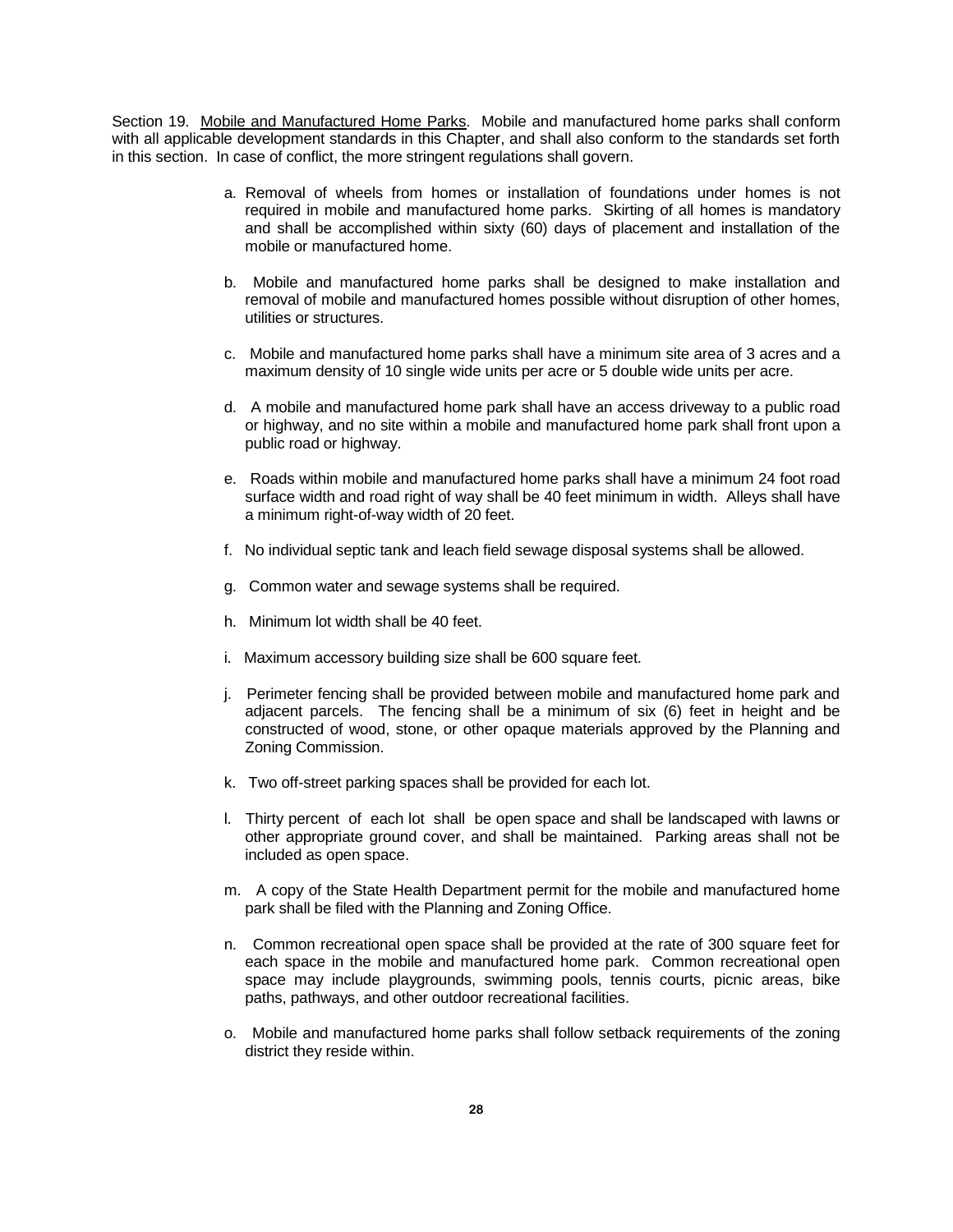p. All manufactured homes within a mobile and manufactured homes park shall meet HUD standards or UBC codes.

Section 20. Cluster and Planned Unit Developments. Cluster or planned unit developments shall conform with all applicable development standards in this chapter and in the Subdivision Resolution of Sublette County.

- a. Minimum district size, maximum density, and minimum open space.
	- (1) In the Residential District (R) and Residential Mobile Home District (R MH):
		- (a) Development is to be in accordance with the adjacent town regulations.
	- (2) In the Rural Residential District (R-R) and Rural Residential Mobile Home District (R-R MH):
		- (a) 2 acre minimum;
		- (b) 8 units per acre;
		- (c) 50% open space.
	- (3) In the Rural Residential 5 acre minimum District (R-R 5) and Rural Residential 5 Mobile Home District (R-R MH 5):
		- (a) 20 acres minimum; (b) 1 unit per 5 acres.
	- (4) In the Rural Residential 10 acre minimum District (R-R 10) and Rural Residential 10 Mobile Home District (R-R MH 10):
		- (a) 40 acres minimum;
		- (b) 1 unit per 10 acres.
	- (5) In the Rural Residential 20 acre minimum District (R-R 20) and Rural Residential Mobile Home District (R-R MH 20):
		- (a) 80 acres minimum;
		- (b) 1 unit per 20 acres.
	- (6) In the Recreational Service District (RS-1):
		- (a) 3 acres minimum;
		- (b) 20% open space.
	- (7) In the Light Industrial (I-L) and Heavy Industrial (I-H) Districts:
		- (a) 20 acres minimum;
			- (b) 10% open space.
	- (8) In the Commercial (C-1) and Highway Commercial (CH-1) Districts:
		- (a) 2 acre minimum;
		- (b) 10% open space.
- b. A cluster or planned unit development shall have an access drive to a public road or highway having a minimum 60 foot right of way, and no site within a cluster or planned unit development shall have direct access to a public road or highway.
- c. Roads within a cluster or planned unit development shall have a minimum 24 foot road surface width and have a minimum right of way of 40 feet.
- d. All roads and utilities shall be provided by the developer.

Section 21. Mining Operations. The purpose of this section is to assure that mining activities are conducted in a reasonable manner that protects property, livestock, wildlife, water quality and public safety. All mining activities or uses shall conform to all applicable State and Federal requirements, and shall also conform to the requirements of this section:

a. The application for a Zoning and Development Permit shall include: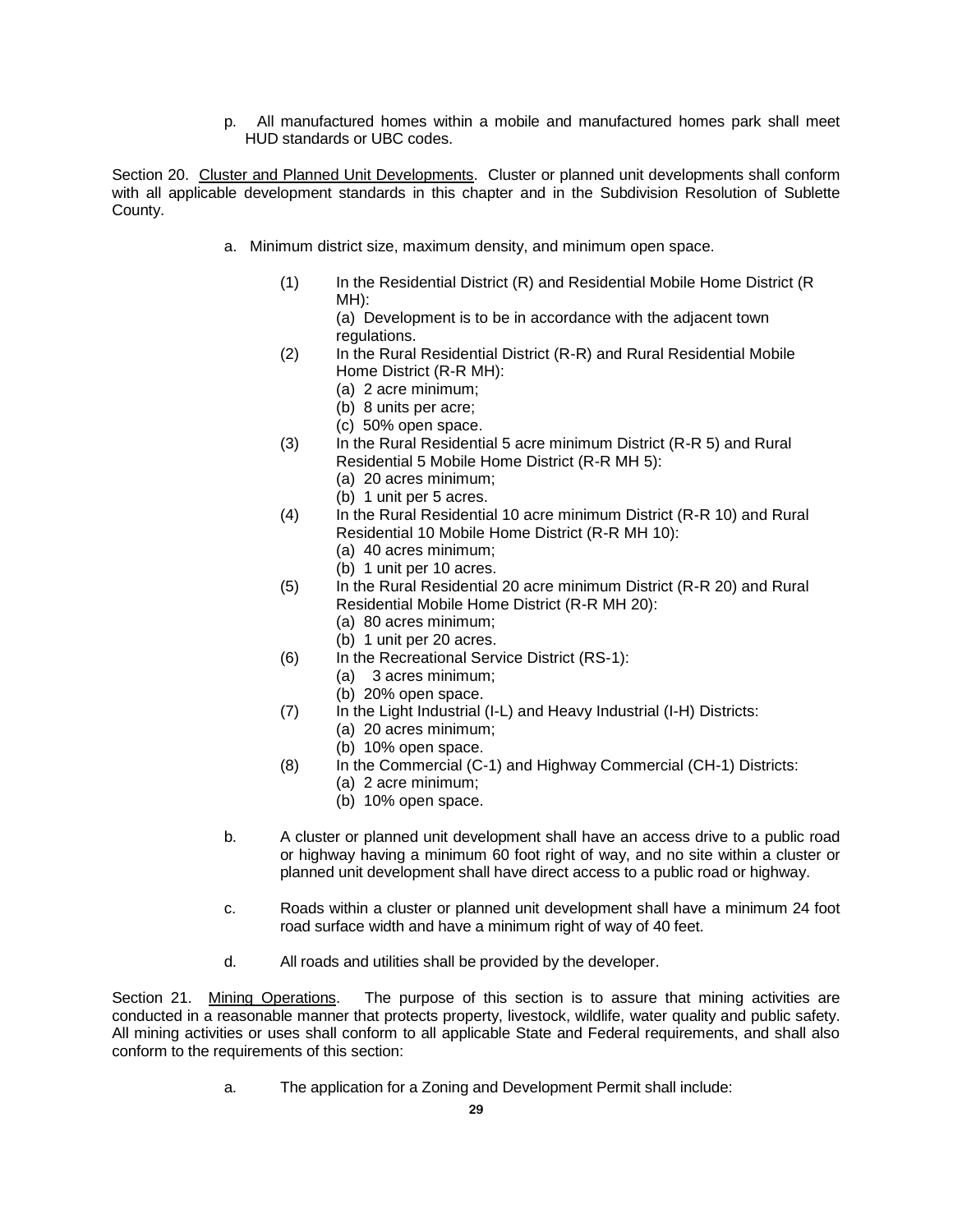- (1) A description of the contemplated mining operation, including the mineral involved, the timetable for development or exploration and restoration of the site, the types of machinery and equipment involved and the number of employees involved in all phases of the operation;
- (2) A plan to prevent the transmission of any water pollutants or contaminants beyond the boundary site, including the methods proposed for the treatment of water on the site;
- (3) A plan for the reclamation of all areas disturbed by exploration or mining activities, including provisions for segregation and storage of topsoil, the contours of the site before and after exploration or mining activities, the types of grasses or other vegetation proposed and any other information regarding the manner by which the applicant proposes to reclaim the site.
- b. Any mining activity shall be designed and carried out in conformity with the following standards:
	- (1) Pollution of ground water and water-courses shall be minimized;
	- (2) Erosion into watercourses or onto adjacent properties shall be prevented or minimized;
	- (3) Any poisonous or hazardous materials shall be treated or otherwise disposed of so that no risk of damage to persons, property or wildlife shall result;
	- (4) Sites shall be adequately fenced to pre-vent unreasonable risk of harm to persons or wildlife or livestock;
	- (5) The operation shall be planned and carried out in a manner that minimizes the adverse impacts on adjacent uses;
	- (6) The site shall be reclaimed after exploration or mining to a condition and use commensurate with the condition and use of the property prior to such activity;
	- (7) The operation shall be designed to pre-vent the destruction or subsidence of adjacent properties.
- c. A bond or other financial guarantee acceptable to the County shall be provided by the applicant, to assure that the permit is complied with and the site reclaimed. The County may accept the bond required by any State or Federal agency, or may require additional financial assurance.
- d. The County may accept the permit issued by the Wyoming Department of Environmental Quality or a Federal agency of evidence of compliance with the requirements of this section.

Section 22. Home Occupation Standards. Home occupations and professional offices, incidental to the principal residential use of a structure shall be permitted in any zoning district and shall conform to the following standards:

- a. Said occupation shall not be visible or noticeable from outside the walls of the building in which it is located.
- b. Adequate off-street parking shall be provided.
- c. The use shall not be conducted in a manner which creates a nuisance or otherwise interferes with adjacent residential or other uses.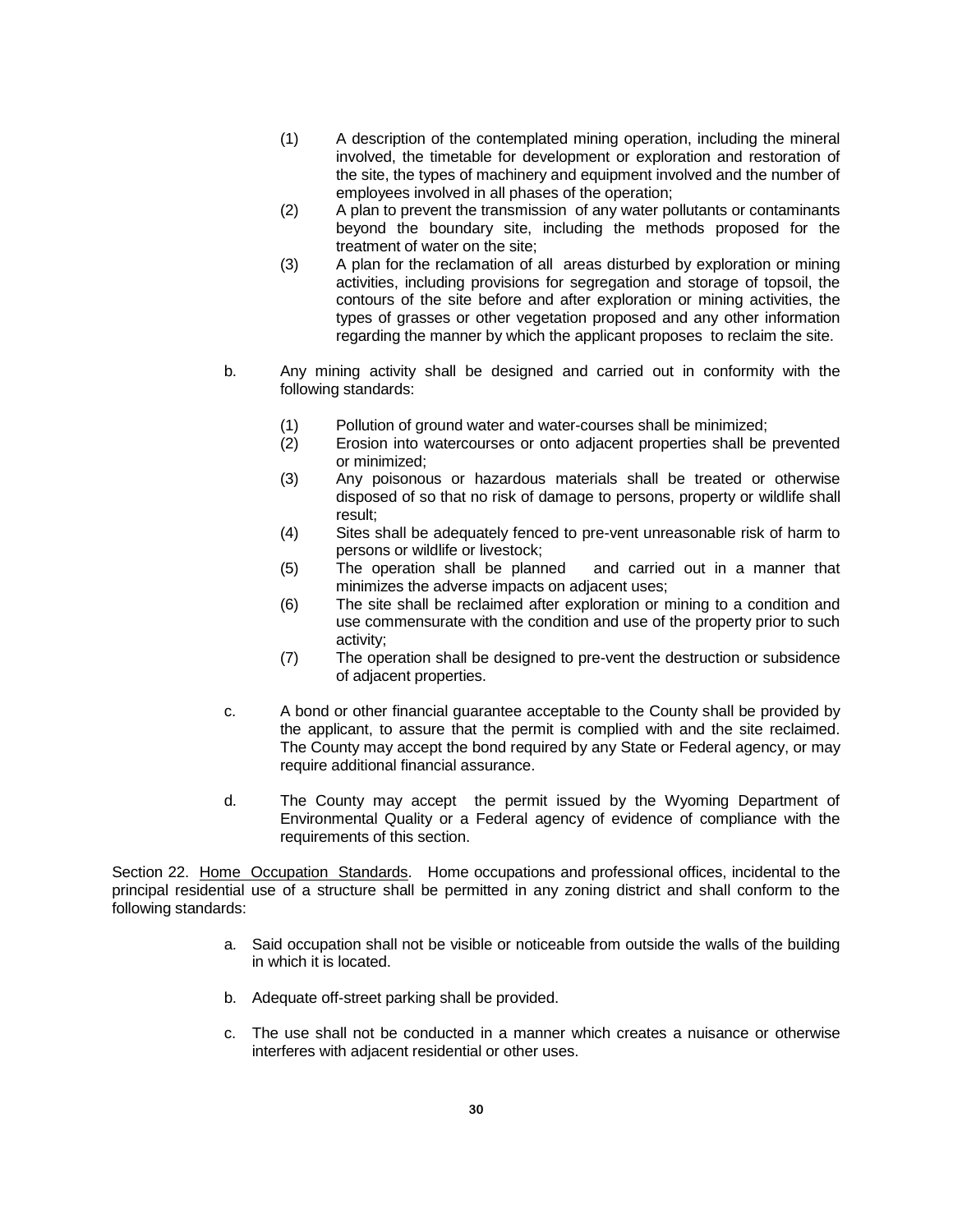- d. Area specifically designed, constructed or set aside for use in a home occupation shall not exceed 600 sq. ft. of the floor area of the principal dwelling or garage. Letting or renting of rooms to roomers or boarders, and the providing of day care service for 1 to 10 children shall be considered a home occupation as described in this section, but the restrictions set forth in subparagraph d shall not apply.
- e. The home occupation shall be conducted primarily within the principal residential structure and garage whether attached or detached.
- f. The following uses shall be allowed as home occupations, bookkeeping service, selling produce raised on the premises, repair of furniture, small appliances, cameras, typewriters or similar small items, and other similar uses.
- g. The following uses shall not be considered as home occupations: welding shop, auto mechanic, machine shop, appliance storage, and other similar uses.
- h. There shall be no outside storage of equipment or materials.
- I. Beauty shops shall be considered a home occupation and are classified as a "conditional use" in accordance with Chapter II, Section 3 of this resolution and shall conform to the standards in Chapter III Section 46. Entitled: Beauty Shop.

Section 23. Automobile Wrecking or Salvage Yards. Automobile wrecking or salvage yards shall conform to applicable development standards established by this chapter and shall also conform to the standards in this section. In case of conflict, the more stringent requirements shall govern.

- a. Those portions of the site upon which salvage materials or non-operating motor vehicles or parts thereof are stored shall be setback at least 1000 feet from State or Federal highways and 500 feet from County or other public roads;
- b. Screening shall be provided to minimize visibility from adjacent property, County or public roads or highways through the construction of a fence or other structure acceptable to the County not less than 8 feet in height;
- c. No material shall be stored to a height greater than the screening, nor piled against the screening;
- d. The exterior screening shall be setback at least 20 feet from the exterior boundaries of the site to provide a firebreak.

Section 24. Sanitary Landfills. Sanitary landfills shall con-form to all State and Federal requirements, and shall also conform to all applicable development standards in this chapter and the provisions of this section. In case of conflict, the more stringent requirements shall govern.

- a. Sanitary landfills shall be setback at least 100 feet from the boundaries of the sites.
- b. Sanitary landfills shall be screened from adjacent property, roads and highways by a fence or other form of screening acceptable to the County.
- c. Private landfills shall not be permitted except as provided under conditional use in accordance with Chapter 5 of the Zoning and Development regulations.
- Section 25. Signs. No signs or advertising devices shall be erected or maintained in any zoning district except in conformity with the requirements of this section. Signs adjacent to State or Federal highways shall conform to all State and Federal requirements in addition to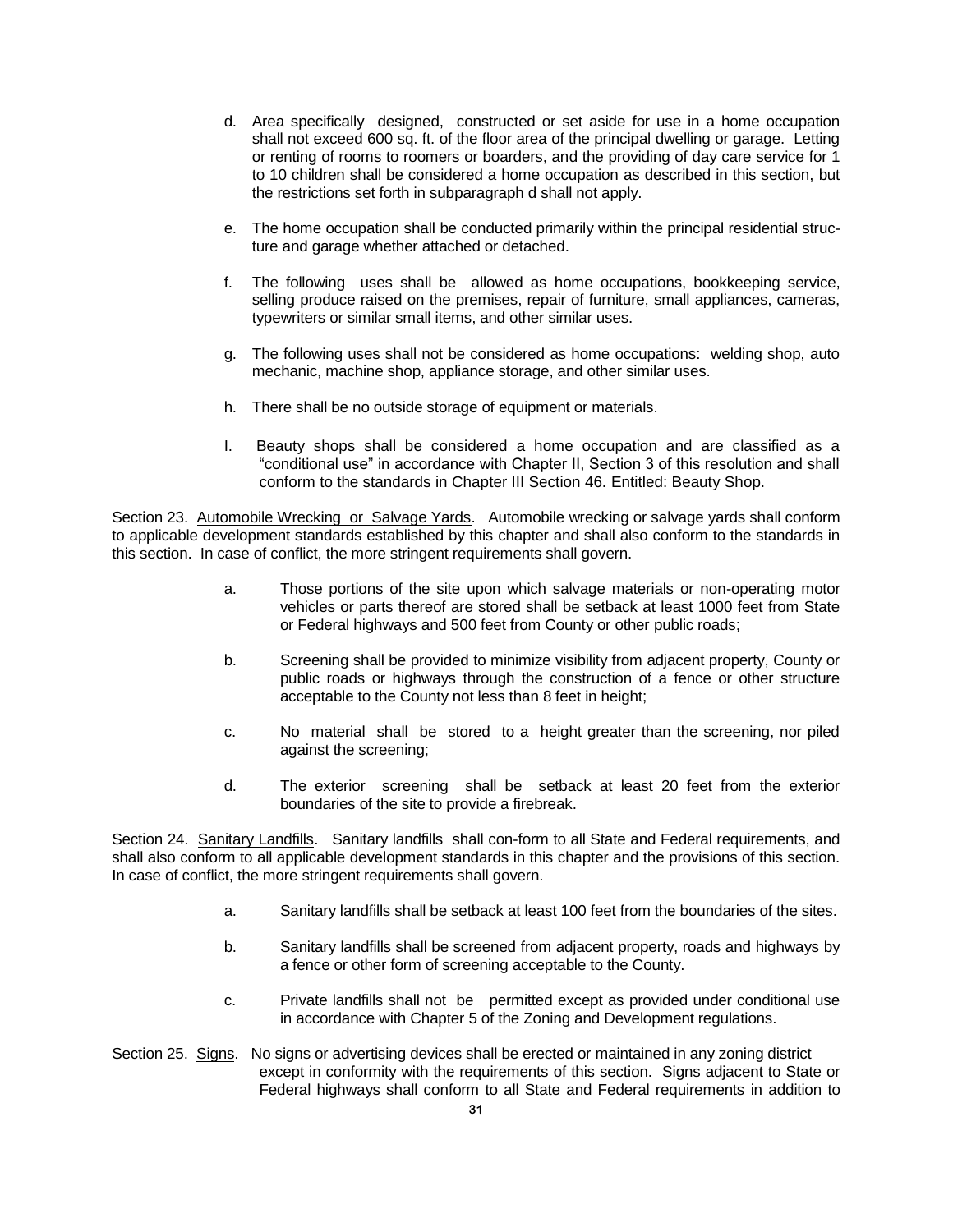the requirements of this section. In case of conflict, the more stringent requirement shall govern.

### DISPLAY STANDARDS

- a. Measurement of freestanding sign height. The height of a freestanding sign shall be measured vertically from the highest point of the sign to the ground below. Vertical supports for freestanding signs may extend above the maximum height allowed by not more than twelve (12) inches.
- b. Two sided signs. Both sides of a two sided sign may be used for advertising purposes without affecting the permitted maximum size limitation, provided that neither side exceeds the maximum allowed area and the two faces are back to back and are at no point farther than two (2) feet from one another.
- c. Canopy or projecting signs. Canopy or projecting signs may be substituted for wall signs, provided the canopy or projecting signs have a minimum vertical clearance of seven and one-half (7.5) feet and do not project more than four (4) feet from the wall to which it is mounted.
- d. When development is located within one-half  $(\frac{1}{2})$  mile of a Town, the applicant has the choice of following either the sign regulations of that Town or the County's.

#### ALLOWABLE SIGNAGE BY ZONING DISTRICT

In Commercial (General and Highway), Recreational Service, Rural Mixed and Industrial (Light and Heavy) districts, as defined by the zoning and development regulations, the maximum total signage permitted each unit of operation (business) for its wall and window signs is the total obtained from the following two tables. To calculate the maximum permissible sign area for a parcel, add the square footages obtained from Tables I and II. If footages fall between numerical categories, the next largest figures are to be used. Prior to the erection of any sign within these zoning districts submittal and approval of a sign permit application is required.

Table I

| Length of frontage of<br>building area occupied<br>by unit of operation | <u>Sign</u>       | Length of frontage of<br>building area occupied<br>by unit of operation | Sign              |
|-------------------------------------------------------------------------|-------------------|-------------------------------------------------------------------------|-------------------|
| (sq. ft.)                                                               | (f <sub>t</sub> ) | (sq. ft.)                                                               | (f <sub>t</sub> ) |
| 10 or less                                                              | 4                 | 100                                                                     | 30                |
| 20                                                                      | 8                 | 110                                                                     | 32                |
| 30                                                                      | 12                | 120                                                                     | 34                |
| 40                                                                      | 16                | 130                                                                     | 36                |
| 50                                                                      | 20                | 140                                                                     | 38                |
| 60                                                                      | 22                | 150                                                                     | 40                |
| 70                                                                      | 24                | 170                                                                     | 42                |
| 80                                                                      | 26                | 190                                                                     | 44                |
| 90                                                                      | 28                | 210 or more                                                             | 46                |
|                                                                         |                   |                                                                         |                   |

#### <u>Table II</u>

| Gross building area<br>occupied by unit of<br>operation<br>(sq.ft) | <u>Sign</u><br>(sq.fr) | Gross building area<br>occupied by unit of<br>operation<br>(sq.ft) | <u>Sign</u><br>(sq.fit) |
|--------------------------------------------------------------------|------------------------|--------------------------------------------------------------------|-------------------------|
| 200 or less                                                        |                        | 5,000                                                              | 62                      |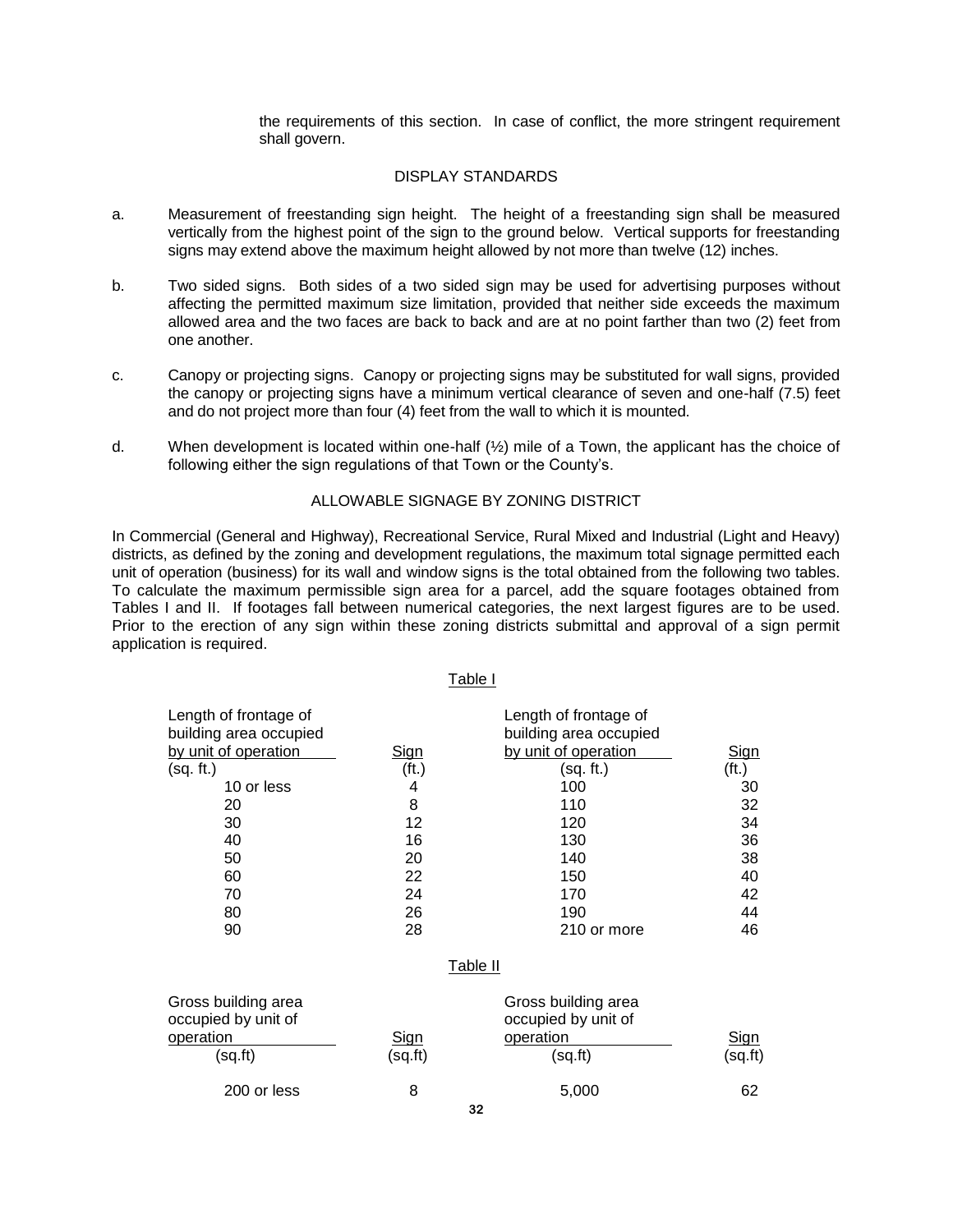| 400   | 16 | 6,000           | 64 |
|-------|----|-----------------|----|
| 600   | 24 | 7,000           | 66 |
| 800   | 32 | 8,000           | 68 |
| 1,000 | 40 | 9,000           | 70 |
| 1,200 | 42 | 10,000          | 72 |
| 1,400 | 44 | 20,000          | 74 |
| 1,600 | 46 | 30,000          | 76 |
| 1,800 | 48 | 40,000          | 78 |
| 2,000 | 50 | 50,000          | 80 |
| 2,500 | 52 | 60,000          | 82 |
| 3,000 | 54 | 70,000          | 84 |
| 3,500 | 56 | 80,000          | 86 |
| 4,000 | 58 | 90,000          | 88 |
| 4,500 | 60 | 100,000 or more | 90 |

- a. In the General Commercial and Highway Commercial districts, one (1) freestanding sign, the total size which does not exceed forty (40) square feet and does not exceed twenty (20) feet in height shall be allowed. Illuminated signs are permitted.
- b. In the Light Industrial and Heavy Industrial districts, one (1) freestanding sign, the total size which does not exceed forty (40) square feet and does not exceed twenty (20) feet in height shall be allowed. Illuminated signs are permitted.
- c. In the Recreation Service district, one (1) freestanding sign, the total size which does not exceed forty (40) square feet and does not exceed twenty (20) feet in height shall be allowed. Illuminated signs are permitted.
- d. In the Rural Mixed district, one (1) freestanding sign, the total size which does not exceed forty (40) square feet and does not exceed twenty (20) feet in height shall be allowed. Illuminated signs are permitted.
- e. In the Mobile and Manufactured Home Park district, one or more signs shall be permitted, including one freestanding sign not exceeding twenty (20) feet in height, shall be permitted. The total size of all signs shall not exceed 24 square feet. Illuminated signs shall be permitted.
- f. In the Agricultural district, one or more signs shall be permitted, including one freestanding sign not exceeding twenty (20) feet in height. The total size of all signs shall not exceed 24 square feet. Illuminated signs shall be permitted.

#### PROHIBITED SIGNS

- a. No flashing, blinking, rotating or flickering signs shall be permitted in any district.
- b. Off premise commercial signs or billboard signs shall not be permitted.
- c. Reader board or changeable copy signs shall not be allowed, except as permitted in the exception(s) for SPECIAL PURPOSE SIGNS.
- d. No person shall park any motor vehicle or trailer on public or private property so as to be seen from the public right-of-way which has attached thereto or located thereon any sign for the purpose of advertising a product or directing people to a business activity, except in the course of normal business operations or as permitted as a free standing sign. This does not include customary and incidental use of signs or logos on commercial vehicles used as such in normal business operations.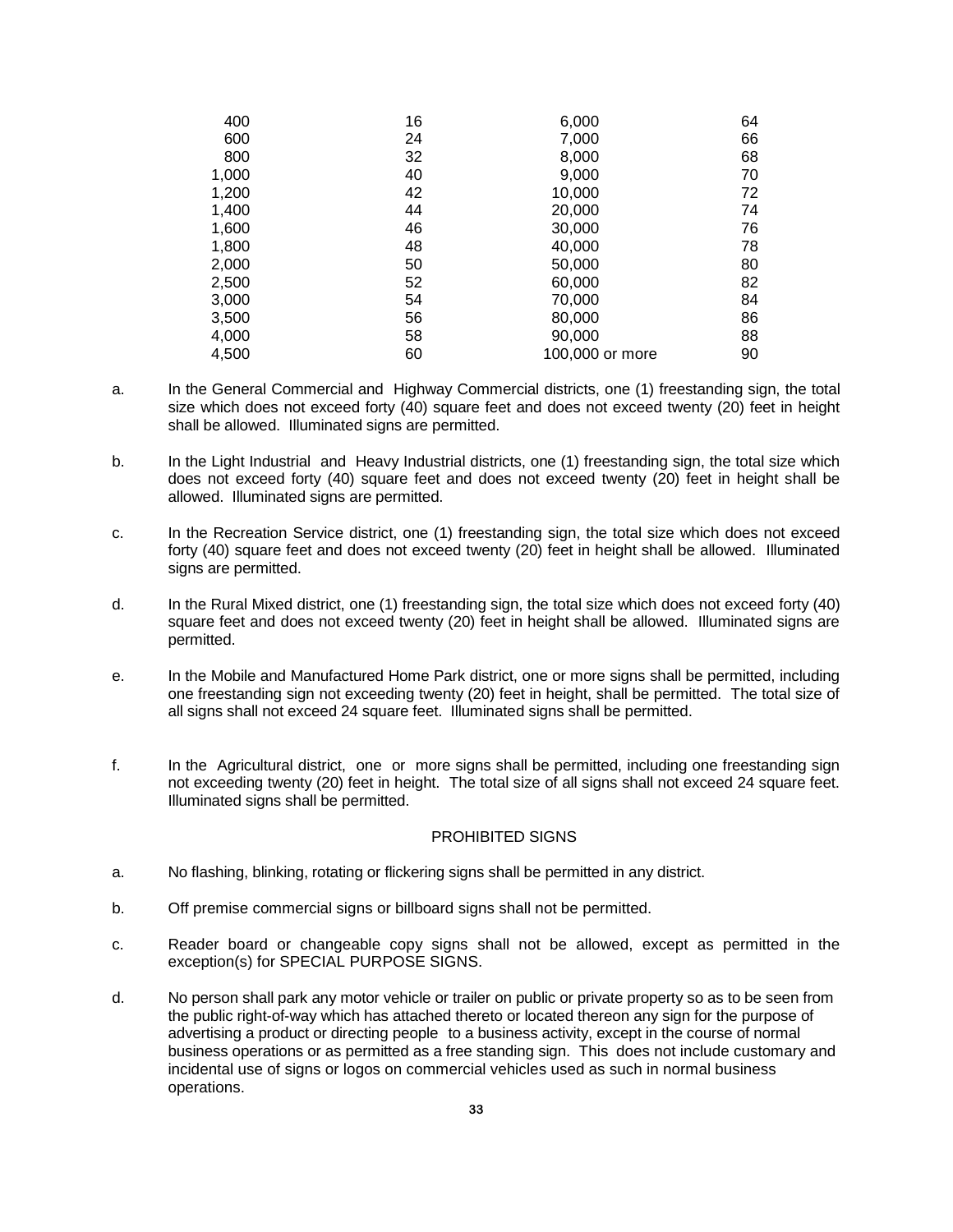- e. Inflatable signs or advertising devices shall not be permitted.
- f. Any device in the form of a sign advertising a product or directing people to a business activity which is temporary in nature, or mobile and not permanently affixed to a building or upright support shall not be allowed, except as permitted in the exception(s) for SPECIAL PURPOSE SIGNS.
- g. No signs shall be permitted in any Sublette County Road right-of-way other than signs maintained pursuant to and in discharge of any governmental functions.

### EXEMPTED SIGNS

The following signs are not regulated under Section 25:

- a. Construction signs announcing the construction of a building or project naming owners, contractors, and architects not to exceed one (1) sign measuring thirty-two (32) square feet in area, with a maximum height of ten (10) feet, for each street frontage of the building or project.
- b. Signs advertising subdivisions for sale in any zoning district shall be limited to two (2) in number, and together shall not exceed 24 square feet in size, and shall not exceed 8 feet in height. Signs shall not be located closer than 10 feet to any road right of way. No illuminated signs shall be permitted.
- c. Signs related to home occupations and home businesses in any zoning district shall be limited to one freestanding sign not to exceed six (6) feet in height and six (6) square feet in area or one wall sign not to exceed six (6) square feet in area. No illuminated signs shall be allowed.
- d. Traffic signs erected by the State or County or utility signs shall be exempt from the provisions of this section.
- e. Political signs pertaining to any election.
- f. One freestanding sign not exceeding eight (8) feet in height and six (6) square feet in area or one wall sign not exceeding six (6) square feet in area identifying the occupants or owners of a residential property.
- g. Signs for operating oil and gas rigs.
- h. Time and temperature display signs, provided they are kept in good repair and conform with all other requirements contained in Section 25.
- i. Governmental flags.
- j. Private warning signs, such as "No Hunting" or "No Trespassing".
- k. Historical signs for sites and/or structures having historical significance to the County, provided they do not exceed thirty-two (32) square feet in area, with a maximum height of ten (10) feet.
- l. Guidance or informational signs authorized by a governmental agency provided they do not exceed thirty-two (32) square feet in area, with a maximum height of ten (10) feet.
- m. No more than one (1) open/closed sign and one (1) vacancy/no vacancy and one (1) hours of operation sign and one (1) credit card acceptance sign shall be allowed per business, not to exceed a total of six (6) square feet in area.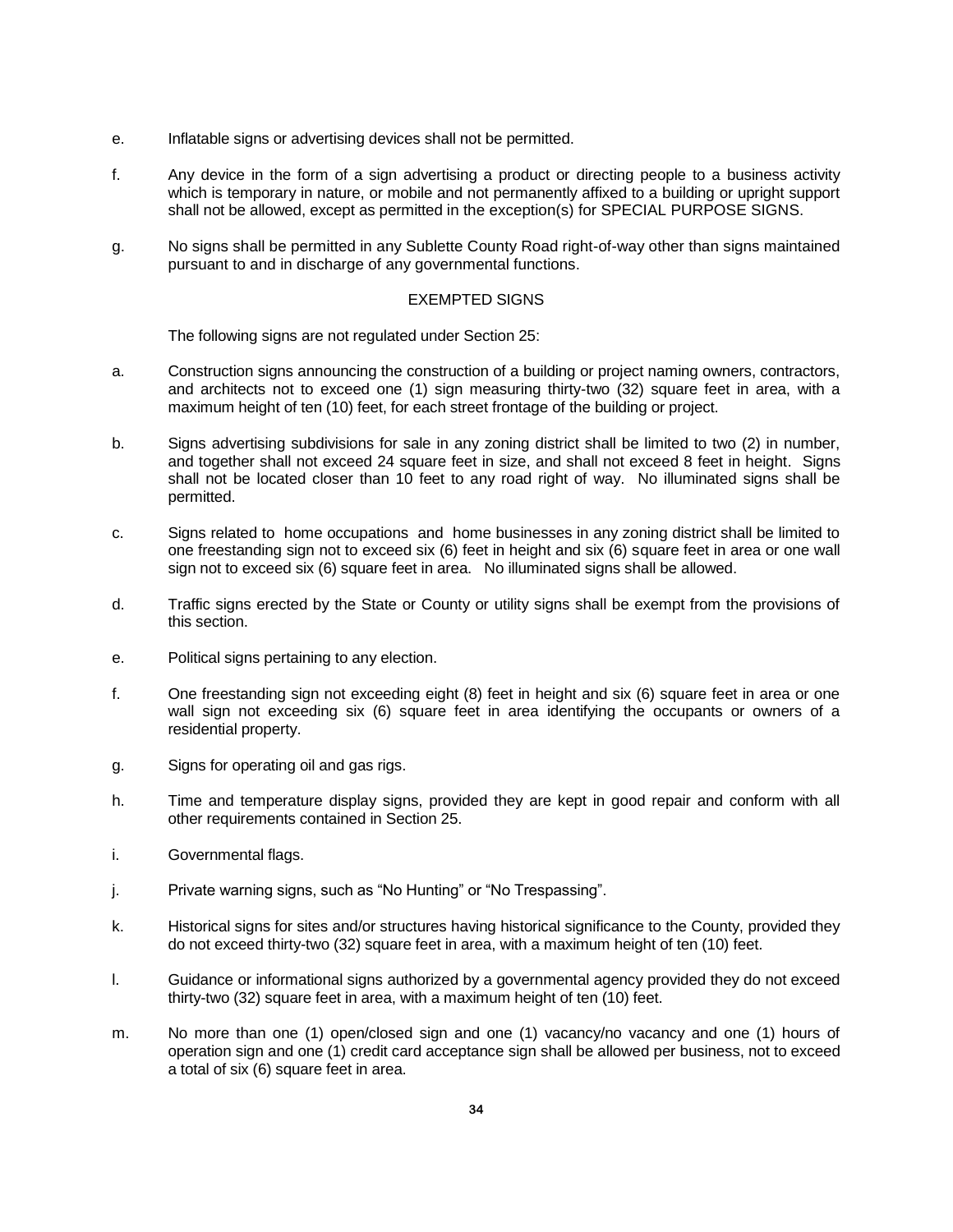- n. Signs that contain noncommercial messages that do not advertise a product or service; provided such signs are not displayed for more than thirty (30) days and do not exceed twenty (20) square feet in area, with a maximum height of ten (10) feet.
- o. Statuary/sculptures and murals, provided there is no connection or advertising context to any business, service or product.
- p. Signs of real estate companies or private individuals announcing a property for sale, rent or lease; provided that no such sign exceeds six (6) square feet in area and that only one (1) sign per property or street frontage is displayed.
- q. Gate or arch signs, with a minimum width of 14 feet and a minimum height of 13.5 feet.

## SPECIAL PURPOSE SIGNS

Reader board/changeable copy signs and temporary signs are allowed to be displayed by the following types of businesses, provided any such signs are permitted and conform with all other requirements found in Section 25:

- a. Theaters
- b. Fuel Stations
- c. Liquor Stores
- d. Restaurants
- e. Fair grounds, Rodeo Arenas and Equestrian Centers/Arenas
- f. Temporary Uses; such as farm stands, Christmas tree sales, special events and one-time grand openings

Section 26. Screening. Screening shall be provided to separate incompatible land uses or to visually separate areas which tend to be unsightly. Screening shall be required in accordance with the following:

- a. By the industrial owner where land zoned or used for industrial purposes abuts a business, residential, or mobile home park district.
- b. By the business owner where land zoned or used for business purposes adjoins a residential district.
- c. By the mobile and manufactured home park owner where land zoned or used for mobile and manufactured home park adjoins a residential district.
- d. Screening shall be in the form of trees, shrubs, hedges, walls or fences, which shall be at least 5 feet high and create a barrier at least 50% opaque. Trees, shrubs, and hedges shall be at least 5 feet high at maturity and 50% opaque during the growing season.

Section 27. Workers Camp. Workers camps shall only be permitted in accordance with the terms and conditions of this Chapter where classified as "conditional uses" in Chapter II, Section 3 of this Resolution. A Zoning and Development Permit shall not be required for workers camps on lands belonging to the United States of America. The following must be provided:

- a. Evidence that the applicant has a vested interest in the land.
- b. Description of the precise nature of the use including the following information:
	- (1) Total number of projected workforce;<br>(2) Estimated duration of use;
	- Estimated duration of use: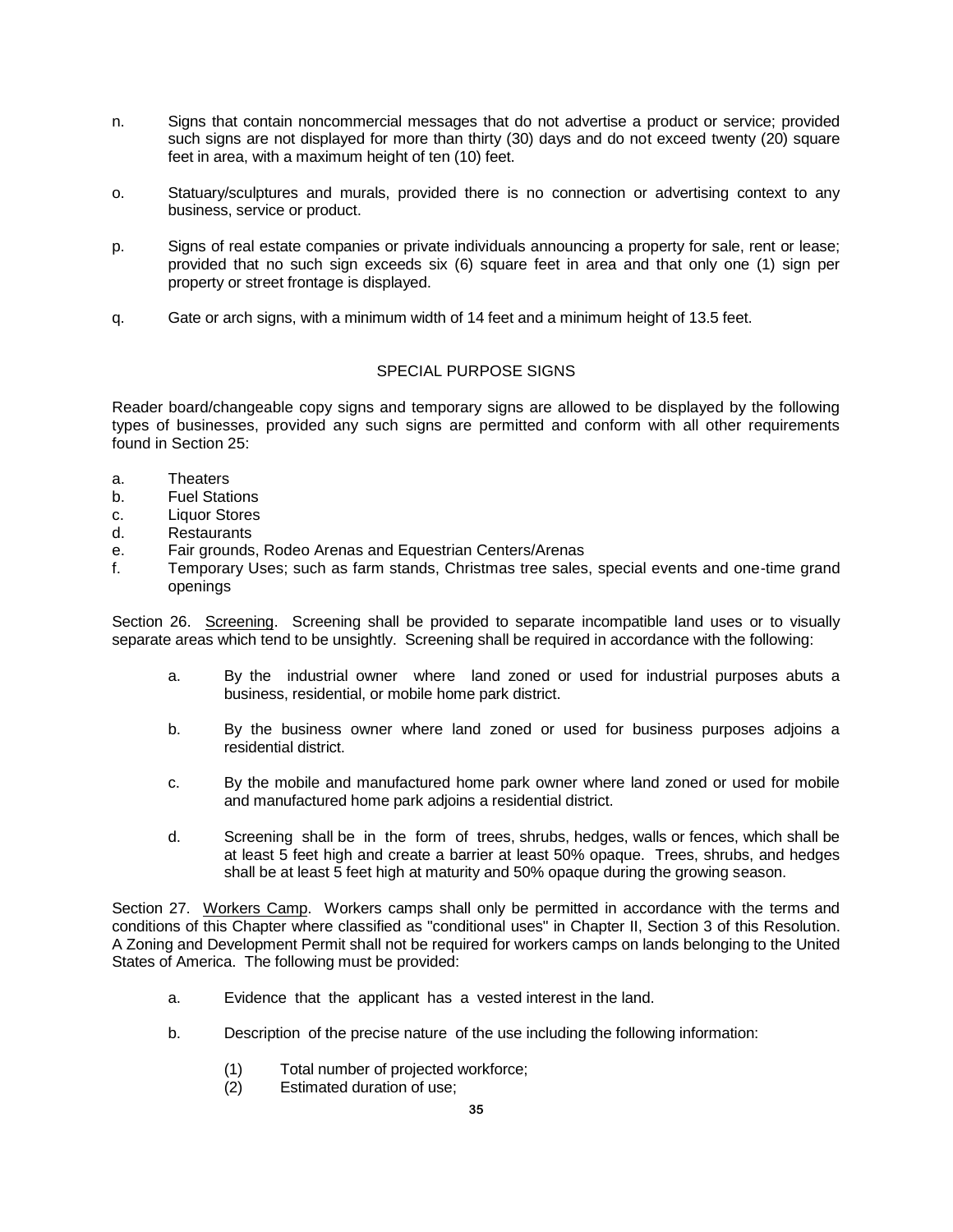- (3) Proposed central facilities;
- (4) Types of housing to be used.
- c. Legal description of property and location map drawn on USGS quadrangle map.
- d. Site plan, drawn to scale, indicating the pro-posed development of the site including the following:
	- (1) Total number and type of units;<br>(2) Total acreage;
	- Total acreage;
	- (3) Topography from USGS quadrangle map, surface waters, drainage;
	- (4) Proposed layout of buildings and other structures;
	- (5) Off-street parking and loading areas;
	- (6) Road system including access roads;
	- (7) Open space areas;
	- (8) Signs;
	- (9) Utilities.
- e. Approved central sewage disposal and water supply shall be required. Copies of all plans and state and other permits shall be filed with the Planning and Zoning Office. The installation shall be inspected by the County Sanitarian or other designated person prior to backfilling.
- f. Approved solid waste collection and disposal plans.
- g. Approved fire protection measures.
- h. Fencing shall be provided to fence out live-stock if requested by rancher.
- i. Reclamation plans including timetable for completion of all phases of grading and revegetation.

Section 28. Temporary Camp. Temporary camps shall only be permitted in accordance with the terms and conditions of this Chapter where such uses are classified as "conditional uses" in Chapter II, Section 3 of this Resolution. A Zoning and Development Permit shall not be required for temporary camps on lands belonging to the United States of America. The following must be provided:

- a. Copy of landowner's permission for the location of the camp.
- b. Number of workforce and projected duration of use of this camp.
- c. Site plan drawn to scale.
- d. Purpose of the camp.
- e. Legal description of the camp and location map drawn on USGS quadrangle map and showing access.
- f. File copy of approved sewage disposal plans and State permit with the Planning and Zoning Office. The installation shall be inspected by the County Sanitarian or other designated person prior to backfilling.
- g. Provision for solid waste collection and disposal.
- h. File copy of water supply plans and applicable State and/or other permits with Planning and Zoning Office.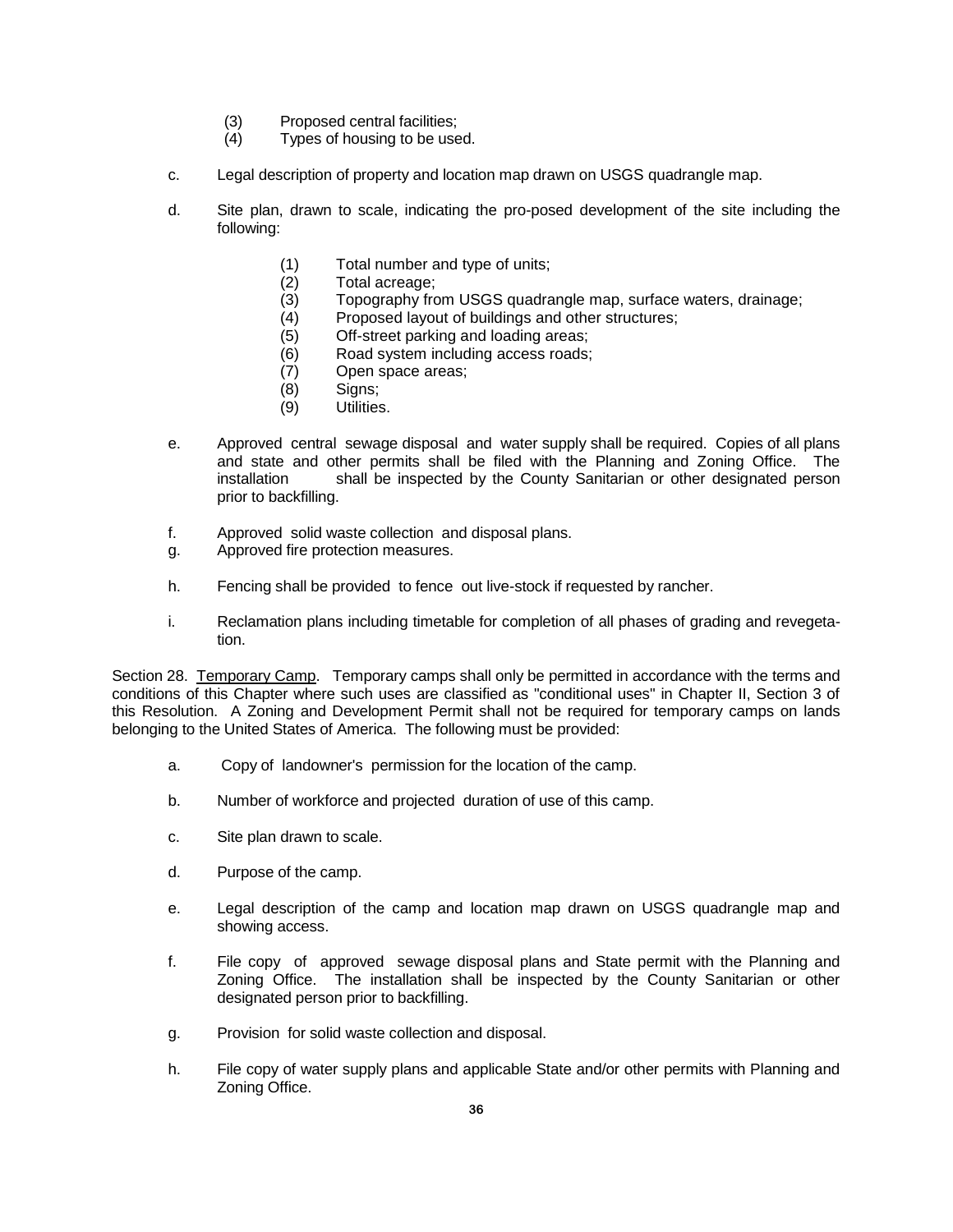i. Reclamation plans and timetable for completion of all phases of grading and revegetation.

Section 29. Light Industrial Project-Employee Housing. The facilities shall only be permitted in accordance with the terms and conditions of this chapter, in zoning districts where such uses are permissibly authorized as conditional uses. The following requirements must be met and materials supplied by an applicant for a light industrial project-employee housing use:

- a. Evidence of land ownership of the proposed site or permission from landowner of the proposed site, if applicable.
- b. A site plan drawn to a minimum scale  $1" = 50'$ .
- c. A legal description of the proposed site and a location map drawn on a USGS quadrangle map.
- d. Copies of approved permits for sewage disposal and water supply systems. All sewage disposal and water supply system components shall be inspected by the County Sanitarian or other designated person prior to backfilling of all construction.
- e. Documentation that the dwellings will be used for employees and their immediate families only.
- f. A description of the proposed use of the site after the termination of the employee housing if the employee housing is temporary.

Section 30. Industrial Transportation Parking Facilities. These facilities shall only be permitted in accordance with the terms and conditions of this Chapter, in zoning districts where such uses are permissibly authorized as conditional uses. The following requirements must be met by an applicant for an industrial transportation parking facilities use:

- a. Evidence of land ownership of the proposed site.
- b. Evidence of permission from the landowner of the proposed use, if applicable.
- c. A site plan drawn to a minimum scale of 1"=100'.
- d. Legal description of the proposed site, and a location map drawn on a USGS quadrangle map.
- e. Copies of approved permits for sewage disposal and water supply systems. All restroom facilities including sewage disposal and water supply systems components, shall be inspected by the County Sanitarian or other designated person prior to backfilling of all construction.
- f. Provisions and plans for solid waste collection and disposal.
- g. Provisions for snow removal and maintenance.
- h. Reclamation plans including timetables for completion of all phases of grading and revegetation.
- i. Financial guarantees to insure that the temporary facility is reclaimed within the time approved by the county following termination of the temporary use.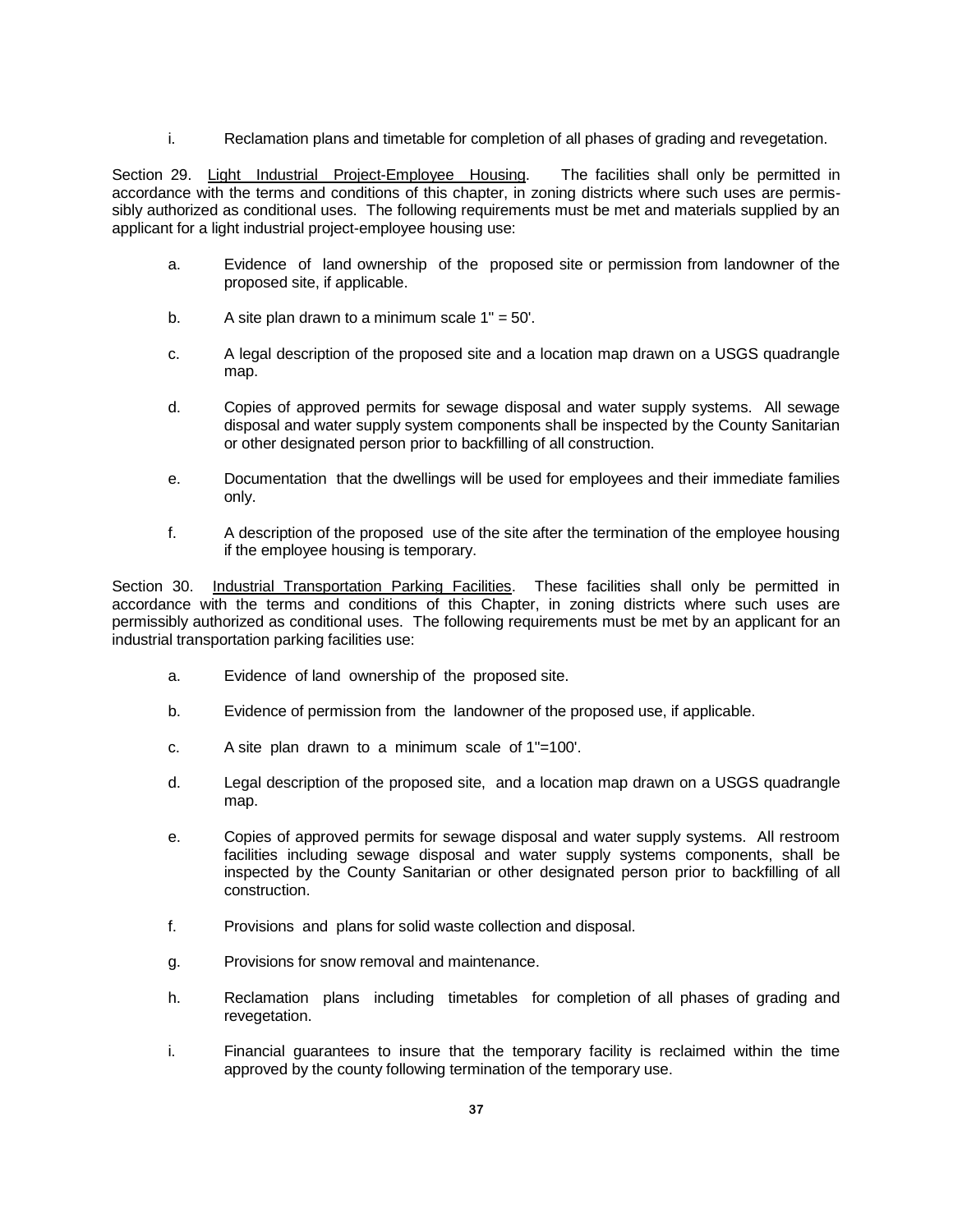Section 31. Home Business. Home businesses will conform with all applicable development standards in this Chapter, and shall conform to the standards set forth in this section. In case of conflict, the more stringent regulations shall govern.

- a. The home business shall comply with all applicable performance standards prescribed for the district.
- b. Any accessory structures used should be of a style and construction compatible with the character of the district.
- c. There shall be no offensive noise, vibration, smoke, dust, odor, heat or glare noticeable at or beyond the property line.
- d. Screening of outside storage of materials and equipment shall be in accordance with Chapter III, Section 23, a, b, c, d.
- e. There shall be no limits to the number of home businesses on site provided not more than one non-family member be employed on site regardless of the number of businesses.

Section 32. Livestock Standards. Maintenance of livestock shall be on sites not less than one (1) acre in size, except for poultry which shall meet the standards contained in this section. Maintenance of livestock shall be conducted in a manner that does not cause a nuisance to adjacent property. The maximum number of livestock allowed on a site shall be determined by the following standards: Also See Chapter I, Section 6

| 1 acre site            | 2 AU's        |
|------------------------|---------------|
| 2 acres or larger site | 1 AU per acre |

Poultry shall be allowed on lots less than one acre in size, provided the following requirements are met:

- a. Poultry shall be defined as hen chickens and ducks only. Poultry does not include roosters, turkeys, geese, guineas, peacocks or other types of fowl.
- b. The poultry belongs to the individuals owning or renting the property upon which the poultry is being kept.
- c. The enclosure, fence, or pen in which the poultry is kept shall be at least twenty feet from all neighboring residences, unless the owners of said residences waive this requirement in writing.
- d. The poultry shall be confined, constrained or in the supervision and control of their owners or keepers at all times.
- e. The fence, pen, or enclosure shall be kept in good repair and not present a health hazard to neighboring property owners.
- f. The poultry shall only be kept for the purpose of education, science, companionship, exhibition or personal consumption.
- g. Poultry shall not be allowed to make loud or incessant noise which may be annoying to neighbors in close proximity.
- h. Each individual poultry specimen shall have available to it living space not less than nine square feet in area, with a ceiling height of not less than two feet.
- i. Not more than eight of these animals over one hundred days old shall be kept on the premises of any owner.

Agricultural land of 35 acres or more, livestock that is housed temporarily at the Sublette County Fairgrounds not to exceed a period of fourteen days and livestock kept at licensed veterinary clinics shall be exempt from the maximum number of livestock standards.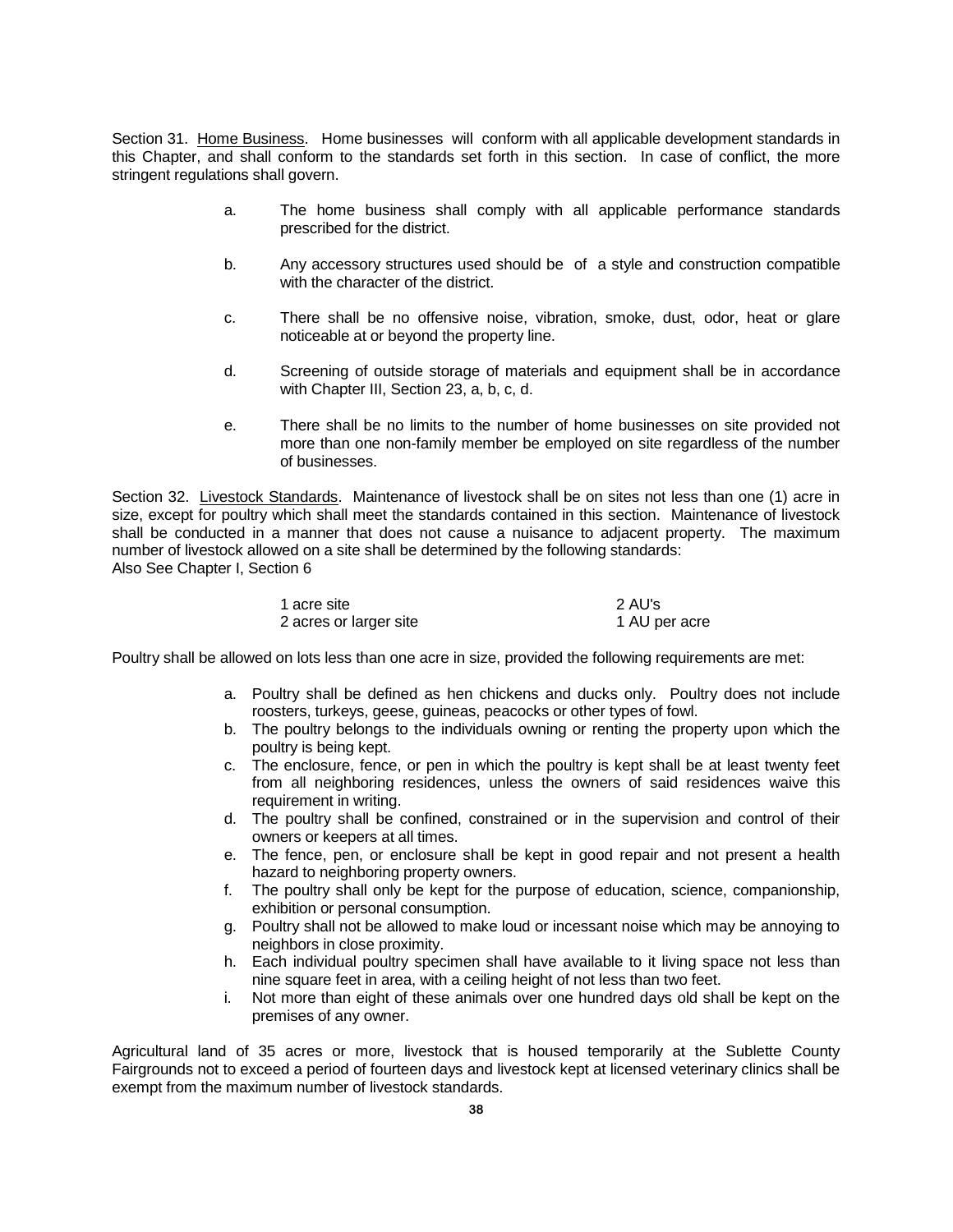Section 33. Landing Strips. Landing Strips shall meet the following standards:

- a. Landing strips shall not be used for commercial purposes;
- b. Typical flight paths shall be identified, and must not cross residential areas or places of assembly such as schools and churches;
- c. Approaches shall be free of towers or other hazards;
- d. Providers of overhead utilities shall be given an opportunity to review the approach corridors and plans, and any marking of utility lines in the area by the developer shall be completed at the developer's expense;

Section 34. Campgrounds. Campgrounds shall conform with all applicable development standards in this chapter, and shall also conform to the standards set forth in this section.

- a. Perimeter fencing shall be provided between the campground and all adjacent areas. The fencing shall be a minimum of six (6) feet in height and be constructed of wood, stone, or other opaque materials approved by the Planning and Zoning Commission.
- b. Each camping site in the campground shall consist of a camp pad that provides adequate parking, the camp site (including either a fireplace, fire pit or barbecue), and a surrounding active recreational area.
- c. Bathroom facilities shall be provided in an adequate number to service the entire campground.
- d. A minimum of thirty (30) percent of the campground's area shall be landscaped. Native vegetation shall be counted toward the thirty (30) percent requirement.
- e. Campgrounds are to be used on a short term basis only, one hundred eighty (180) or fewer days at a campground space per individual.

Section 35. Recreational Vehicles. As temporary sleeping quarter, recreational vehicles shall conform to all applicable development standards in this chapter, and shall also conform to the standards set forth in this section.

> a. Recreational vehicles may be used as temporary sleeping quarters by the property owner during construction of a house not to exceed a one year time period. The time period begins with the submittal of the zoning and development permit application to the Planning and Zoning office.

Section 36. Utilities. All utilities shall be placed underground on parcels of 50 acres or less.

Section 37. Landscaping. All landscaping requirements are referred to in terms of plant units. Industrial development shall be exempted from the landscaping requirements. Three interchangeable plant unit alternatives are identified as follows:

| PLANT UNIT ALTERNATIVES | QUANTITY, SIZE AND TYPE OF PLANTS REQUIRED                                                              |
|-------------------------|---------------------------------------------------------------------------------------------------------|
| Alternative A           | 1 - 2" diameter canopy tree<br>6 - 4' to 6' large shrubs or multi-stem trees<br>4 - #3 container shrubs |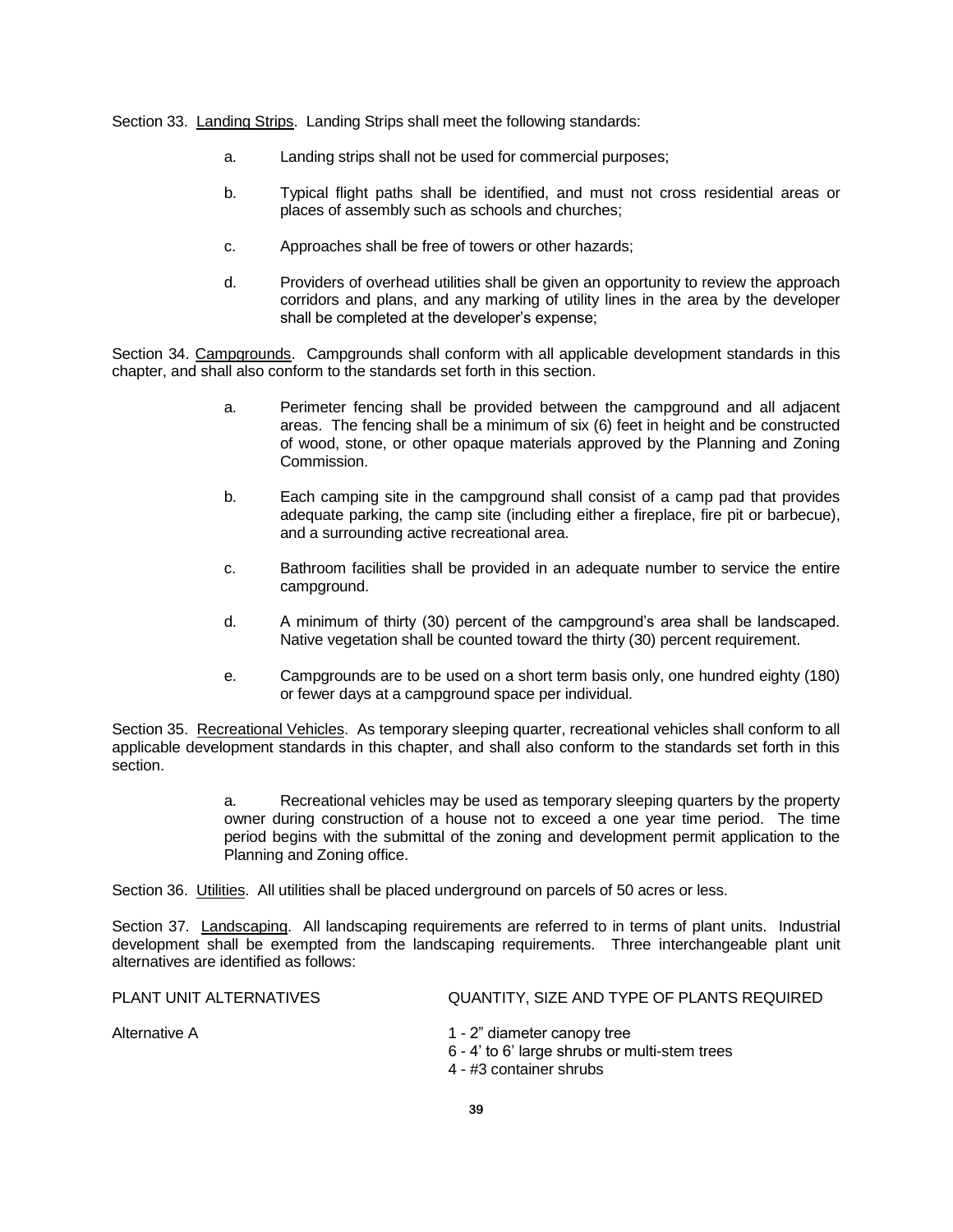| Alternative B | 2 - 2" diameter canopy trees<br>2 - 4' to 6' large shrubs or multi-stem trees<br>$3 - 6'$ to 8' evergreen trees   |
|---------------|-------------------------------------------------------------------------------------------------------------------|
| Alternative C | $3 - 6'$ to 8' evergreen trees<br>3 - 4' to 6' large shrubs or multi-stem trees<br>3 - #5 gallon container shrubs |

Alternative C is preferred for year round screen. The following substitutions in plant units may be made:

Planters - Ten (10) square feet of planters containing flowers, flowering shrubs or similar vegetation may be substituted for four (4) number five (#5) container shrubs.

Landscaping shall survive two (2) years from planting or be replaced. For non-residential, multi-family and commercial development requiring landscaping a cost estimate and financial surety equal to the cost of supplying and installing the plant materials required to fulfill the landscaping plan shall be submitted to the Planning Department. Upon completion of the landscaping being installed and two years of survival the surety amount shall be returned.

All substitutions must be approved by the Sublette County Planning and Zoning office prior to implementation.

Nonresidential Standards - For nonresidential developments, landscaping shall be provided at a rate of one (1) plant unit per one thousand five hundred (1,500) square feet of building area.

All multi-family residential and commercial development shall have a minimum of one (1) plant unit for landscaping purposes. Industrial development shall be exempted from the landscaping requirements.

For non-residential, multi-family and commercial development requiring landscaping a cost estimate and financial surety equal to the cost of supplying and installing the plant materials required to fulfill the landscaping plan shall be submitted to the Planning Department. Upon completion of the landscaping being installed and two years of survival the surety amount shall be returned.

Prior to the issuance of a zoning and development permit for commercial development a landscaping plan shall be submitted and approved by the Sublette County Planning and Zoning office. The landowner may submit a landscaping plan that varies from the alternatives in the section, that plan will be reviewed and approved or denied on a case-by-case basis.

Section 38. Gravel Pits. Gravel pits and associated processing activities, including batch plats that mix gravel with sand, water, and cement to produce concrete, shall be dependent on the issuance of a conditional use permit and the compliance with the following standards. The Board of County Commissioners may attach other conditions deemed appropriate.

### 1. Exemptions.

- a. Extraction and use within an agricultural operation for agricultural purposes shall be exempt.
- b. Extraction for incidental residential or wildlife habitat of one thousand five hundred (1,500) cubic yards or less shall be exempt from these standards.
- 2. Development Standards.
	- a. Duration of gravel extraction and processing shall be no longer than five (5) years. An extension of five years may be granted by the Board of County Commissioners.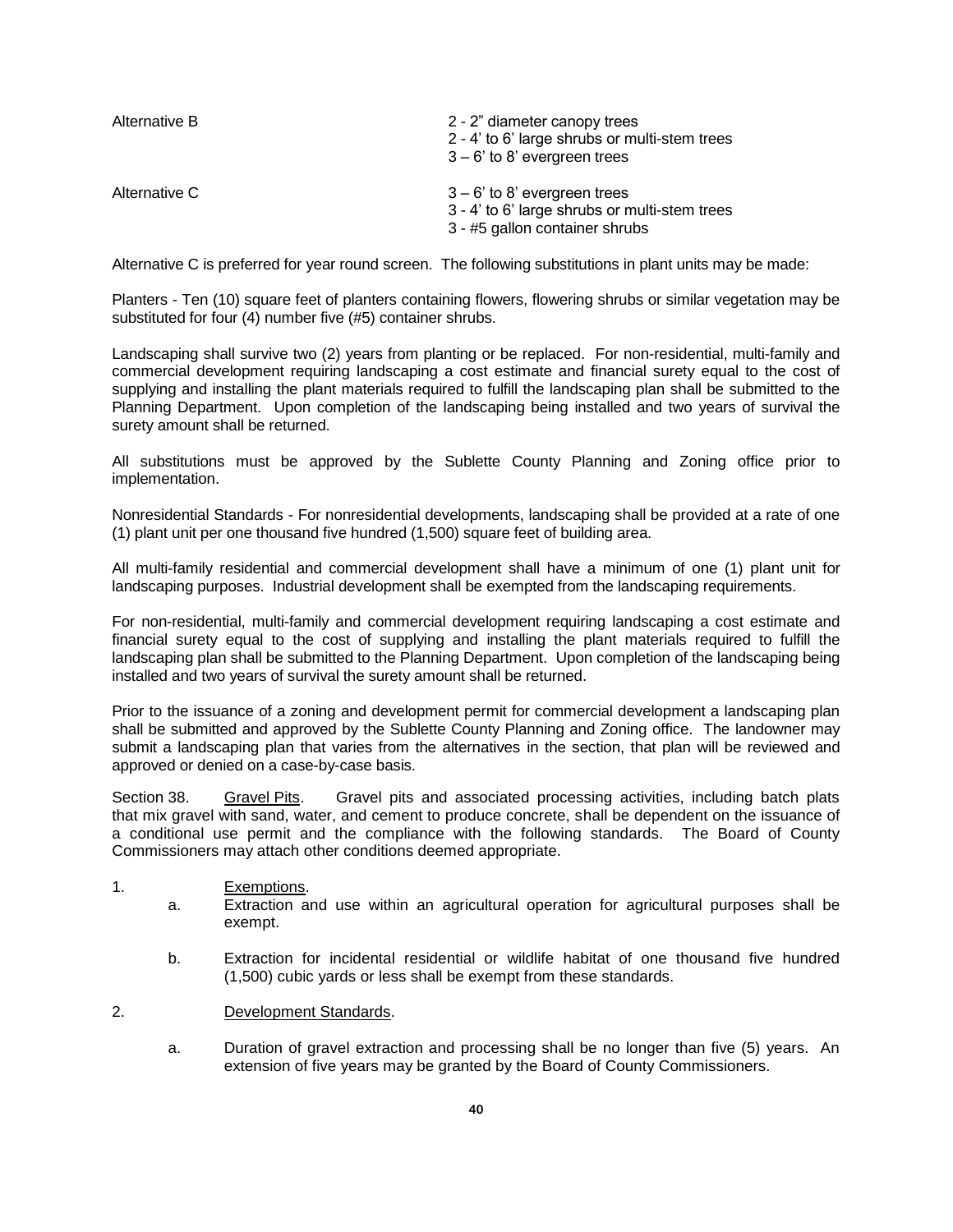- b. All operations and activities shall be setback a minimum of fifty (50) feet from a property boundary coincident with other property owners. All operations and activities shall be setback a minimum of three hundred (300) feet from all public road right-of-ways and public recreational easements.
- c. Sublette County Weed and Pest shall inspect the extraction area prior to the issuance of a zoning and development permit and the extraction area shall be free of noxious and designated weeds according to Wyoming Weed and Pest Control Act of 1973 regional forage certification standards.
- d. All extraction areas and equipment shall be subject to ongoing inspections by the Sublette County Weed and Pest. If the extraction area or equipment is found to be in violation of the Wyoming Weed and Pest Control Act of 1973 regional forage certification standards it shall be subject to quarantine.
- e. The extraction process will not potentially damage or contaminate any public, private, residential, or agricultural water supply source.
- f. Only projects qualifying as ten acre (10) exemptions from the Wyoming Department of Environmental Quality (DEQ) or otherwise exempt from regulation by the DEQ shall be permitted. No project shall qualify for a special use permit if it requires a Small Mining permit from the DEQ unless a cooperative regulatory agreement between Sublette County and the Wyoming DEQ is reached.
- g. The gravel pit shall be reclaimed to areas of workable size so that no area is left inactive and un-reclaimed for more than 6 months. Disturbed areas shall be regraded to blend into, and conform, with the general natural form and contours of the adjacent areas and provide through-drainage. Revegetation of disturbed areas shall be provided.

Section 39. Manufactured Home Design Standards. Manufactured homes shall conform with all applicable development standards in this Resolution and shall also conform to the standards set forth in this section. Manufactured homes located in the R MH, R-R MH, R-R MH 5, R-R MH 10, R-R MH 20, MH, I-L, and R-M zoning districts shall be exempt from these standards.

- a. The structure is built in compliance with either the current Manufactured Home Construction and Safety Standards of the U. S. Department of Housing and Urban Development (HUD) or the current Uniform Building Code (UBC). Current standards shall be those in effect as of the date the related application for a zoning and development permit is applied for.
- b. The structure is designed to be attached to a permanent foundation.
- c. The structure shall include a permanent masonry or concrete perimeter wall.
- d. The structure shall not be less than twenty-four (24) feet in width and shall include a minimum gross floor area of 1,000 square feet.
- e. Roof material shall consist of non-reflective material customarily used for conventional dwellings, including, but not limited to, asbestos shingles, fiberglass shingles, shake shingles, wood shingles, composition shingles, or tile materials. All roofs shall have at least a nominal 4/12 pitch. Roof material shall not include flat or corrugated sheet metal, except for manufactured metal roof panels.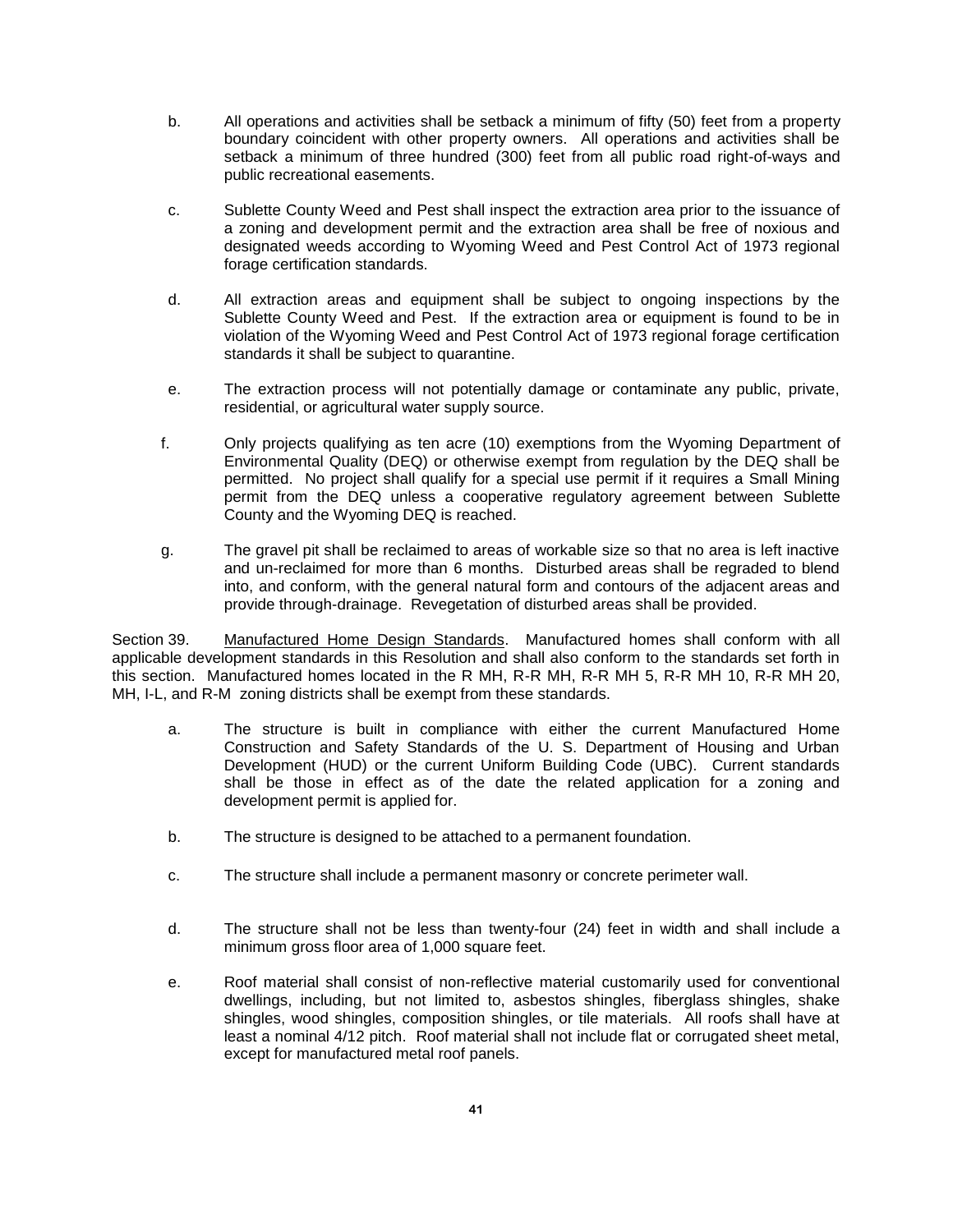- f. Exterior siding materials shall consist of nonreflective material customarily used for conventional dwellings, including but not limited to wood shingles, wood shakes, vinyl, plywood, clapboard, aluminum, brick veneer, stone veneer, stucco, brick-face stucco or half timbering.
- g. The structure shall include a minimum roof overhang of twelve (12) inches measured from the outside of the exterior wall.
- h. All elements used in transporting the structure to the site, including tongue, towing, devices, shall be removed from the construction site within 30 days of delivery. All wheels shall be removed from the structure.

Section 40. Sexually Oriented Business. Development or operation of any sexually oriented business shall be subject to the following standards:

- a. No sexually oriented business shall be developed or operated within one-thousand (1,000) feet of any building used primarily for worship and religious related activities, public or private schools, an existing residential dwelling, public park or recreation facilities, licensed childcare facilities or any other sexually oriented business.
- b. A minimum setback of one-thousand (1,000) feet from all zoning districts, except for adjoining Heavy Industrial (I-H), shall apply to any sexually orientated business.

Section 41. Standards for the Rental of Guest Houses. The rental of a guest house or cabin shall only be allowed in accordance with the terms and conditions of this Chapter, in zoning districts where a guest house or cabin is allowed. In addition the rental of a guest house or cabin shall meet the following requirements:

- a. Rental of a guest house or cabin shall only be permitted as a Conditional Use.
- b. Rental of a guest house or cabin shall only be permitted if allowed by existing subdivision CCR's (as applicable).
- c. Septic and water system(s) serving the guest house or cabin shall be reviewed by the County Sanitarian and determined adequate prior to the rental of a guest house or cabin being permitted.
- d. A plan for garbage collection and disposal shall be submitted with the Conditional Use application.
- e. Only vehicles used for daily travel by occupants of the guest house or cabin shall be stored outside. All other possessions belonging to occupants of the guest house or cabin; such as secondary or inoperative vehicles, recreational vehicles, trailers, boats, motorcycles, snow mobiles or other similar items contributing to an untidy appearance shall be stored inside an enclosed structure, such as a garage.
- f. Operation of a home occupation or home business by occupants of the guest house or cabin shall not be allowed.
- g. Occupancy of a guest house which is rented shall be limited to 1.5 persons per bedroom.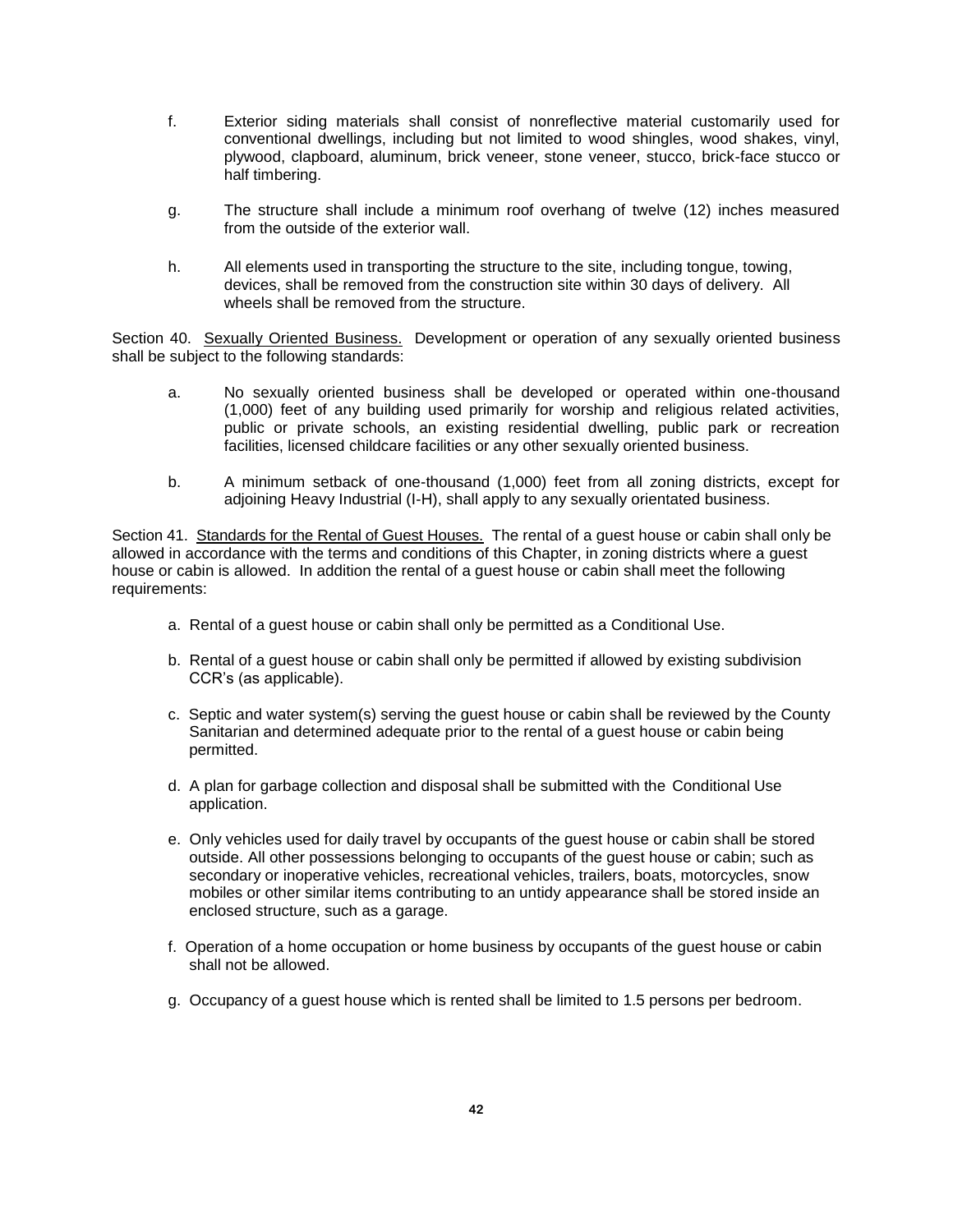Section 42. Accessory Residential Units. Accessory residential unit(s) shall be permitted in the General Commercial (C-1) and Highway Commercial (CH-1) zoning districts. Accessory residential units shall be incidental, subordinate, and secondary to the primary commercial or industrial use of the property. In order to be incidental , subordinate and secondary to the primary commercial or industrial use of the property; accessory residential units shall only be allowed in conjunction with commercial or industrial development of a parcel and the total floor area devoted to accessory residential unit(s) shall not exceed the total floor area devoted to the commercial or industrial use occurring on the parcel and accessory residential units shall not be conveyed separately from commercial or industrial development of a parcel. Accessory residential units shall conform to all applicable development standards contained in this resolution and no single accessory residential unit may exceed (1100) square feet of floor area.

Section 43. Modular/Manufactured Home Sales and Show Lot Standards. Modular/manufactured Home Sales and Display Lots shall conform with all applicable development standards contained in this Resolution, in addition to the standards set forth in this section.

- a. Modular/Manufactured homes/units placed on a sales or display lot shall not be occupied as a residential unit; one unit used for sales or display purposes on the lot may be utilized as a sales office.
- b. Individual units for sale or display shall not be connected to a septic or water system.
- c. Individual units for sale or display are not required to be placed on permanent foundations, however skirting shall be required.
- d. When bordering a residentially zoned district the screening requirements contained in the Resolution shall be met.
- e. The number of units for sale or display shall be limited to two (2) units per acre.

Section 44. Agricultural Open Space Subdivision. In the Agricultural zoning district, Minor Subdivisions in which designated open space is provided and the density does not exceed one dwelling unit per 35 acres shall be allowed, subject to the following standards:

#### Subdivision Standards.

- a. The Agricultural zoning is retained with Agricultural Open Space Subdivisions.
- b. The parent parcel which will be subdivided must be at least 70 acres.
- c. Setbacks for the Agricultural zoning district shall apply.
- d. Livestock may be maintained on lots created as part of an Agricultural Open Space Subdivision in accordance with Chapter III, Section 32 of the Zoning and Development Regulations.
- e. Newly created Lots shall border and adjoin each other.
- f. The newly created lots shall border and adjoin the designated open space.
- g. For the purpose of determining if the lots and/or open space are adjoining, intervening roads and easements shall be defined as having zero width.
- h. The designated open space and Minor Subdivision lot(s) created are required to be under the same ownership and part of the same parent parcel at the time of the application.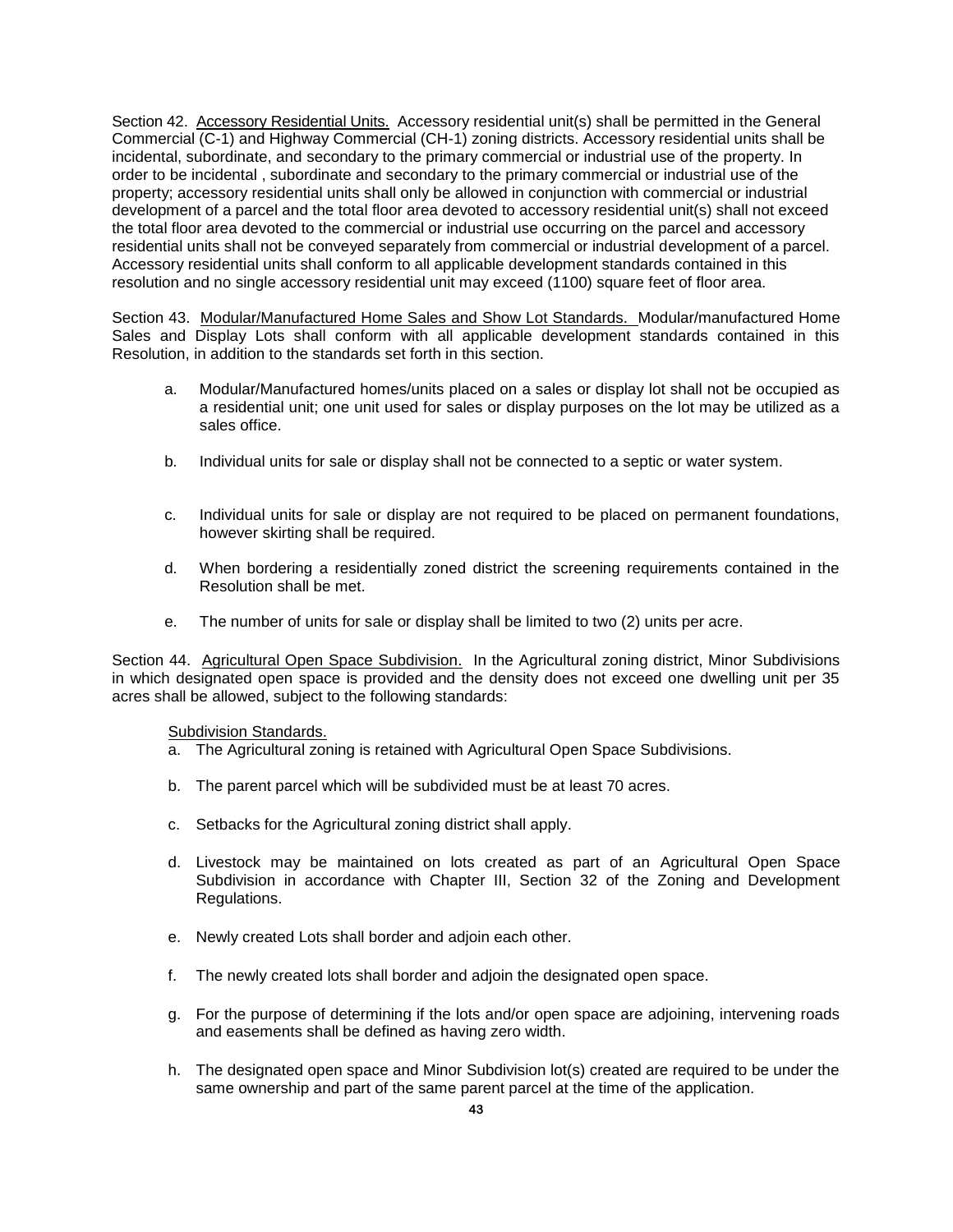- i. Structures with three or more sides and/or a roof are prohibited within the designated open space.
- j. Designated open space may be used for bona fide agricultural uses and operations and may not be within an existing or future road easement.
- k. The designated open space may not be committed/used as open space for any other purpose.
- l. The area proposed for the open space designation shall accomplish one of the following objectives:
	- 1. Protect or provide space for agricultural uses;
	- 2. Protect or provide space for wildlife habitat and/or migration corridors;
	- 3. Protect or provide space for waterbodies, wetlands and/or floodplains;
	- 4. Protect or provide space for scenic vistas, as viewed from public roads.
- m. The subdivision plat shall show and define the designated open space and include a plat warning restricting development within the designated open space.
- n. An affidavit shall be recorded with the County Clerk. The affidavit shall addresses development restrictions and standards found in this Section which apply to designated open space. The plat warning and affidavit shall be in a form acceptable to the County Attorney.
- o. Vacation of the Minor Subdivision lots and/or open space shall require County Commissioner approval.
- Section 45. Special Events. Special events shall be subject to the following standards:
	- 1. Conditional Uses. When analyzing the site of a special event for compatibility under the Conditional Use Standards, the Board of County Commissioners shall consider the following:
		- a. Size of the parcel and the location where the event is being proposed.
		- b. Proximity of the event site to neighboring properties.
		- c. Type of event being proposed. The Board of County Commissioners may limit the type and character of events permitted at any proposed site if a determination is made that the event will adversely impact neighboring property owners or County provided services.
		- d. Maximum number of attendees.
		- e. Adequacy and safety of access to and from the site, and possible impacts to County Roads.
	- 2. Site area. The site area required for special events shall be based on the location, duration, type and size of the event proposed as determined by the County Commissioners.
	- 3. Proposed location. A site plan is required that depicts the proposed location of the special event, parking, cooking/catering, and restroom facilities.
	- 4. Setbacks. The following minimum setbacks shall apply to all special event sites. The Board of County Commissioners may require the setbacks to be adjusted in order to mitigate impacts to neighboring properties.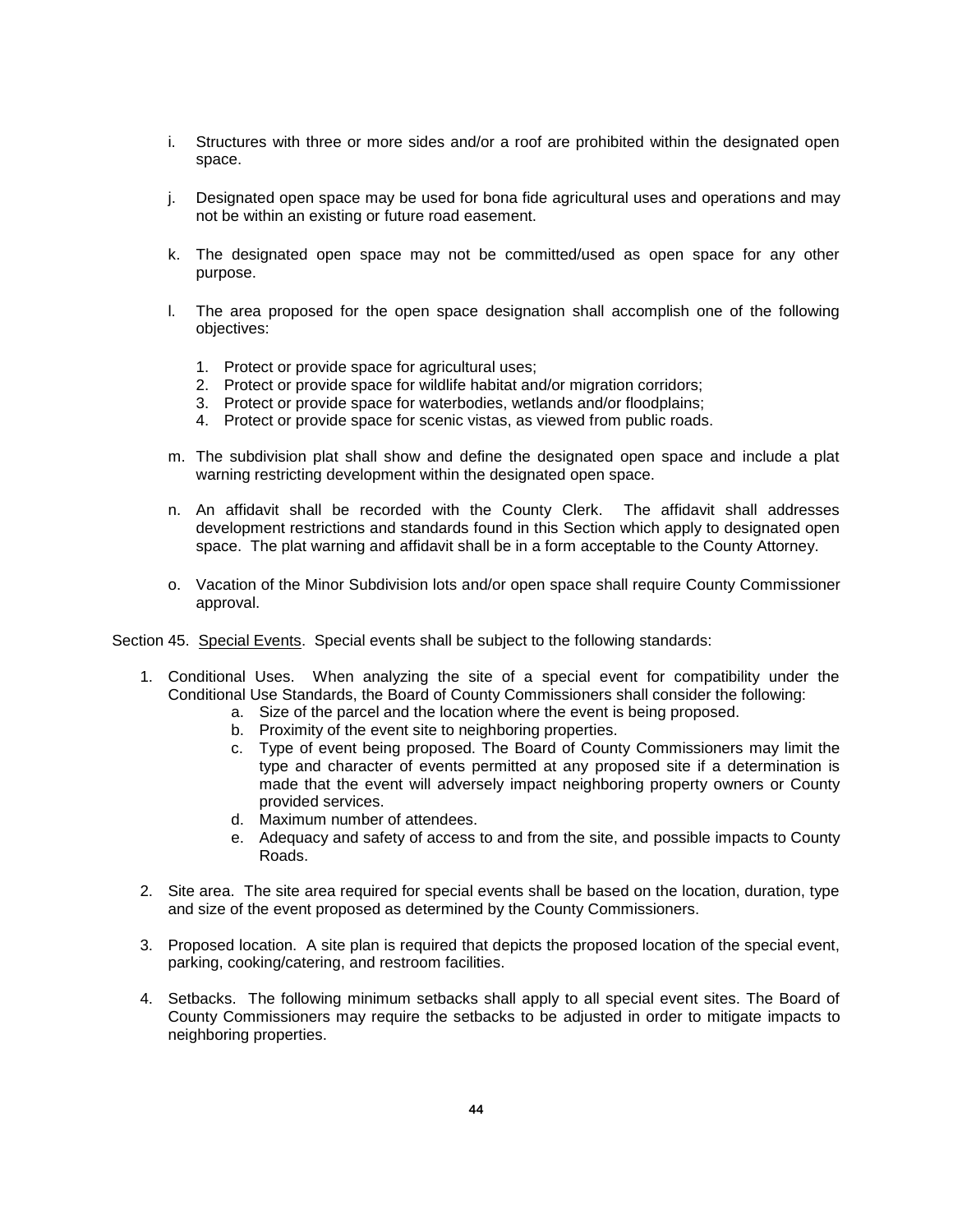- a. Special event site setbacks. The area designated as the event site, including tents, restrooms, cooking areas, and eating areas shall be set back a minimum of 300 feet from all property lines, from all road rights-of-way, streams and water bodies. This setback may be adjusted at the discretion of the Board of County Commissioners due to site-specific conditions.
- b. Parking setbacks. Parking may be permitted within the 300 foot setback, with permission from the Board of County Commissioners, but in no instance shall parking be located within 300 feet of any residence (excepting residence(s) on the property where the event is being held), water body, stream. Adequate parking to accommodate the number of attendees shall be required.
- 5. Tents. Concessioner tents used for any event shall be fire rated and may only be set up fortyeight (48) hours in advance and shall be taken down forty-eight (48) hours after each event. The forty-eight (48) hour time limit may be increased at the discretion of the Board of County Commissioners based on the type of event, size and number of tents.
- 6. Transportation. A transportation plan shall be required. The following standards shall apply to all special event sites:
	- a. Access. The special event site shall have direct access to a Federal, State or County Road or the site shall have a minimum access easement width of sixty (60) feet or as approved by the County Commissioners.
	- b. Access drives and bridges. The designated access to the special event site shall be accessible by emergency services.
	- c. Directional signage. If the special event site is not visible from a public road, the applicant may be required to post directional signage the day of each event to provide adequate notification for emergency vehicle access. Signage shall be removed within 48 hours of the event.
	- e. Parking. Parking is prohibited along access drives. A parking plan shall be required for all special event sites. The parking plan shall include the following:
		- (1) Location. The location of proposed parking shall be shown on an accurate site plan.
		- (2) Quantity. The number of parking spaces required for special events shall be provided at a rate of one parking space for every three attendees and one space for every person working at the event. A detailed site plan shall depict the number of parking spaces, dimension of spaces and drive aisles, and parking configuration.
- 7. Services and facilities. The following standards shall apply to all special event sites:
	- a. Food and beverage service. All food and beverage service shall be conducted in accordance with Wyoming and Sublette County Environmental Health Department requirements. The applicant shall be responsible for all costs the County may incur associated with food and beverage service.
		- (1) Food preparation. All caterers and on-site food preparers shall be licensed by the Sublette County Environmental Health Department.
		- (2) Beverages. In the event any alcoholic beverage is served at an event, adherence to all relevant provisions of Wyoming Statutes Title 12, Alcoholic Beverages, shall be required.
	- b. Refuse and recycling. All refuse and recycling shall be removed from the site on a daily basis when events are in session and immediately following each event.
	- c. Sanitary facilities. Sanitary/restroom facilities shall be provided at a rate dependent on the maximum number of attendees, to be reviewed and approved by the County Sanitarian.
	- d. Security. A plan detailing security measures, including plans for security officers shall be reviewed and approved by the Sublette County Sherriff's Department. The applicant shall be responsible for all costs the County may incur associated with the provision of security measures.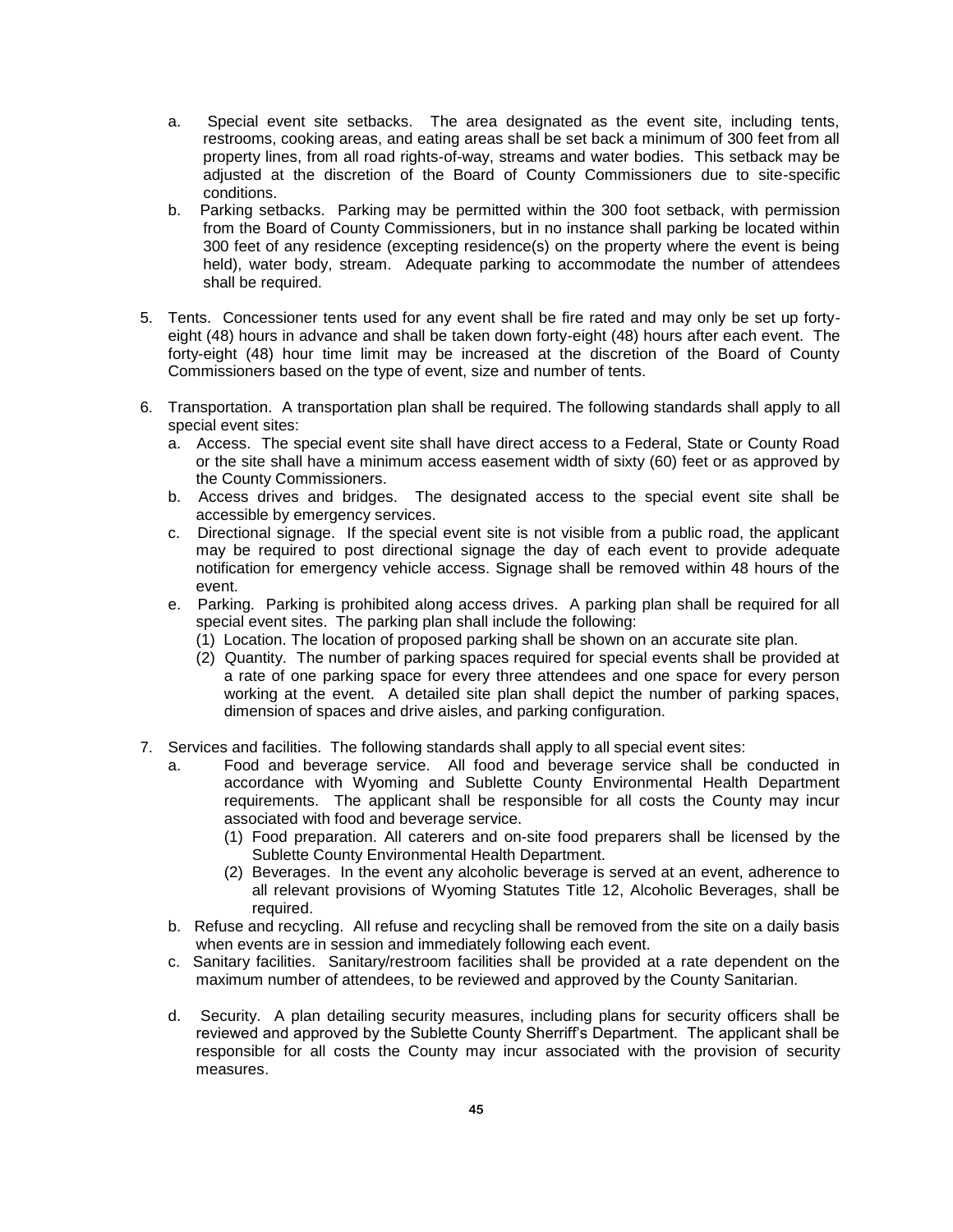- e. Emergency Services. The County Fire Warden, Emergency Management Coordinator and Director of Emergency Medical Services shall review and approve plans related to fire protection and medical services. The applicant shall be responsible for all costs the County may incur associated with the provision of emergency services.
- 8. Hours of operation. The establishment of hours of operations for special events shall be based on the location, duration, type and size of the event proposed.
- 9. Financial Surety and Insurance. A financial surety in a form and amount acceptable to the Board of County Commissioners shall be required. The surety shall ensure adequate clean up and restoration associated with the special event, provide for damage to public road(s) or property and cost impacts to County facilities and services. Additionally, insurance shall be required in the event of injuries or damages to private property resulting from the special event.
- 10. Exemptions. One time auctions or sales and special events held at public facilities shall be exempt from these requirements. Public facilities shall include, but not limited to the Fairgrounds, Rodeo Arenas, Museums, Fire Halls, Community Centers, etc.

Section 46. Beauty Shops.

The operation of a beauty shop as a home occupation shall only be allowed in accordance with the terms and conditions of this Chapter, in Zoning Districts where a home occupation is allowed. In addition the operation of a beauty shop as a home occupation shall meet the following requirements:

- a. The operation of a beauty shop as a home occupation shall only be permitted as a Conditional Use.
- b. Hours of operation shall be limited to Mon-Fri from 8am to 7pm and Sat from the hours of 9 am and 2pm.
- c. No more than 8 Clients per day shall be allowed.
- d. Only one stylist being the property owner/lessee shall be permitted to work from the property, no outside employees shall be permitted.
- e. A UIC Permit Must Be Approved and Adhered to as required by the Wyoming Department of Environmental Quality.

Section 47. Mailboxes. Mailboxes which are placed in County road easements shall conform to the requirements of this section.

- a. A mailbox installation permit shall be obtained from Sublette County prior to the installation of any mailbox within a County road easement. Applications for permits are available from the County Planning and Zoning Office. All mailbox installation permits shall be approved by the Sublette County Road and Bridge Foreman prior to installation. Prior to approval by the Sublette County Road and Bridge Foreman the Postal Service shall be provided the opportunity to review and comment on the mailbox installation application.
- b. Attach a map to a mailbox installation application showing the proposed location of the mailbox and an elevation view showing the physical dimensions of the proposed mailbox and installation method.
- c. Mailboxes shall be installed to a height of 42 inches.
- d. Mailboxes may be located within the outside five (5) feet of the County road easement and adjacent to an existing access driveway.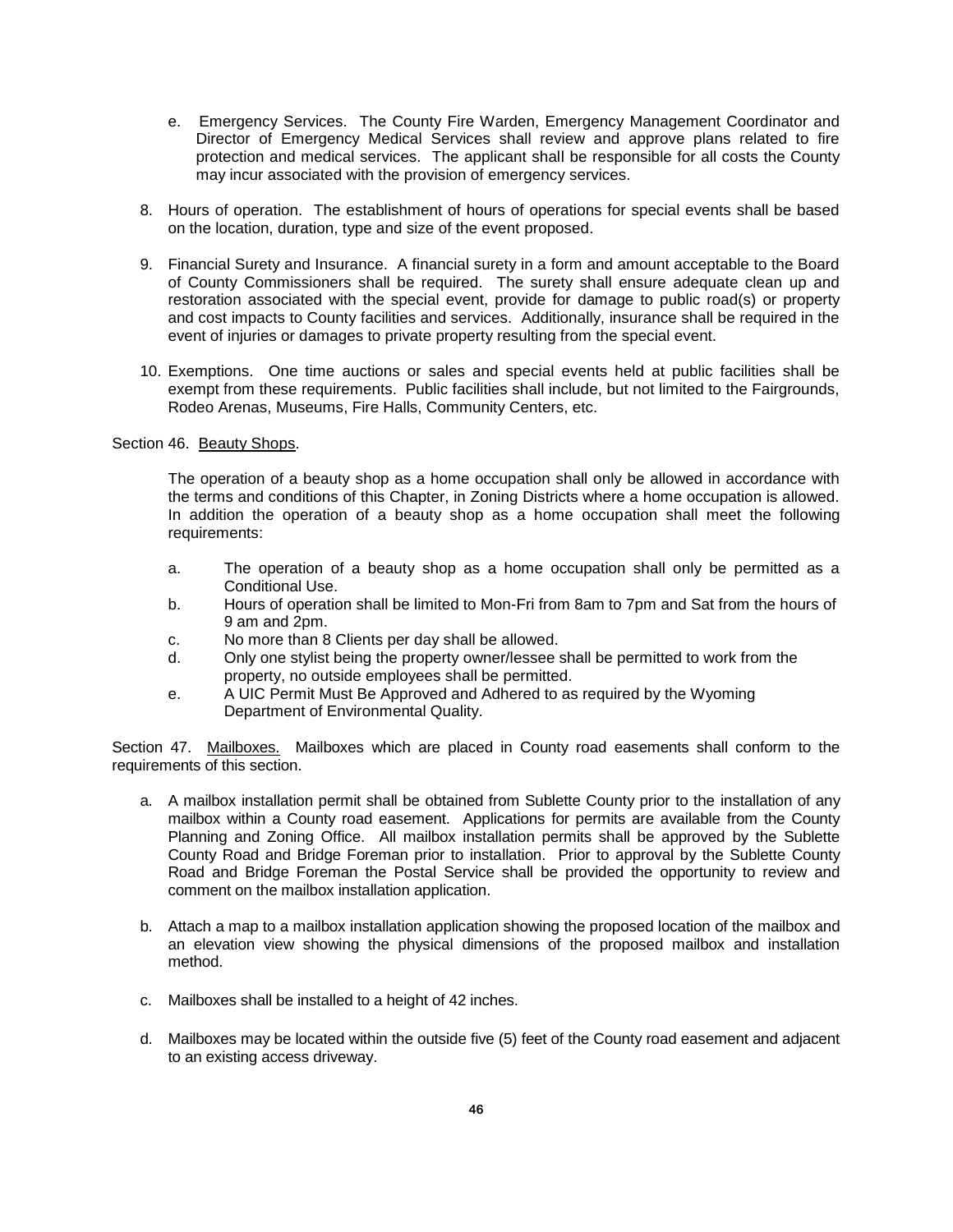- e. For any mailbox installation along the physical edge of the travel way within a Sublette County road easement the owner/applicant shall first obtain an engineered pullout and mailbox design from a Professional Engineer, licensed in the State of Wyoming. All engineered plans and designs are subject to final approval by the Sublette County Road and Bridge Foreman.
- f. The owner/applicant shall be responsible for providing clear access to the mailbox.
- g. Sublette County shall not be responsible for any damage to mailboxes within the County road easement.
- h. In addition to a \$75.00 application fee, all costs of application review and inspection shall be the responsibility of the owner/applicant.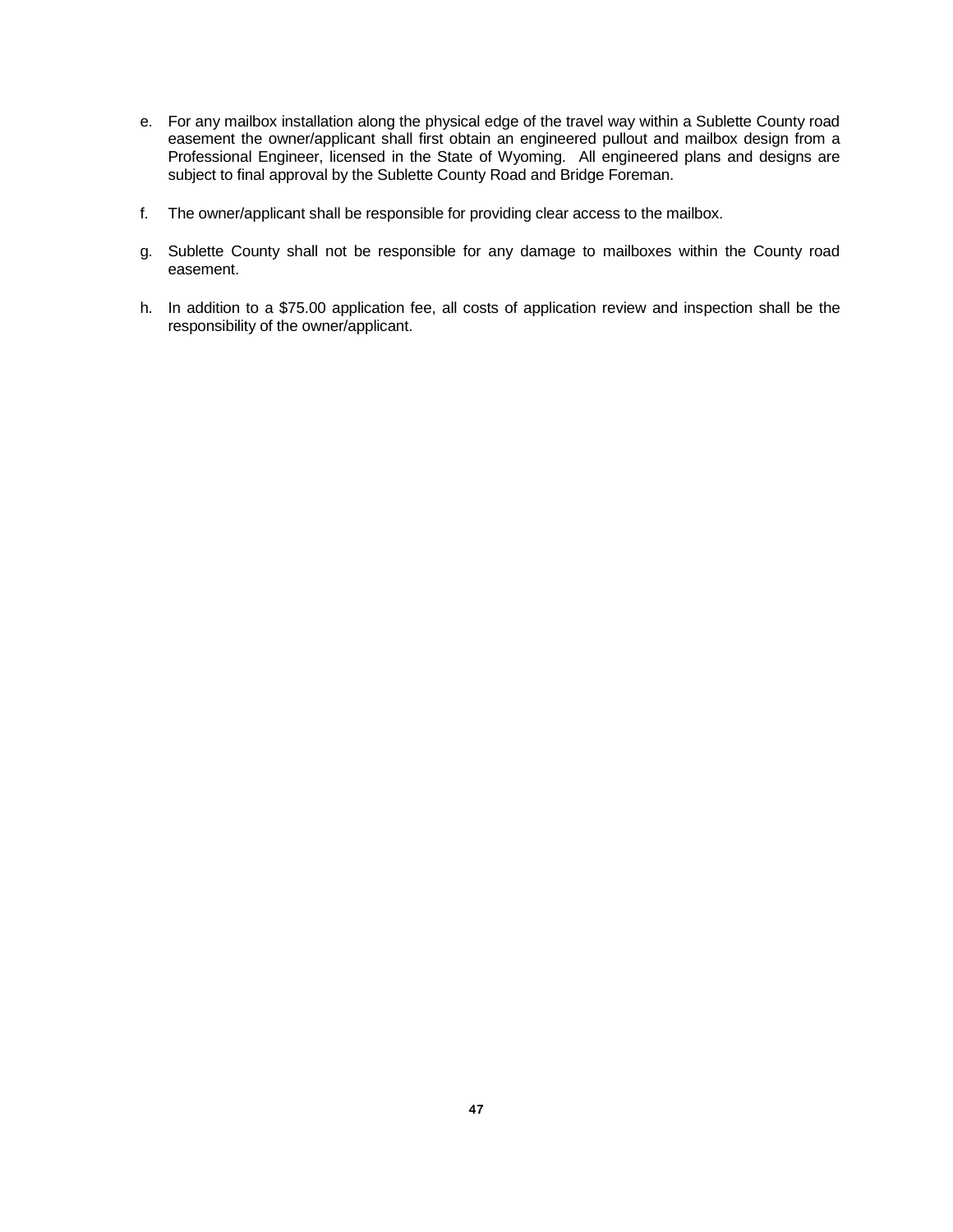# CHAPTER IV - ZONING AND DEVELOPMENT PERMITS

Section 1. Zoning and Development Permit Required. All proposed land development, use and construction including the enlargement of existing uses and structures shall conform to the applicable development standards prescribed in Sublette County Zoning and Development Regulations. The following development, use and construction require a Zoning and Development Permit: Building Permits, Sign Permits, County Road Access Permits, County Road Utility Crossing Permits, Septic Permits, Family Exemptions and Mailbox Installation Permits.

All proposed land development, use and construction, including the enlargement of existing uses and structures; including interior remodels and the conversion of non-habitable space into habitable space shall be subject to review as prescribed in this chapter, and shall be authorized only upon the granting of a zoning and development (building) permit. Each individual structure associated with a development proposal shall require a separate zoning and development (building) permit. The following uses and activities shall be exempt:

> a. Detached accessory buildings and structures not for human occupancy, which are covered by a roof and contain 400 square feet or less of floor space.

Section 2. Application for Zoning and Development Permit. An applicant for a zoning and development permit shall complete and file an application with the Planning and Zoning Department, County Sanitarian or County Road and Bridge Department on a form prescribed by the County. The application shall be accompanied by the application fee.

Section 3. Review and Recommendations. The Planning and Zoning Department, County Sanitarian or County Road and Bridge Department shall review the application and all materials submitted therewith to determine if the application is complete and in compliance with applicable development standards. The Planning and Zoning Department, County Sanitarian or County Road and Bridge Department shall have the authority to approve or deny an application for a Zoning and Development Permit. If an application is not complete, the Planning and Zoning Department, County Sanitarian or County Road and Bridge Department shall advise the applicant of any deficiencies. When a completed application has been received, the Planning and Zoning Department, County Sanitarian or County Road and Bridge Department shall:

a. Render a decision within thirty (30) days.

Section 4. Lapse of Zoning and Development Permit. The permit shall lapse and become null and void one year following the date on which it was issued. If progress towards completion does not occur on an annual basis the permit will expire one year from the date of issuance and the applicant shall be required to renew the building permit.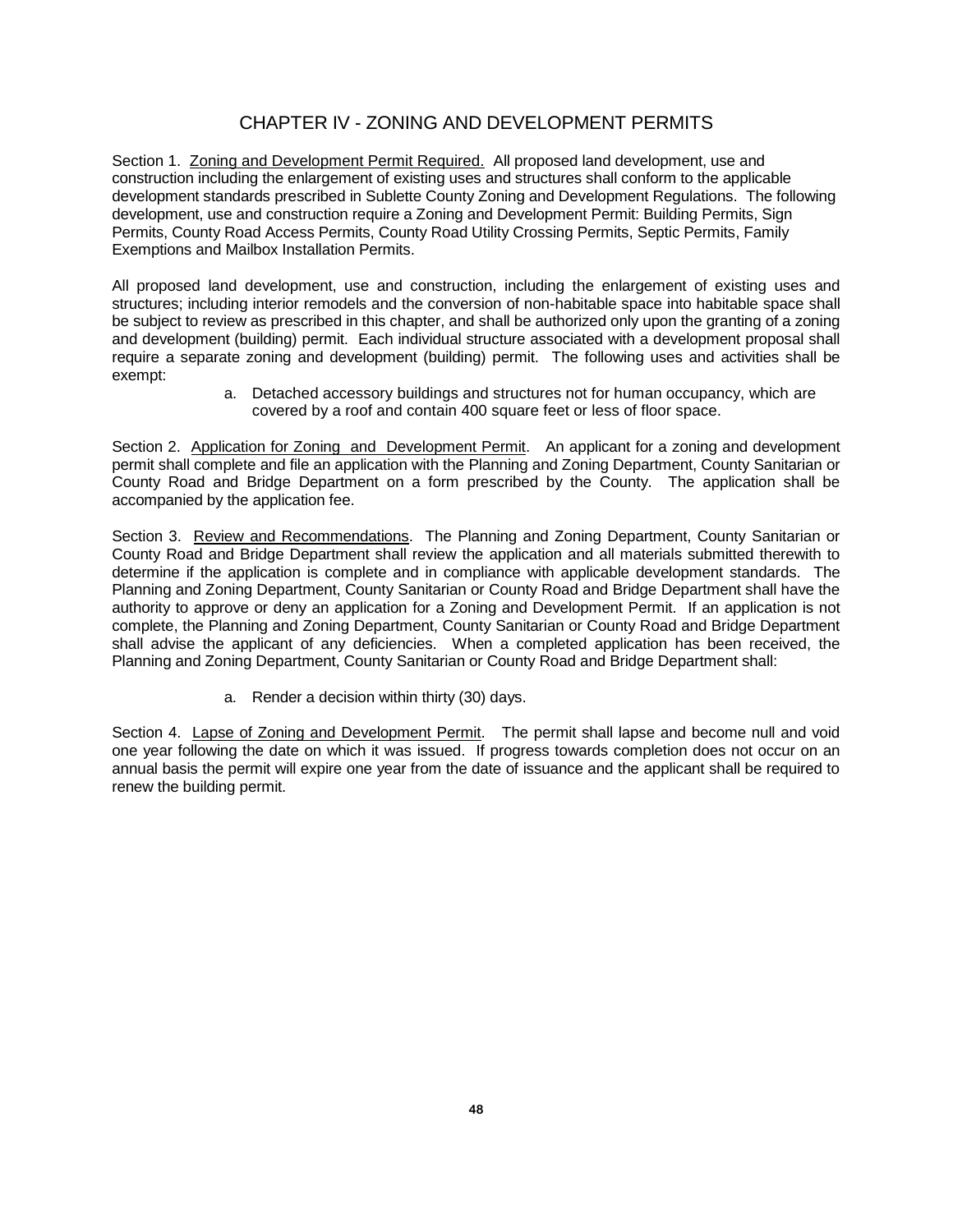## CHAPTER V - CONDITIONAL USES

Section 1. Conditional Use Permit Required. Conditional uses may be established in accordance with Chapters II and III of this Resolution after application, review and recommendation by the Planning and Zoning Commission and upon approval by the Board of County Commissioners.

- a. The application for a conditional use shall be made upon a form provided by the Planning and Zoning Office.
- b. The application shall include the following:
	- (1) Name and address of the owner and/or applicant.
	- (2) Legal description or other information necessary to identify the site.
	- (3) Site plan showing the proposed layout of improvements, including buildings and other structures.
	- (4) Provisions for water supply and sewage disposal, if applicable, including the location of any proposed leachfields.
	- (5) A bond for reclamation and revegetation if applicable.
	- (6) Any additional materials which the applicant may choose to submit or which the Planning and Zoning Administrator may request.

### Section 2. Procedure.

- a. Action by the applicant. The completed application shall be submitted to the Planning and Zoning Office.
- b. Action by the Planning and Zoning Office.
	- (1) The Planning and Zoning Office staff shall review the application and the material submitted therewith, and, if found to be complete, shall accept the application.
	- (2) The Planning and Zoning Office Staff shall prepare a report covering compliance with all requirements applicable to the proposed development.
	- (3) The Planning and Zoning Office staff shall submit this report to the Planning and Zoning Commission and the applicant seven (7) days prior to the public hearing.
- c. Action by the Planning and Zoning Commission.
	- (1) The Planning and Zoning Commission shall review the application, the accompanying material and the report of the Planning and Zoning Office staff at public hearing.
	- (2) The following criteria shall be considered in the review and decision:
		- (a) Whether a special need will be met, including providing new jobs and an expanded economic base;
		- (b) Whether the proposed location will best serve this interest;
		- (c) Whether there is general compatibility with surrounding land values;
		- (d) Impact on surrounding environment in terms of noise, odor, particulate emissions and hazards;
		- (e) Impact on the transportation system;
		- (f) Impact on water resources, supply and pollution;
		- (g) Creativity in the design of the project.
		- (h) General conformity with the goals and policies of the Comprehensive Plan.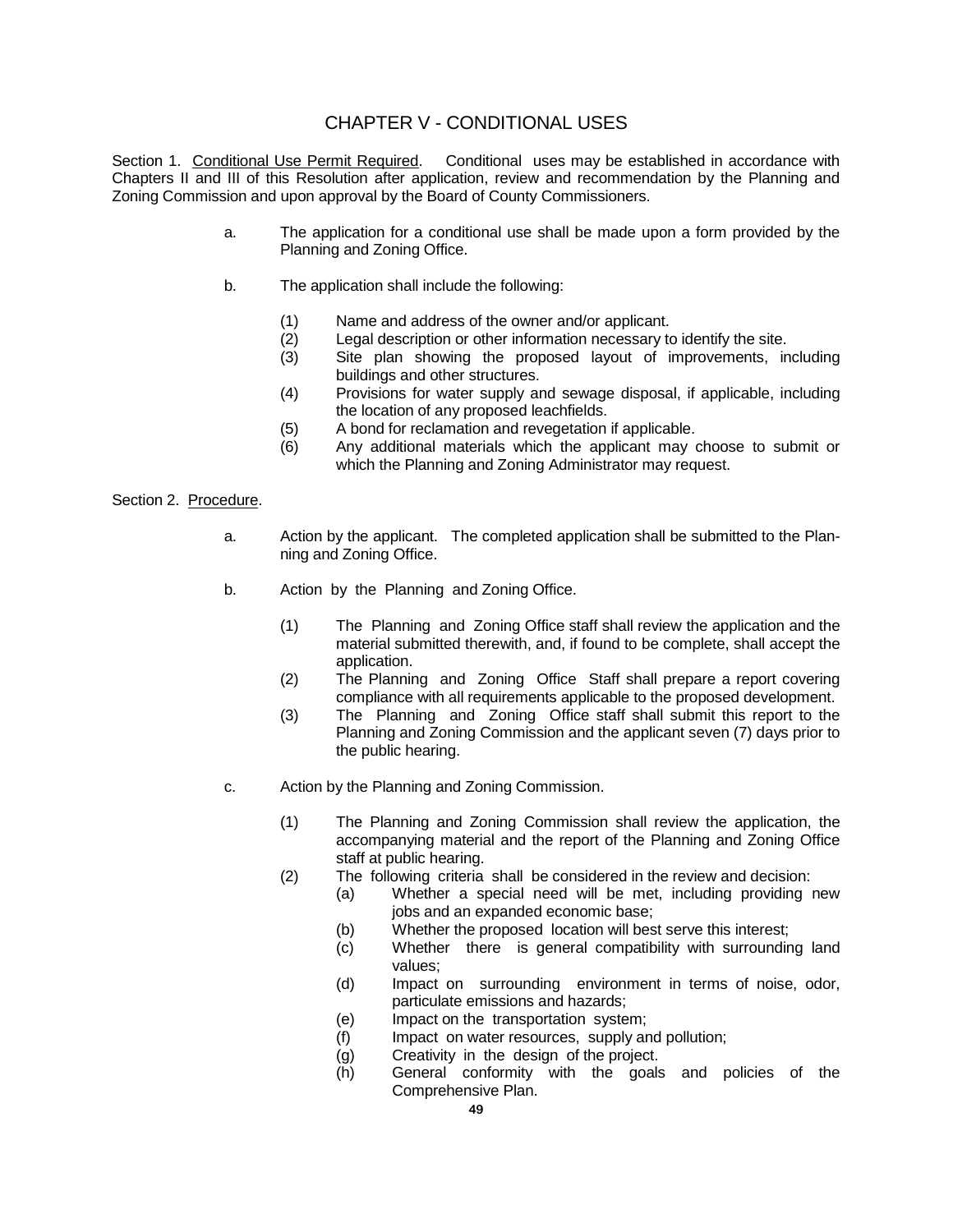- (3) The Planning and Zoning Commission may request a review by any qualified person or any public agency that may be interested in the proposed use.
- (4) Before recommending approval or approving a conditional use permit, the Planning and Zoning Commission and the Board of County Commissioners shall make the following findings:
	- (a) That the proposed location of the use is in accordance with the purposes of this resolution and the district in which the site is located.
	- (b) That the proposed location of the use and the conditions under which it would be operated or maintained will not be detrimental to the public health, safety or welfare, or materially injurious to properties or improvements in the vicinity.
- (5) After the review the Planning and Zoning Commission shall submit its recommendations, and any prescribed conditions it deems necessary to accomplish the purposes of this Resolution, to the Board of County Commissioners at their next regularly scheduled hearing on planning and zoning items.
- d. Action by the Board of County Commissioners.
	- (1) The Board of County Commissioners may request further review by any qualified person or by any public agency that may be interested in the proposed use.
	- (2) The Board of County Commissioners shall adopt a resolution approving, modifying or denying the recommendations of the Planning and Zoning Commission.
	- (3) The Board of County Commissioners may defer final action on the application for not more than forty-five (45) days from the first day on which the Board of County Commissioners reviewed the application, unless such a delay is requested or approved by the applicant.
- e. Action by the Planning and Zoning Office.
	- (1) The applicant shall be notified of the Board of County Commissioner's final action by the Planning and Zoning Office.
- f. Conditional use permits shall expire in one year if either the permitted use has not commenced or any required construction has not been materially completed.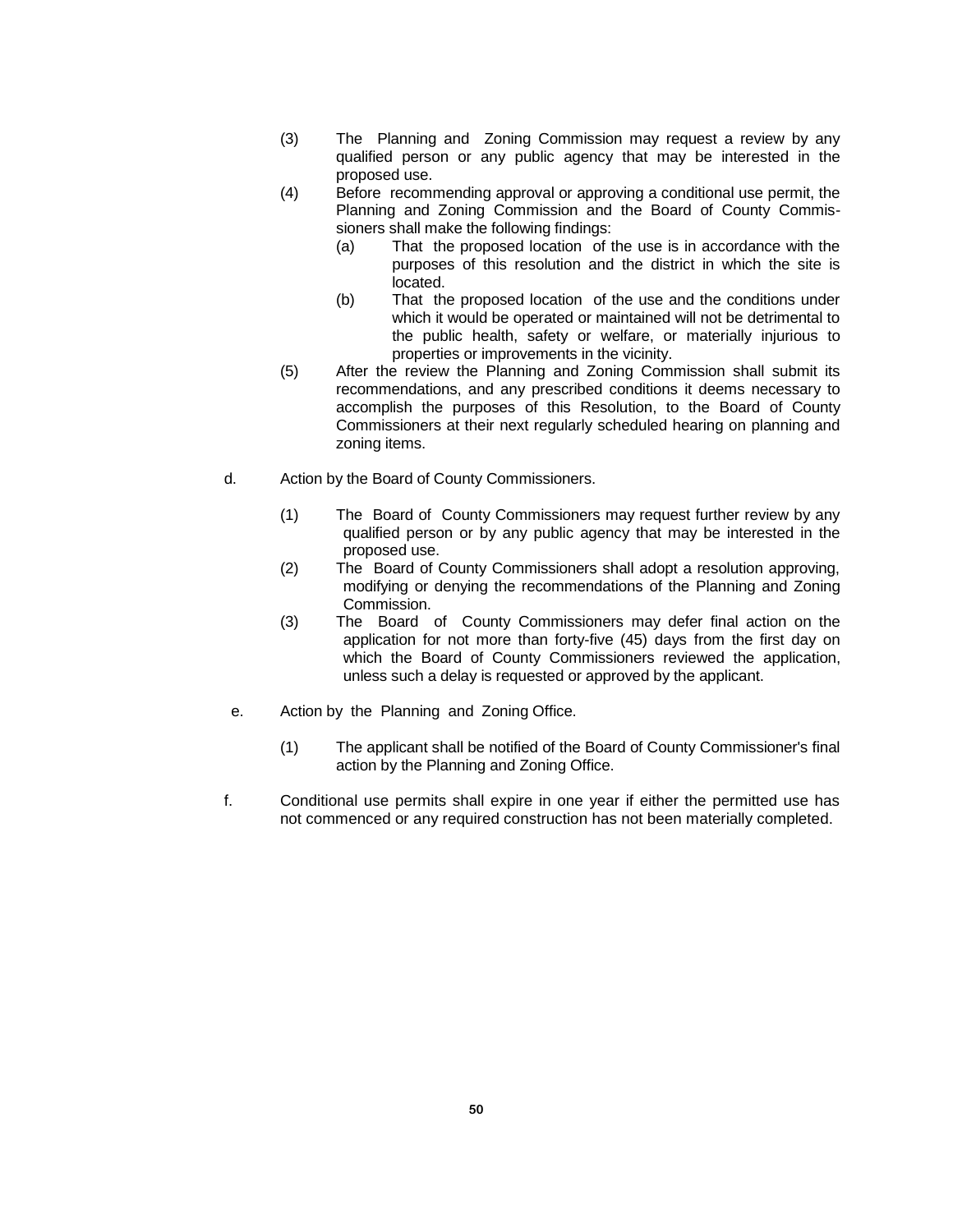# CHAPTER VI - VARIANCES

Section 1. Purposes and Limitations. In order to prevent or lessen practical difficulties of unnecessary hardships resulting from the strict or literal interpretation of certain provisions of this resolution, the Board of County Commissioners is authorized to grant variances. The authority to grant variances is intended to resolve non self-inflicted practical difficulties or physical hardships resulting from the size, shape or dimensions of a site, or from topographic or physical conditions on a site or in the immediate vicinity of a site.

Section 2. Filing Requirements. An application for variance shall be filed with the zoning administrator, shall be accompanied by the required filing fee, and shall include materials setting forth the following information:

- a. The name and address of the owner or applicant;
- b. A legal description or other information necessary to identify the site;

c. A site plan showing all existing and proposed structures or improvements on the site, and showing all natural conditions relevant to the application;

d. A statement of the precise nature of the variance request, the development standard or standards involved, and the non self-inflicted practical difficulty or unnecessary physical hardship that would result from the strict or literal enforcement of the development standard or standards.

Section 3. Zoning Administrator Action. The zoning administrator shall review the application and determine if the application is complete. If the application is not complete, the zoning administrator shall notify the applicant of the deficiencies. When a completed application has been received, the zoning administrator shall present the application to the Planning and Zoning Commission within 45 days after the completed application is reviewed by the zoning administrator.

Section 4. Planning and Zoning Commission Action. The Planning and Zoning Commission shall review the application at a regular meeting within 45 days from its receipt of the completed application. Within 45 days after its review, the Planning and Zoning Commission shall make recommendations to the Board of County Commissioners that the Board grant the variance, grant the variance subject to conditions or modifications, or deny the variance. In making its recommendations the Planning and Zoning Commission shall consider the various standards set forth in this chapter.

Section 5. Board of County Commissioners' Action. The Board of County Commissioners shall consider the application at a regularly scheduled meeting of the Board within 45 days after the recommendations of the Planning and Zoning Commission have been received. The Board of County Commissioners may grant the variance, grant the variance subject to conditions or modifications, or deny the variance. The Board of County Commissioners shall consider the variance standards set forth in this chapter in making its decision.

Section 6. Variance Standards. The following standards shall apply to all variance applications:

- a. The granting of the variance will not be detrimental to the public health, safety or welfare, or materially injurious to other properties in the vicinity;
- b. The granting of the variance will not constitute a grant of special privilege inconsistent with the limitations on use of other properties in the district;
- c. The hardship which is the basis for the variance application was non self-inflicted by the applicant;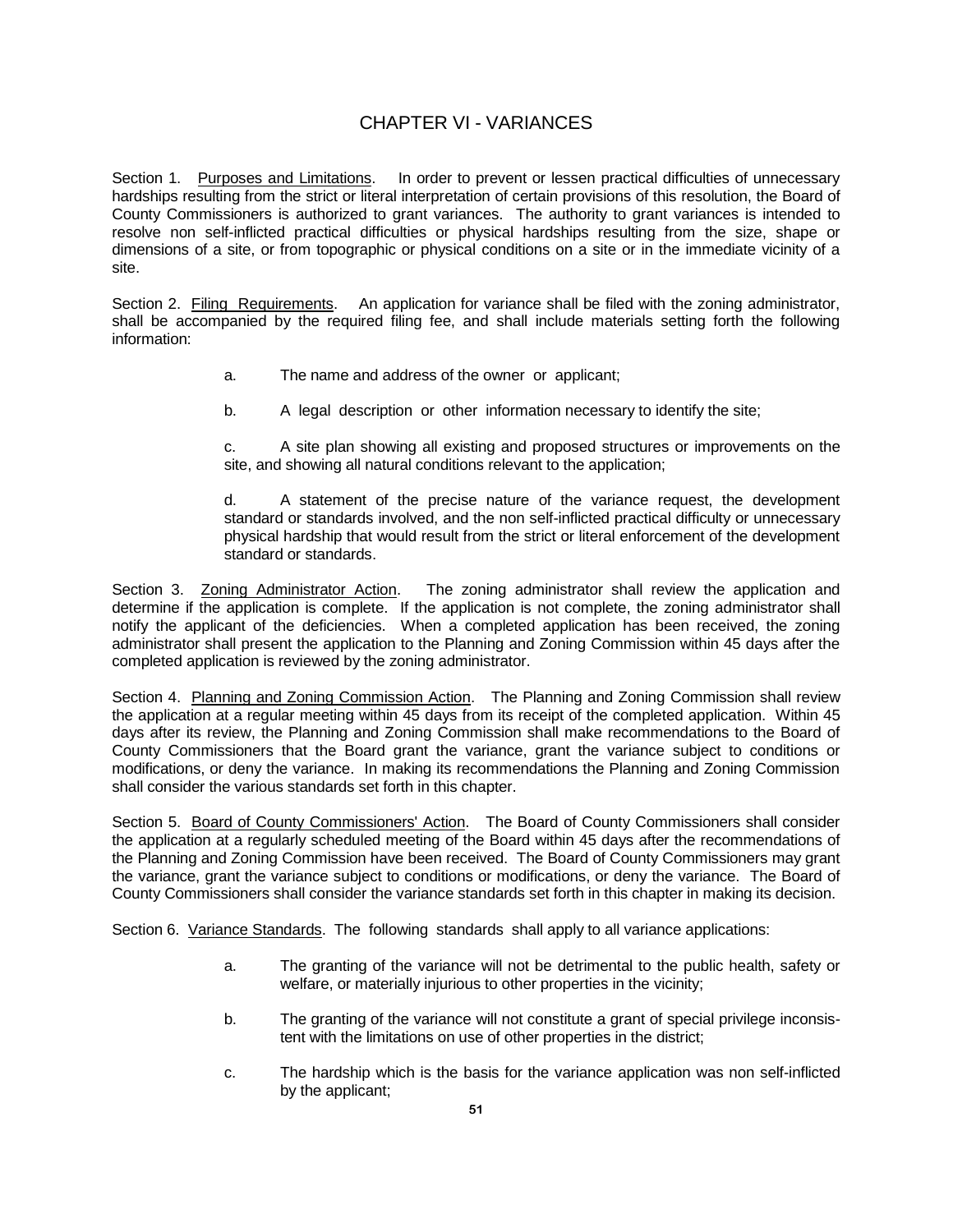- d. The granting of the variance is justified for one or more of the following reasons:
	- (1) Strict interpretation or enforcement of the development standards would result in practical difficulty or unnecessary physical hardship inconsistent with the purposes of this resolution;
	- (2) Exceptional or extraordinary circumstances or conditions applicable to the site of the variance that do not apply generally to other properties in the same district;
	- (3) Strict interpretation or enforcement of the development standard would deprive the applicant of privileges enjoyed by other property owners in the same district.

Section 7. Revocation. A variance granted on condition may be revoked by the Board for failure to comply with the condition.

Section 8. Lapse. A variance shall lapse and become void one year following the date on which the variance was granted unless construction or development is commenced prior to the expiration date and diligently pursued to completion. The Board may extend its authorization for an additional period of six months for good cause.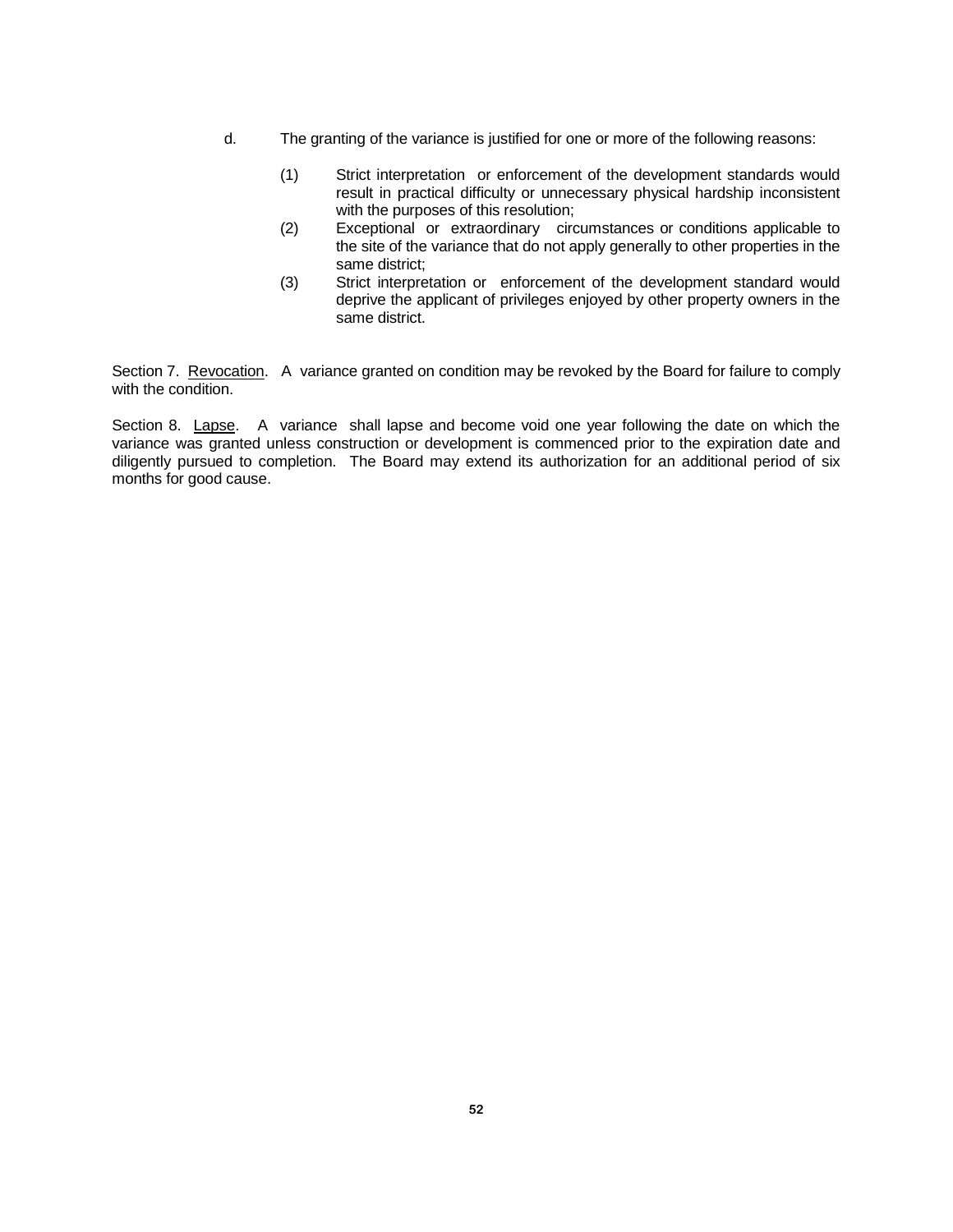## CHAPTER VII - NONCONFORMING USES, SITES AND STRUCTURES

Section 1. Purpose. The purpose of this chapter is to provide for the continuance, restoration or replacement of nonconforming structures, and the continuation of nonconforming uses and sites.

Section 2. Continuance. Nonconforming uses, sites and structures legally established prior to the effective date of this resolution or any amendments thereto, may continue subject to the limitations set forth in this chapter.

Section 3. Enlargement or Expansion. A nonconforming use of land not including structures may be expanded 20% in land occupied from the date it became a nonconforming use. A nonconforming structure may be expanded 20% in floor area, as measured from the date it became a nonconforming structure. Any expansion of a nonconforming use or structure shall comply with all applicable development standards. Additionally, a nonconforming mobile home may be enlarged without size limitation on a parcel where it is located, by replacement of the nonconforming mobile home unit with another mobile home unit of larger size that has improved structural and safety design.

Section 4. Alteration, Maintenance and Repair. Nonconforming uses and structures may be maintained and repaired as necessary for the safe, convenient and efficient operation of the use or structure.

Section 5. Destruction-Reconstruction. Any nonconforming use or structure which is destroyed may be reconstructed, provided that the reconstruction is commenced within 6 months of the date of destruction, and further provided that the reconstruction shall not increase the degree of nonconformity of the use or structure.

Section 6. Change of Nonconforming Use. A nonconforming use may be changed to any use authorized in the zoning district in which the use is located. No nonconforming use shall be changed to another use not authorized in the zoning district in which the use is located.

Section 7. Discontinuance. If a nonconforming use is discontinued for a period of one year the nonconforming use shall not be resumed, and any future use of the site or structure shall conform to the requirements of the resolution. Intent to resume a nonconforming use shall not affect the operation of this section.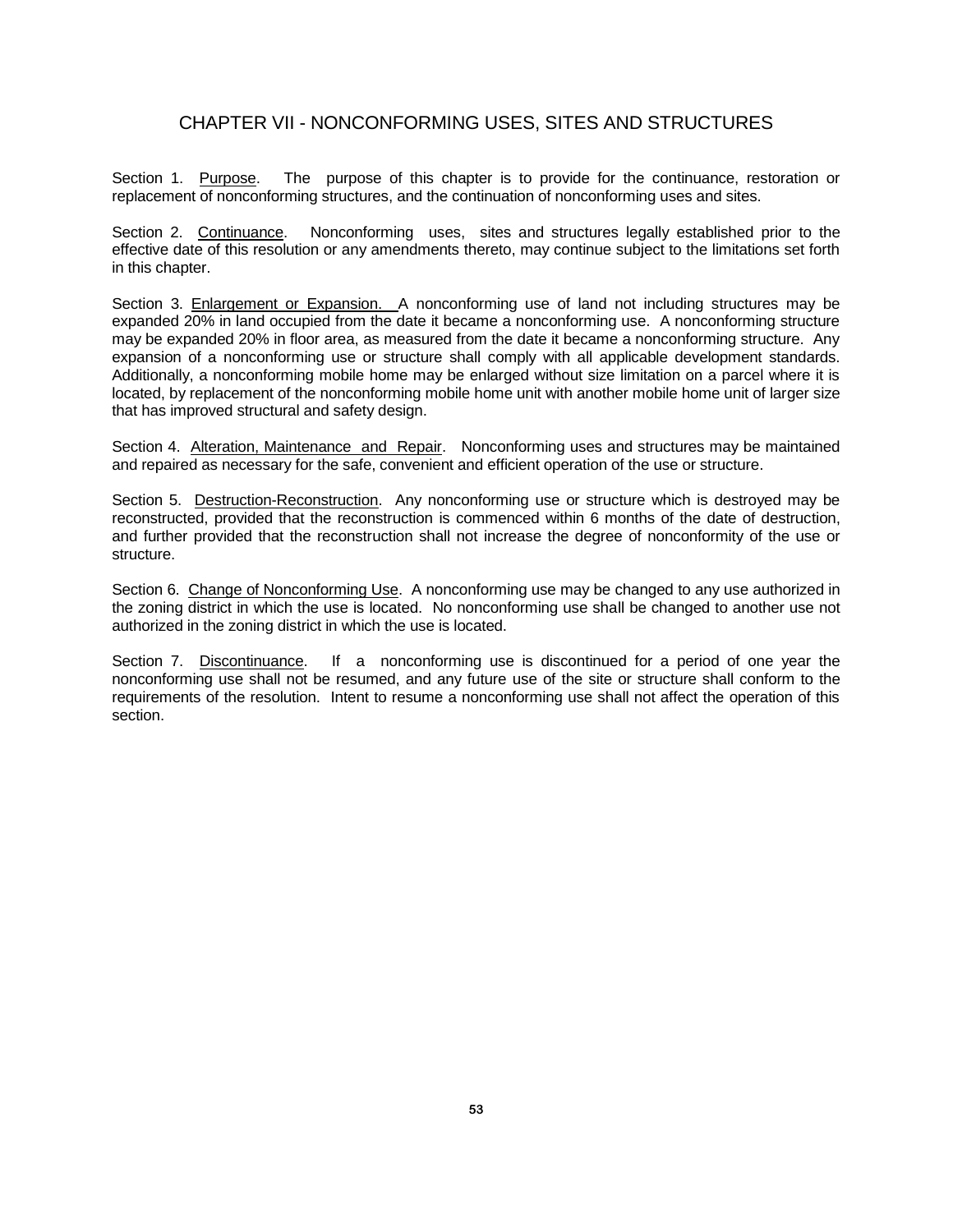### CHAPTER VIII - ADMINISTRATION

Section 1. Amendments. Amendments to this resolution shall be adopted in accordance with the following procedure:

- a. Amendments may be initiated by the Planning and Zoning Commission or the Board of County Commissioners or County staff on their own motion or at the request of any private individual.
- b. A public hearing shall be held by the Planning and Zoning Commission after notice in accordance with Wyoming Statutes, after which the Planning and Zoning Commission shall certify its recommendation to the Board of County Commissioners.
- c. A public hearing shall be held by the Board of County Commissioners after notice in accordance with Wyoming Statutes. Within 45 days after its hearing, the Board of County Commissioners shall, by resolution of the Board, approve or deny the proposed amendments to this resolution.
- d. The Planning and Zoning Commission in making its recommendation, and the Board of County Commissioners in making its decision shall consider the consistency of the proposed amendment with the Sublette County Comprehensive Plan.

Section 2. Change of Zoning District Boundary. Zoning district boundaries shall be changed in accordance with the following procedure:

- a. Proposed changes may be initiated at the request of any property owner.
- b. A public hearing shall be held by the Planning and Zoning Commission after notice in accordance with Wyoming Statutes, after which the Planning and Zoning Commission shall certify its recommendation to the Board of County Commissioners.
- c. A public hearing shall be held by the Board of County Commissioners after notice in accordance with Wyoming Statutes. Within 45 days after its hearing, the Board of County Commissioners shall, by resolution of the Board, approve or deny the proposed change in zoning district boundary.
- d. The Planning and Zoning Commission in making its recommendation, and the Board of County Commissioners in making its decision shall consider the following findings before making a decision regarding a zoning district boundary change:
	- (1) the use and zoning of nearby property;
	- (2) the effect of the zoning district boundary change on property values;
	- (3) the extent to which the reduced value of affected property promotes the public welfare;
	- (4) the public gain compared to the owner's hardship;
	- (5) the suitability of the affected property for it's zoned use;
	- (6) the time the property has been vacant as zoned;
	- (7) the community need for the proposed use;
	- (8) whether the property is zoned in conformity with surrounding uses and if those uses are uniformed and established;
	- (9) the availability of water for the proposed use.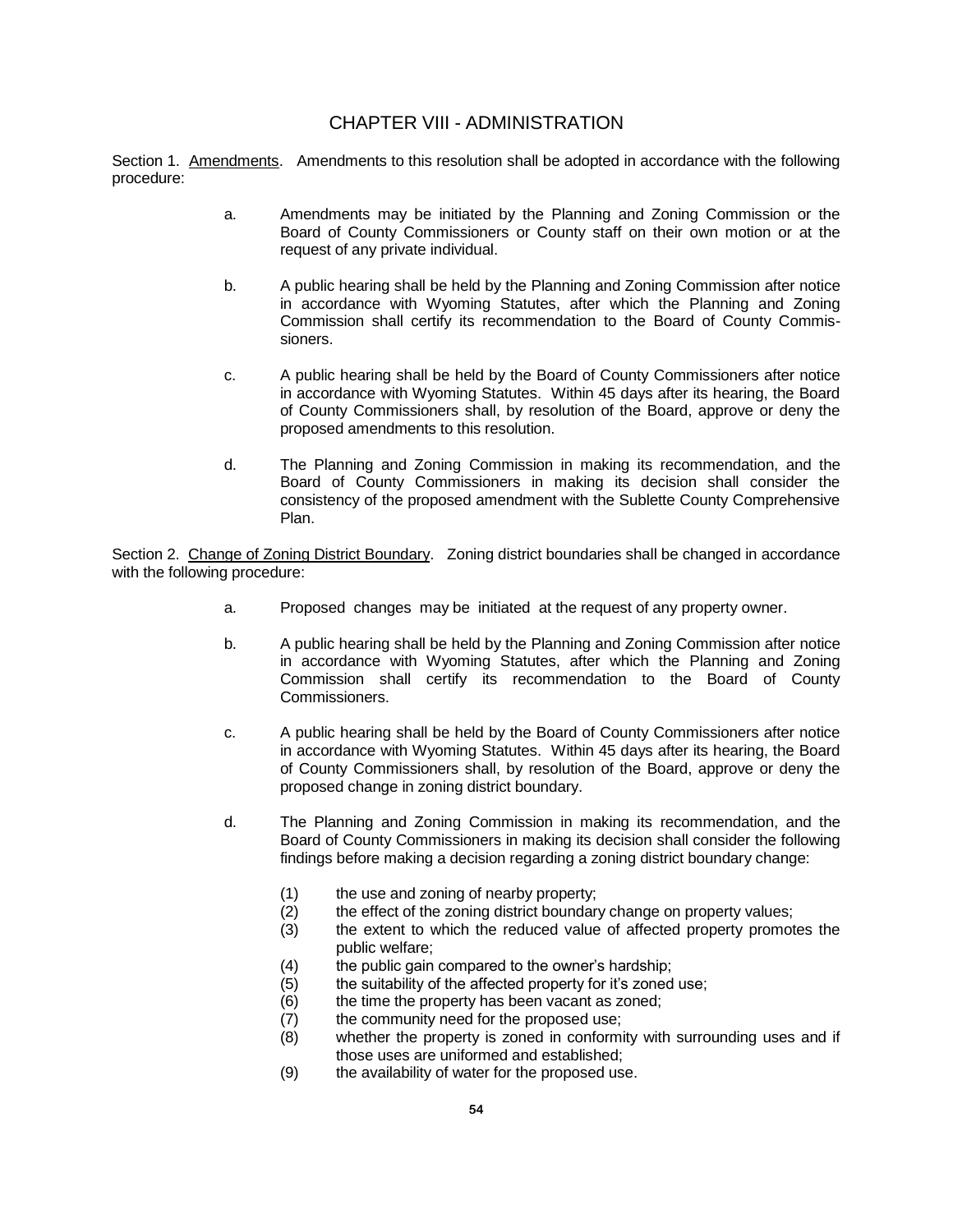- (10) general conformity of the zoning district boundary change with the goals and policies of the Comprehensive Plan.
- e. A change in a zoning district boundary shall be conditioned on the following:
	- (1) Compliance with any conditions or restrictions placed on the zoning district change by the Board of County Commissioners.
	- (2) Substantial development on the site contained within the zoning district boundary change in accordance with the revised zoning within two (2) years of the date the zoning district boundary change is approved by the Board of County Commissioners. (If the zoning district boundary change is made in connection with a proposed subdivision, substantial development shall mean the completion of final plat approval for the associated proposed subdivision.) All existing zoning district boundary changes on which no substantial development has occurred prior to the passage of this provision shall comply with the provisions of this section within two (2) years of the date this section is adopted.
	- (3) Violation of the provision of the above sections shall result in the termination of the related zoning district boundary change. In the event of such termination, the prior zoning classification shall be in force.
	- (4) Termination of a zoning district boundary change shall be initiated and structured in the same manner as a change of zoning district boundary under this section.
- f. The Planning and Zoning Commission or the Board of County Commissioners may require submittal of a conservation district review regarding soil suitability, erosion control, sedimentation and flooding problems prior to the issuance of a zone change when at least one of the following criteria applies:
	- (1) land in the vicinity of the proposed zone change has received questionable conservation district reviews;
	- (2) if either the Board or the Commission has reason to question the suitability of soils for development in that area;
	- (3) the zone change will permit the development of a subdivision.
- g. The Planning and Zoning Commission in making its recommendation, and the Board of County Commissioners in making its decision, shall require the applicant to submit a master plan for the development of the property if the use is commercial or proposed as a subdivision. The zoning district boundary change may be made conditional upon the applicant developing the property as described in the said master plan.
	- (1) For commercial development the master plan shall show a clear representation of the site upon which the proposed project is located. The submitted commercial master plan shall show the following: Name of owner and applicant; property description and boundaries; building elevations and colors; landscaping plan detailing location, plant size and type of landscaping; location of buildings and uses; roadways and general circulation pattern; other information the County Planning and Zoning office determines is necessary at this stage of the review process.
	- (2) Where the change of the zoning district boundary is sought for the following zoning districts: C-1 (General Commercial); CH-1 (Highway Commercial); I-L (Light Industrial); I-H (Heavy Industrial) for the purpose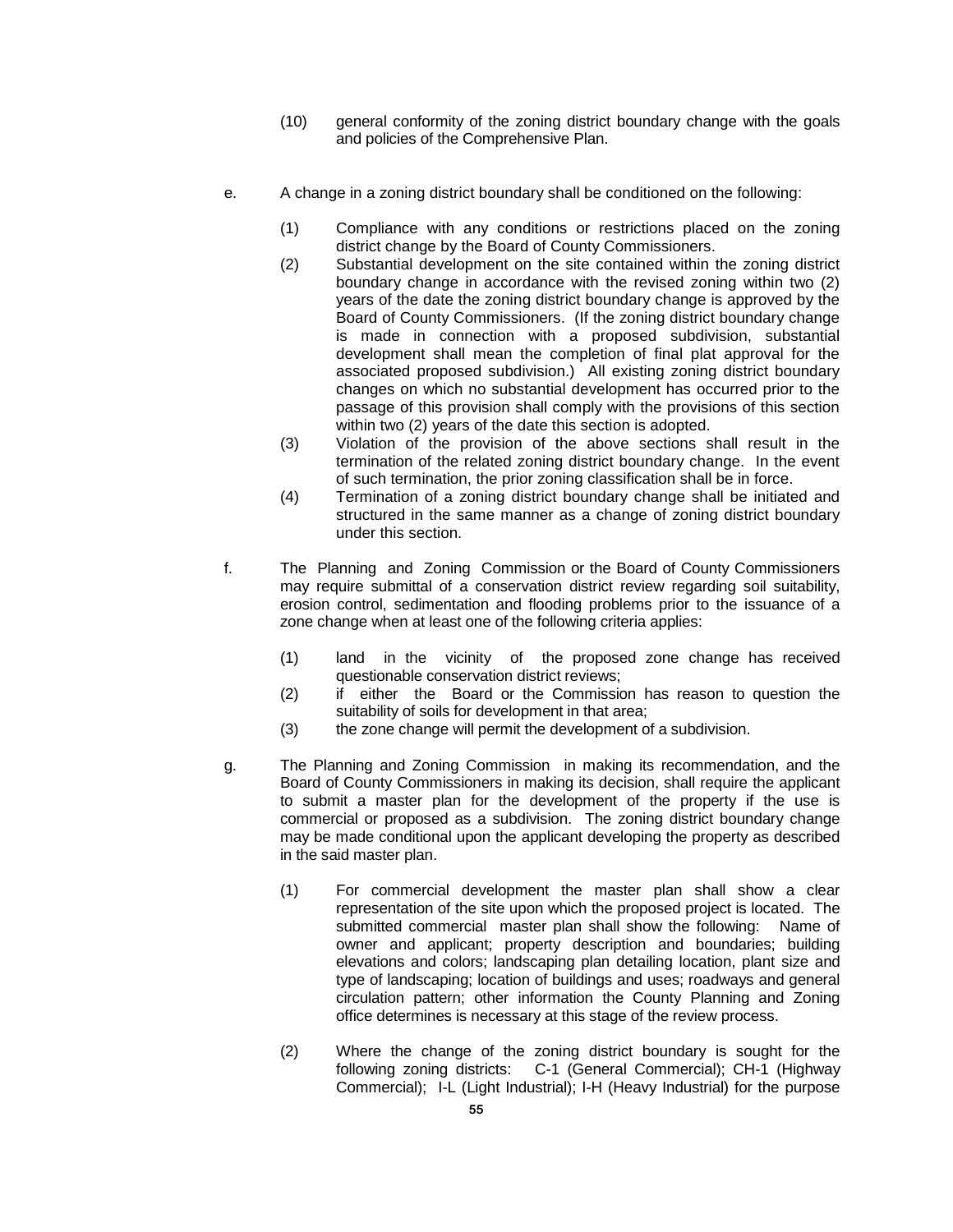of development or sale of lots and the applicant will not be the developer of the parcel or lot, the submitted commercial master plan shall show the following: Name of the owner and applicant; description and boundaries; a written description of the proposed uses applicable to the site for which the zoning change is sought; roadways and circulation pattern; a copy of any restrictive covenants; and any other information the Planning and Zoning office determines is necessary at this stage of the review process. The zoning district boundary change may be conditional upon the site being developed as described in the submitted written description of the proposed uses applicable to the site.

(3) A subdivision master plan shall show the following: Name of property owner and applicant; property description and boundaries; floodplain; wetlands as defined by the United States Army Corp of Engineers; location of open space; size and location of lots; roadways and circulation.

Section 3. Pre-application conference. A pre-application conference with Planning Department staff shall be held prior to the submission of a minor or major subdivision application, change of zoning application, variance application or conditional use application. The pre-application conference may be held in person or via telephone. The purpose of the pre-application conference shall be to discuss the proposed development based upon the information provided by the applicant and the provision of the County Zoning and Development Regulations, to ascertain what provisions of the Zoning and Development Regulations apply to the proposed development.

Section 4. Notice of Public Hearing. An application for a development proposal requiring a public hearing shall be advertised in the legal notice section of a newspaper of general circulation in the County. Such notice shall appear no less than thirty (30) calendar days nor more than forty-five (45) calendar days prior to the public hearing date before the Planning Commission and not less than fourteen (14) days nor more than thirty days prior to the public hearing before the Board of County Commissioners; except that the public hearing on an amendment to the text of the Comprehensive Plan, Zoning and Development Regulations or Zoning Map shall require publication in a newspaper of general circulation in the County at least (30) days before the Planning Commission public hearing and at least forty-five (45) days before the Board of County Commissioners public hearing. The legal notice shall include the type of application proposed, a short description of the action requested, address and legal description of the land subject to the application, location, date and time of the public hearing(s) and where additional information may be obtained.

Mailed notice, containing all information required under subparagraph (Notice of Public Hearing) shall be sent by mail to all landowners within 1,000 feet of the land subject to the application. The applicant shall pay the cost of postage and envelopes per notice for any mailings in excess of twenty-five (25) notices. All mailed notices shall be sent no less than fifteen (15) calendar days prior to the first public hearing.

Section 5. Similar Application. When an application has been denied, no application for the same or a similar development proposal shall be accepted or considered for all or part of the same or substantially the same land for a period of one (1) year after the date of denial.

Section 6. Interpretations. The planning administrator shall be responsible for interpreting the Zoning and Development Regulations, based upon the legislative intent of the Board of County Commissioners in its adoption.

a. A written interpretation may be requested by any landowner with respect to the application of these Zoning and Development Regulations to their land or by any person that has submitted or intends to submit an application for a development permit. Within thirty (30) days of receipt of a request for interpretation, the planning administrator shall evaluate the request in light of the Comprehensive Plan, Zoning and Development Regulations and Zoning Map, whichever is appropriate, consult with the County Attorney and then render an interpretation.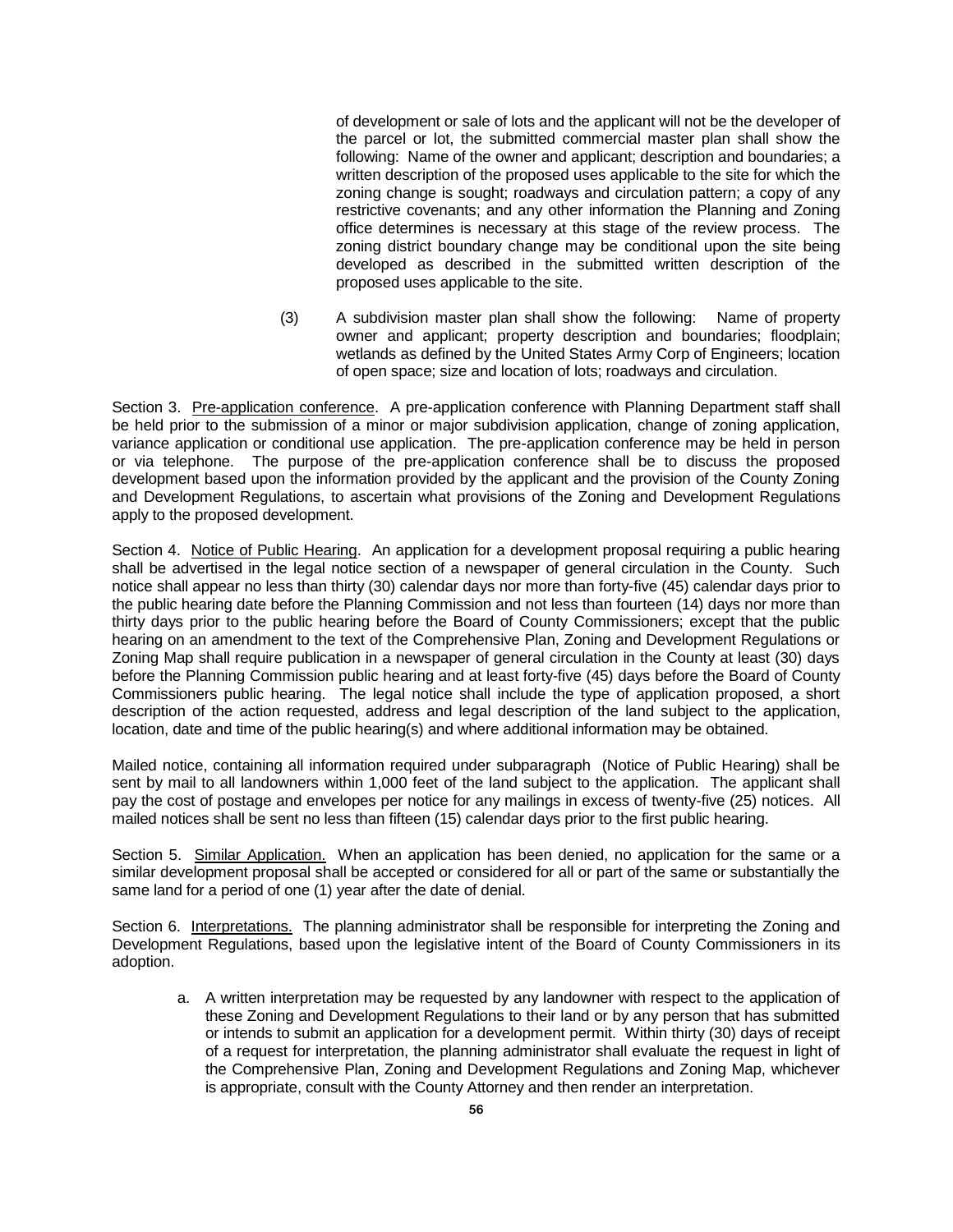b. The interpretation of the planning administrator may be appealed to the Board of County Commissioners within thirty (30) days after the date the interpretation is rendered by submitting a written appeal to the County Clerk. The Board of County Commissioners shall render a decision affirming, modifying or revising the interpretation within thirty (30) days after receipt of such written appeal.

Section 7. Appeals. An appeal may be taken by any person aggrieved by a decision of the planning administrator to the Board of County Commissioners. Such an appeal shall be filed in writing with the County Clerk within thirty (30) days of the decision of the planning administrator. The appeal shall consist of a statement of the decision being appealed, the date of the decision, the basis for the appeal and all supporting materials related to the appeal. The Board of County Commissioners shall consider the appeal within forty five (45) days following receipt of the notice of appeal by the County Clerk. At the scheduled Board of County Commissioner meeting the appellant may state the grounds for the appeal and provide any information to support the appeal. The planning administrator or any other County employee shall be provided the opportunity to respond, as well as any other person the Board of County Commissioners deem necessary. The Board of County Commissioners shall either affirm, affirm with modifications or reverse the decision of the planning administrator within thirty (30) days of the appeal meeting. Written notice of the decision of County Commissioners will be provided to the appellant and the planning administrator.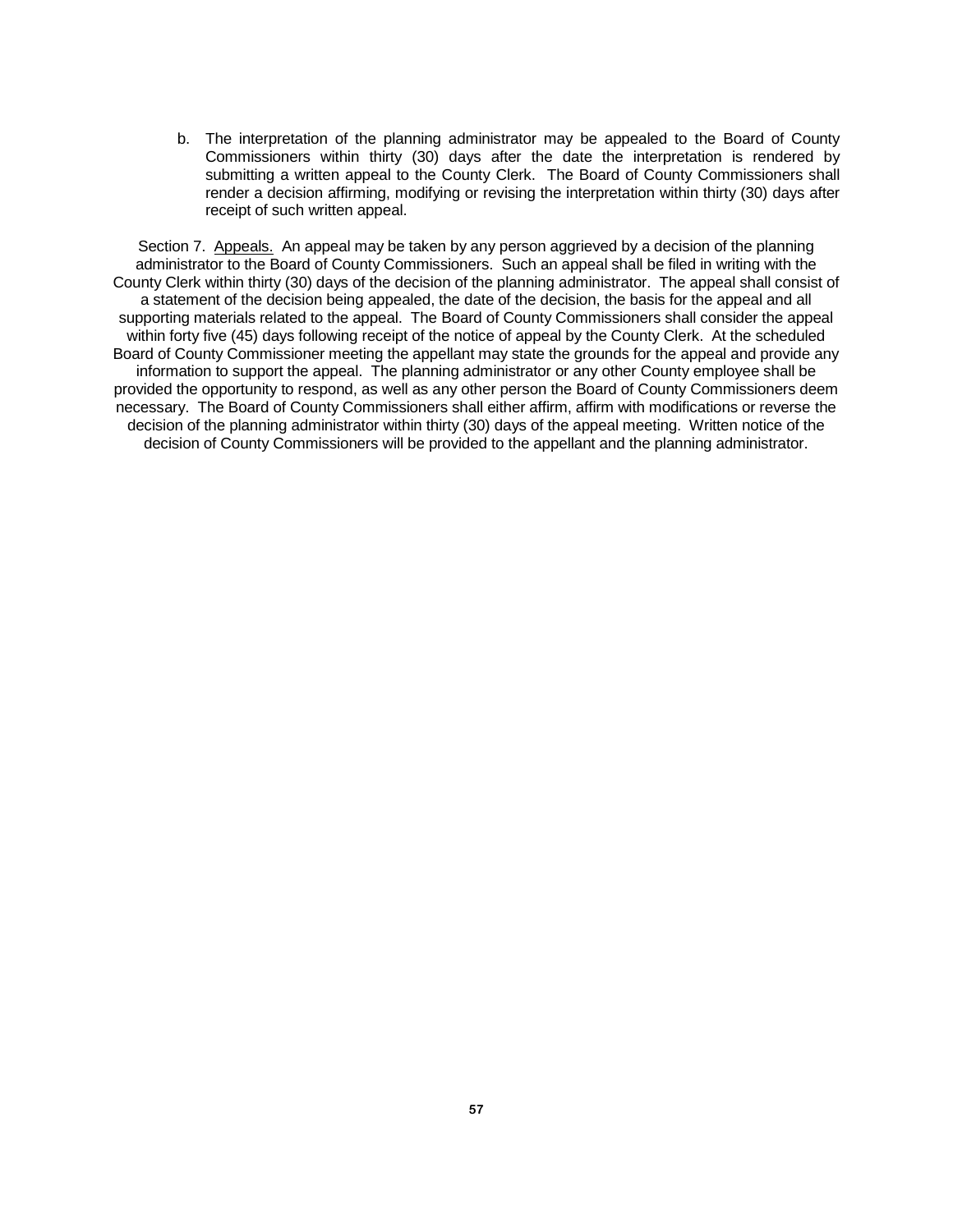# CHAPTER IX: FAMILY DIVISION

Section 1. Family Division Defined.A Family Division is a division of land made outside of platted subdivisions for the purpose of a single gift or sale to a member of the landowner's immediate family, subject to the following requirements:

- a. IMMEDIATE FAMILY MEMBER: A member of the immediate family is limited to any person who is a natural or adopted child, stepchild, spouse, sibling, grandchild, grandparent, or parent of the landowner.
- b. PURPOSE: The purpose of the division is to provide for the housing, business or agricultural needs of the grantee;
- c. TITLE: The land shall have been titled in the name of the grantor for a period of not less than five (5) years prior to the division and parcels created under this paragraph shall be titled in the name of the immediate family member for whom the division is made for a period of not less than one (1) year unless such parcels are subject to involuntary transfer including, but not limited to, foreclosure, death, judicial sale, condemnation or bankruptcy;
- d. ACREAGE FOR REDIVISION: No parcel smaller than 5 acres created under this Chapter shall be further divided unless the owner obtains a subdivision permit pursuant to this Resolution.
- e. Ownership by Corporation:Where the landowner is a corporation and eighty percent (80%) of the shares are held by individuals related by blood or marriage, the sale or gift may be made subject to the provisions of this section to an immediate family member of any shareholder who has owned at least five percent (5%) of the outstanding shares for at least five (5) years continuously before the date of the sale or gift.
- f. The boundary lines for parcels created as family division(s) shall not be amended or adjusted.

A Family Division that meets the administration requirements set out below shall be exempt from the subdivision permit requirement of this Resolution.

Section 2. Administration

- (a) FAMILY DIVISION APPLICATION:The owners or agents of a property owner, seeking to record deeds, records of survey, contract for deeds, or other types of instruments that divide land pursuant to a Family Division, shall present to the Planning Department a Family Division Application (application form available from the Planning Department), Map of Survey, a copy of the most recently recorded deed to the property as proof of Grantor's ownership of the property and its legal description and a copy of the proposed deed of transfer to the proposed grantee(s) of each parcel/lot. Planning Staff shall complete a review of the proposed family division and upon approval of the Family Division Application by the Planning Department the deed(s) and map of Survey may be recorded.
- (b) MAP OF SURVEY REQUIRED: A Map of Survey shall be recorded with, or if already recorded referenced, all conveyances of parcels of property conveyed as a Family Division parcel.
- (c) SPECIFICATIONS FOR MAP OF SURVEY: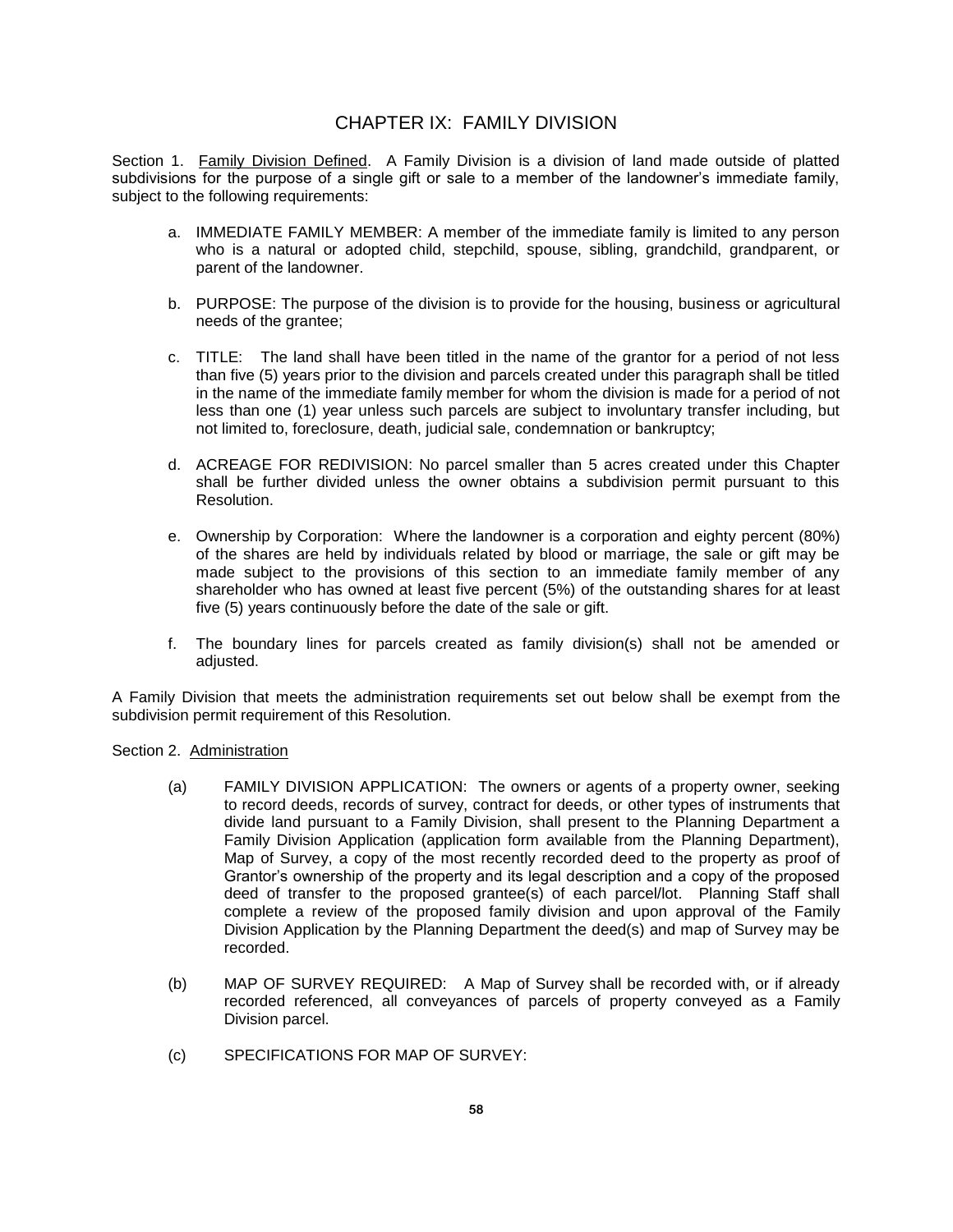- (1). Maps of survey shall be legibly drawn, printed or reproduced with permanent ink, and shall meet the requirements of W.S. § 33-29-139(a);
- (2) The Map of Survey shall show or contain on its face, or on separate sheets referenced on its face, the following information:
	- (a) A title block including the township, range, principal meridian, County and state of the surveyed land. A Map of Survey shall not bear the title "plat", "subdivision", or any title other than "Map of Survey."
	- (b) Space shall be provided on the Map of Survey for the clerk and recorder's filing information;
	- (c) Date Survey was completed;
	- (d) North arrow and scale or scale bar;
	- (e) All monuments found, set, reset, replaced or removed describing their kind, size, location and giving other data related thereto;
	- (f) The location of any corners of sections or divisions of sections pertinent to the survey;
	- (g) The bearings, distances, and curve data of all perimeter boundary lines shall be indicated;
	- (h) Data on all curves sufficient to enable the re-establishment of the curves on the ground;
	- (i) Lengths of all lines shown to at least one-hundredth (1/100) of a foot, and all angles and bearings shown to at least the nearest second;
	- (j) All parcels created by the survey and dimensions and area of each parcel;
	- (k) A Certificate of Surveyor signed by a land surveyor registered under the laws of the State of Wyoming;
	- (l) A Certificate of Owner by the owner of record, fee simple or contract for deed. The certificate shall conform to the requirements of W.S. § 34-12-103;
	- (m) Acknowledgement of Certificate of Surveyor and Certificate of Owner;
	- (n) The means of legal access to the parcel which shall not be less than thirty (30) feet in width along with recordation information of such easement or access;
	- (o) Sheet size shall be 24"x36" or 22"x36".

#### Section 3. County Surveyor Review and Recordation.

Upon receipt of an application for Family Division the Planning and Zoning Administrator shall obtain a review of the Map of Survey by the County Surveyor. Upon approval of the application for Family Division and Map of Survey the applicant shall file the original tracing of the Map of Survey within thirty (30) days with the Sublette County Clerk and pay all review and filing fees.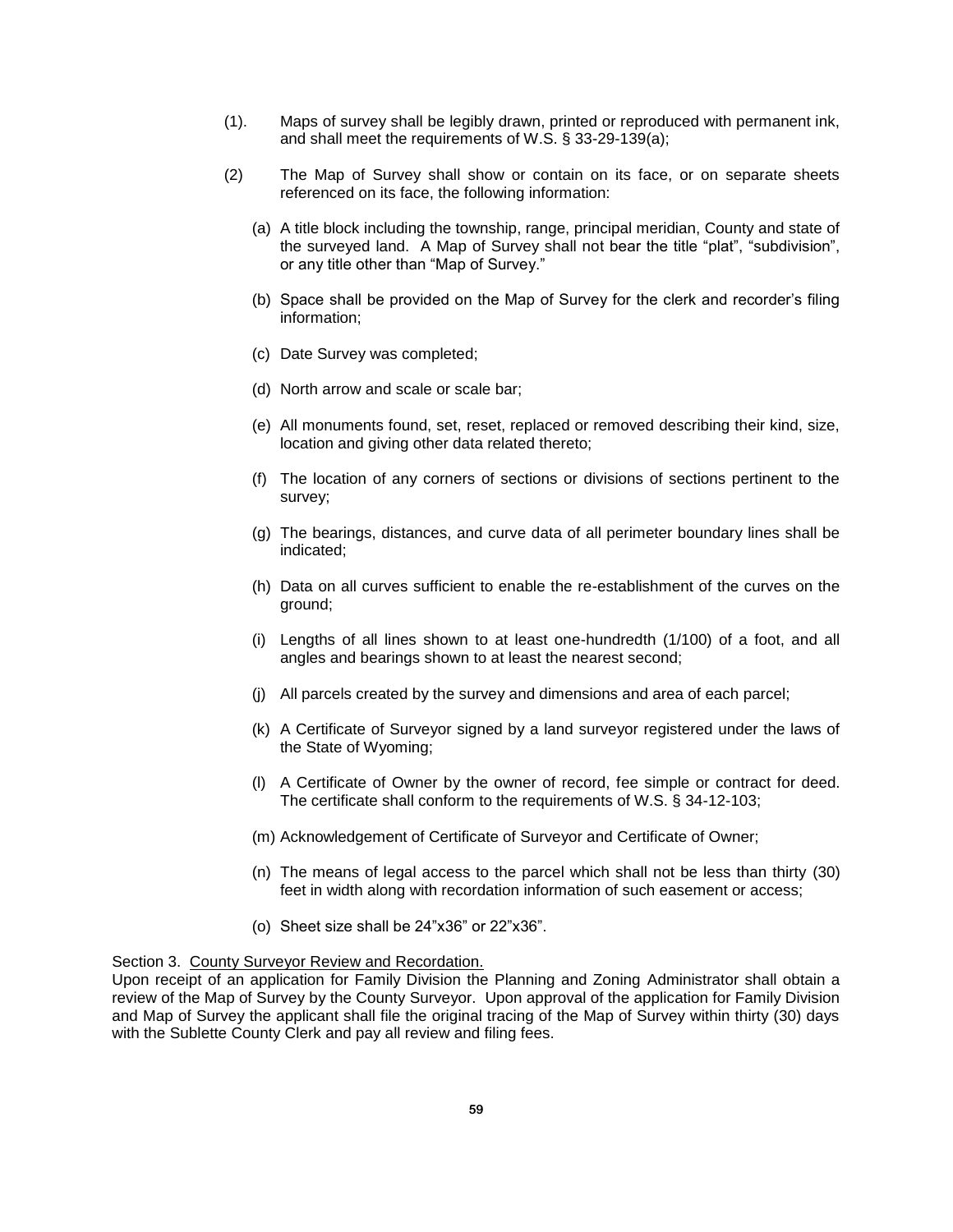### CHAPTER X - FLOODPLAIN MANAGEMENT

Section 1. Statutory Authorization: The Legislature of the State of Wyoming has in the Wyoming Statutes, 1977, as amended, delegated the responsibility to local government units to adopt regulations designed to promote the public health, safety, and general welfare of its citizenry. Therefore, the Board of County Commissioners to Sublette County, Wyoming does ordain as follows:

> a. Findings of fact. The flood hazard areas of Sublette County are subject to periodic inundation which results in loss of life and property, health and safety hazards, disruption of commerce and governmental services, extraordinary public expenditures for flood protection and relief, and impairment of the tax base, all of which adversely affect the public health, safety and general welfare.

These flood losses are caused by the cumulative effect of obstructions in areas of special flood hazard which increase flood heights and velocities, and when inadequately anchored, damage uses in other areas. Uses that are inadequately floodproofed, elevated or otherwise protected from flood damage also contribute to the flood loss.

- b. Statement of purpose. The purpose of this resolution is to promote the public health, safety, and general welfare, and to minimize public and private losses due to flood conditions in specific areas by provisions designed to accomplish the following:
	- 1) Protect human life and health;
	- 2) Minimize expenditure of public money for costly flood control projects;
	- 3) Minimize the need for rescue and relief efforts associated with flooding and generally undertaken at the expense of the general public;
	- 4) Minimize prolonged business interruptions;
	- 5) Minimize damage to public facilities and utilities such as water and gas mains, electric, telephone and sewer lines, streets and bridges located in areas of special flood hazard;
	- 6) Help maintain a stable tax base by providing for the sound use and development of areas of special flood hazard so as to minimize future flood blight areas;
	- 7) Ensure that potential buyers are notified that property is in an area of special flood hazards; and,
	- 8) Ensure that those who occupy the areas of special flood hazard assume responsibility for their actions.
- c. Methods of reducing flood losses. In order to accomplish the purposes, this resolution includes methods and provisions for accomplishing the following shall be adopted:
	- 1) Restricting or prohibiting uses which are dangerous to health, safety, and property due to water or erosion hazards, or which result in damaging increases in erosion or in flood heights or velocities;
	- 2) Requiring that uses vulnerable to floods, including facilities which serve such uses, be protected against flood damage at the time of initial construction;
	- 3) Controlling the alteration of natural floodplains, stream channels, and natural protective barriers, which help accommodate or channel flood waters;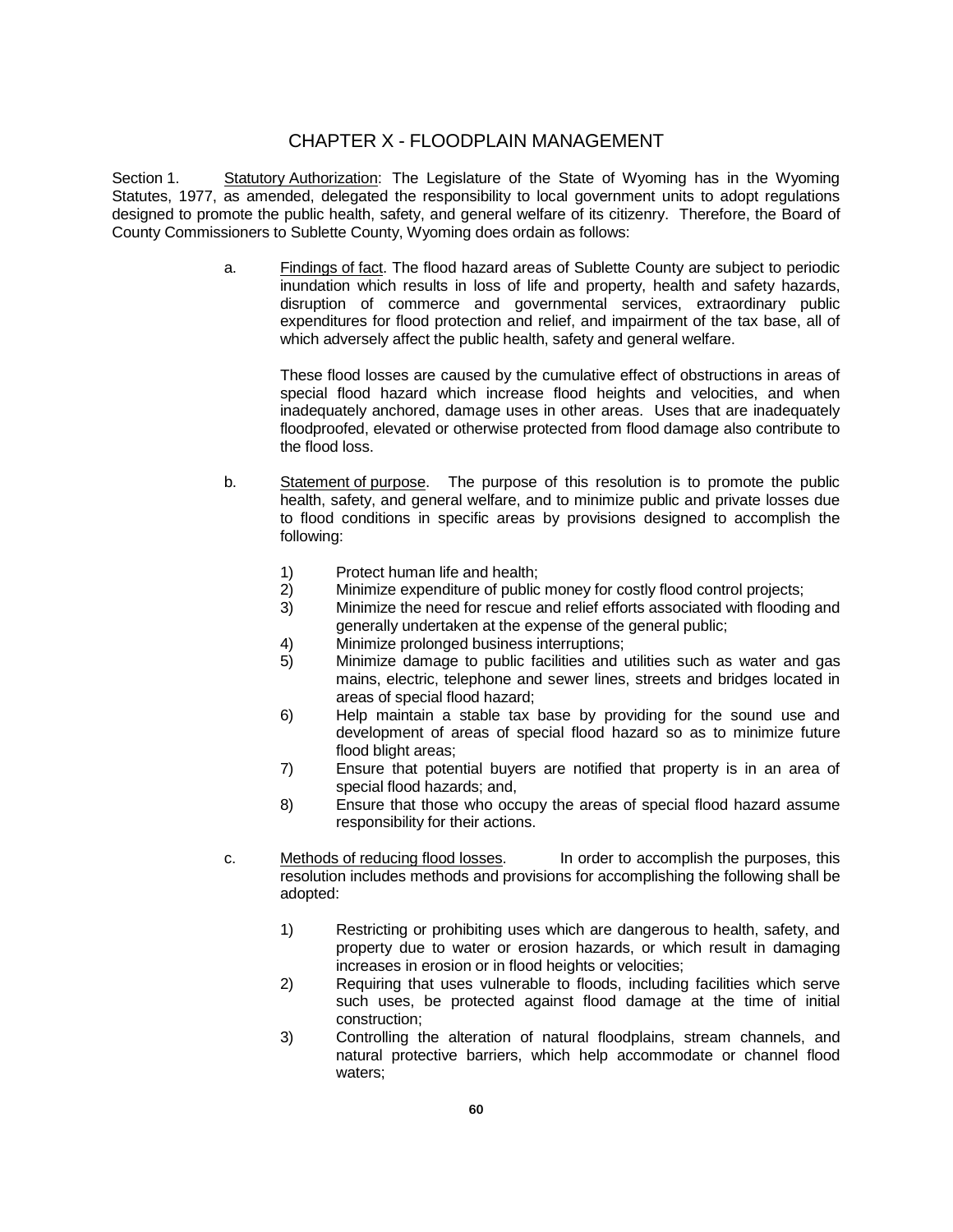- 4) Controlling filling, grading, dredging, and other development which may increase flood damage; and
- 5) Preventing or regulating the construction of flood barriers which will unnaturally divert flood waters or which may increase flood hazards in other areas.

Section 2. Definitions: Unless specifically defined below, words or phrases used in this resolution shall be interpreted so as to give them the meaning they have in common usage and to give this resolution its most reasonable application.

- a. Area of Special Flood Hazard: The land in the floodplain within a community subject to a one percent or greater chance of flooding an any given year.
- b. Base Flood: The flood having a one percent chance of being equaled or exceeded in any given year.
- c. Basement: The lowest level of a building which must be located with the floor above the 100 year flood elevation. This does not include areas used exclusively for parking of vehicles, limited storage, or building access which meet the FEMA requirements as contained in 44 CFR 60.3.
- d. Development: Any man-made change to improved or unimproved real estate, including but not limited to buildings or other structures, mining, dredging, filling, grading, paving, excavation or drilling operations.
- e. Flood or Flooding: A general and temporary condition of partial or complete inundation of normally dry land areas from: 1) the overflow of inland or tidal waters, or 2) the unusual and rapid accumulation or runoff of surface waters from any source.
- f. Flood Hazard Boundary Map: The official map on which the Federal Emergency Management Agency has delineated areas of special flood hazard designated as Zone A.
- g. Lowest Floor: The lowest floor of the lowest enclosed area (including basement). An unfinished or flood resistant enclosure, usable solely for parking of vehicles, building access or storage, in an area other than a basement area, is not considered a building's lowest floor, provided that such enclosure is not built so as to render the structure in violation of the applicable non-elevation design requirements of this resolution.
- h. Manufactured Home: Means a structure, transportable in one or more section, which is built on a permanent chassis and is designed for use with or without a permanent foundation when connected to the required utilities. The term also includes park trailers; travel trailers, and other similar vehicles placed on a site for greater than 180 consecutive days.
- i. Structure: A walled and roofed building or manufactured home that is principally above ground.
- j. Substantial Damage: Means damage of any origin sustained by a structure whereby the cost of restoring the structure to its before damaged condition would equal or exceed 50 percent of the market value of the structure before the damage occurred.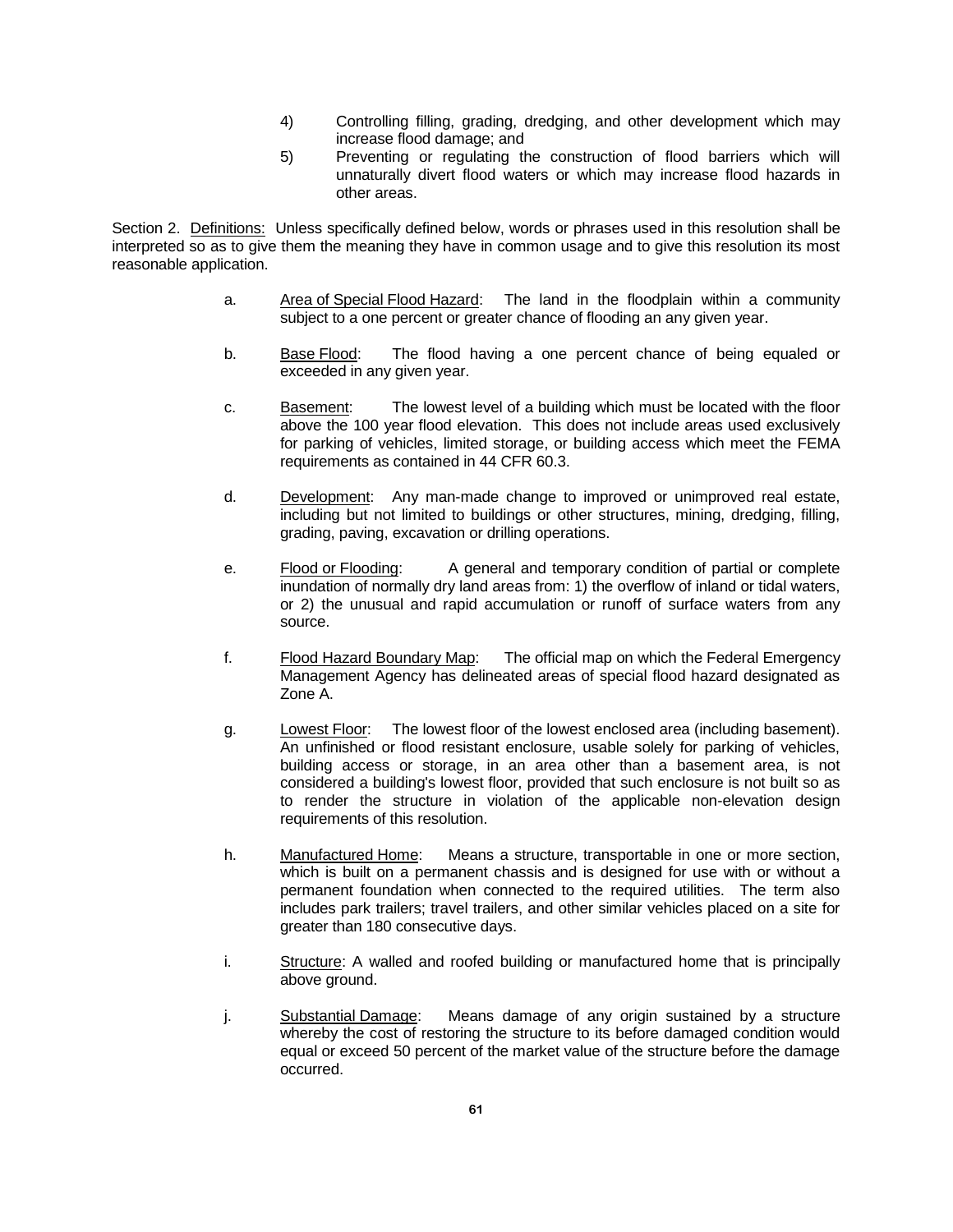k. Substantial Improvement: Any repair, reconstruction, rehabilitation, addition, or other improvement of a structure, the cost of which equals or exceeds 50 percent of the market value of the structure before the "start of the construction" of the improvement. This term includes structures which have incurred "substantial damage," regardless of the actual repair work performed. The term does not, however, include either; 1) any project for improvement of a structure to comply with existing violations of state or local health, sanitary, or safety code specifications which have been identified by the local code enforcement official and which are the minimum necessary to assure safe living conditions, or

2) any alteration of a "historic structure," provided that the alteration will not preclude the structure's continued designation as a "historic structure."

#### Section 3. General Provisions:

- a. Lands to which this chapter applies. This resolution shall apply to all areas of special flood hazard within the jurisdiction of Sublette County, Wyoming.
- b. Basis for establishing the areas of special flood hazard. The areas of special flood hazard identified by the Federal Emergency Management Agency in its Flood Hazard Boundary Map (FHBM) dated November 15, 1977, is adopted by reference and declared to be a part of this resolution. The FHBM is on file at the Planning and Zoning office, Sublette County Courthouse, Pinedale, Wyoming.
- c. Compliance. No structure or land shall hereafter be constructed, located, extended, converted or altered without full compliance with the terms of this resolution and other applicable regulations.
- d. Abrogation and greater restrictions. This resolution is not intended to repeal, abrogate, or impair any existing easements, covenants, or deed restrictions. Where this resolution and another resolution, easement, covenant, or deed restriction conflict or overlap, whichever imposes the more stringent restrictions shall prevail.
- e. Interpretation. In the interpretation of this resolution, all provisions shall be:
	- 1) Considered as minimum requirements;
	- 2) Liberally construed in favor of the governing body; and
	- 3) Deemed neither to limit nor repeal any other powers granted under Wyoming State statute.
- f. Warning and disclaimer of liability. The degree of flood protection required by this resolution is considered reasonable for regulatory purposes and is based on scientific and engineering considerations. Larger floods can and will occur on rare occasions. Flood heights may be increased by man-made or natural causes. This resolution does not imply that land outside the areas of special flood hazards or uses permitted within such areas of special flood hazards or uses permitted within such areas will be free from flooding or flood damages. This resolution shall not create liability on the part of Sublette County, any officer or employee thereof, or the Federal Emergency Management Agency for any flood damages that result from reliance on the resolution or any administrative decision lawfully made thereunder.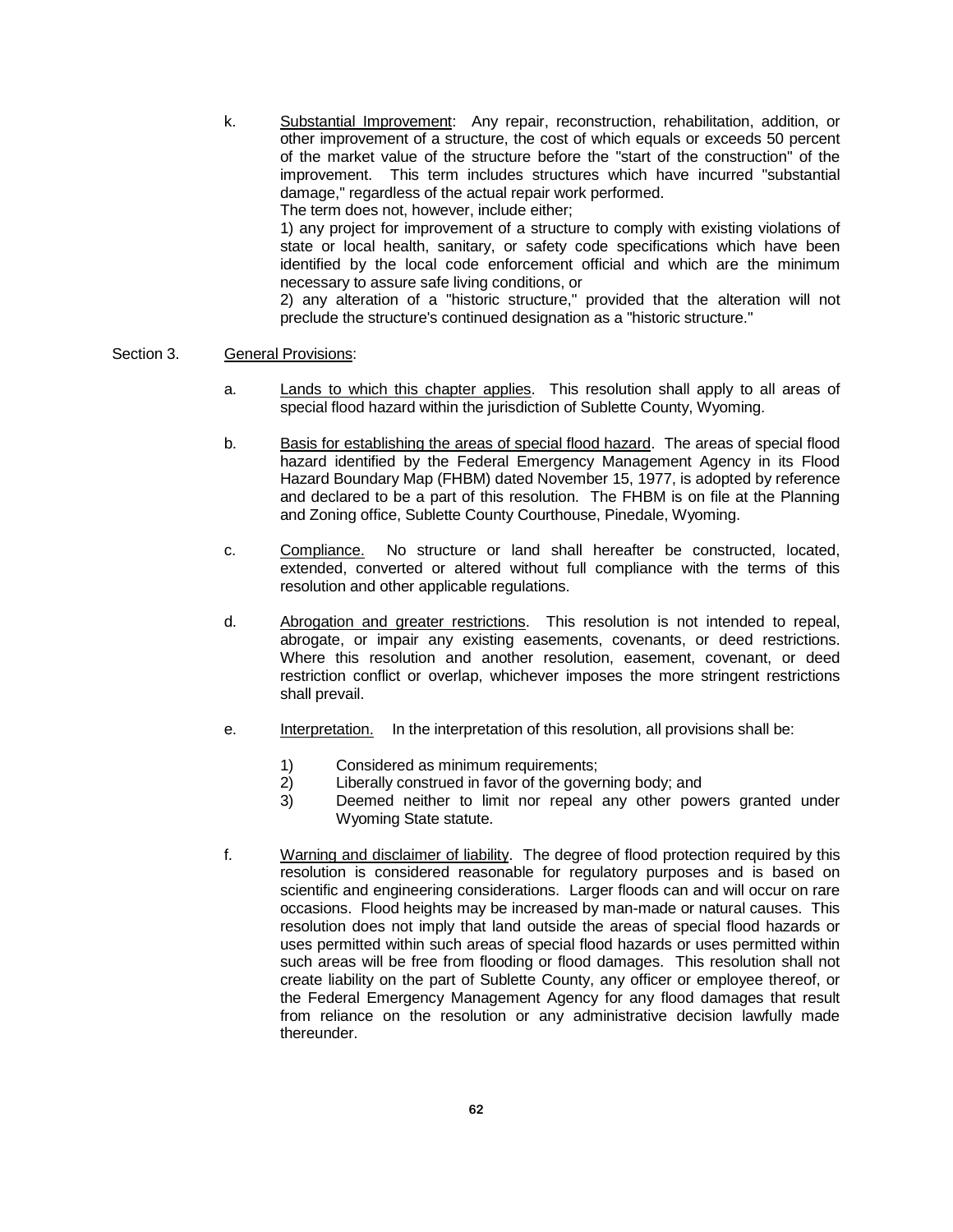- Section 4. Administration:
	- a. Establishment of development permit or building permit. A development permit or a building permit shall be obtained before construction or development begins within any area of special flood hazard established in Section 3 (a). Application for a development permit or a building permit shall be made on forms furnished by the Sublette County Planning and Zoning office.
		- 1) The following information shall be required:
			- a) Elevation in relation to mean sea level of the lowest floor (including basement) of all structures;
			- b) Elevation in relation to mean seal level to which any structure has been floodproofed;
			- c) Certification by a registered professional engineer that the floodproofing methods for any nonresidential structure meet the floodproofing criteria in Section 5 (b)(2); and
			- d) Description of the extent to which any watercourse will be altered or relocated as a result of proposed development.
		- 2) The following information may be required:
			- a) Plans in duplicate drawn to scale showing the nature, location, dimensions, and elevations of the area in question; and
			- b) Existing or proposed structures, fill, storage of materials, and drainage facilities, and their location.
	- b. Designation of the administrator of planning and zoning. The Administrator of Planning and Zoning is hereby appointed to administer and implement this resolution by granting or denying development permit applications in accordance with its provisions.
	- c. Duties and responsibilities of the Administrator of Planning and Zoning. Duties of the Planning and Zoning Administrator shall include, but not be limited to:
		- 1) Permit review.
			- a) Review all development permits to determine that the permit requirements of this resolution have been satisfied.
			- b) Review all development permits to determine that all necessary permits have been obtained from Federal, State, or local governmental agencies from which prior approval is required.
			- c) Review all development permits to determine if the proposed development adversely affects the flood carrying capacity of the area of special flood hazard. For the purposes of the resolution, "adversely affects" means damage to adjacent properties because of rises in flood stages attributed to physical changes of the channel and the adjacent overbank areas.
				- i) If it is determined that there is no adverse effect and the development is not a building, then the permit shall be granted without further consideration.
				- ii) If it is determined that there is an adverse effect, then technical justification (i.e., a registered professional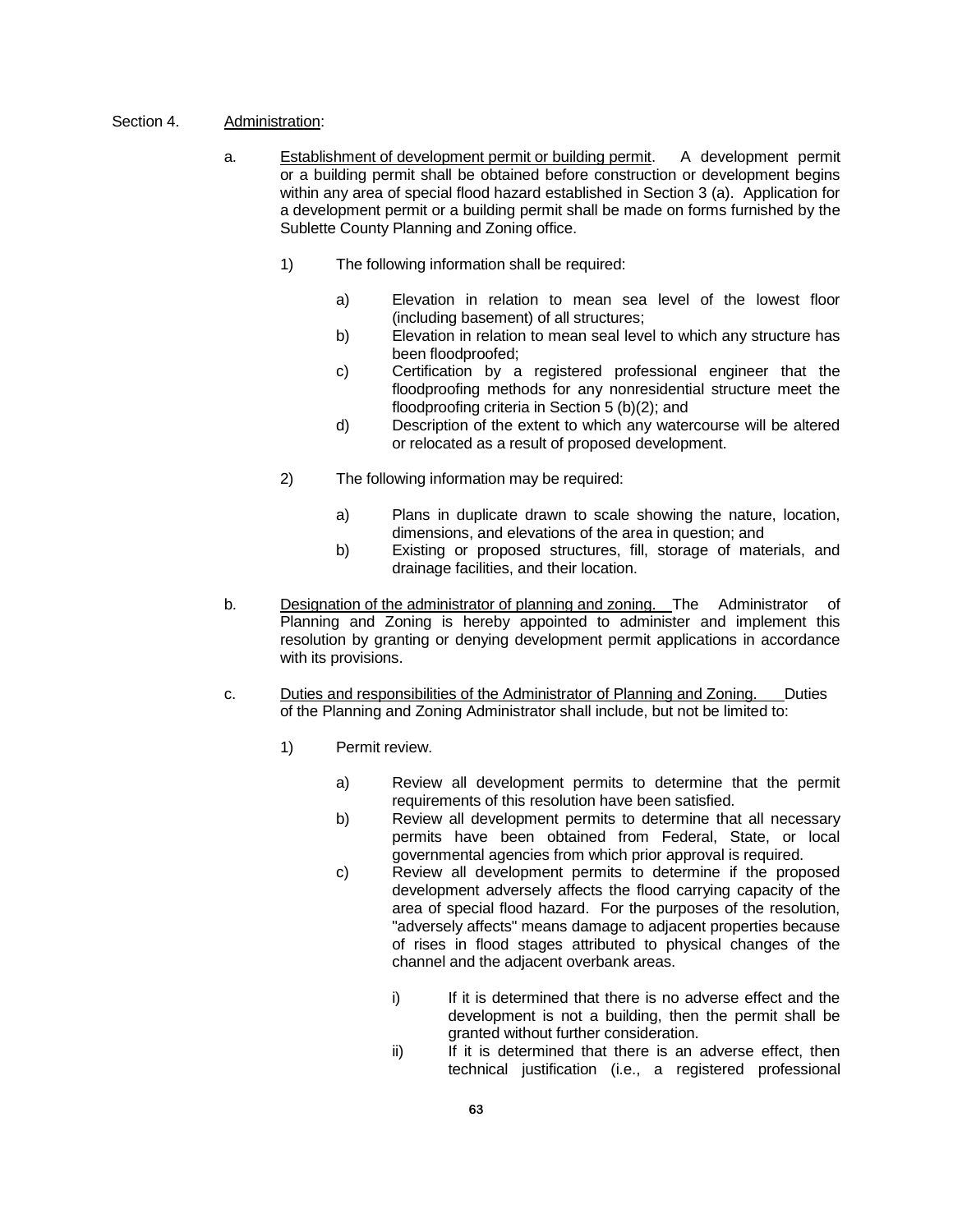engineer's certification) for the proposed development shall be required.

- iii) If the proposed development is a building, then the provisions of this resolution shall apply.
- 2) Use of other base flood data.
	- a) When base flood elevation data has not been provided in accordance with Section 3 (b), Basis for Establishing the Areas of Special Flood Hazard, the Planning and Zoning Administrator shall obtain, review, and reasonably utilize any base flood elevation and floodway data available from a Federal, State, or other source as criteria for requiring that new construction, substantial improvements, or other development in Zone A are administered in accordance with Section 5 (b), Specific Standards.
- 3) Information to be obtained and maintained.
	- a) Obtain and record the actual elevation (in relation to mean sea level) of the lowest floor (including basement) of all new or substantially improved structures, and whether or not the structure contains a basement.
	- b) For all new or substantially improved floodproofed structures: 1) Verify and record the actual elevation (in relation to mean sea level) to which the structure has been floodproofed. 2) Maintain the floodproofing certifications required in Section 4 (a) (1) (c).
- 4) Alteration of watercourses.
	- a) Notify adjacent communities and the Wyoming Emergency Management Agency prior to any alteration or relocation of a watercourse, and submit evidence of such notification to the Federal Emergency Management Agency.
	- b) Require that maintenance is provided within the altered or relocated portion of said watercourse so that the flood carrying capacity is not diminished.
- 5) Interpretation of FIRM boundaries.
	- a) Make interpretations, where needed, as to the exact location of the boundaries of the areas of special flood hazards (for example, where there appears to be a conflict between a mapped boundary and actual field conditions).

Section 5. Provisions For Flood Hazard Reduction:

General standards. In all areas of special flood hazards, the following standards are required:

- 1) Anchoring.
	- a) All new construction and substantial improvements shall be anchored to prevent flotation, collapse, or lateral movement of the structure and capable of resisting hydrostatic and hydrodynamic loads.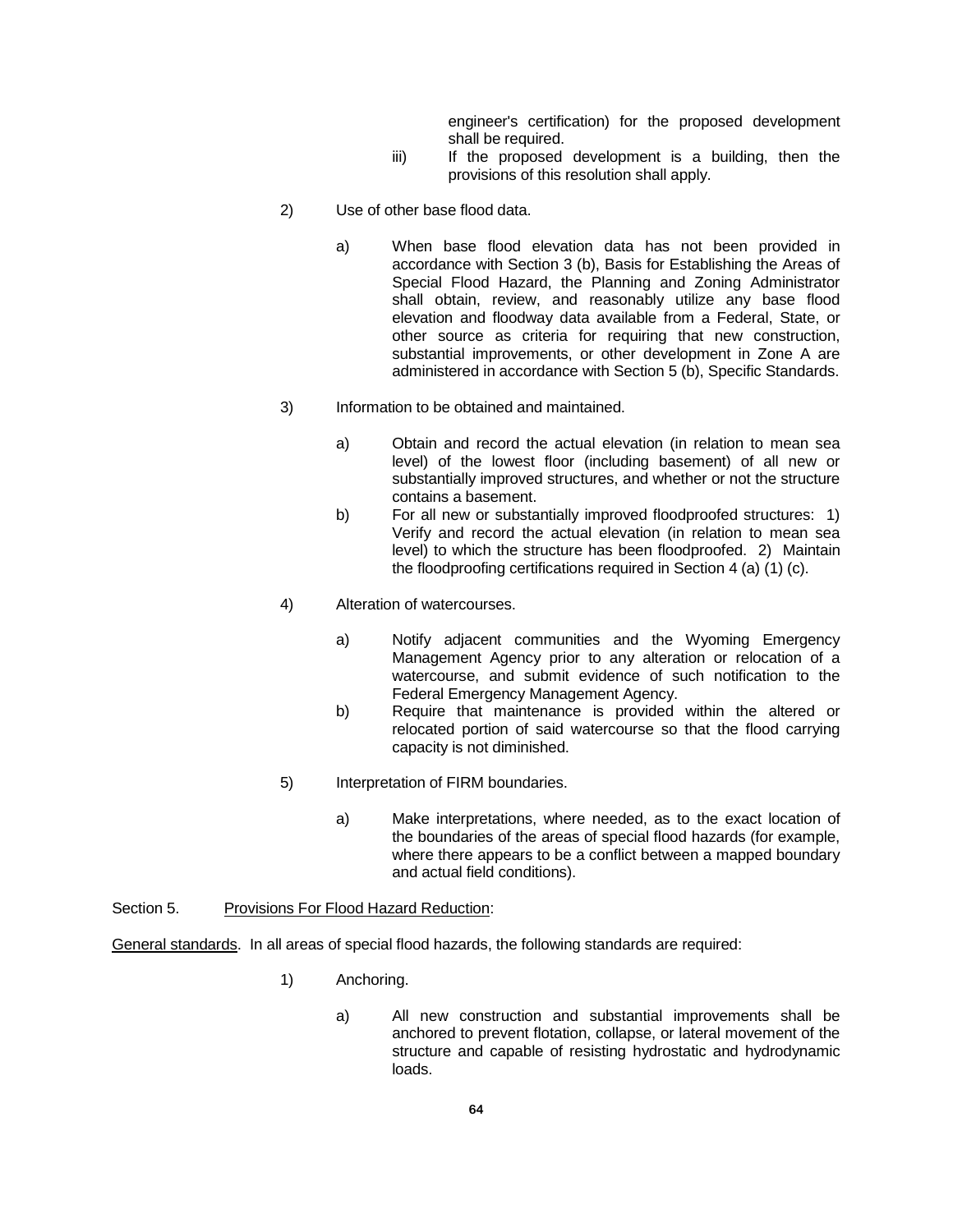b) All manufactured homes must be elevated and anchored to resist flotation, collapse or lateral movement and capable of resisting the hydrostatic and hydrodynamic loads. Methods of anchoring may include, but are not limited to use of over-the-top or frame ties to ground anchors.

This requirement is in addition to applicable State and local anchoring requirements for resisting wind forces. Specific requirements may be: 1) Over-the-top ties be provided at each of the four corners of the manufactured home, with two additional ties per side at intermediate locations, with manufactured homes less than 50 feet long requiring one additional tie per side; 2) frame ties be provided at each corner of the home with five additional ties per side at intermediate points, with manufactured homes less than 50 feet long requiring four additional ties per side; 3) all components of the anchoring system be capable of carrying a force of 4,800 pounds; and 4) any additions to the manufactured home be similarly anchored.

- 2) Construction materials and methods.
	- a) All new construction and substantial improvements shall be constructed with materials and utility equipment resistant to flood damage.
	- b) All new construction and substantial improvements shall be constructed using methods and practices that minimize flood damage.
	- c) All new construction and substantial improvements shall be constructed with electrical, heating, ventilation, plumbing and air conditioning equipment and other service facilities that are designed or located so as to prevent water from entering or accumulating within the components during conditions of flooding.

### 3) Utilities.

- a) All new and replacement water supply systems shall be designed to minimize or eliminate infiltration of flood waters into the system;
- b) New and replacement sanitary sewage systems shall be designed to minimize or eliminate infiltration of flood waters into the systems and discharge from the systems into flood waters; and
- c) On-site waste disposal systems shall be located to avoid impairment to them or contamination from them during flooding.

### 4) Subdivision proposals.

- a) All subdivision proposals shall be consistent with the need to minimize flood damage;
- b) All subdivision proposals shall have public utilities and facilities such as sewer, gas, electrical, and water systems located and constructed to minimize flood damage;
- c) All subdivision proposals shall have adequate drainage provided to reduce exposure to flood damage; and
- d) Base flood elevation data shall be provided for subdivision proposals.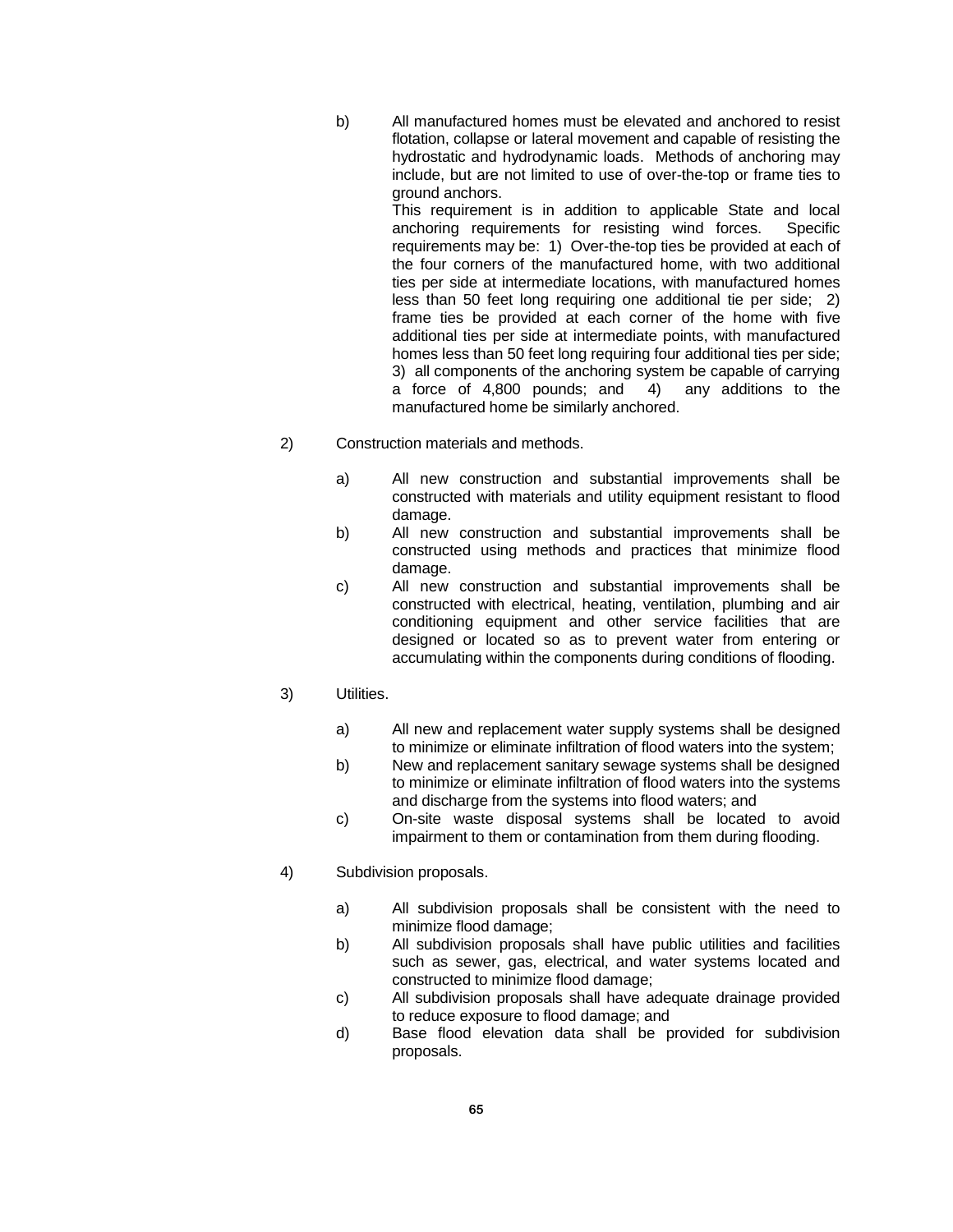- b. Specific Standards. In all areas of special flood hazard where base flood elevation data has been provided as set forth in Section 4 (c) (2), Use of Other Base Flood Data, the following standards are required:
	- 1) Residential construction.
		- a) New construction and substantial improvement of any residential structure shall have the lowest floor (including basement) elevated to or above the base flood elevation.
	- 2) Nonresidential construction.
		- a) New construction and substantial improvement of any commercial, industrial or other nonresidential structure shall either have the lowest floor (including basement) elevated to the level of the base flood elevation; or, together with attendant utility and sanitary facilities, shall:
			- i) be floodproofed so that below the base flood elevation the structure is watertight with walls substantially impermeable to the passage of water;
			- ii) have structural components capable of resisting hydrostatic and hydrodynamic loads and effects of buoyancy; and
			- iii) be certified by a registered professional engineer or architect that the design and methods of construction are in accordance with accepted standards of practice for meeting the provisions of this paragraph. Such certifications shall be provided to the official as set forth in Section 4 (c) (3) (b).
	- 3) Mobile and Manufactured homes.
		- (a) Mobile and manufactured homes shall be anchored in accordance with Section 5 (a) (1) (b).
		- (b) All new mobile and manufactured homes or those to be substantially improved shall be elevated on a permanent foundation such that the lowest floor of the mobile home or manufactured home is at or above the base flood elevation and is securely anchored to an adequately anchored foundation system.
- c. Floodways. Encroachments, including fill, new construction, substantial improvements, and other development shall be prohibited in any floodway unless a technical evaluation demonstrates that the encroachments will not result in any increase in flood levels during the occurrence of the base flood discharge.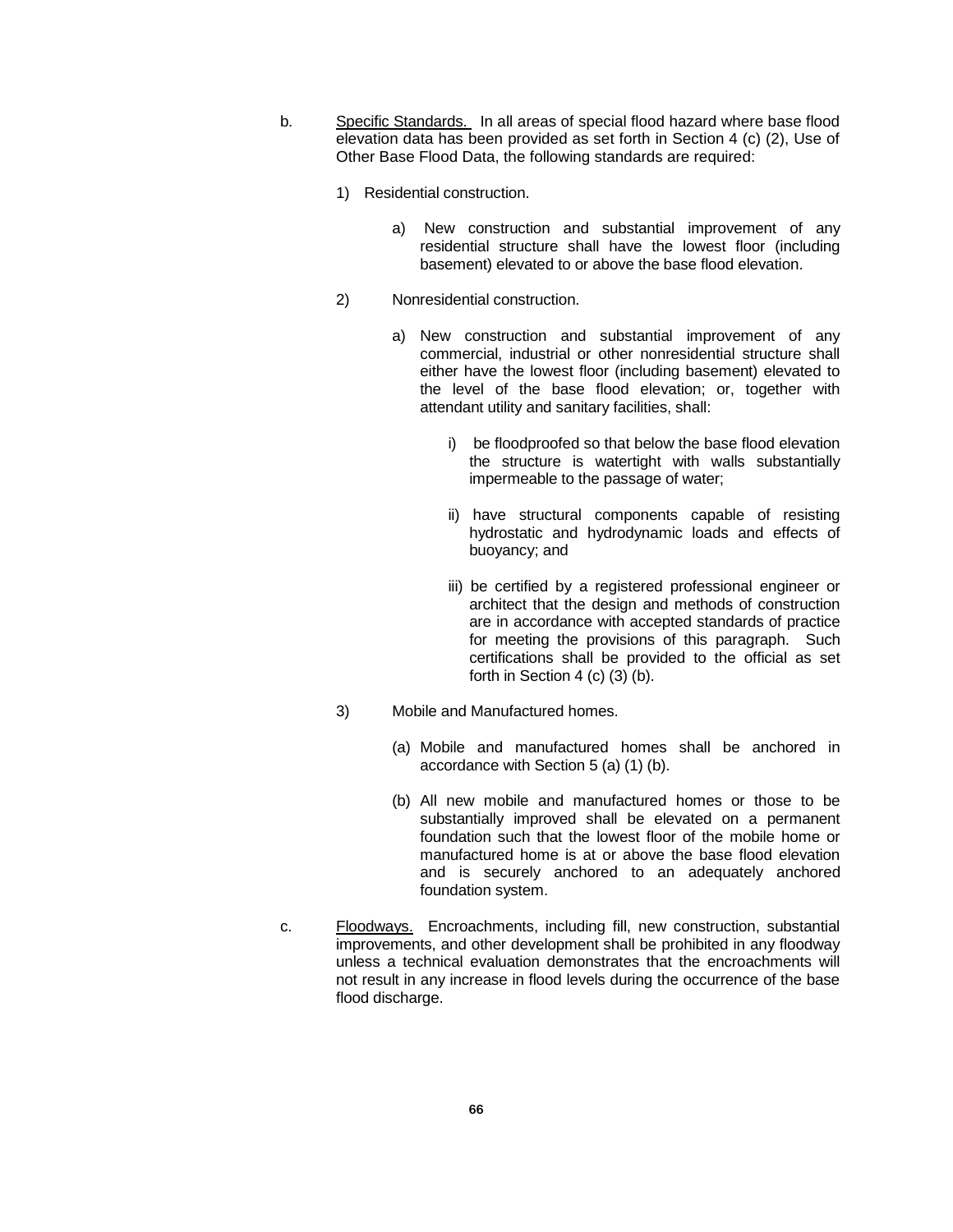## CHAPTER XI – ENFORCEMENT

Section 1. General. The provisions of these Zoning and Development Regulations shall be enforced by the Board of County Commissioners through its authority to abate any violations and enjoin and restrain any person violating these Zoning and Development Regulations pursuant to Wyoming State Statute 18-5-101 to 18-5-107.

Section 2. Inspection. Under the powers of this Chapter and with the permission of the landowner, the planning administrator shall have the authority to enter onto land within the unincorporated area of Sublette County to inspect alleged violations of these Zoning and Development Regulations.

Section 3. Revocation or Suspension of Permit. Revocation or suspension of any permit issued pursuant to these Zoning and Development Regulations shall be made under the procedures and standards of this Section.

- a. Procedure. If the planning administrator determines there are reasonable grounds for the revocation or suspension of a permit under the standards contained in this Section the planning administrator shall set a hearing before the Planning Commission and Board of County Commissioners which shall be a contested case hearing under the Wyoming Administrative Procedures Act. The planning administrator shall give the permittee written notification pursuant to the requirements of the Wyoming Administrative Procedures Act a minimum of thirty (30) days prior to the public hearings. The notification shall state the grounds for the revocation or suspension of the permit. The Planning Commission shall conduct a hearing on the proposed revocation or suspension pursuant to the procedures set forth in the Wyoming Administrative Procedures Act. Within thirty (30) days after the close of the hearing the Planning Commission shall forward a recommendation to the Board of County Commissioners regarding revocation or suspension of a permit, pursuant to Wyoming Statute 18-5-106 a. 1. After receiving a recommendation from the Planning Commission the Board of County Commissioners shall conduct a hearing on the proposed revocation or suspension pursuant to the procedures set forth in the Wyoming Administrative Procedures Act. Within thirty (30) days after the close of the hearing, the Board of County Commissioners shall render a decision on the revocation or suspension of the permit based on the standards contained in Section 3.a. Written notification of the Board of County Commissioners decision shall be provided, by the planning administrator, to the permittee by certified mail within thirty (30) days.
- b. Standards. A permit shall be suspended or revoked if any one of the following findings is made by the Board of County Commissioners:
	- 1. The permit was issued on the basis of erroneous or misleading information or misrepresentation; or
	- 2. The development violates the terms or conditions of the permit or these Zoning and Development Regulations.
- c. Cumulative Remedy. The Board of County Commissioners authority to revoke or suspend, as provided in this Section, shall be in addition to any other remedy provided by law.

Section 4. Abatement of Violations. Violations of these Land Development Regulations may be abated under the procedures and standards of this Division, at the discretion of the planning administrator; however, this procedure shall not be the sole remedy available, and the County may enforce these Land Development Regulations in any manner provided by law.

a. Notification of Violation. If the planning administrator determines that any development within unincorporated area of Sublette County is in violation of the provisions of these Land Development Regulations, the planning administrator may mail a violation notice to the landowner, stating the provisions of these Zoning and Development Regulations being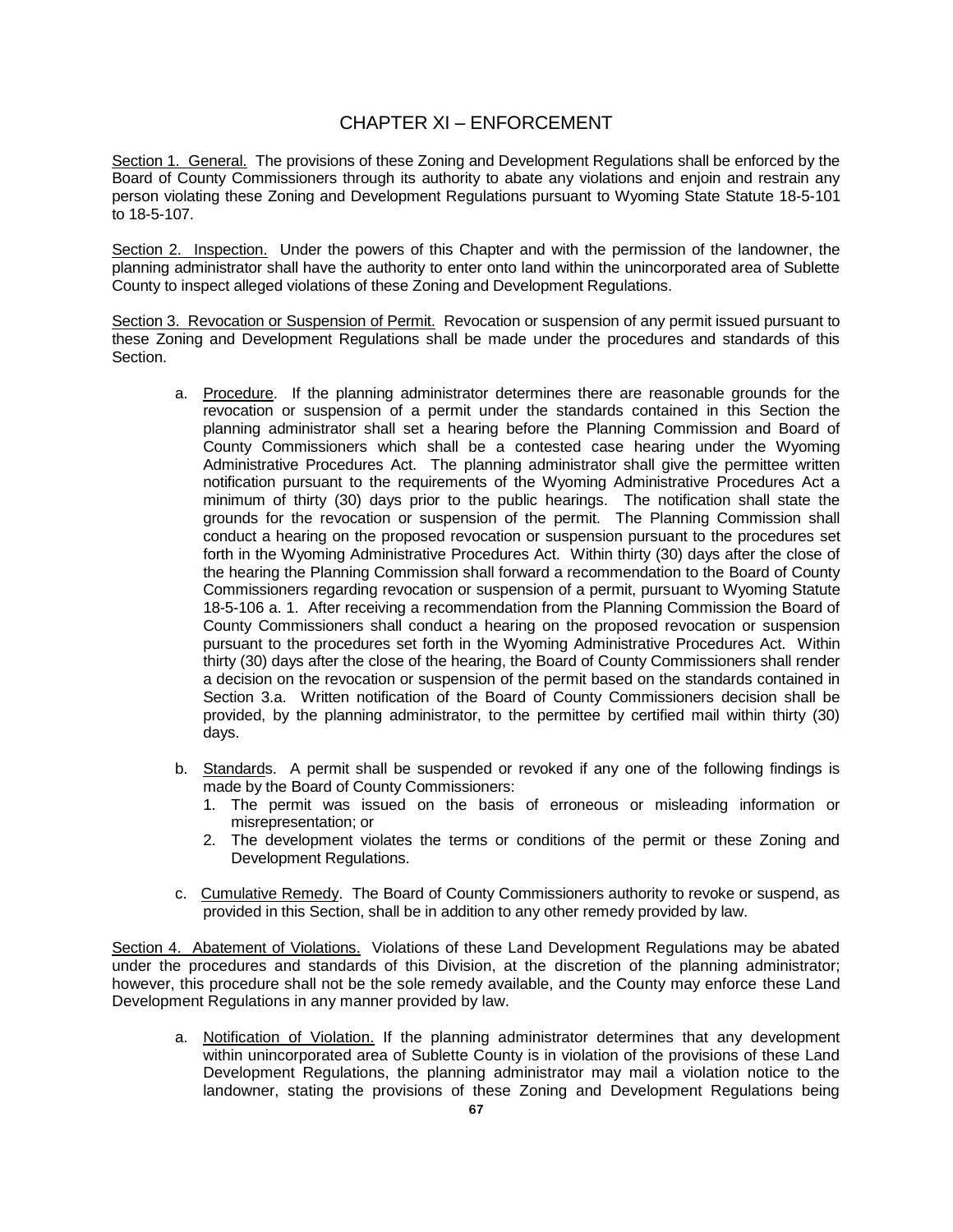violated, and setting forth a reasonable period of time for the landowner to abate and correct the violation.

- b. Agreement to Abate. At the discretion of the planning administrator, the County may enter into an Agreement to Abate with a landowner found to be in violation of the Zoning and Development Regulations. The purpose of the Agreement to Abate is to provide additional time for a violation to be abated, while providing an assurance to the County that the violation will be abated by a specified date.
- c. Failure to Abate a Violation. Failure to abate a violation of the Zoning and Development Regulations shall result in the violation being referred to the County Attorney's Office for potential prosecution, as provided be Wyoming State Statute 18-5-107 and 18-5-205.

Section 5. Cumulative Remedy. The County's authority to abate a violation of these Land Development Regulations, as provided in this Division, shall be in addition to any other remedy provided by law.

Section 6. Failure to Obtain a Permit Prior to Commencing Development. If a person commences development for which a building permit is required without first having obtained the said permit, such person shall pay twice the fee for said permit.

The payment of such fees shall not relieve the person from fully complying with the requirements of the applicable standards set forth in the Zoning and Development Regulations; nor does it automatically secure the permit or preclude a violation for a given infraction.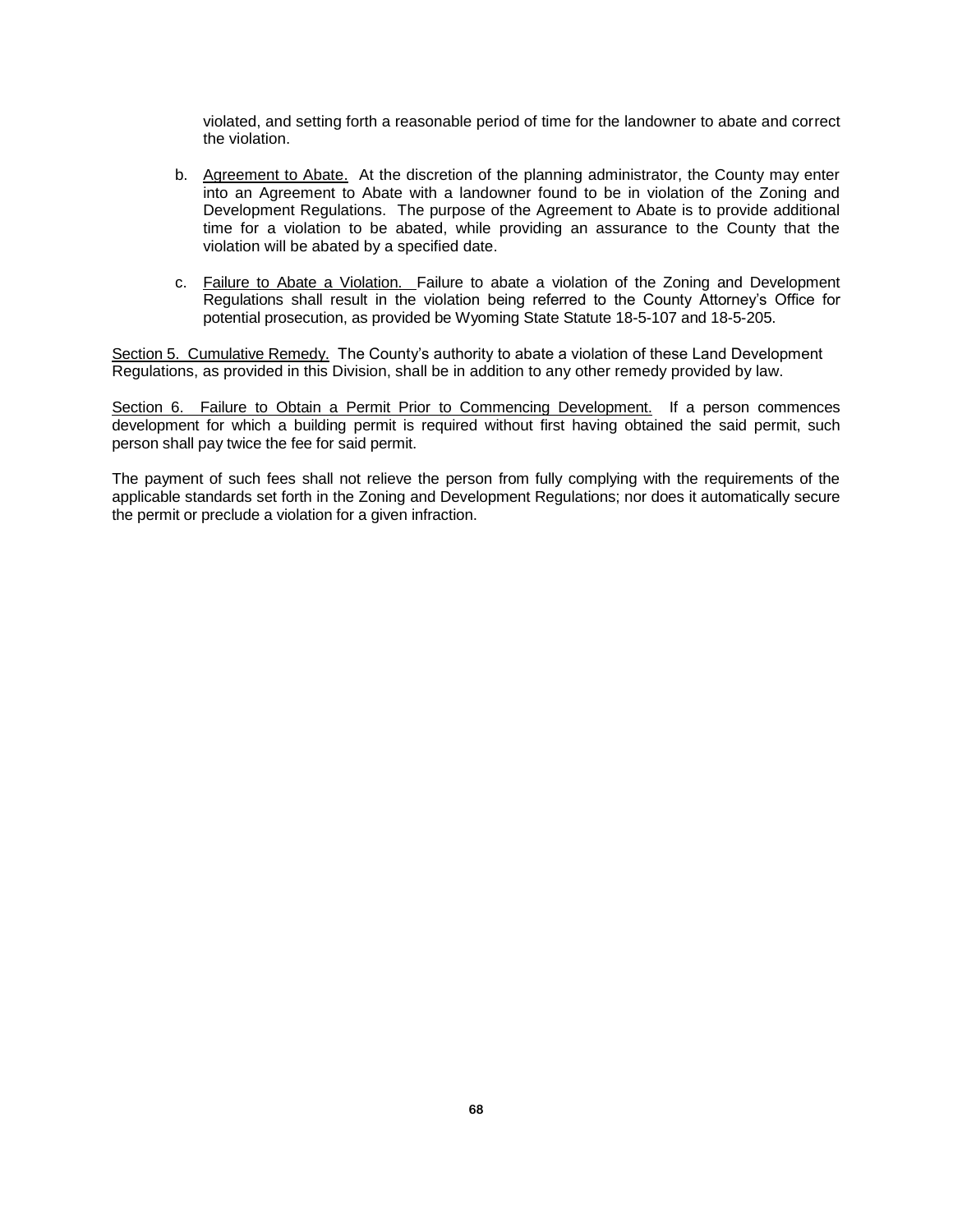### CHAPTER XII – SUBDIVISION RESOLUTION

A RESOLUTION REGULATING THE SUBDIVISION AND/OR PLATTING OF LAND IN THE COUNTY OF SUBLETTE, WYOMING, FOR THE PURPOSE OF TRANSFER OF OWNERSHIP, OR FOR BUILDING DEVELOPMENT; ESTABLISHING MINIMUM SUBDIVISION DESIGN STANDARDS; PROVIDING FOR MINIMUM IMPROVEMENTS BY SUBDIVIDERS; ESTABLISHING PROCEDURES TO BE FOLLOWED IN APPLYING SUCH RULES, REGULATIONS, AND STANDARDS; AND PRESCRIBING PENALTIES FOR THE VIOLATIONS OF ITS PROVISIONS.

BE IT RESOLVED BY THE BOARD OF COUNTY COMMISSIONERS OF SUBLETTE COUNTY, STATE OF WYOMING:

## SUBCHAPTER I: GENERAL PROVISIONS

Section 1. NAME OF THE RESOLUTION. This resolution shall be known and may be cited, as the Subdivision Resolution of the County of Sublette.

Section 2. AUTHORITY. The Subdivision Resolution of the County of Sublette is authorized by Section 18-5-315, Wyoming Statutes, 1977, as amended.

Section 3. INTENT AND PURPOSE. The Board of County Commissioners of the County of Sublette establish this Subdivision Resolution to promote public health, safety, welfare, and orderly growth; to preserve human values and property values; to develop for the County of Sublette its own distinctive character arising from its special climate, topography, economy, and people; to develop subdivisions with optimum view, air, sunlight, orientation, and utilization of natural features; and to maintain the scenic values, and wildlife resources of the County.

These regulations are enacted for the purpose of implementing the Comprehensive Plan by the establishment of requirements and procedures to regulate and control the design and improvement of all subdivisions of land within the County to achieve the following additional purposes:

- a. To insure conformance and coordination of land subdivision plans with and among the public improvement plans of the County and its municipalities.
- b. To encourage well planned subdivision by establishing environmentally adequate standards for design and improvement thereof.
- c. To improve land records by establishing standards for surveys and maps.
	- d. To safeguard the interests of the public, property owner, and the subdivider.
- e. To ensure equitable processing of all subdivision proposals by establishing uniform procedures and standards.

Section 4. JURISDICTION. The territorial jurisdiction of the Subdivision Regulations shall include all of the unincorporated lands within Sublette County, Wyoming.

Section 5. INTERPRETATION. In their interpretation and application, the provisions of this Resolution shall be held to be minimum requirements. No provision of this Resolution is intended to repeal, abrogate, annul, impair, or interfere with any existing Resolution of the County or statute of the State of Wyoming, except as is specifically repealed by adoption of this Resolution, provided that where any provision of this Resolution imposes more stringent regulations, requirements, or limitations than is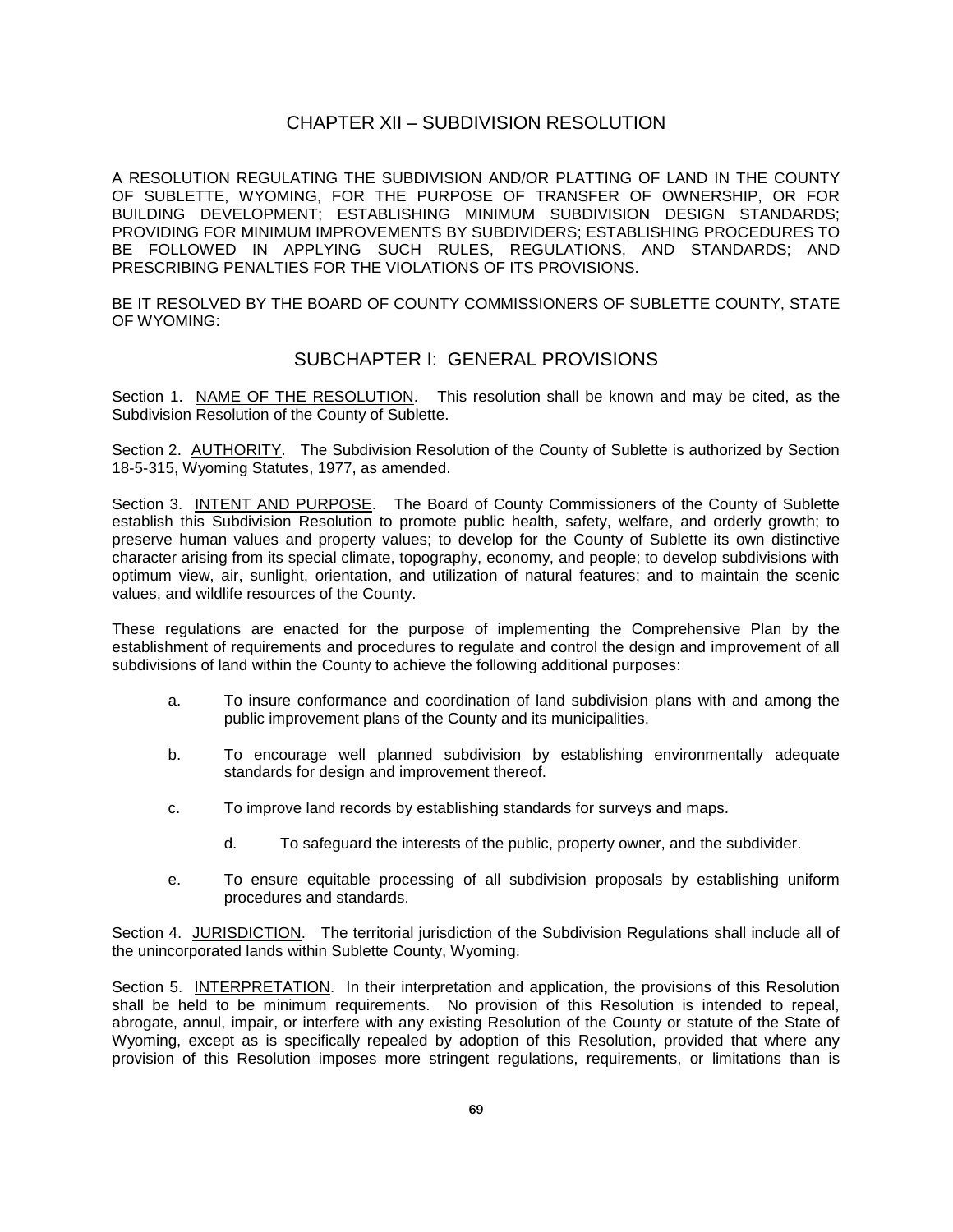imposed by any other Resolution of Sublette County or any statute of the State of Wyoming, then the provisions of this resolution shall govern.

Section 6. SUBDIVISION PERMIT REQUIRED. No person shall subdivide land located in Sublette County, or commence construction of a subdivision without securing a subdivision permit in the manner prescribed in this Resolution. Such subdivision permit shall be signed by the Board of County Commissioners indicating approval of the subdivision. No subdivision permit shall be issued unless and until the requirements of this resolution have been complied with. A subdivision permit may be transferred upon sale of the subdivision. Unless the method of sale is adopted for the purpose of evading the provisions of this resolution, this resolution shall not apply to any subdivision of land that:

- a. Is a Family Division as defined in the County Zoning and Development Regulations;
- b. A division which may be created by any court of this state pursuant to the law of eminent domain, by operation of law or by order of any court in this state;
- c. A division which is created by a lien, mortgage, deed of trust or any other security instrument, easements and rights-of-way;
- d. Lands located within incorporated cities or towns;
- e. A division which is created by the sale or other disposition of land to the state of Wyoming or any political subdivision thereof;
- f. A division which affects railroad rights of way;
- g. A division which is a sale or other disposition of land for agricultural purposes or affects the alignment of property lines for agricultural purposes;
- h. A division which is created by boundary line adjustments where the parcel subject of the sale or other disposition is adjacent to and merged with other land owned by the grantee;
- i. A division which creates cemetery lots;
- j. A division which is created by the acquisition of an interest in land in the name of the husband and wife or other persons in joint tenancy or as tenants in common, and the interest shall be deemed for purposes of this subsection as only one (1) interest;
- k. A division of land creating a parcel five (5) acres or less for the purpose of establishing unmanned communication facilities, compressor stations, metering stations, fiber optic booster stations or similar unmanned facilities;
- l. This Section shall not apply to the sale or other disposition of land where the parcels involved are thirty-five (35) acres or larger, subject to the requirement that ingress and egress and utility easements shall be provided to each parcel by binding and recordable easements of not less than forty (40) feet in width to a public road unless specifically waived by the grantee or transferee in a binding and recordable document.

Section 7. CONFORMITY WITH ZONING AND DEVELOPMENT REGULATIONS RESOLUTION. A subdivision plat shall conform with all applicable regulations prescribed by the Zoning and Development Regulations Resolution.

Section 8. FEES. Each application for a subdivision permit shall be accompanied by a fee to be determined by the Board. The fee shall be the greater of one hundred seventy-five dollars (\$175.00) or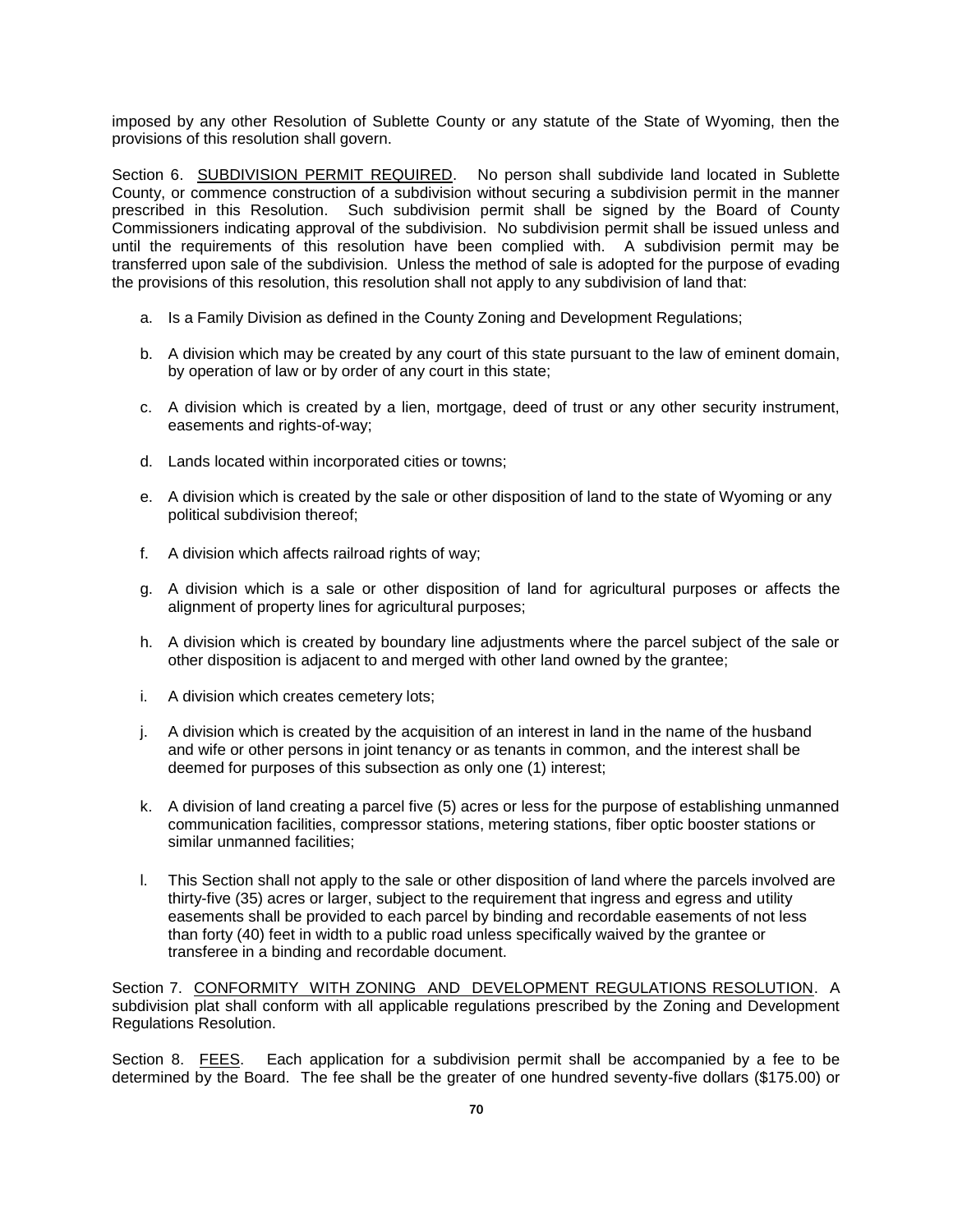fifteen dollars (\$15.00) per lot up to a maximum fee of one thousand dollars (\$1,000.00). Said fee shall be paid at the time of filing the preliminary plat application and other materials described in Chapter III. Each application for a variance shall be accompanied by a fee of seventy-five dollars (\$75.00).

Section 9. DEFINITIONS. For the purpose of this Resolution, the following words shall have these meanings. Where not inconsistent, words in the present tense include the future, words in the singular include the plural, and vice versa, and the word "shall" is mandatory.

Acre a measure of land area containing 43,560 square feet.

Administrator is the Planning and Zoning Administrator of Sublette County.

Alley is a minor road which is primarily used, or intended to be used, for secondary vehicular service access to the back or side of properties.

Arterial Street Or Road is a street or road of considerable continuity which serves, or is intended to serve, principle traffic flow between separated areas or districts, and which is the main means of access to collector streets or roads and to residential streets or roadway systems.

Board is the Board of County Commissioners of Sublette County, Wyoming.

Collector Street Or Road is a street or road which carries traffic from minor streets or roads to arterial streets or roads, including the principle entrance streets or roads of a residential development, and the streets or roads for circulation within a residential development.

Commission is the Planning and Zoning Commission of Sublette County, Wyoming.

Comprehensive Plan is the official statement of the Board of County Commissioners of Sublette County, adopted June 20, 1978, regarding the future development of Sublette County.

County Engineer is the professional engineer qualified to practice and duly registered under Wyoming State Statutes, who is appointed by the Board of County Commissioners.

County Surveyor is the land surveyor, duly registered under Wyoming State Statutes, who is appointed by the Board of County Commissioners.

Cul-De-Sac Or Dead End Street Or Road is a minor street or road, with only one outlet, which shall be terminated by a permanent turnaround with a minimum radius of sixty (60) feet.

Dedication is a landowner setting apart land for public use, followed by an acceptance of such donation by the appropriate legal entity.

Easement is the quantity of land set aside, or, over which a liberty, privilege, or advantage in land, existing distinct from the ownership of land, is granted to the public, or some particular person, or part of the public.

Exemption is a release from an obligation imposed by this Resolution.

Final Plat is a map or plat of a subdivision which has been accurately surveyed, and such survey marked on the ground so that streets, blocks, lots, and other divisions thereof can be identified.

Flag Lot is a manner of giving access in fee title. The lot is so designed that it has a narrow access way combined with the appurtenant lot.

Frontage the side of the lot abutting on a street; the front line.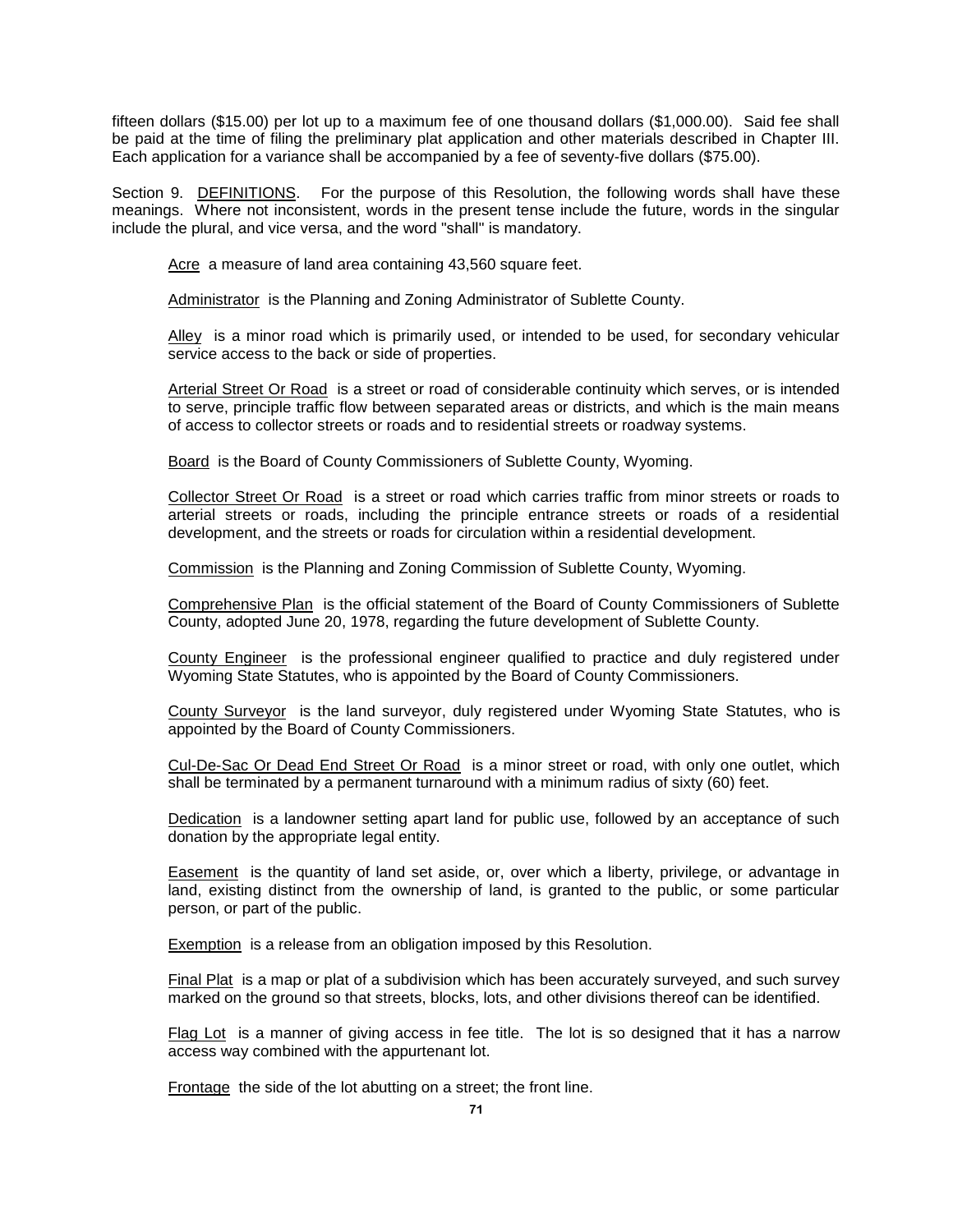Frontage Street Or Road is a minor street or road which is parallel with, and adjacent to, arterial streets or roads, providing access to abutting properties and facilitating protection from through traffic.

Improvements are all such facilities, utilities, sewage and drainage works, and street work to be constructed or installed by the subdivider in and upon streets, easements, and other rights of way, as are necessary for the general use of residents in the subdivision and for local traffic and drainage needs, and are required as prerequisites to the approval of the subdivision permit and the final subdivision plat and acceptance of the land dedicated therewith.

Lot is a parcel of subdivided or divided land, which is shown on a duly approved and recorded subdivision plat, or other legal map, or by metes and bounds.

Net Acre consists of 43,560 square feet of land excluding any street or road right of ways.

Official Road Map of Sublette County is the map established and adopted by the Board of County Commissioners showing public roads.

Owner is a natural person, firm, association, partnership, private corporation, public or semipublic corporation, or any combination thereof, in which full right of title to real property is vested.

Planned Unit Development is a residential development on a site of 5 acres or more designated as a complete, integrated unit in which the dwelling units are concentrated on the portion of the site most suitable for development, and within which prescribed minimum standards for site area, setbacks, and the bulk and spacing of buildings may be modified to achieve preservation of open space areas of 50 percent or more of the total acreage.

**Preliminary Plat** is a map showing the design of a proposed subdivision, the existing conditions in and around it, and the proposed improvements.

Right Of Way is the right of the public to cross the real property of another person.

Seasonally High Ground Water the highest elevation reached by groundwater during the year.

Street Or Road Right-Of-Way Width is the shortest distance between the lines delineating the right of way of a road or street.

Subdivider is any individual, firm, association, syndicate, co-partnership, corporation, agent, trust, or any other legal entity commencing proceedings under this Resolution to effect a subdivision of land, a stock offering, or a condominium development hereunder for himself or another person.

Subdivision means the creation or division of a lot, tract, parcel or other unit of land for the immediate or future purpose of sale, building development or redevelopment, for residential, recreational, industrial, commercial or public uses. The word "subdivide" or any derivative thereof shall have reference to the term subdivision, including mobile home courts, the creation of which constitutes a subdivision of land;

Subdivision Permit is a permit indicating approval of the final plat of a subdivision by the Board of County Commissioners, issued upon authorization by the Board at the time a final plat is recorded.

Wastewater Treatment System is any type of system designed and installed for the purpose of collecting and treating wastewater generated by one or more dwelling units or other uses.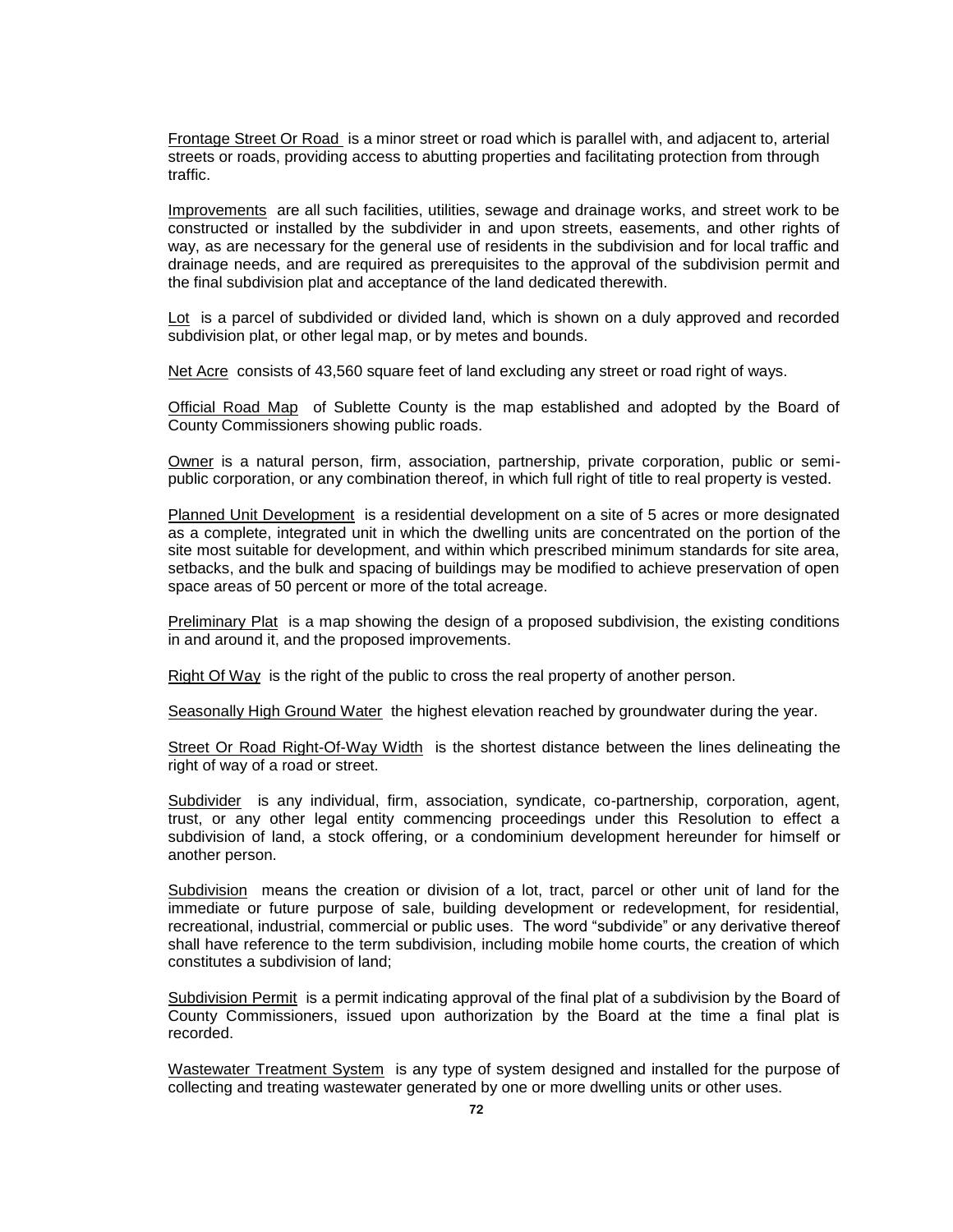Water Supply, Public is a system of water supply distributed by 10 or more service connections for purposes of human consumption and sanitation or other household or business uses.

Zoning is the confining of certain classes of building and land uses to certain localities, areas, districts, or zones, and the regulation of heights, area, bulk, location, and use of private and public structures and premises, and population density.

Zoning And Development Regulations Resolution is that Resolution adopted December 18, 1978, by the Board of County Commissioners to implement the Comprehensive Plan, and includes All Subsequent Amendments to that Resolution.

# SUBCHAPTER II: PROCEDURAL REQUIREMENT

Section 1. REQUIRED PROCEDURES. The procedures prescribed in this chapter shall be followed to secure a subdivision permit.

Section 2. PRE-APPLICATION CONFERENCE. A pre-application conference shall be required. The conference shall be scheduled upon the request of the Administrator or at the request of the applicant. In addition to the applicant or his representative and the Administrator, participants in the conference may include a member or members of the Planning and Zoning Commission and representatives of any public agency that may have an interest in or be affected by the proposed subdivision. The purpose of the conference shall be to discuss informally the proposed subdivision concept, its relationship to surrounding development, any site condition that may require special consideration or treatment, and the requirements of this resolution and of the Zoning and Development Regulations Resolution that would be applicable.

Section 3. APPLICANT ACTION.

- a. PUBLIC NOTICE. The applicant shall publish in a local newspaper, notice of his intent to apply for a permit to subdivide, once each week for two (2) weeks within thirty (30) days prior to filing his application with the Planning and Zoning Office. The notice will include the name of the subdivider and the general location of the land to be subdivided.
- b. APPLICATION TO APPROPRIATE AGENCIES. The applicant shall submit a copy of the application to the appropriate agencies, such as Wyoming State Engineer's Office, Wyoming Department of Environmental Quality. Conservation District, municipalities within one (1) mile of the development, irrigation districts as described herein, for required approvals, comments and suggestions.
- c. FILING REQUIREMENTS: PRELIMINARY PLAT. Application for preliminary plat approval shall be filed with the Administrator on the prescribed form which shall contain the name and address of the owner or applicant, and a notarized statement that the applicant, if not the owner, is authorized by the owner to make application and act as agent for the owner. The application shall be accompanied by then (10) copies of the preliminary plat, the accompanying material prescribed in Chapter III, page 14, and the required application fee.

Section 4. ZONING ADMINISTRATOR ACTION: PRELIMINARY PLAT. The Administrator shall review the application and the preliminary plat submitted therewith, and if they are found to be complete, shall accept the application and fee. If in the opinion of the Administrator, the preliminary plat contains land that may be needed for a public utility, park, school, or other public facility; he shall within three (3) days transmit a copy of the plat to the appropriate public agency together with a request for its comments to be returned within 30 days. Copies of the plat shall be transmitted to the Plat and Map Review Committee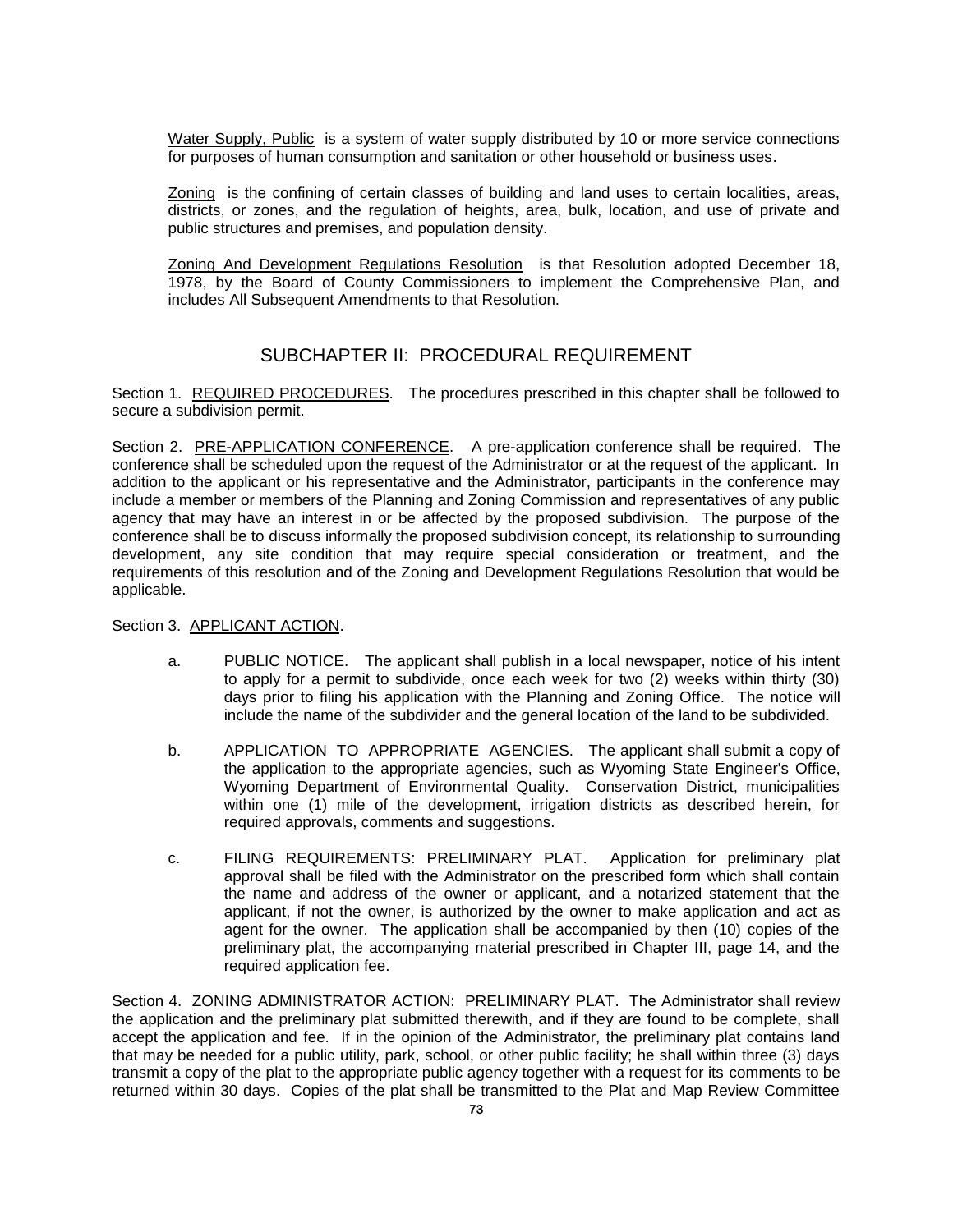(consisting of the County Geographic Information Coordinator, County Planning and Zoning Administrator, appointed surveyor, and appointed abstractor), appropriate Fire Department, Conservation District, and School District, and may be transmitted to any other public agency that may be affected by the proposed subdivision. Within 30 days, the Administrator shall prepare a report covering compliance with all requirements of the regulations contained in this resolution that are applicable to the proposed subdivision. The Administrator shall submit the application, the preliminary plat, a staff report, and any comments received from any public agency to which the plat was referred, to the applicant and the Planning and Zoning Commission no later than 10 days before the next regularly scheduled meeting of the Commission.

Section 5. PLANNING AND ZONING COMMISSION ACTION: PRELIMINARY PLAT. The Planning and Zoning Commission shall review the application, the preliminary plat, the report of the Administrator, and any comments on the proposed subdivision received from a public agency. At its option, the Commission may request review by any qualified professional person, and may conduct such investigations, examinations, tests and site evaluations as it deems necessary to verify the information contained in the application or shown on the plat. The applicant shall grant the Commission or its agent permission to enter upon his land for these purposes.

The Commission shall hold a public review of the application. Within thirty (30) days after said review, the Commission shall recommend to the Board of County Commissioners that the Board:

- a. Approve the preliminary plat.
- b. Approve the preliminary plat subject to such modifications and conditions as the Commission deems necessary to justify its making the findings prescribed in Section 7 of this chapter.
- c. The Planning and Zoning Commission may continue the preliminary plat application until the next regularly scheduled Planning and Zoning meeting if the Commission determines insufficient information or facts have been submitted to allow a decision on the preliminary plat based on the required findings prescribed in Section 7 of this chapter.
- d. Deny the application.

Section 6. BOARD OF COUNTY COMMISSIONERS ACTION: PRELIMINARY PLAT: Within ten (10) days after the action of the Planning and Zoning Commission, its findings and recommendation shall be transmitted to the Board of County Commissioners. At its next regularly scheduled meeting held on Planning and Zoning items the Board shall hold a public review. Within thirty (30) days after the review, the Board shall:

- a. Approve the preliminary plat.
- b. Approve the preliminary plat subject to such modifications and conditions as the Board deems necessary to justify its making the findings prescribed in Section 7 of this chapter.
- c. The Board of County Commissioners may continue the preliminary plat application until the next regularly scheduled Board of County Commissioners meeting held on Planning and Zoning items if the Commission determines insufficient information or facts have been submitted to allow a decision on the preliminary plat based on the required findings prescribed in Section 7 of this chapter.
- d. Deny the application.

As a condition of approval of a preliminary plat, the Board may require the dedication of land for streets, parks, playgrounds, or other public uses, provided that acceptance of dedication of proposed public lands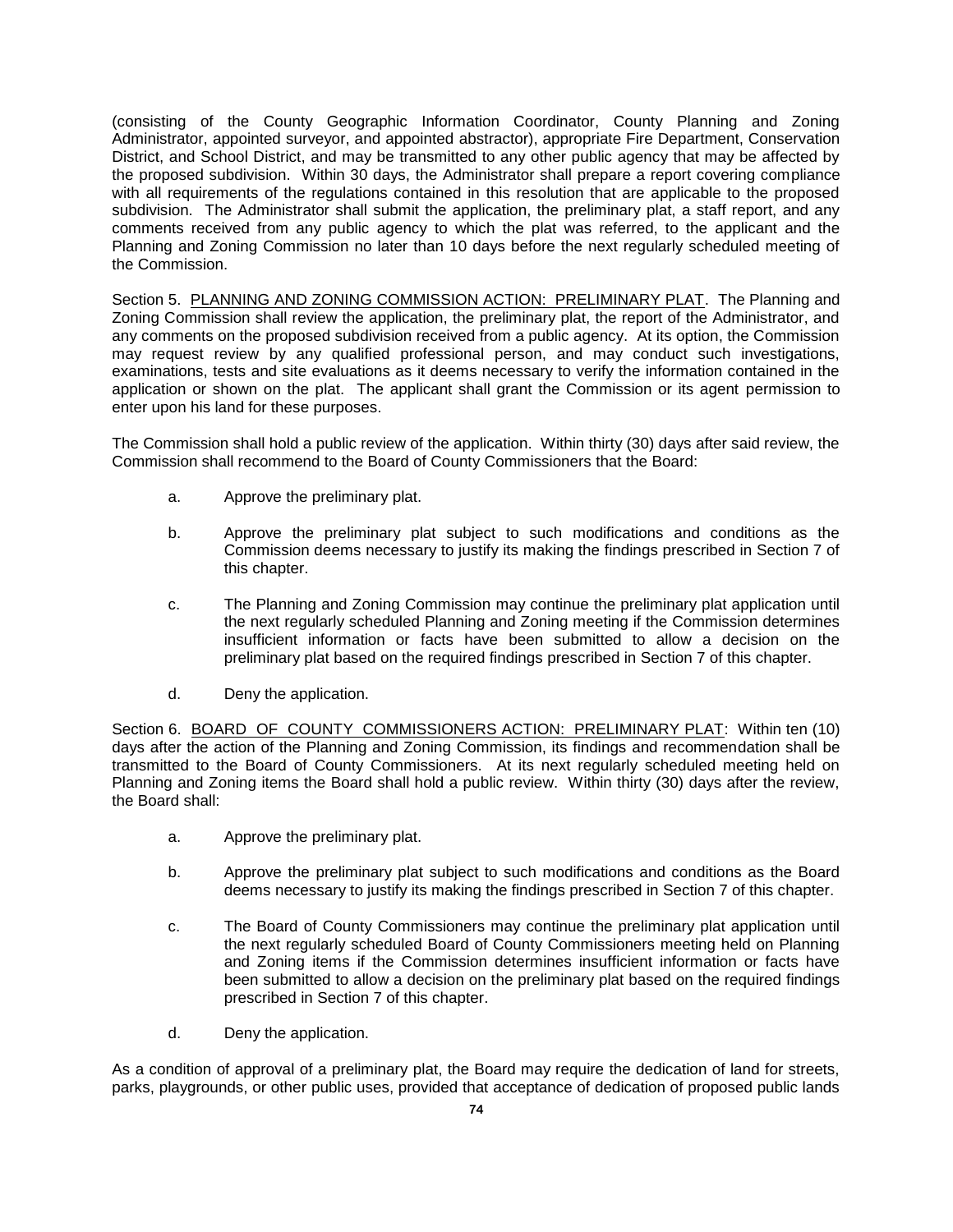shall be made only by the Board, and approval of a preliminary plat shall not be deemed an acceptance of dedication.

Section 7. REQUIRED FINDINGS. Before recommending approval or approving a preliminary plat, the Planning and Zoning Commission and Board of County Commissioners shall make the following findings:

- a. The proposed subdivision conforms with all applicable provisions of the Zoning and Development Regulations Resolution of Sublette County.
- b. The proposed subdivision will not interfere with existing agricultural water rights, and that provision has been made to ensure access to agricultural water supplies and systems for maintenance.
- c. The proposed subdivision will not have any significant adverse impact on neighboring properties that are either developed or undeveloped.
- d. The proposed subdivision will not have any significant adverse impact on the County's scenic resources.
- e. The proposed subdivision will not have any significant adverse impact on wildlife habitat, wildlife migration routes, or fisheries.
- f. The proposed subdivision will not cause traffic congestion or safety hazards.
- g. The proposed subdivision is consistent with the purposes of this resolution.
- h. The proposed subdivision is consistent with the provisions of Sections 18-5-301 through 18-5-315, Wyoming Statutes, 1977, as amended, and as modified herein.
- i. The proposed subdivision is in an area where public services such as schools, police, fire protection, transportation and utilities are available and accessible.

Section 8. DENIAL OF APPROVAL, REAPPLICATION. When an application for preliminary plat approval is denied, the applicant shall be provided with a written statement prepared by the Zoning Administrator and approved by the Board containing the specific reasons for such denial. The applicant may reapply for preliminary plat approval, provided that the application shall include an affidavit that all deficiencies that caused the original application to be denied have been corrected.

Section 9. FILING REQUIREMENTS: FINAL PLAT. Within one year of the date of approval of a preliminary plat by the Board of County Commissioners, the applicant shall have a final plat prepared in accord with the provisions of Chapter XII, Subchapter IV, and shall file with the Administrator an original tracing and electronic pdf format copy of the final plat containing all of the required certifications, and as many copies of the accompanying material prescribed in Chapter XII, Subchapter IV, as shall be required by the Administrator.

Section 10. ZONING ADMINISTRATOR ACTION: FINAL PLAT. Upon acceptance of the final plat containing all of the required certifications, the accompanying materials, and fee, and within ten (10) days thereafter, the Administrator shall review the final plat for conformity with the approved preliminary plat and any conditions of approval thereof, and shall prepare a report thereon.

Section 11. PLANNING AND ZONING COMMISSION ACTION: FINAL PLAT. Planning and Zoning Commission action shall not be required for Final Plat application(s) in which all reviews, regulatory requirements or conditions of approval have been completed and fulfilled. Planning and Zoning Commission action, in the form of a public hearing and recommendation to the Board of County Commissioners, shall be required for Final Plat application(s) in which reviews, regulatory requirements or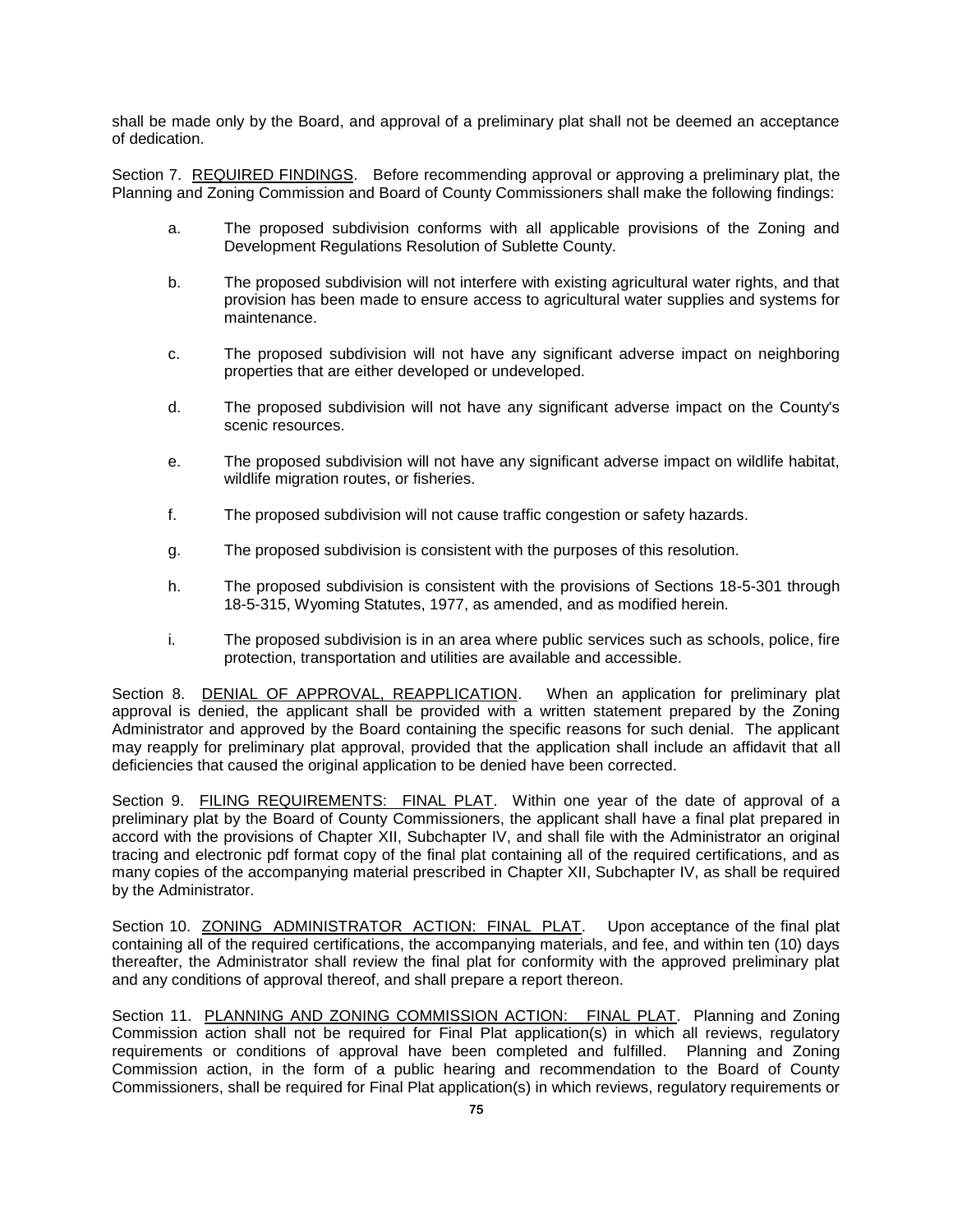conditions of approval associated with the Preliminary Plat have not been completed and fulfilled. When a Final Plat application(s) requires action by the Planning and Zoning Commission a public hearing shall be scheduled for the next Planning and Zoning Commission meeting following the deadline date for review(s) to be completed.

Section 12. PLAT REVIEW COMMITTEE ACTION: FINAL PLAT. The applicant shall submit five (5) copies of the final plat to the Administration for review by the Plat and Map Review Committee. The Committee consists of the County GIS Coordinator, County Planning and Zoning Administrator, appointed surveyor and appointed abstractor. The Plat and Map Review Committee shall complete its review within thirty (30) days of receipt of the final plat.

Section 13. BOARD OF COUNTY COMMISSIONERS ACTION: FINAL PLAT. At its next regularly scheduled meeting following receipt of the Planning and Zoning Commission's recommendation and the Plat Review Committee recommendations, the Board of County Commissioners shall review said recommendations and shall consider the completeness and adequacy of the following:

- a. IMPROVEMENTS APPROVAL. The Board shall review the signed statement of the county engineer or surveyor or other authorized individuals, certifying that the enumerated improvements meet the minimum requirements of all pertinent county, state, and federal rules and/or regulations and that the amount of the improvements security is sufficient.
- b. IMPROVEMENTS SECURITY. The Board shall review the cash bond or letter of credit which has been submitted by the subdivider to assure the actual construction of improvements within the subdivision. The Board shall determine if the type of security is acceptable.
- c. DISPOSITION OF WATER RIGHTS. The Board shall withhold the granting of a subdivision permit until the provisions of Chapter XII, Sub-Chapter III, Section 2, paragraph C, subparagraphs 2 through 4, of this resolution have been met.
- d. FEES FOR OTHER SERVICES. Required reviews including but not limited to the Title Company, Engineer, Surveyor or Specialized Consultant shall be required to be paid by the applicant to the County Clerk at 100% of actual cost prior to the filing of the final plat.

If the Board determines that the final plat, performance guarantees for improvements for the subdivision, and all other requirements of this resolution have been complied with, the Board shall accept the final plat and shall authorize the issuance of a subdivision permit. The final plat shall be held in the Planning and Zoning Office until recordation by the subdivider or owner.

Section 14. RECORDATION. Within thirty (30) days of approval of the final plat by the Board of County Commissioners, the applicant shall file the original tracing of the final plat bearing all of the required signatures with the County Clerk and shall pay all recording fees.

Section 15.. REVOCATION. The Board of County Commissioners may revoke a subdivision permit upon failure to comply with the conditions of approval of a final plat, upon violation of any of the provisions of this resolution, or for fraudulent representations or material omissions made to the Planning and Zoning Commission or the Board, by or on behalf of the applicant.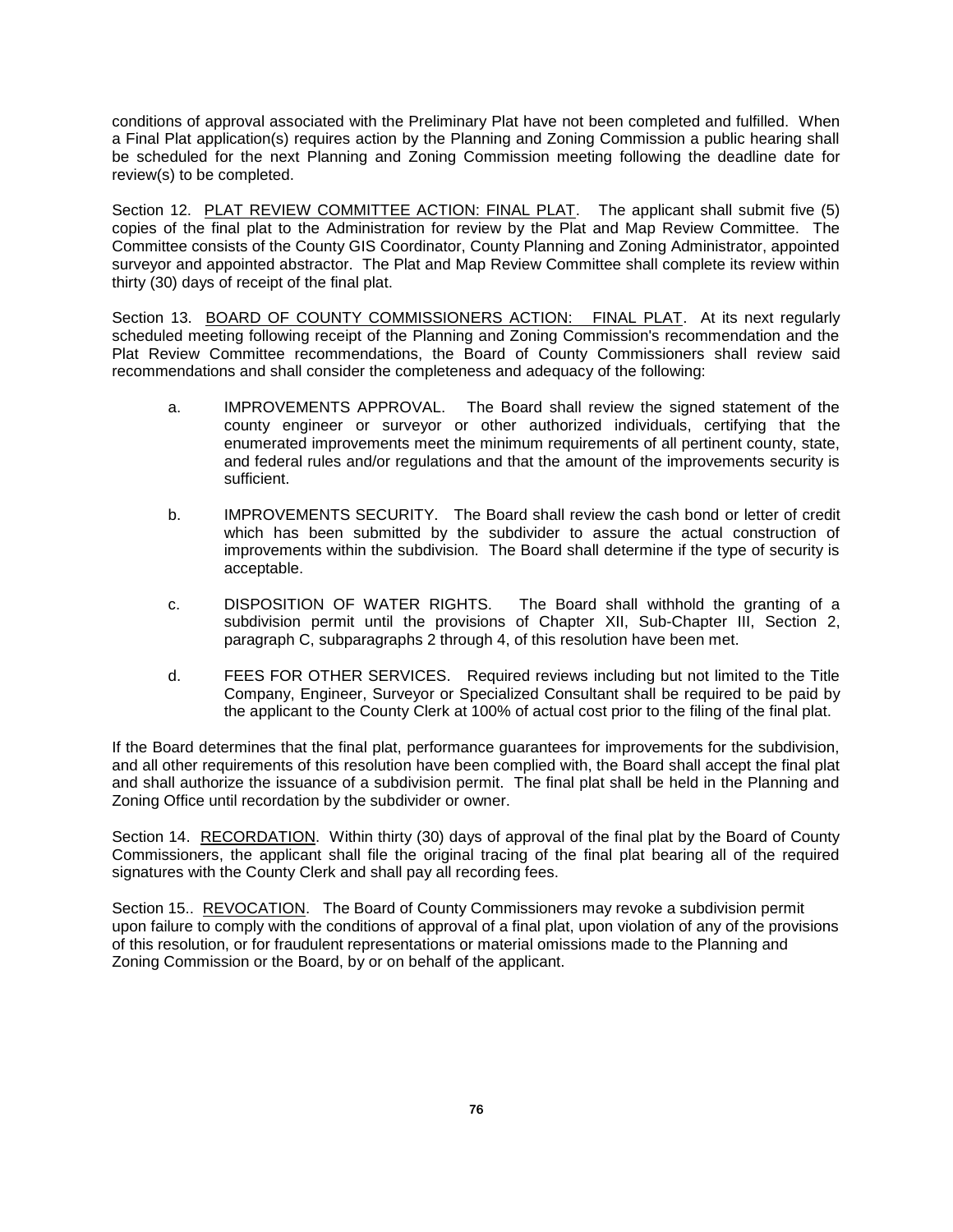# SUBCHAPTER III: PRELIMINARY PLAT

## Section 1. PRELIMINARY PLAT CONTENTS.

- a. DESCRIPTIVE INFORMATION.
	- 1. Title Block. Located in the lower right hand corner and shall contain the following information:
		- a. Name and number or other designation for the subdivision.
		- b. Location by section, township, range and county.
	- 2. Vicinity Map
		- a. Minimum scale 1"=2000'.
		- b. Location of subdivision, including address if applicable, and the section, township and range.
		- c. All property under the control of the subdivider within one (1) mile of the proposed subdivision.
		- d. Sketch of the prospective street system of the unplatted parts of the subdivider/owner's land.
		- e. Section corners found or set.

# b. GENERAL INFORMATION

- 1. Names and addresses of the owner, subdivider, and surveyor or other person that prepared the plat.
- 2. Date of preparation and date of survey if applicable.
- 3. North arrow, scale.
- 4. Acreage, number of lots, density.
- 5. Land use district within which the proposed subdivision is located.
- 6. Names of abutting landowners and the abutting boundaries of their parcels.

## c. INFORMATION ON EXISTING CONDITIONS.

- 1. Location of nearest horizontal and vertical control monuments.
- 2. Location, width and names of all existing streets within two hundred (200) feet of the proposed subdivision.
- 3. Rights of way or easements of record. Give recordation information.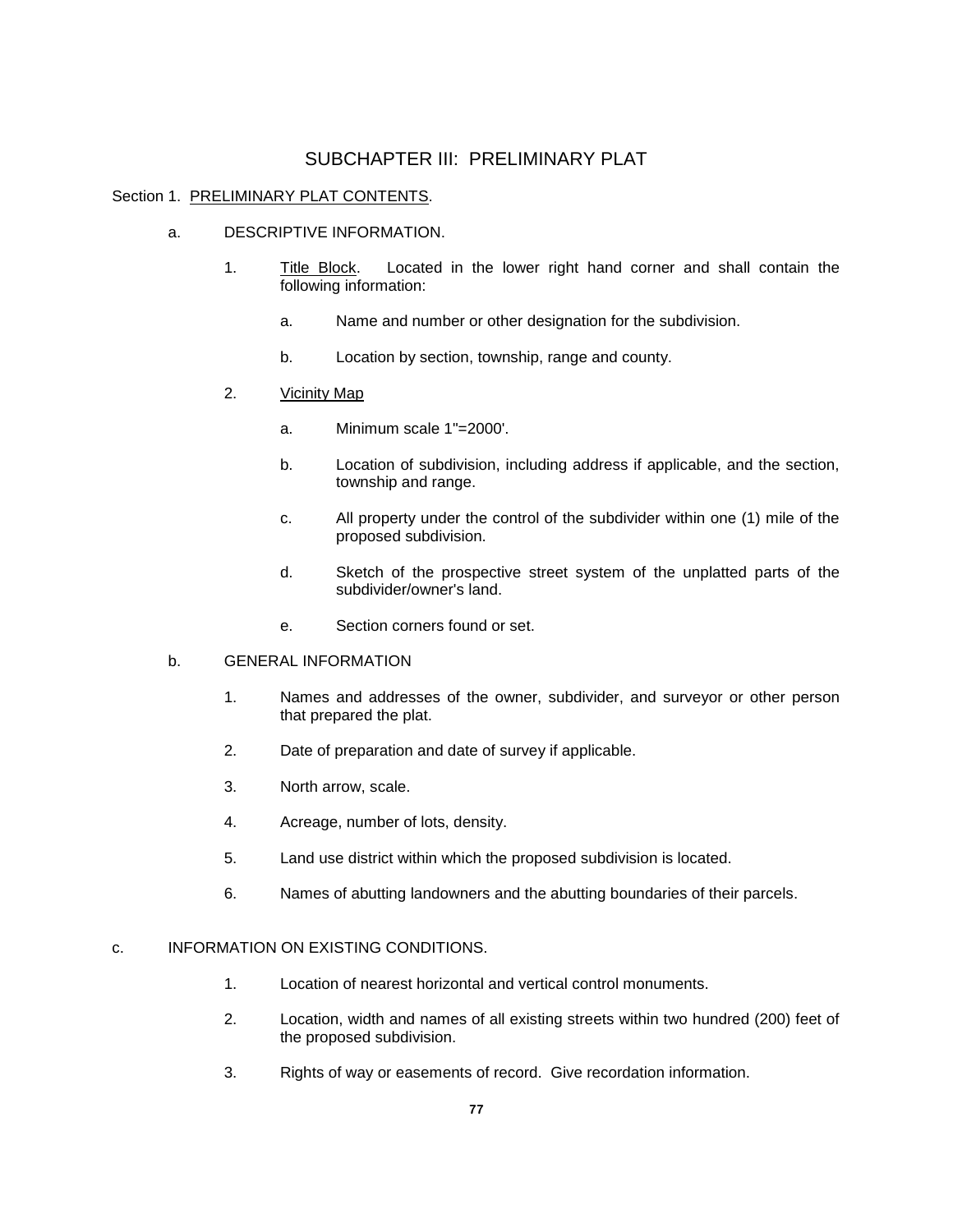- 4. Location of parks, public open spaces, permanent buildings and structures.
- 5. Incorporation lines of towns within one mile.
- 6. Location of all wells and reservoirs within one hundred (100) feet of the subdivision.
- 7. Location of sewers, water mains, culverts or other underground facilities within the proposed subdivision and to a distance of at least one hundred (100) feet beyond the subdivision boundaries. Indicate pipe sizes, grades, manholes and exact locations.
- 8. Location of ditches, culverts, canals, natural drainage channels, and open waterways and proposed realignments thereof.
- 9. Location of potentially hazardous areas located on or adjoining the proposed subdivision.
- 10. Contours, existing and finished, at vertical intervals of not more than ten (10) feet, where the slope is 5% to 15% or not more than twenty (20) feet where the natural slope exceeds 15%. If contours are shown, the nearest horizontal and vertical monument shall be shown.
- 11. High water levels, where known, of all watercourses and any area subject to flooding or shown on the Flood Hazard Boundary Maps.

### d. SUBDIVISION LAYOUT INFORMATION.

- 1. Minimum scale of 1"=200' for lots 10 acres or larger, for lots smaller than 10 acres minimum scale of 1"=100'.
- 2. Plat size shall be 24" X 36" or 22" x 36".
- 3. The boundary of the subdivision shall be shown.
- 4. Layout, width and name of all proposed streets. Minimum width of all access streets and interior streets shall be sixty (60) feet.
- 5. Easements for utilities, drainage, or other purposes identified by intended use and width thereof.
- 6. Lot lines, lot numbers, approximate dimensions and area in square feet or acres, as appropriate, for each lot.
- 7. Areas in open space to be dedicated to the public or to be retained for the use of property owners in the subdivision.
- 8. On lots where the proposed wastewater treatment system consists of septic tanks and leachfields, the location of two leachfield sites, one for immediate use and one to be held in reserve for future use shall be shown on each lot. If site conditions warrant, designated areas for wells and/or leachfield sites shall be shown on the final plat.
- 9. Location of proposed community wastewater treatment facility or community water supply, if applicable.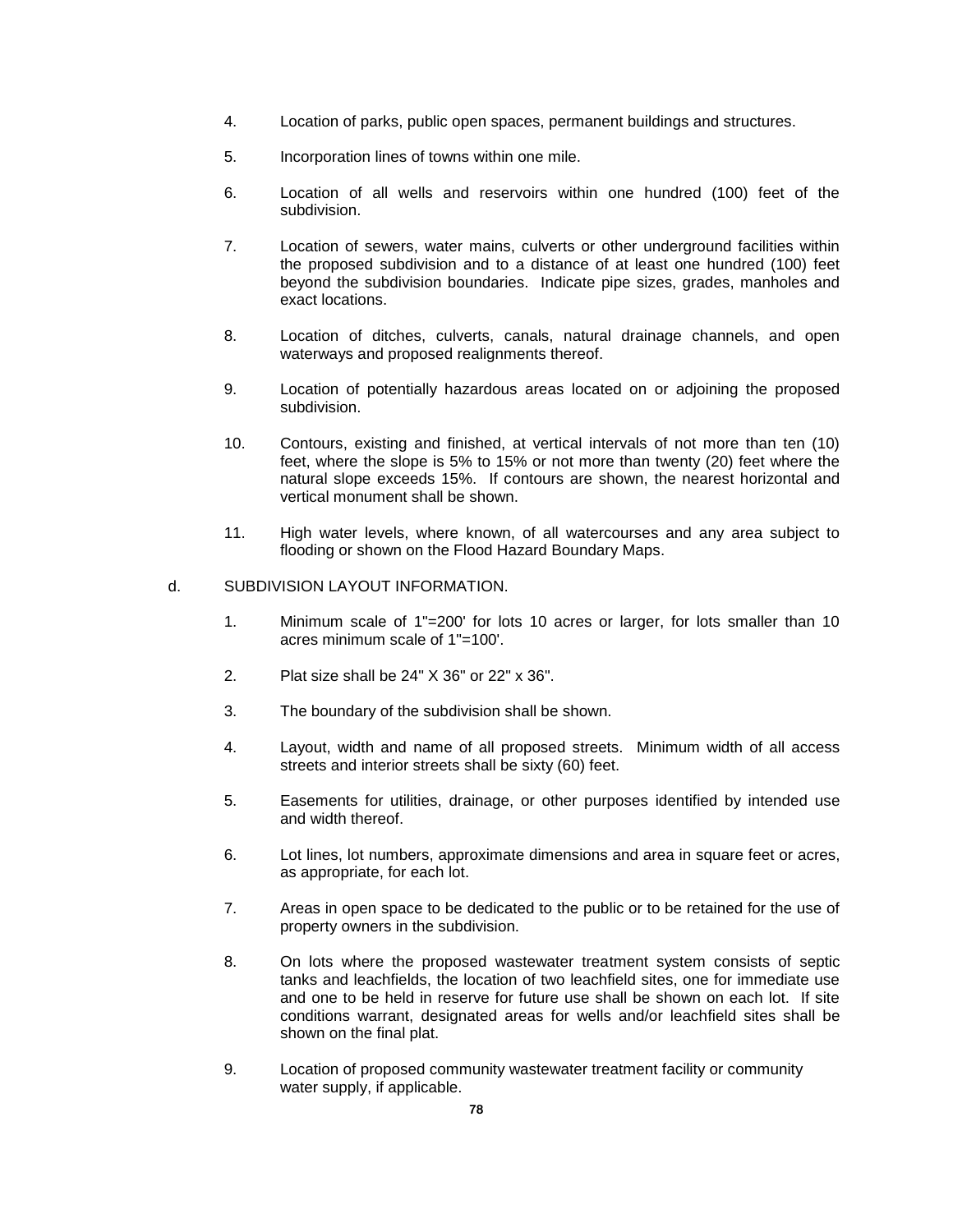10. If plat is for a mobile home park, state if the lots are to be rented or sold. (If at a later date the purpose of the lots is changed the plat must be amended.)

## Section 2. DRAWINGS, STATEMENTS AND OTHER DATA.

- a. DRAWINGS.
	- 1. Typical cross sections and proposed gradients of all streets which do not comply with the County Road Standards.
	- 2. Engineering analysis, plans and drawings for public water supply or wastewater treatment.
	- 3. Drainage plans and drawings.
	- 4. Irrigation plans and drawings.

## b. STATEMENTS.

- 1. Method by which the applicant proposes to provide water supply and wastewater treatment systems. If no community systems are proposed the following statements shall appear:
	- (a) "NO PROPOSED PUBLIC SEWAGE DISPOSAL SYSTEM."
	- (b) "NO PROPOSED DOMESTIC WATER SOURCE."
- 2. Method by which the applicant proposes to handle stormwater and snowmelt drainage, including provisions for erosion control.
- 3. If there will be no public maintenance of roads, the statement "NO PUBLIC MAINTENANCE OF STREETS OR ROADS" shall be placed on the plat.
- c. OTHER DATA.
	- 1. For a subdivision where slope exceeds 15% evidence that each lot will contain a building site not located in a hazardous or unstable area.
	- 2. The applicant's engineer or surveyor shall certify as to whether or not water rights are attached to the land and the status of the rights. If a subdivision is proposed for lands that have valid water rights, the subdivider is required to supply evidence concerning his intentions regarding the disposition of the water resource as follows:
		- (a) Abandonment of Water Rights: The applicant must petition for voluntary abandonment to the Board of Control if the water right is adjudicated or to the State Engineer if the water right is unadjudicated.
		- (b) Transfer of Water Rights: The applicant must petition for change of use, point of use or point of diversion which would remove the water right from the proposed subdivided lands and allow it to be transferred, without loss of priority, to other lands in his ownership if the petition were granted by the Board of Control or the State Engineer.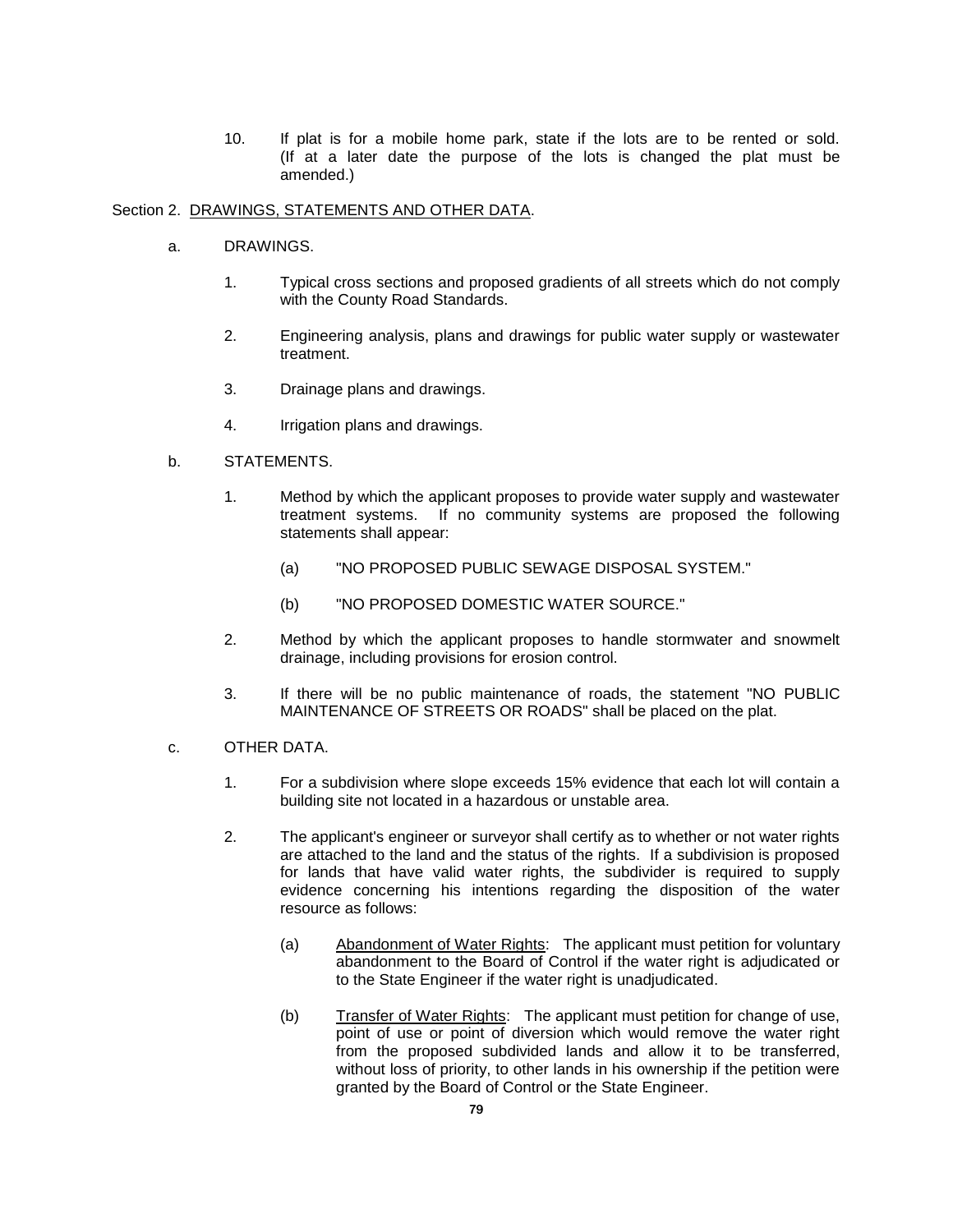- (c.). Retainment of Water Rights: The applicant must submit a plan certifying as to the accuracy and workability of the plan by a professional engineer or land surveyor registered in the State of Wyoming. This proposal also must include a petition to the Board of Control or State Engineer for change in use, change in place of use, change in point of diversion or means of conveyance, if applicable.
	- (i) All active ditches and laterals that serve the lots of the subdivision shall be shown on the plat and have specified easement widths adequate for the installation and maintenance of the proposed ditches and laterals.
	- (ii) The subdivider shall indicate on the deed and plat as to who is to develop and maintain the ditches and laterals.
	- (iii) The subdivider shall submit evidence of the plan being submitted to the State Engineer's Office.
- (d) The Board of County Commissioners shall withhold any granting action until the Board of Control or the State Engineer ultimately either grant or deny the petition submitted to them.
- 3. If the proposed subdivision is in an irrigation district or is served by a ditch, irrigation company or association or is served by an unorganized ditch, the subdivider must submit evidence that the proper district, company, association or individuals have had the opportunity to review and present recommendations relative to the proposed subdivision. The proper company, association, or individual shall have forty-five (45) days to review the plan as verified by receipt of certified mail. If the subdivision is within an irrigation district, a statement shall be placed on the plat giving the district's name and stating that the lots are subject to tax assessment for the district.
- 4. The subdivider shall specifically state on all offers and solicitations relative to the subdivision that the seller does not warrant to a purchaser that he shall have any rights to the natural flow of any stream within or adjacent to the subdivision. The subdivider shall further state that Wyoming law does not recognize any riparian rights to the continued natural flow of a stream or river for any persons living on the banks of the stream or river.
- 5. The Board shall require the applicant to obtain review and recommendations from the local conservation district regarding soil suitability, erosion control, sedimentation, and flooding problems. Groundwater tables must be verified during irrigation season. A private firm may be hired for soil analysis, but approval must come from the local conservation district. The review and recommendations of said district shall be completed within sixty (60) days. If weather conditions prevent soils analysis and no records are available, the time for district review may be extended at the discretion of the Planning and Zoning Commission.
- 6. Copies of any agreements with adjacent property owners relevant to the proposed subdivision must be submitted.
- 7. Copy of a conveyance to the owners of record and subdividers, e.g. Warranty Deed, Quit Claim Deed, Title Insurance and/or Memorandum of Contract.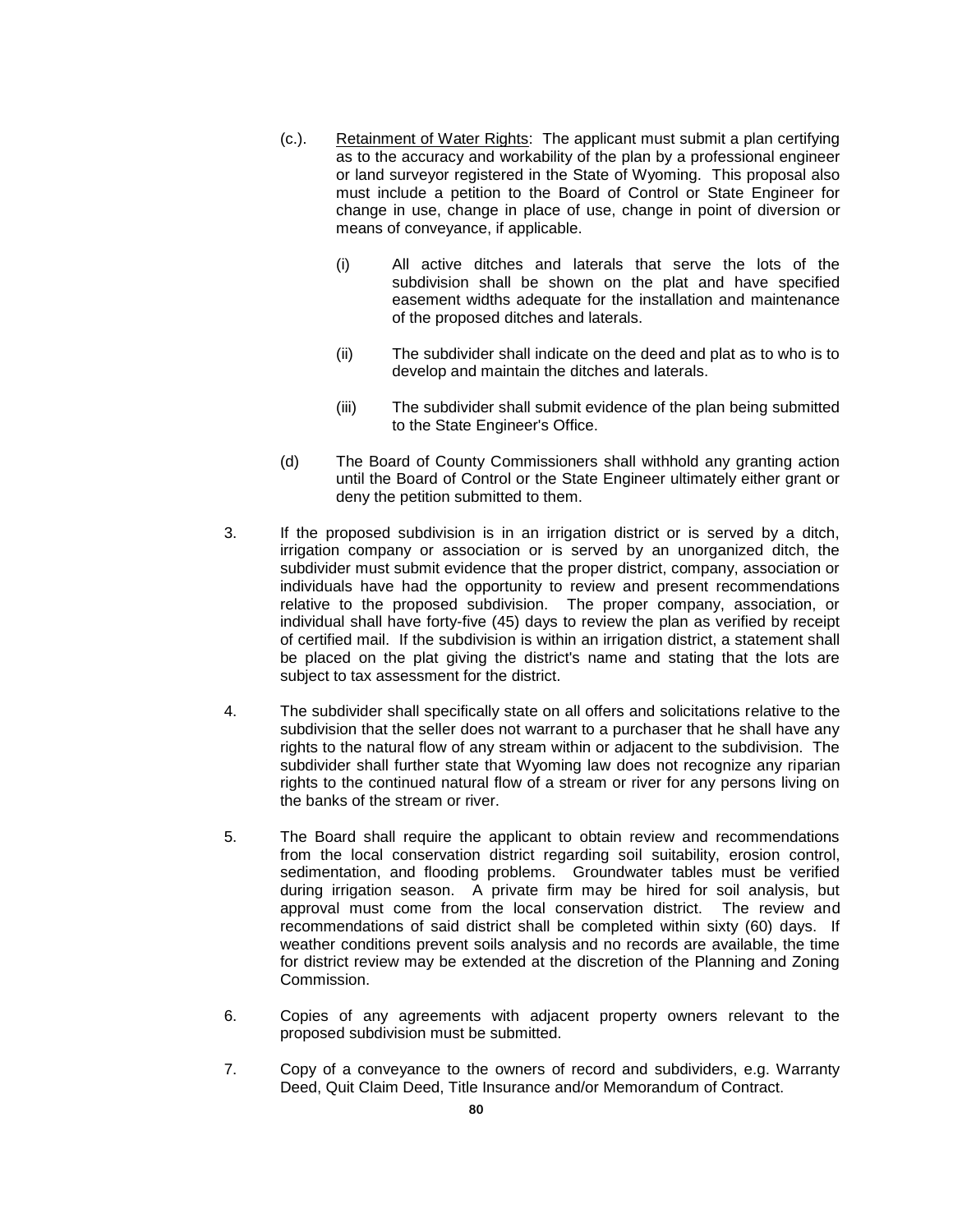8. Such additional material as the Administrator may require or the applicant may choose to submit pertinent to the application and the findings prerequisite to the approval of a preliminary plat prescribed in Chapter II, Section 7.

# Section 3. SUBDIVISION DESIGN STANDARDS.

- a. STREETS OR ROADS.
	- 1. Streets or roads must conform with the county road standards, for subdivisions. An engineered roadway design shall be reviewed and accepted by a civil engineer designated by the Planning Department prior to approval of the Final Plat.
	- 2. Sixty (60) feet minimum right-of-way width shall be required for all access roads to and streets or roads within the subdivision.
	- 3. Provision for continuation of streets or roads in adjoining areas shall be made as may be deemed necessary by the Board.
	- 4. Frontage roads may be required where a subdivision abuts an existing arterial or major street or road.
	- 5. Arterial and collector streets shall be leveled to grade or less than one (1) percent for a distance of one hundred (100) feet from the right of way of an intersection.
	- 6. Roads must be contoured along hills to preserve the character of the terrain.
	- 7. Intersections shall be at minimum eight-five degree  $(85^\circ)$  radius angle with the main road, with one hundred (100) foot tangent from right of way to the point of commencement of the curve
	- 8. Copies of all State and/or Federal access permits must be filed with the Planning and Zoning Office. County access permit shall be obtained to any county road.
	- 9. Traffic control and road name signs, in conformance with County specifications, shall be placed at all road intersections appurtenant to the subdivision.
	- 10. Street and road names must be approved by the Planning and Zoning Office.
	- 11. Easements for cul-de-sacs shall have a minimum 60 foot radius, with a 45 foot radius improved surface.
	- 12. Roads shall be built on the centerline of the easement.
- b. ALLEYS.
	- 1. Alleys shall be provided in mobile home park, commercial, business, and industrial districts, except the Board may waive this requirement where other adequate and assured provision is made for service access, offstreet loading, unloading, parking, and installation of public utilities.
	- 2. No dead end alleys shall be allowed, except the Board may waive this requirement where such a dead end alleys are unavoidable and adequate turnaround facilities have been provided.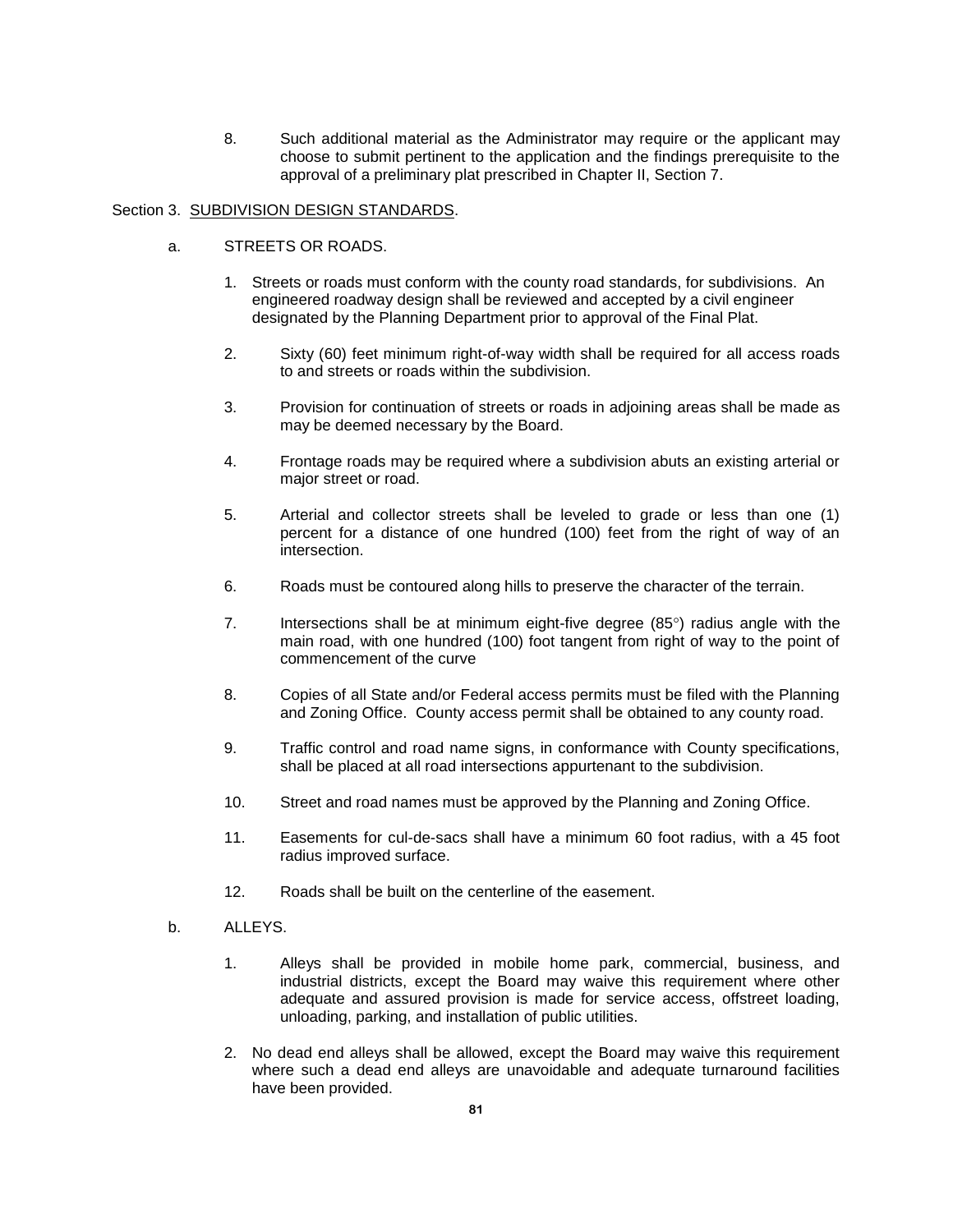3. Minimum width shall be twenty (20) feet.

# c. EASEMENTS.

- 1. Utility easements with a right-of-way width of ten (10) feet shall be provided along all front, rear, and side lot lines.
- 2. Utility easements shall not be located within the street or road right of way.
- 3. Drainage ditch, irrigation ditch and canal easements of sufficient and specified width for maintenance and viable ingress and egress shall be provided.
- 4. Easements for roads and utilities to adjoining lands for future development may be required.
- 5. A protection strip or buffer strip located between a street or road right of way and the adjacent property to limit or control access is prohibited.
- 6. Where access to a subdivision crosses public lands i.e. BLM, State, Forest Service, the developer shall make provisions to insure that such access will continue after the subdivided lands are resold.
- 7. All utilities placed within a subdivision road easement shall be placed in the outermost ten (10) feet of the road easement, with all utility pedestals to be located on the outmost edge of the road easement.
- 8. When deemed necessary additional easements may be required for the construction of or maintenance of roads.
- d. LOTS. Lot size shall be in conformity with the provisions of the Zoning and Development Regulations Resolutions.
	- 1. Minimum lot size shall be:
		- a. 10,000 square feet if public sewage and water supply are available in the R, R MH, R-R, or R-R MH districts.
		- b. 2 net acres if individual wells and septic system are utilized in the R, R MH, R-R, or R-R MH district.
		- c. Lots of four acres or less shall be net acres.
		- d. In the R-R 5, R-R 10 and R-R 20 zones, where the quarter/quarter section is not a full 40 acres, lots which are 4.5 to 5 acres shall be considered 5 acre lots, lots which are 9.5 to 10 acres shall be considered 10 acre lots, lots which are 19.5 to 20 acres shall be considered 20 acre lots.
	- 2. Principal access to a street or road shall be provided for each lot.
	- 3. Side lot lines shall be substantially at right angles to straight roads or street lines, or radial to curved road or street lines.
	- 4. Corner lots shall be provided with a minimum twenty (20) foot radius.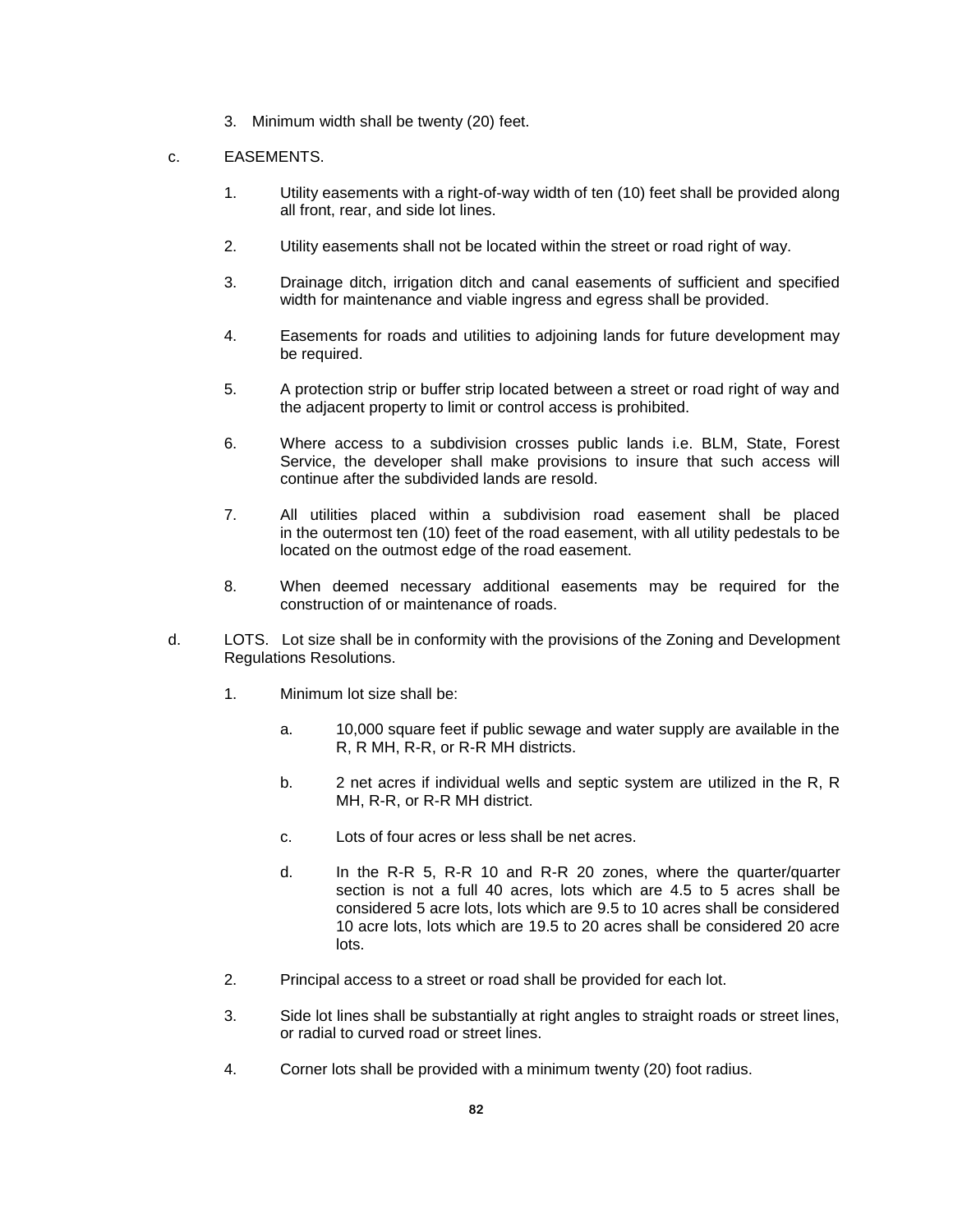- 5. Lots deemed by the Board to be subject to flooding or otherwise uninhabitable shall not be platted for residential occupancy, nor for other uses that may endanger health, life or property, or aggravate the flood hazard.
- 6. Uninhabitable areas may be designated as open space.
- 7. Lots should not be divided by a roadway. If said division is unavoidable, a note must be placed on the plat stating that the lot can not be sold as two tracts without first meeting the requirements of this resolution.
- 8. Minimum width:
	- a. Fifty (50) feet shall be required between radials on the curve of a cul-de-sac.
	- b. Depth to width ratio of greater than three to one (3:1) shall not generally be permitted on lots of 3 acres or less. The minimum lot frontage on any lot shall be 100 feet or 35 feet minimum when the design is on a cul-desac. Larger lots shall be of sufficient width to provide a good building site which meets all setback requirements.
- 9. Residential lots shall be arranged to afford the best possible view, privacy, orientation for sunlight and air, safety, and utilization of natural features.
- e. PUBLIC SITES AND OPEN SPACES.
	- 1. Where lot size is less than two (2) acres, parks and playgrounds shall be central in all residential neighborhoods of every fifty (50) lots.
	- 2. Areas reserved for public sites and open spaces shall be in the ratio of one half (1/2) acre for every ten (10) lots where lots are less than two (2) acres.
	- 3. More than one site shall be required for residential subdivisions of more than fifty (50) lots where lots are less than two (2) acres in size.
- f. UTILITIES.
	- 1. Water Supply.
		- (a) Where an approved public water supply is reasonably accessible or procurable, the subdivider shall install water lines or shall contract with the local water distributing agency to make the water supply available to each lot within the subdivision.
		- (b) Public water supply shall be provided on lots of less than one acre.
		- (c) If individual wells are proposed, the sub-divider shall submit with the application, a hydrology study by a Wyoming professional geologist specializing in hydrology providing evidence that adequate water supply and quality meeting all State requirements will be accessible to the proposed subdivision. The hydrology study shall determine the effect of additional wells on the aquifers and surrounding wells. In addition, the study shall state the potential availability and quality of groundwater within the proposed subdivision.

A minimum twenty-four (24) hour well pump test, conducted on the proposed subdivision site, to obtain data shall be performed and the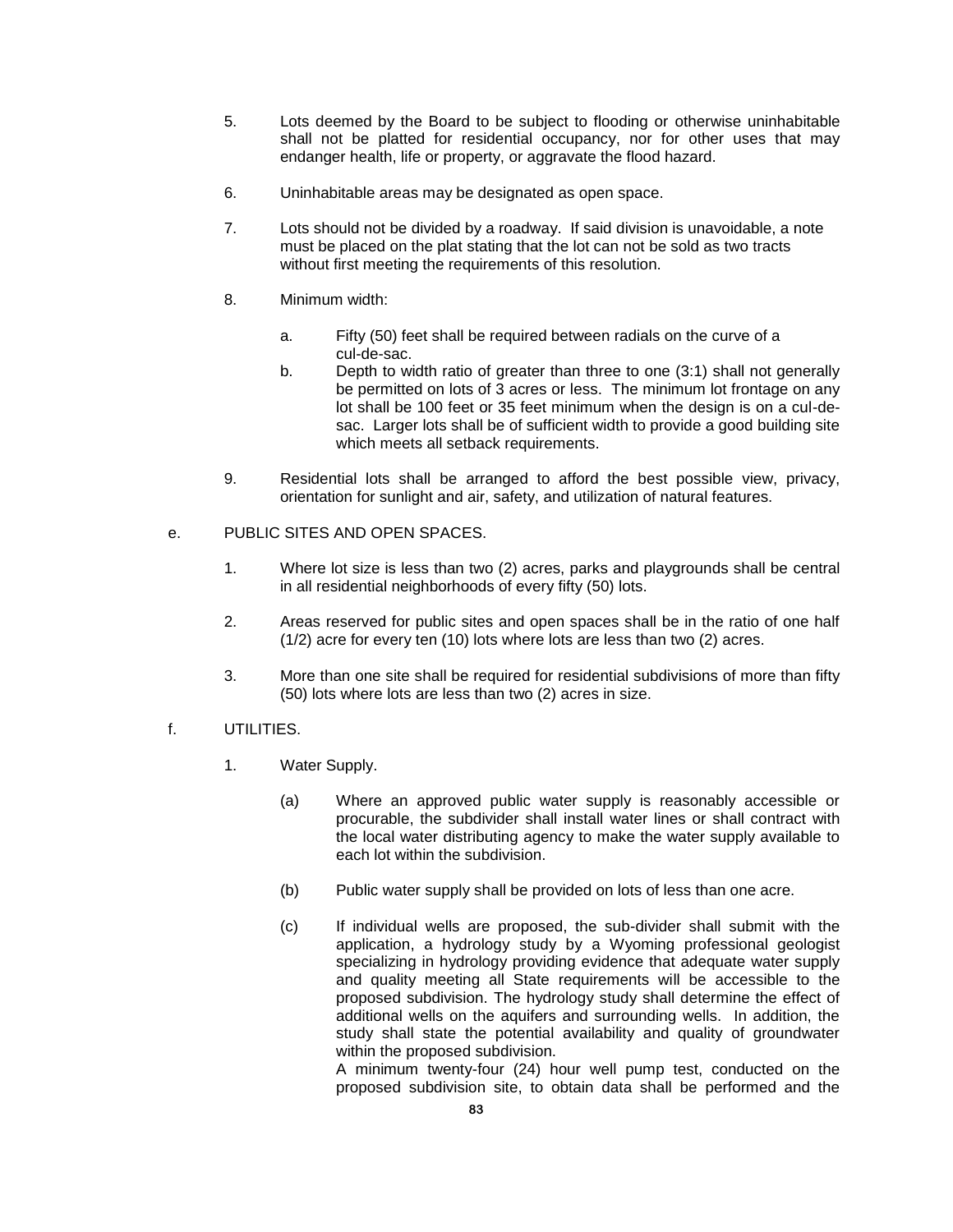results submitted with the application. If served by a municipal water supply, a hydrology study is not required.

- 2. Wastewater Disposal.
	- (a) Where a public sanitary sewer system is within five hundred (500) feet, or in the opinion of the Board is close enough to require a connection, the subdivider shall connect with such sanitary system.
	- (b) Where onsite community wastewater disposal is proposed, the subdivider shall obtain approval from the County and the Department of Environmental Quality to install central sewage treatment facilities.
	- (c) Where small wastewater systems are to be utilized, there must be two (2) leachfield sites on each lot and shall be shown on the plat where conditions warrant.
	- (d) All wastewater shall be disposed of in a manner which meets the standards of the Department of Environmental Quality and Sublette County.
	- (e) The depth of the seasonally high ground water shall be greater than 2 feet from the natural ground surface for residential subdivisions utilizing small wastewater systems.
	- (f) For those individual site locations where seasonally high groundwater may be present; high groundwater information shall be required to be collected during the high groundwater season (usually during the height of the irrigation season i.e. mid-June through mid-July).
	- (g) When the subdivision is to be served by individual septic systems, subdividers shall furnish the Sublette County Planning and Zoning office a report of percolation tests completed on the land by a registered professional engineer or land surveyor indicating that sufficient number of percolation tests have been made in separate test holes spaced uniformly over proposed absorption field sites, and that the results of such tests indicate that percolation rates are adequate to permit the installation of the proposed type of soil absorption system without creating sanitation or pollution problems.
- 3. Electricity and Telephone
	- (a) All utility lines must be underground unless terrain or large lot size warrant the installation of overhead main trunk lines.
	- (b) Underground utilities shall be provided in subdivisions at developers expense except any voltage line above distribution circuits.
- 4. Fire Protection.

All new subdivisions and planned unit developments shall comply with the fire protection requirements set forth in this Resolution. With the exception that subdivisions where all lots within the subdivision are 20 acres or larger shall be exempted from Fire Protection requirements contained in this resolution.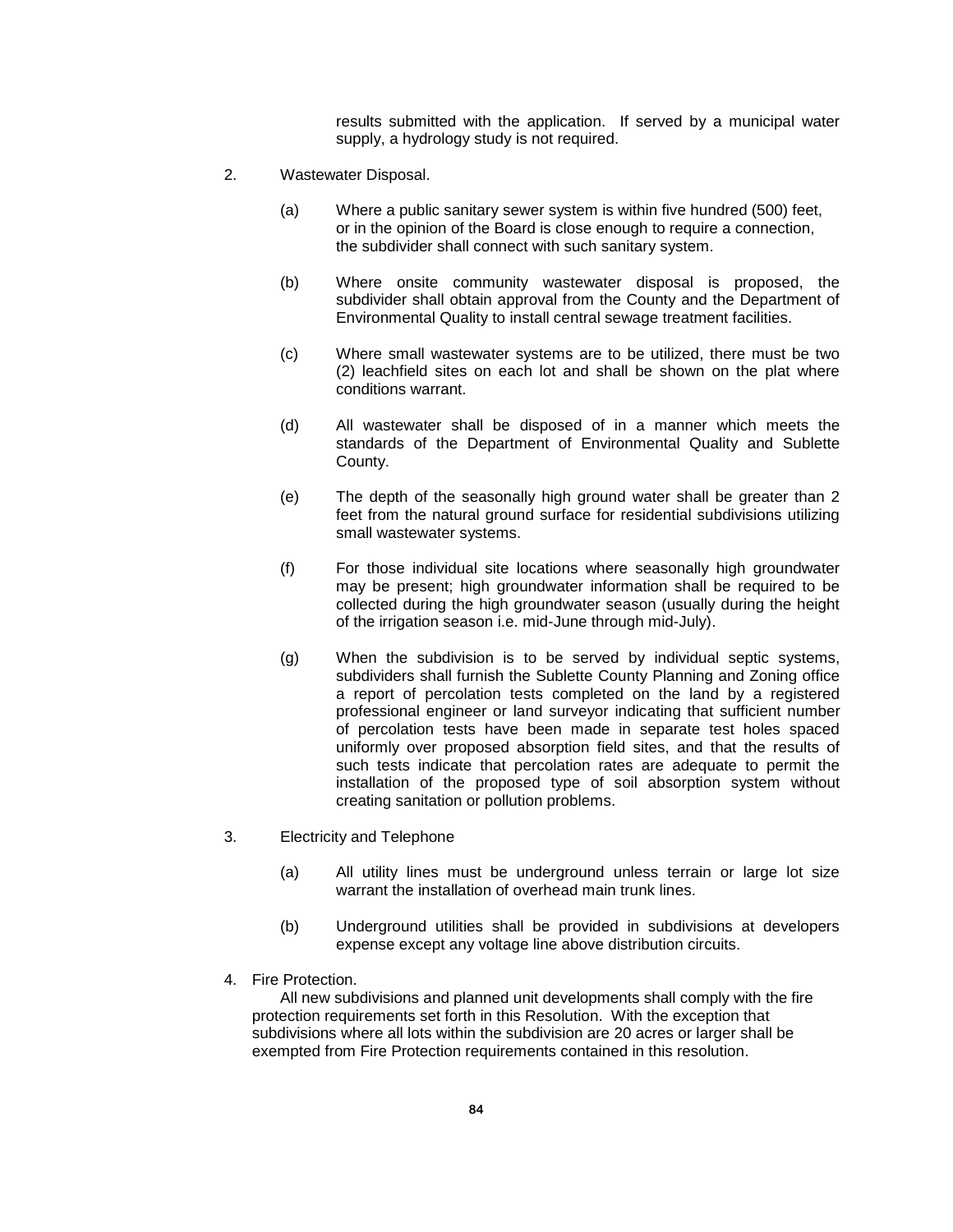- (a) Subdivisions and Planned Unit Developments with 3 to 9 lots shall provide a year round water source, with a minimum capacity of 10,000 gallons. One hydrant, connected to the water source shall be provided.
- (b) Subdivisions and Planned Unit Developments with 10 to 19 lots shall provide two year round water sources, with a minimum capacity of 10,000 gallons each. One hydrant, connected to each water source shall be provided.
- (c) Subdivisions and Planned Unit Developments with 20 or more lots shall provide three year round water sources, with a minimum capacity of 10,000 gallons each. One hydrant, connected to each water source shall be provided.
- (e) The design of year round water source(s) and hydrant(s) shall comply with the standards set forth in the document Sublette County Subdivision Fire Protection Guidelines, August 2008, which is available in the Planning Department office. During construction and installation the water source(s) and hydrant(s) shall be subject to inspection and approval by a designee of the Sublette County Fire Board.
- 5. Planned Unit Developments (includes all types of multi unit developments).
	- (a) Number of units/lots shall not exceed that allowed by the Zoning and Development Regulations Resolution.
	- (b) Design requirements.
		- (i) Landscaping appropriate to the development may be required.
		- (ii) Buffer areas of open space or planted screens between abrupt changes of land use within the development may be required.
		- (iii) Common water supply system shall be required in the R and R-R districts.
		- (iv) Common sewage disposal system shall be required in the R and R-R districts.
- g. FENCING.

Where a subdivision adjoins a stock driveway or open range, the developer shall be required to fence the perimeter of the subdivision.

Section 4. DECLARATION OF RESTRICTIVE COVENANTS AND HOMEOWNERS ASSOCIATION. The Board shall require that a Declaration of Restrictive Covenants be prepared, duly executed and recorded in connection with the approval of the subdivision permit application. The Board shall require that such Declaration of Restrictive Covenants establish a homeowners' association to enforce the provisions of such covenants, and to provide road and ditch maintenance and protection of water rights and snow removal services within the subdivision. The Board shall further require that the provisions of said covenants, or any portion thereof, may not be amended without the prior written consent of the Board. In addition the Board may require that the covenants authorize third parties, such as ditch associations, in addition to the owners' or homeowners' association, to enforce specified provisions of the Declaration of Restrictive Covenants.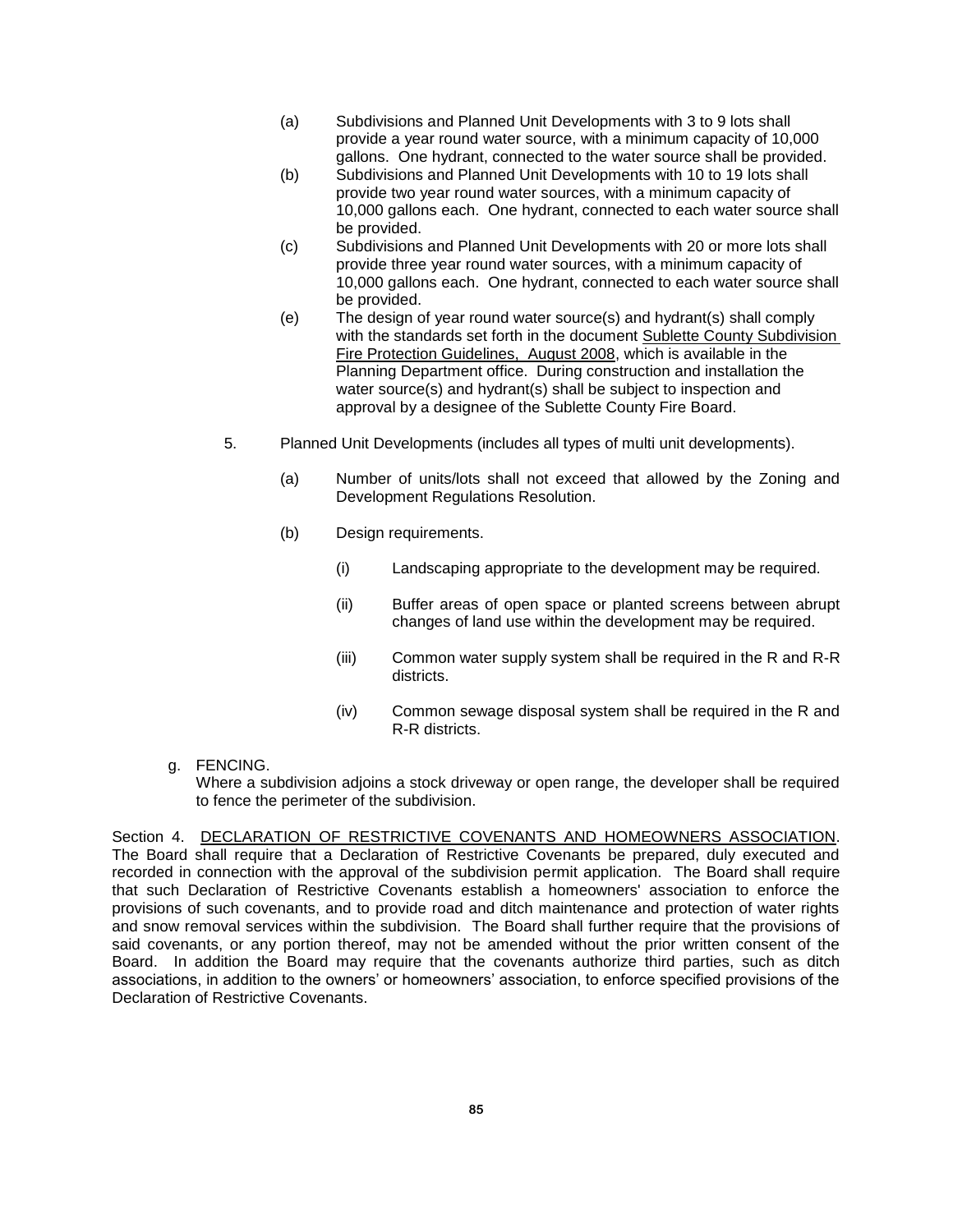# SUBCHAPTER IV: FINAL PLAT

Section 1. PREPARATION. The final plat shall be prepared by a registered professional land surveyor to the following minimum specifications:

- (a) SCALE shall be a minimum of 1"=200' for lots 10 acres or larger and for lots smaller than 10 acres a minimum of 1"=100'. A different scale may be allowed at the discretion of the Planning and Zoning Administrator.
- (b) NORTH shall be to the top whenever possible and a true north arrow on each sheet.
- (c) MAP SIZE shall be size "G" or size "C" in accordance with W.S.a 33-29-139.
- (d) AN INDEX shall be provided if more than one sheet is necessary.
- (e). CERTIFICATE PAGE: A separate page for certificates may be used if necessary and contain the following additional information:
	- 1. Title block in lower right corner.
	- 2. Date of preparation.

Section 2. CONTENTS. The final plat shall conform with the approved preliminary plat and shall contain all of the information required thereon, except for contour lines. The following additional information shall be included:

- (a) NUMERICAL IDENTIFICATION SYSTEMS for all lots and blocks.
- (b) SURVEY AND DIMENSIONS.
	- 1. Accurate angular and lineal dimensions for all lines, angles and curves used to describe boundaries, streets, alleys, easements, areas to be reserved for public use and other important features shall be given.
	- 2. Perimeter subdivision lines shall be accurately related by distance and bearings to established roads or streets lines, or corners of the Public Land Survey System and closure shall be one foot in 5,000 feet or better.
	- 3. True angles and distances to the nearest established street lines or official monuments, which shall be accurately described in the plat and shown by appropriate symbol.
	- 4. Radii, internal angles, points and curvatures, tangent bearings, and the lengths of all arcs shall be given.
	- 5. The accurate location of all monuments installed, shown by the appropriate symbol, and all United States, State, County or other official bench marks, monuments, or triangulation stations in or adjacent to the property shall be shown.
	- 6. Each lot corner shall be monumented with permanent markers in accordance with the Rules and Regulations of the State Board for Registration of Professional Engineers and Professional Land Surveyors. Descriptions of all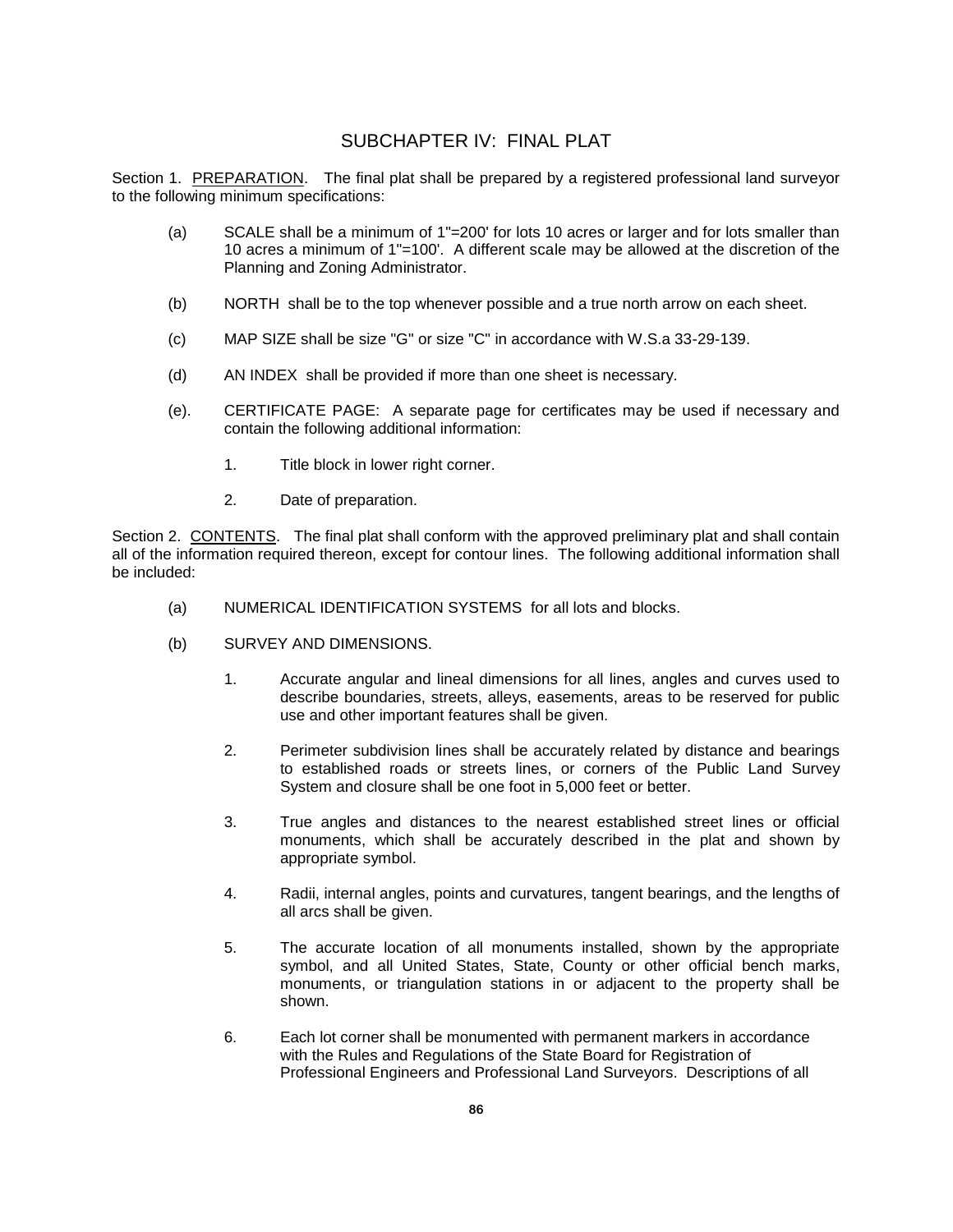monuments found or set shall be shown either by legend or separate description. Streets, alleys, and roadways shall be monumented on the right of way.

- 7. Accurate boundaries and legal descriptions of any easement or area to be dedicated for public use, with the purpose indicated thereon, and of any area to be reserved by deed or covenant for the common use of all property owners shall be designated.
- 8. Where it is proposed that streets be constructed on property controlled by a public agency or utility company, approval of the location, improvement, and maintenance of such streets shall be obtained from the public agency or utility company and entered on the final plat in a form approved by the County Attorney.
- 9. Gross acreage of each lot depicted upon the plat shall be shown. Additionally, net acreage shall be depicted on lots less than four (4) acres in size.
- c. CERTIFICATES. The standard forms of the following shall be included:
	- 1. Description of land to be included in the subdivision described in Certificate of Surveyor or Certificate of Owner.
	- 2. Certificate of Surveyor signed by a Land Surveyor registered under the laws of the State of Wyoming and acknowledged.
	- 3. Certificate of Owner in accord with Section 34-12-103, Wyoming Statutes, 1977, as amended, and acknowledged.
	- 4. Certificate of Mortgagee or Certificate of Contract Seller and acknowledged.
	- 5. Certificate of Approval of the County of Sublette, and incorporated towns if the subdivision is within one mile of incorporated limits in accord with Section 34-12- 103, Wyoming Statutes, 1977, as amended, sealed and attested.
	- 6. Certification by a Registered Professional Wyoming engineer certifying as to the adequacy and safety of the sewer disposal system proposed for the subdivision, including the adequacy of the proposed system in relation to the topography of the subdivision, proposed population density, soil conditions and watersheds located on or draining into or over the proposed subdivision. If no public sewage disposal system is proposed by the subdivider, the words "NO PROPOSED CENTRALIZED SEWAGE SYSTEM" in bold capital letters shall appear on all offers, solicitations, advertisements, contracts, agreements, and plats relating to the subdivision.
	- 7. Certification by a Registered Professional Wyoming engineer certifying to the adequacy and safety of the domestic water source intended to be used for the subdivision, and that the plan for domestic water supply meets County, State and Federal standards. If no domestic water source is proposed by the subdivider, the legend "NO PROPOSED CENTRAL WATER SUPPLY SYSTEM" shall appear on all offers, solicitations, advertisements, contracts, agreements, and plats relating to the subdivision.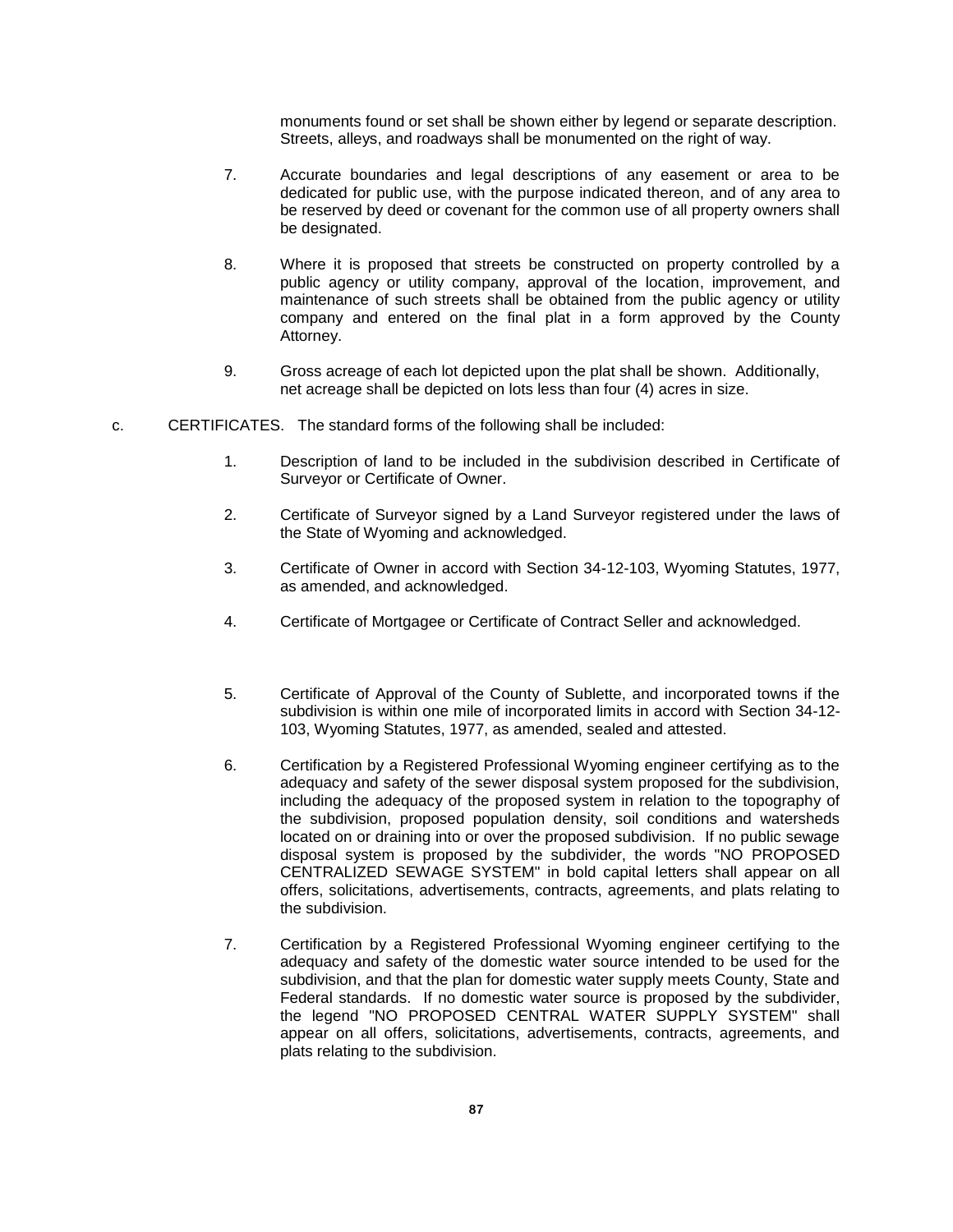- 8. Certificate of approval wordage shall be as follows: Pursuant to Section 34-12- 103, Wyoming Statutes, 1977, as amended, the foregoing described plat (Name of Subdivision) was approved at the regular meeting of the Board of County Commissioners, Sublette County, Wyoming, held on the day of 20\_\_. Plat approval does not constitute acceptance of the streets and/or roadways as county roads. Designation of county roads is only accomplished by compliance with provisions of Section 24-3-101, Wyoming Statutes, 1977, as amended.
- 9. The words "This subdivision may be subject to further divisions, in compliance with Sublette County subdivision regulations in effect at the time of the proposed division" or "This subdivision shall not be subject to further divisions." shall be placed on the final plat.
- d. DEDICATION OF STREETS, ROADS, ALLEYS, PARKS, EASEMENTS AND OPEN SPACE.
	- 1. Dedication shall be made in the certificate of owner and the specific use stated.
	- 2. All roads shall be private unless the Board of County Commissioners agrees to their dedication to the public.
	- 3. Access roads lying without the subdivision shall be dedicated to the owners within the subdivision.
	- 4. Unless the Board specifically accepts responsibility for maintenance and repair of public ways, the plat shall contain a legend, and all advertising materials and contracts for sale of lots within the subdivision shall contain this phrase in capital letters: "NO PUBLIC MAINTENANCE OF STREETS OR ROADS."

#### Section 3. OTHER MATERIALS.

- a. COST ESTIMATE FOR IMPROVEMENTS. The subdivider's engineer or land surveyor shall prepare a cost estimate for the construction of all proposed improvements for the subdivision. The estimate shall be submitted to the Planning and Zoning Office for review with the final plat. The Board of County Commissioners may require 150% of the cost estimate for inflation or unanticipated construction costs.
- b. IMPROVEMENTS SECURITY. The subdivider shall file with the Administrator a cash bond or letter of credit suitable to the Board, in an amount specified by the Board to assure the actual construction of such improvements. The time allowed for the completion of the required improvements shall not exceed twelve (12) months from the date of final plat approval by the Sublette Board of County Commissioners. The Planning and Zoning Administrator may allow a one-time twelve (12) month extension, provided that an updated/revised cost estimate and financial surety are provided forty five (45) days prior to the expiration date of the original approval. Any additional extension shall require Board approval. In lieu of an improvements security, the subdivider may install all improvements prior to the filing of the final plat.
- c. AS BUILT DRAWINGS. One (1) set of as-built drawings for streets, water, sewer and drainage shall be submitted to the Planning and Zoning Administrator prior to the release of any improvements surety for this item. Upon receipt of the as-built drawings the Planning and Zoning Administrator shall release the improvements surety within ten (10) days. A permanent benchmark shall be described on each "plan" sheet of said drawings. The as-built plans shall include the following certification: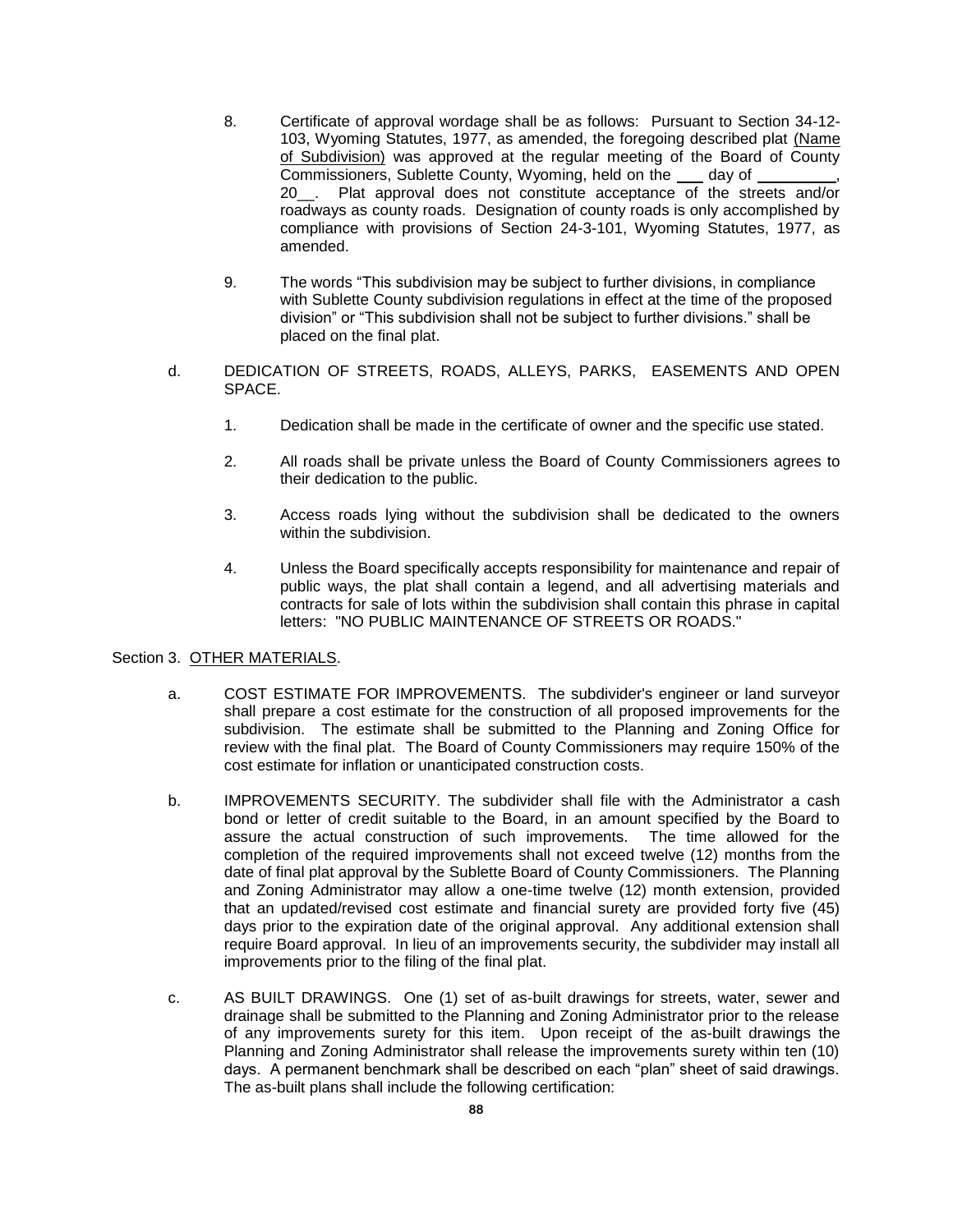I shall certify that these construction plans were prepared under my direct supervision and control, that they accurately represent the referred-to improvements as they have been constructed in the field, and that the improvements as installed conform to the approved design for such facilities per the requirements of Sublette County and other applicable agencies.

Professional Engineer

Wyoming P.E. No.

OTHER MATERIALS. Prior to the recording of the final plat, a title report or title commitment or subdivision guarantee prepared current to the final approval of the Board of County Commissioner shall be submitted to the Sublette County Planning office. Title report, title commitment or subdivision guarantee shall include complete name of current owner, mortgagees along with evidence of all easements and deed restrictions on the property and for access and utilities across any properties not under the control of the owner or applicant to the development from a dedicated road

- e. SURVEY PLAT IN DIGITAL FORMAT. Prior to an application for Final Plat being approved by the Board of County Commissioners, unless the applicant or the applicant's agent can demonstrate to the Planning Department that considerable practical difficulty or financial hardship would result from the application of this requirement, the following information shall be submitted by email, CD or other approved media in digital format.
	- (1) DXF or DWG format file. An AutoCAD ® 2000 compatible dxf or dwg format file including ownership boundaries, the development boundary, the individual lot or unit boundary lines, easement lines, lot numbers and street names.
	- (2) If practical the survey plat shall be tied to the Wyoming State Plane Coordinate System.

#### Section 4. VACATIONS/MODIFICATIONS TO FILED PLATS.

- a. VACATIONS. Vacations of Plats, as authorized by W.S. § 34-12-106. et seq., Wyoming Statutes, 1977, as amended. Partial vacations, per W.S. § 34-12-108, Wyoming Statutes, 1977, as permitted subject to the following procedure:
	- 1. COMPLETE VACATION OF AN EXISTING PLAT. Complete vacation of an existing plat shall be accomplished by the filing of an affidavit with the County Clerk signed by all of the owners of land within the plat.
	- 2. COMPLETE VACATION OF AN EXISTING PLAT TO AMEND CONFIGURATION. Complete vacation of an existing plat for the purpose of amending the configuration of any part of a subdivision plat materially affecting all, or substantially all, of the lot owners shall be accomplished by the filing of an amended plat of the subdivision.
		- (a) The plat shall carry the name of the original subdivision, followed by "Amended", or "Second Amended", etc;
		- (b) The Certificate of Owners on the amended plat shall have a clause vacating the existing plat, signed by all owners of an interest in the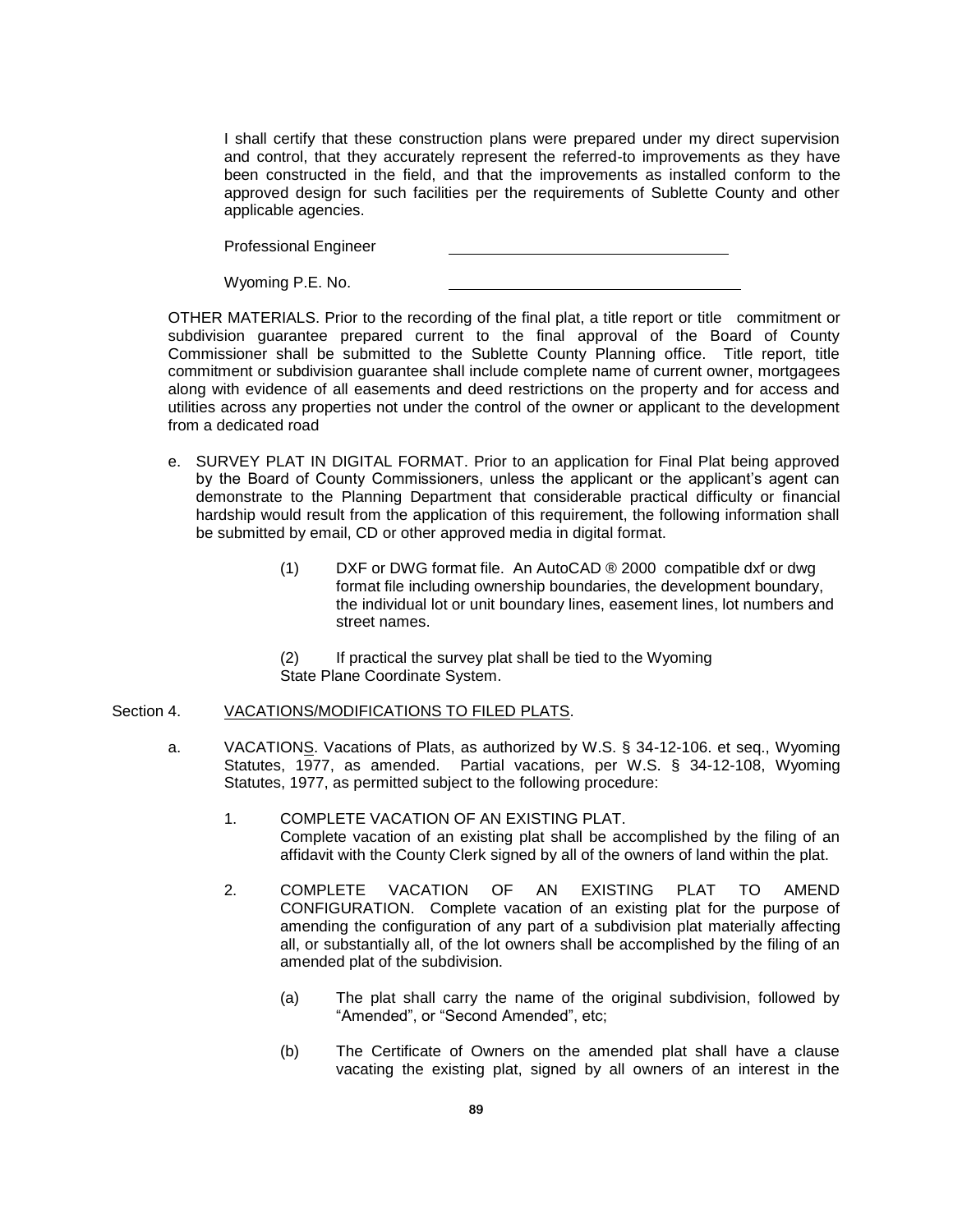existing plat. A Certificate of Mortgagee or Certificate of Contract Seller with acknowledgment shall be included:

(c) If the amended plat has significant impacts on roads, water, sewer, or utility of infrastructure design, or significantly changes the location of building sites, driveway access locations, or changes the scenic or environmental aspects of the subdivision, or changes the number of lots in the subdivision, or changes the allowable uses in the subdivision, then the amended plat shall be reviewed and approved as a new subdivision. If the configuration and design changes leave the subdivision substantially the same in terms of infrastructure, lot numbers and configuration, and impacts on neighboring properties, then the amended plat shall be reviewed and approved as a Final Plat.

#### b. CHANGING LOT CONFIGURATION OR ROADWAY LOCATION.

- Partial vacation of an existing plat for the purpose of changing the lot configuration and/or roadway location in a limited part of the subdivision shall be accomplished in accordance with Section 34-12-108, Wyoming Statutes, 1977, as amended, and the following:
	- (a) The area to be altered shall be vacated and a new plat made of record.
	- (b) The Certificate of Owners shall have a clause vacating the area to be redesigned, signed by all owners of an interest in the lots involved.
	- (c) The Certificate of Mortgagee or Certificate of Contract Seller shall be acknowledged.
	- (d) If there is more than one (1) owner of the vacated land, an instrument shall be provided to convey ownership to individual parcels resulting from the replat.
	- e) If only one (1) subdivision is involved, the name shall be the name of the original subdivision, followed by a numerical designation. The resulting (new) lots shall be numbered progressively with numbers different from the original subdivision. If two (2) or more neighboring subdivisions are involved, then the new plat shall have a name materially different than any of the original plats.
	- (f) If the amended plat has no significant impacts on road, water, sewer, or utility design, and changes only minimally the layout and configuration of lots, building and driveway locations, then the amended plat shall be reviewed and approved as a final plat.
	- (g) Any division of a lot not following the above procedures (i.e. by deed only) shall not be recognized as a legal division of said lot by Sublette County.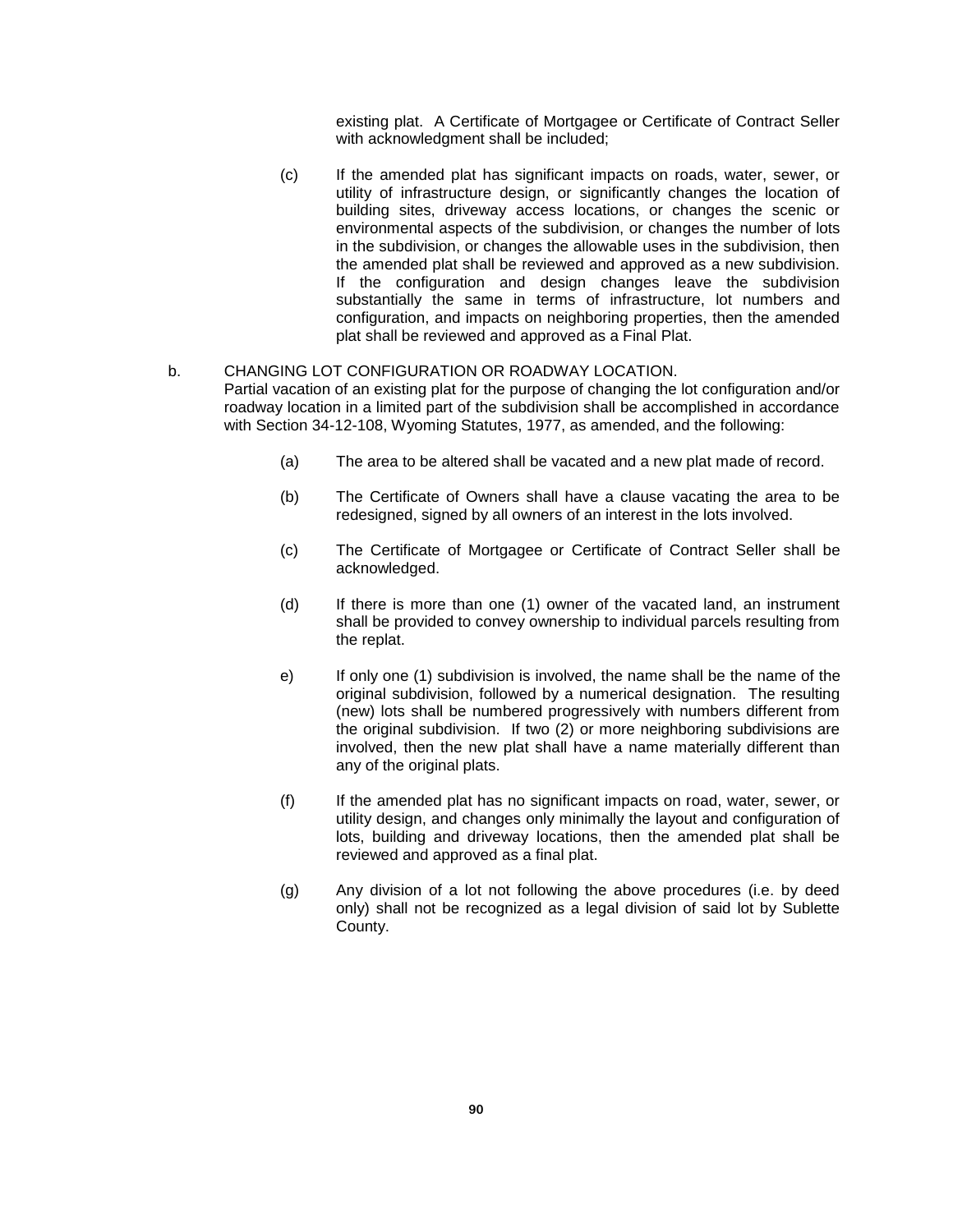# SUBCHAPTER V: MINOR SUBDIVISION

## Section 1. MINOR SUBDIVISION.

- (a) A minor subdivision is a subdivision which divides one tract into no more than two tracts, and is exempt from the provisions of Wyoming Statute § 18-5-306, except as provided by this Chapter.
- (b) A subdivision will not be classified as a minor subdivision if the land to be divided is a parcel created under the Family Division provisions of Chapter IX of this Resolution.

Section 2. ONLY ONE MINOR SUBDIVISION ALLOWED: Where land has been divided into two tracts in accordance with this Chapter, there can be no further division without compliance with the subdivision regulations of this Title, including approval by the Department of Environmental Quality.

Section 3. MINOR SUBDIVISION PERMIT REQUIRED. A minor subdivision permit is required where a division of land results in the creation of no more than two lots or tracts under the provisions of this Chapter.

Section 4. FILING REQUIREMENTS.

- (a) The applicant shall file with the zoning administrator an application for a minor subdivision permit and shall pay the applicable fee. The application shall include the following:
	- (1) Name and address of the owner and applicant and the legal description and any physical address of the property.
	- (2) An original plat tracing and three copies of the minor subdivision plat, with sheet size 22" or 24" X 36", and with a minimum scale of 1"=200'. Map C Map G Wyoming Statue 33-29-139 (a).
- (b) Insofar as applicable, the plat shall comply with the Final plat requirements for subdivisions as set forth in this Resolution.
- (c) Any other information and materials deemed necessary by the Planning and Zoning Administrator.

Section 5. ACCESS AND IMPROVEMENTS. A right-of-way and utility easement of minimum width of thirty (30) feet shall be established of record, providing access and utility service to each lot, which easement shall be perpetual and run with the land. A license or permit for access across public lands is acceptable in lieu of a right-of-way easement.

## Section 6. MINIMUM REQUIREMENTS FOR MINOR SUBDIVISION PERMITS.

(a) If either lot is to include an individual on-lot sewage system, the application shall include results of a percolation test which demonstrates suitability for such a system. The words "NO PROPOSED CENTRALIZED SEWAGE SYSTEM" in bold capital letters shall appear on all offers, solicitations, advertisements, contracts, agreements and plats relating to the Minor Subdivision.